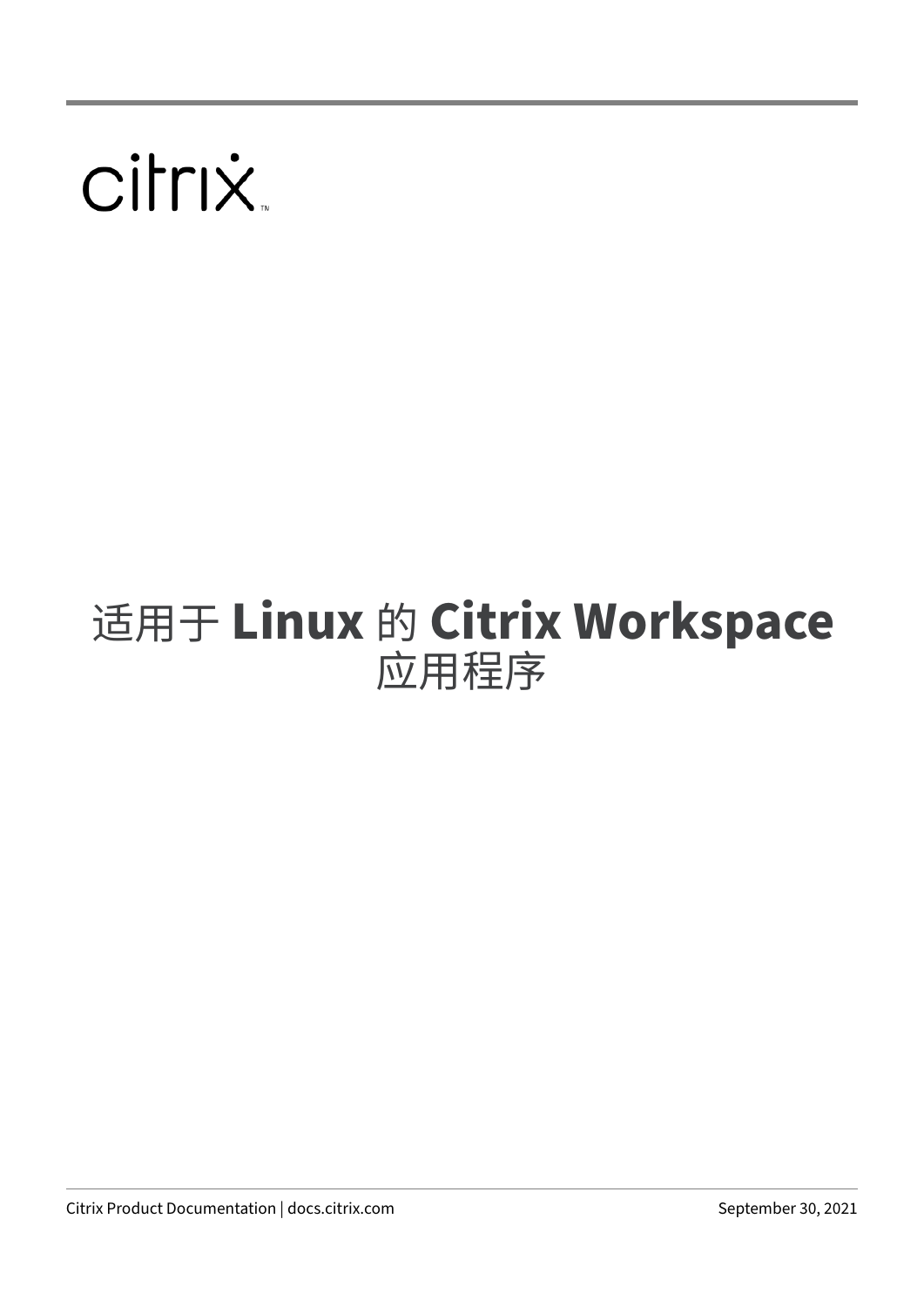# **Contents**

| 关于此版本                           | $\mathbf{3}$ |
|---------------------------------|--------------|
| 安装 Citrix Workspace 应用程序所需的必备条件 | 20           |
| 安装、卸载和升级                        | 26           |
| 快速入门                            | 33           |
| 配置                              | 39           |
| 身份验证                            | 91           |
| 安全                              | 93           |
| <b>Storebrowse</b>              | 98           |
| 故障排除                            | 108          |
| SDK 和 API                       | 123          |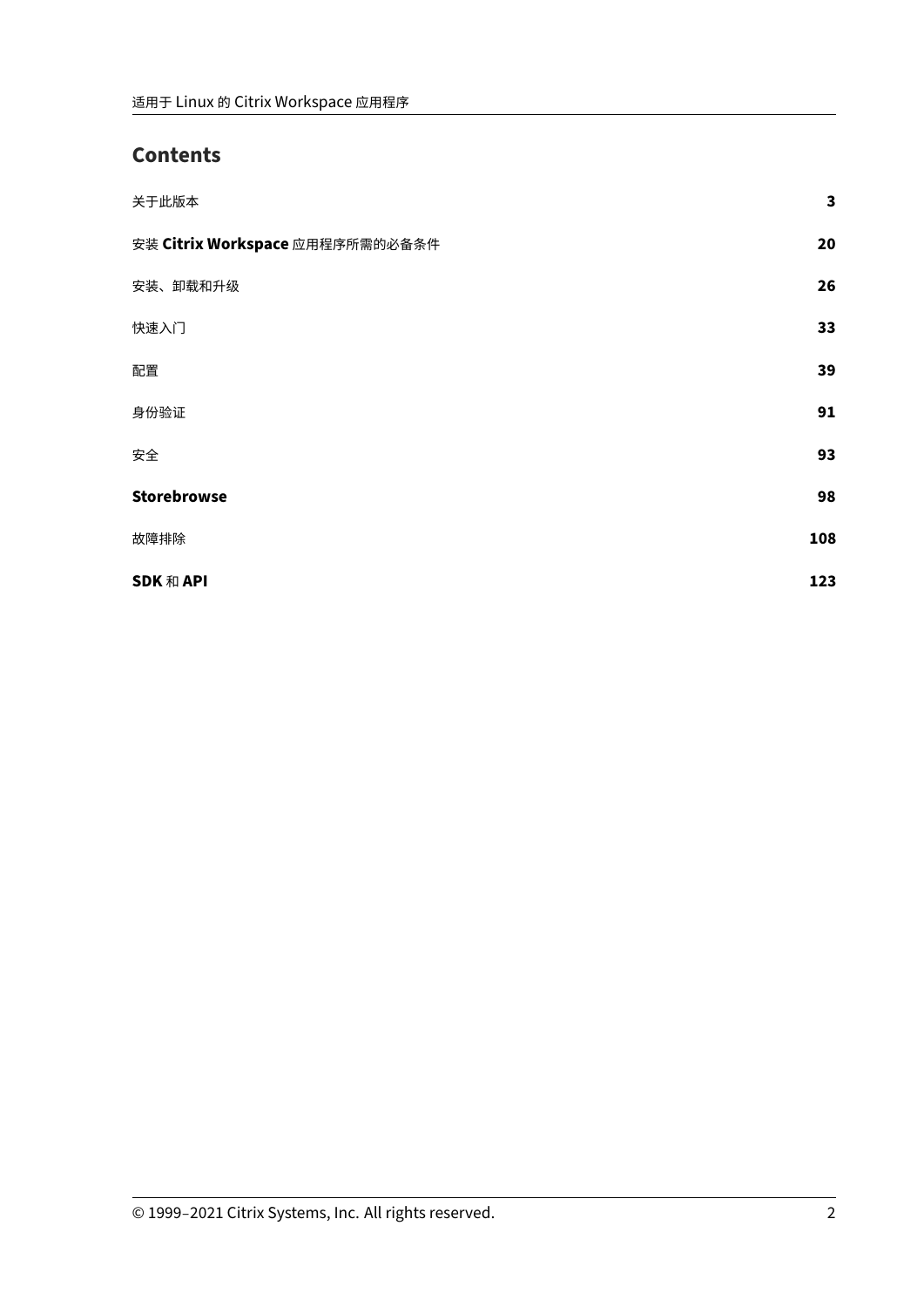关于此版本

<span id="page-2-0"></span>September 10, 2021

#### **2108** 中的新增功能

应用程序保护

应用程序保护功能现在完全起作用。

应用程序保护功能要求您在许可证服务器上安装附加许可证。还必须存在 Citrix Virtual Desktops 许可证。有关许可 的信息,请参阅 Citrix Virtual Apps and Desktops 文档中的 "配置" 部分。

应用程序保护功能支持应用程序和桌面会话,并且默认处于启用状态。但是,您必须在 AuthManConfig.xml 文件 中配置该功能,[才能对身份验证管理器和自助服务插件界](https://docs.citrix.com/zh-cn/citrix-virtual-apps-desktops.html)面启用该功能。

自本版本起,您可以在 Mozilla Firefox 运行期间从 Citrix Workspace 应用程序中启动受保护的资源。

有关详细信息,请参阅应用程序保护。

#### 音频配置增强功能

以前, module.ini 文件中的 VdcamVersion4Support 属性的默认值设置为 True。在本版本中,默认值设置 为 False。因此,只有名为 **Citrix HDX Audio** 的默认音频设备在会话中显示。此增强功能的目的是在将属性设置为 True 时最大限度地减少出现的音频问题。

要启用此功能,请执行以下操作:

- 1. 导航到 \<ICAROOT\>/config/ 文件夹并打开 module.ini 文件。
- 2. 转至 clientaudio 部分并添加以下条目:

VdcamVersion4Support=True

3. 重新启动会话以使更改生效。

**2106** 中的新增功能

#### 适用于浏览器内容重定向的 **Chromium** 嵌入式框架 **(CEF)**

#### 基于 CEF 的浏览器内容重定向现在已完全起作用。默认情况下启用该功能。

注意:

armhf 平台不支持此功能。

#### 有关详细信息,请参阅启用基于 CEF 的 BCR。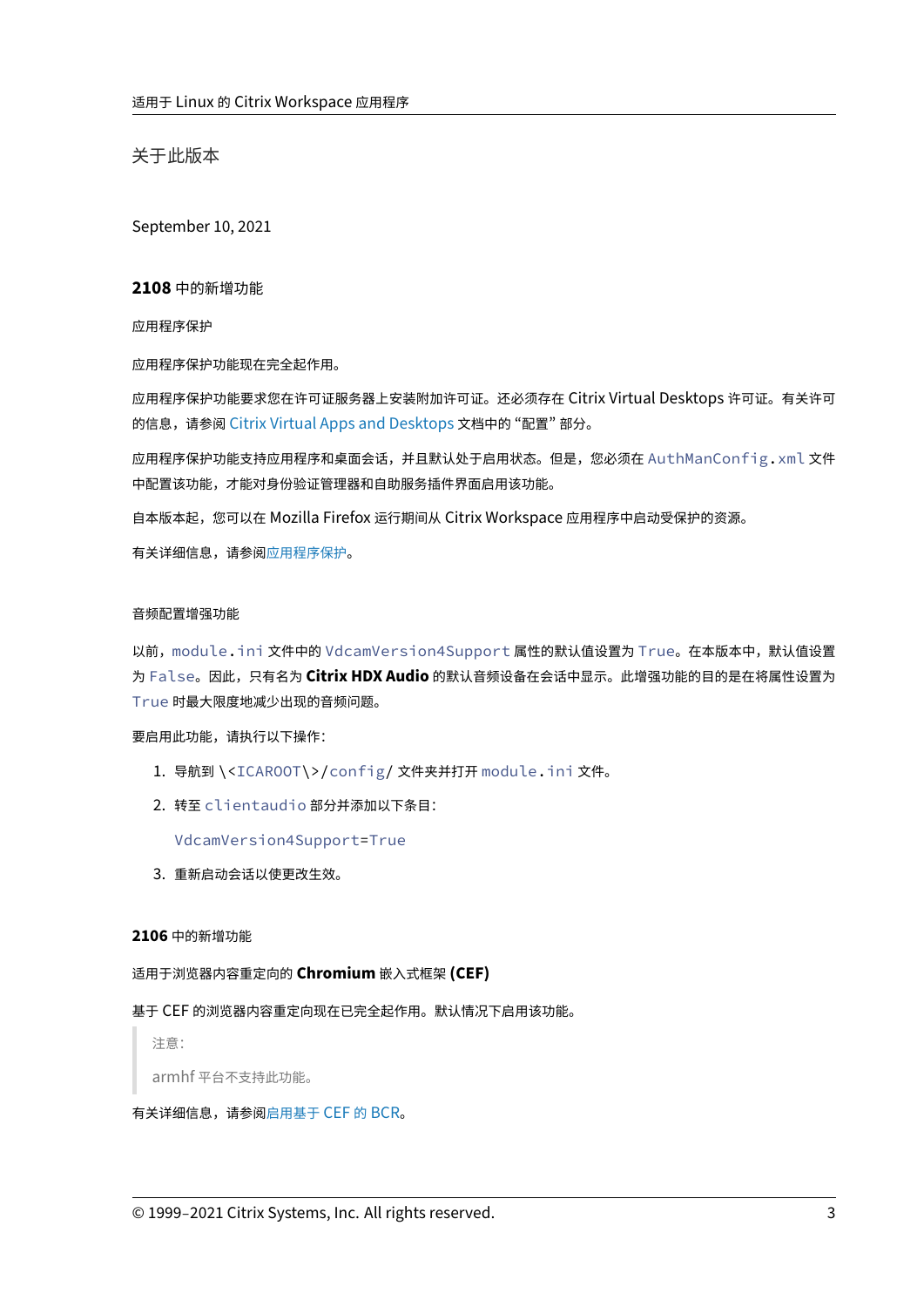# 电池状态指示器

#### 设备的电池状态现在显示在 Citrix 桌面会话的通知区域中。

注意:

服务器 VDA 的电池状态指示灯不会显示。

有关详细信息,请参阅电池状态指示器。

#### 服务连续性(公共技术[预览版\)](https://docs.citrix.com/zh-cn/citrix-workspace-app-for-linux/configure-xenapp.html#battery-status-indicator)

注意:

此功能在 Citrix Workspace 应用程序的公开技术预览版中提供。

服务连续性消除或最大限度地减少了对连接过程中涉及的组件可用性的依赖。无论云服务的运行状况如何,用户都可以 启动其虚拟应用程序和桌面。

有关在 Citrix Workspace 应用程序中支持服务连续性的要求的信息,请参阅系统要求。

有关随 Citrix Workspace 应用程序安装服务连续性的信息,请参阅安装服务连续性。

有关详细信息,请参阅 Citrix Workspace 文档中的服务连续性部分。

应用程序保护增强功能 实验性功能

以前,即使安装并启用了应用程序保护功能,身份验证管理器和自助服务插件对话框也不受保护。

自本版本起,Citrix W[orkspace](https://docs.citrix.com/zh-cn/citrix-workspace-app-for-linux/whats-new.html#experimental-features) 应用程序引入了一个选项,该选项允许您同时为身份验证管理器和自助服务插件界面 分别配置反键盘记录和反屏幕捕获功能。

有关详细信息,请参阅应用程序保护。

#### 用户界面增强功能

以前,设置菜单可以从 Desktop Viewer 的首选项选项中找到。

自本版本起,设置菜单将与自助服务插件一起显示。现在,菜单选项已改进,以便与本机 Citrix Workspace 的外观保 持一致。这将带来更优异的无缝用户体验。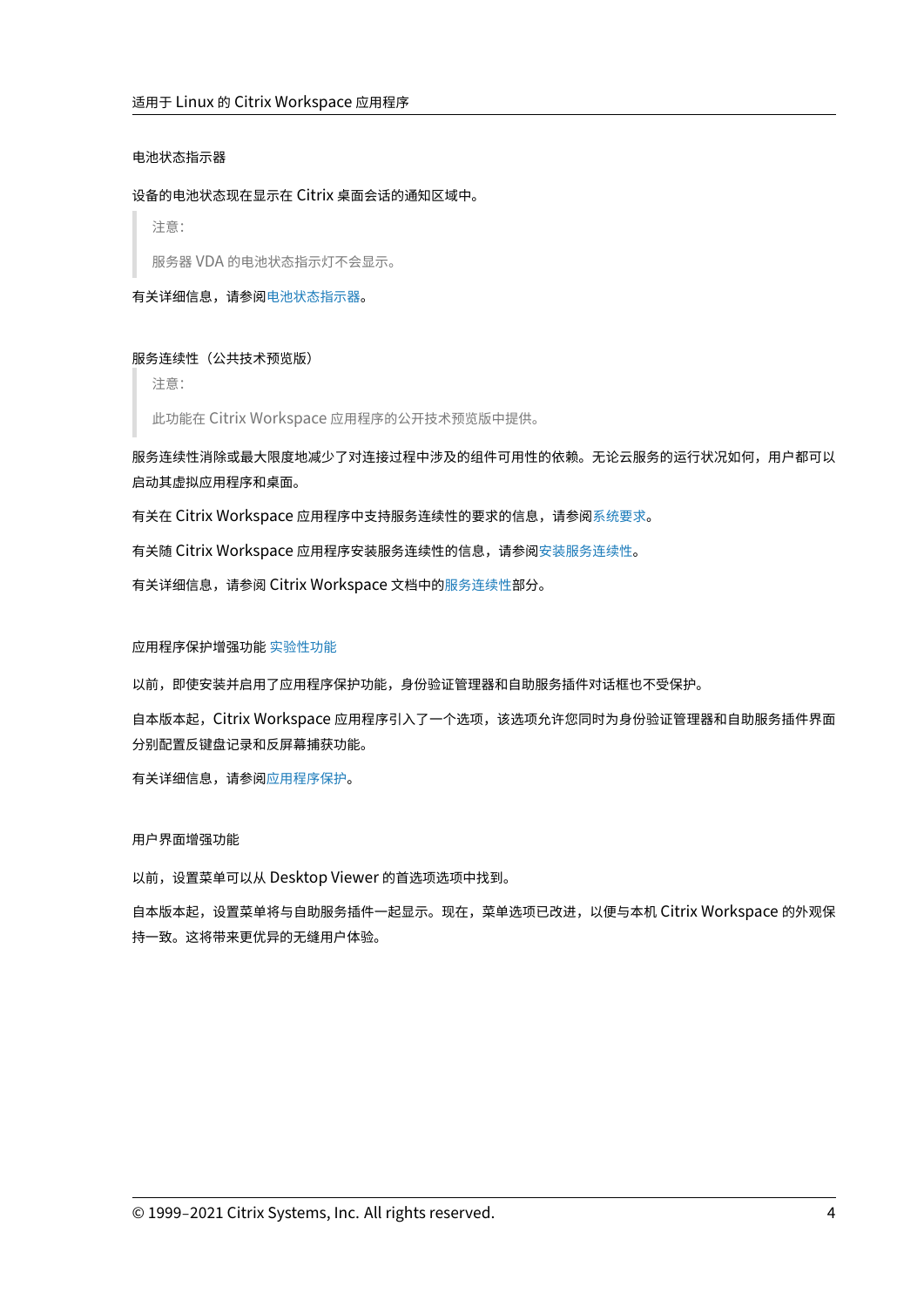|                         | н |
|-------------------------|---|
| <b>Account Settings</b> |   |
| Refresh                 |   |
| About Citrix Workspace  |   |
| Accounts                |   |
| Log Out                 |   |
|                         |   |

注意:

默认情况下,此增强功能在云部署中的 Citrix Workspace 应用程序版本 2106 中提供。

# 要切换到本机和旧样式外观,请执行以下操作:

导航到 \$ICAROOT/config/AuthManConfig.xml 并将 WebUISettings 的值设置为 **false**。

# **Microsoft Teams** 增强功能

现在,您可以为媒体流量配置首选网络接口。

导航到 \HKEY\_CURRENT\_USER\SOFTWARE\Citrix\HDXMediaStream 并创建一个名为 NetworkPreference (REG\_DWORD) 的注册表项。

根据需要选择以下值之一:

- 1 ‑ 以太网
- $\cdot$  2 Wi-Fi
- 3 ‑ 手机网络
- $4 VPN$
- 5 ‑ 环回
- 6 ‑ 任何

默认情况下,WebRTC 媒体引擎将选择可用的最佳路由。

**2104** 中的新增功能

**Red Hat Package Manager (RPM)** 上的应用程序保护支持 实验性功能

RPM 版本的 Citrix Workspace 应用程序现在支持应用程序保护。

有关详细信息,请参阅应用程序保护。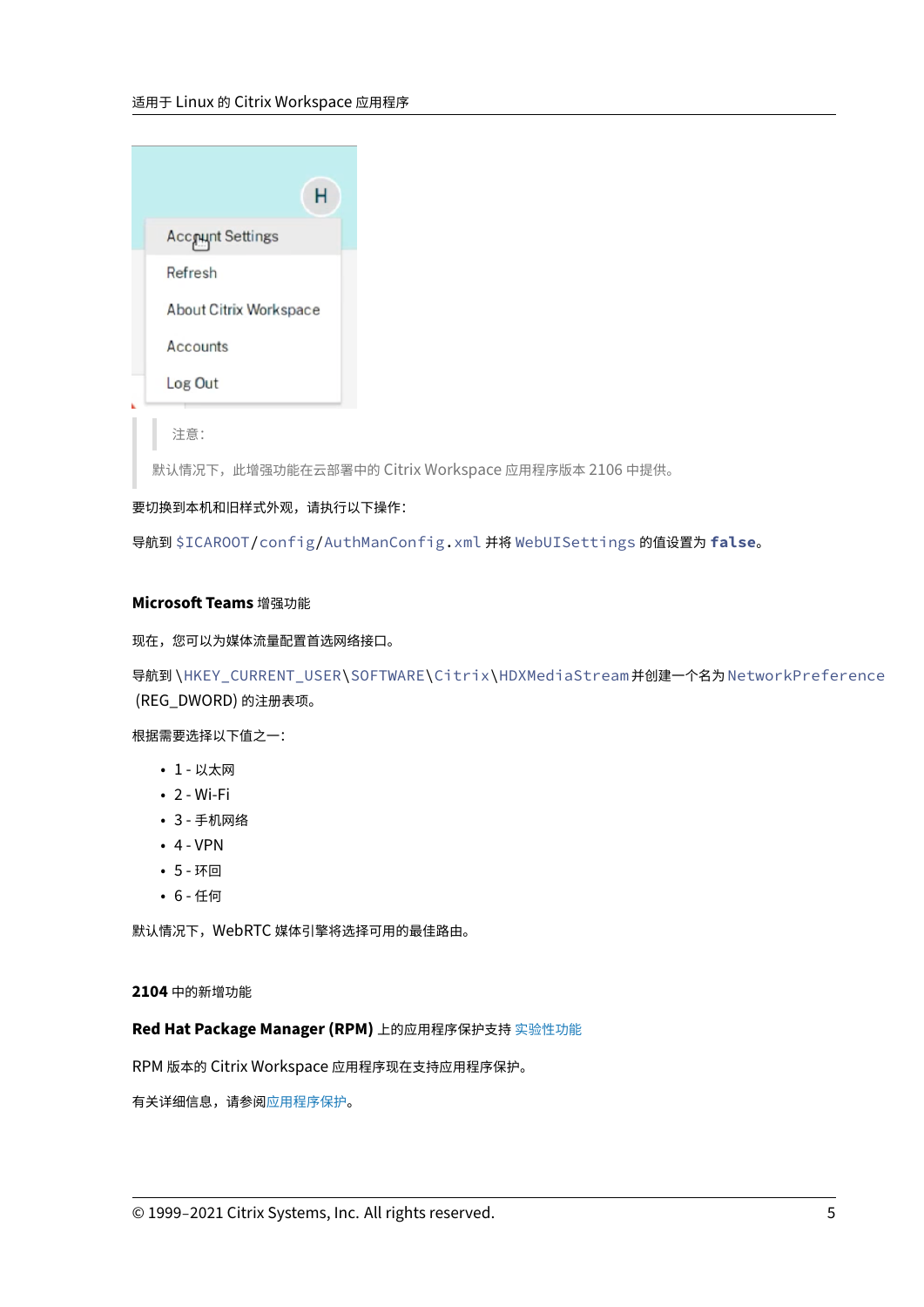#### **HDX Enlightened Data Transport** 协议 **(EDT)** 的增强功能

在早期版本中,如果将 HDXoverUDP 设置为 Preferred,则通过 EDT 进行的数据传输将用作主数据传输,并回退 到 TCP。

如果启用了会话可靠性功能,则将尝试在初始连接、会话可靠性重新连接和客户端自动重新连接过程中并行执行 EDT 和 TCP。此增强功能缩短了 EDT 设置为 "首选" 时的连接时间,但所需的基础 UDP 传输不可用,并且必须使用 TCP。

默认情况下,回退到 TCP 后,自适应传输将继续每隔 5 分钟搜寻一次 EDT。

#### **Microsoft Teams** 优化

在本版本中,默认情况下,回声消除功能处于禁用状态。我们建议您不要使用内置扬声器和麦克风进行通话。请改为使 用耳机。

此修复旨在解决瘦客户端上发现的不连贯的音频问题。

#### 服务连续性(技术预览版)

注意:

此功能在技术预览版中提供。Citrix 建议仅在非生产环境中使用此功能。要进行注册,请使用以下 Podio 表单: Sign up: Service continuity Tech Preview for Citrix Workspace(注册:服务连续性 Citrix Workspace 的技术预览版)。

服务连续性消除或最大限度地减少了对连接过程中涉及的组件可用性的依赖。无论云服务的运行状况如何,用户都可以 启[动其虚拟应用程序和桌面。](https://podio.com/webforms/25148648/1854298)

有关详细信息,请参阅 Citrix Workspace 文档中的服务连续性部分。

**2103** 中的新增功能

固定多显示器屏幕布局

在本版本中,您可以保存多显示器屏幕布局的选择。布局是指桌面会话的显示方式。固定有助于使用所选布局重新启动 会话,从而获得优化的用户体验。

作 为 必 备 条 件, 您 必 须 在 AuthManConfig.xml 文 件 中 启 用 此 功 能。 导 航 到 \$ICAROOT/config/ AuthManConfig.xml 并添加以下条目以启用固定屏幕布局功能:

```
1 <key>ScreenPinEnabled</key>
2 <value> true </value>
3 <!--NeedCopy-->
```
只有在添加上面的注册表项后,您才能看到应用程序指示器中的屏幕布局选项。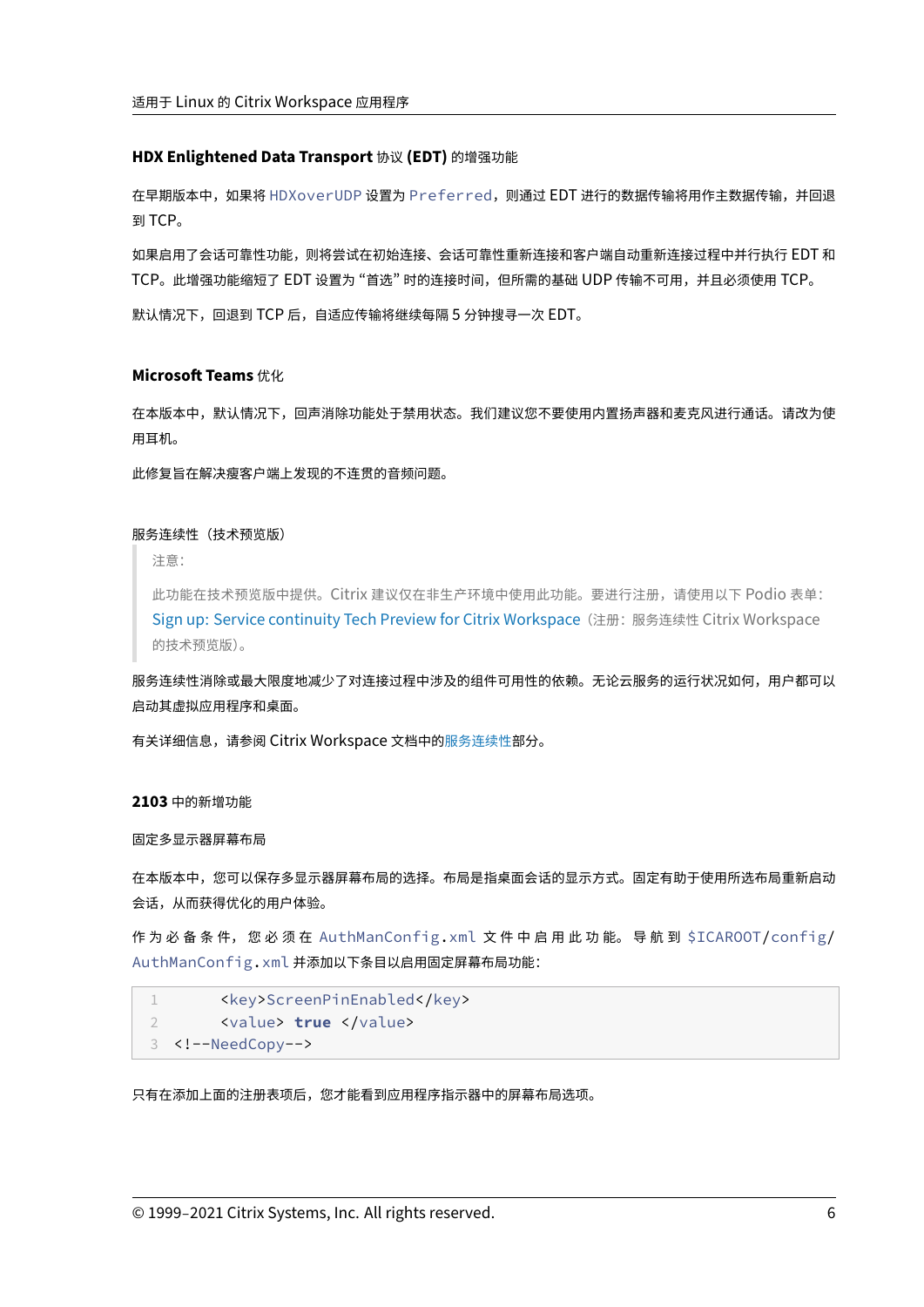注意:

执行 Citrix Workspace 应用程序的 Web 启动时,此功能不可用。

有关详细信息,请参阅固定多显示器屏幕布局。

#### 支持的虚拟通道数量增[加](https://docs.citrix.com/zh-cn/citrix-workspace-app-for-linux/configure-xenapp.html#pinning-multi-monitor-screen-layout)

在早期版本的客户端中,会话最多支持 32 个虚拟通道。

在本版本中,您最多可以在会话中使用 64 个虚拟通道。

#### **Microsoft Teams** 增强功能

默认情况下,VP9 视频编解码器现在处于禁用状态。

#### **2101** 中的新增功能

客户端驱动器映射 **(CDM)** 增强功能

在此版本中,对已映射驱动器的访问带有额外的安全功能。

现在,您可以为会话中的每个应用商店选择已映射驱动器的访问级别。

要阻止每次显示访问级别对话框,请选择不再询问我选项。将此设置应用于该特定应用商店。

否则,您需要在每次启动会话时设置访问级别。

# **Debian** 软件包支持应用程序保护 实验性功能

Debian 版本的 Citrix Workspace 应用程序现在支持应用程序保护。

要静默安装应用程序保护组件,请在安装 [Citri](https://docs.citrix.com/zh-cn/citrix-workspace-app-for-linux/whats-new.html#experimental-features)x Workspace 应用程序之前从终端运行以下命令:

```
1 export DEBIAN_FRONTEND="noninteractive"
2 sudo debconf-set-selections <<< "icaclient app_protection/
     install_app_protection select no"
3 sudo debconf-show icaclient
```
4 \* app\_protection/install\_app\_protection: no

5 sudo apt install -f ./icaclient\_<version>.\_amd64.deb

6 <!--NeedCopy-->

# **Microsoft Teams** 增强功能

• Citrix Workspace 应用程序安装程序现在已与 Microsoft Teams 铃声一起打包。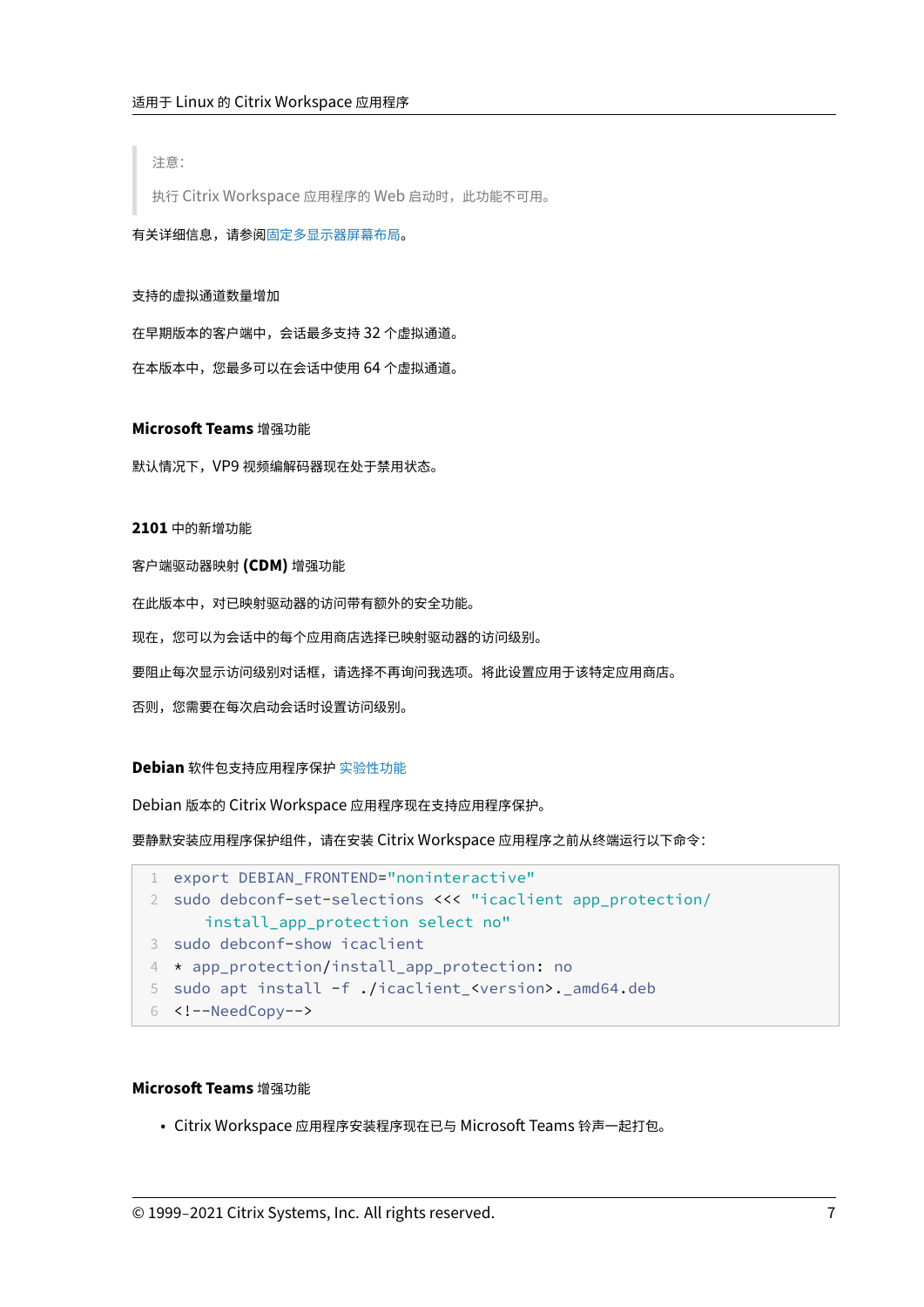- 音频输出会自动切换到新插入的音频设备,并处于合适的音频音量。
- HTTP 代理支持匿名身份验证。

#### **2012** 中的新增功能

#### 客户端驱动器映射 **(CDM)** 增强功能

以前,通过 CDM 访问文件的设置已应用于所有已配置的应用商店。

#### 自本版本起,Citrix Workspace 应用程序允许您配置每应用商店 CDM 文件访问。

注意:

使用适用于 Web 的 Workspace 时,文件访问设置在会话中保持不变。该设置默认设置为每次都询问选项。

#### 有关详细信息,请参阅客户端驱动器映射。

#### 应用程序保护 实验性[功能](https://docs.citrix.com/zh-cn/citrix-workspace-app-for-linux/configure-xenapp.html#client-drive-mapping)

注意:

- 仅当使用 tarball 软件包安装 Citrix Workspace 应用程序时才支持此功能。此外,x64 和 armhf 是唯一 受[支持的两个软](https://docs.citrix.com/zh-cn/citrix-workspace-app-for-linux/whats-new.html#experimental-features)件包。
- 此功能仅在 Citrix Virtual Apps and Desktops 的本地部署中受支持。

应用程序保护是一项附加功能,可以在使用 Citrix Virtual Apps and Desktops 时提供增强的安全性。该功能限制了 客户端受键盘记录和屏幕捕获恶意软件影响的能力。应用程序保护可防止泄露屏幕上显示的用户凭据和敏感信息等机密 信息。该功能可防止用户和攻击者截取屏幕截图以及使用键盘记录器收集和利用敏感信息。

有关如何在 Citrix Virtual Apps and Desktops 上配置应用程序保护的信息,请参阅 Citrix Virtual Apps and Desktops 文档中的应用程序保护部分。

有关 Citrix Workspace 应用程序中的应用程序保护的详细信息,请参阅应用程序保护。

#### 身份验证增强功能 实验性功能

我们现在在 Citrix Workspace 应用程序中显示身份验证对话框,并在登录屏幕上显示应用商店详细信息,以获得更好 的用户体验。我们[会加密和存储](https://docs.citrix.com/zh-cn/citrix-workspace-app-for-linux/whats-new.html#experimental-features)身份验证令牌,以便您在系统或会话重新启动时不需要重新输入凭据。

注意:

- 此身份验证增强功能仅在云部署中适用。
- ARMHF 平台上不提供此身份验证增强功能。

必备条件:

必须安装 libsecret 库。

默认情况下,此功能处于禁用状态。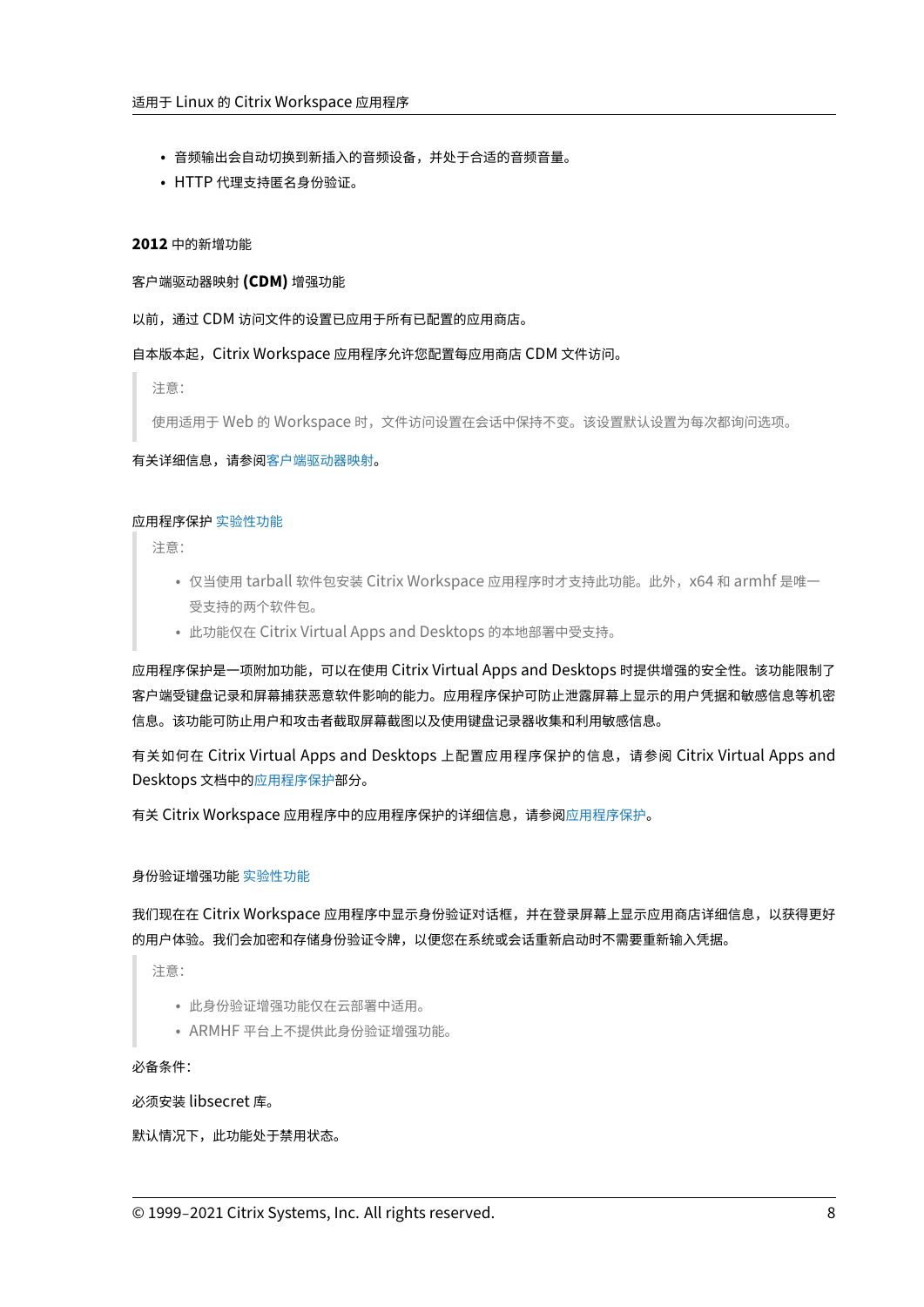有关详细信息,请参阅身份验证。

#### 音频配置增强功能

自本版本起,module.ini 文件中的 VdcamVersion4Support 属性的默认值设置为 True。

有关详细信息,请参阅音频。

#### **2010** 中的新增功能

增强的音频重定向

以前,仅在会话中映射默认音频设备,即使许多设备都可以在设备上使用时亦如此。映射的设备通常显示为 **Citrix HDX Audio**.

在本版本中,适用于 Linux 的 Citrix Workspace 应用程序将显示会话中可用的所有本地音频设备。它们现在随各自的 设备名称一起显示,而非显示为 **Citrix HDX Audio**。您可以切换到会话中动态可用的任何设备。与在早期版本中不 同,您现在不需要先选择默认音频设备即可启动会话。插入或移除音频设备时,会话将自动更新。

有关详细信息,请参阅音频。

此外,本版本还解决了改进多流 ICA 功能的问题。

#### **2009** 中的新增功能

#### 日志记录的增强功能

以前,debug.ini 和 module.ini 文件用于配置日志记录。

自版本 2009 起,您可以使用以下方法之一配置日志记录:

- 命令行接口
- GUI (GUI)

同样,自版本 2009 起, debug.ini 配置文件已从 Citrix Workspace 应用程序安装程序软件包中删除。

日志记录功能会将 Citrix Workspace 应用程序的部署详细信息、配置更改和管理活动捕获到日志记录数据库。第三方 开发人员可以使用日志记录 SDK, 这作为 Citrix Workspace 应用程序平台优化 SDK 的一部分捆绑在一起。

可以使用日志信息执行以下操作:

- 诊断和排除任何更改后出现的问题。日志提供浏览路径记录。
- 协助更改管理和跟踪配置。
- 报告管理活动。

注意:

此日志记录机制仅适用于零售版本。

有关日志记录的详细信息,请参阅日志记录。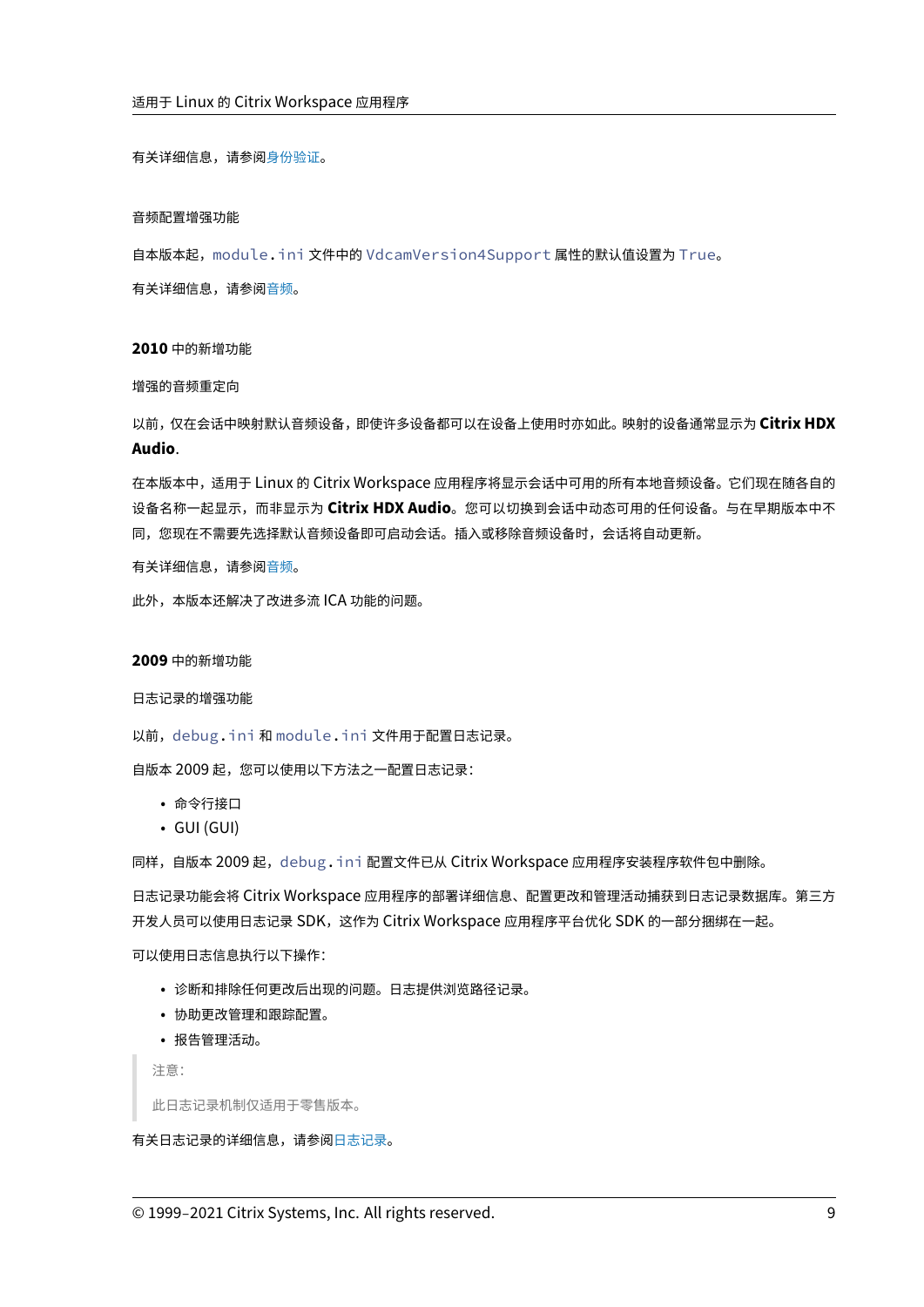#### **2006** 中的新增功能

#### **Microsoft Teams** 的优化

使用 Citrix Virtual Apps and Desktops 和 Citrix Workspace 应用程序为基于桌面的 Microsoft Teams 进行优 化。Microsoft Teams 优化类似于 Microsoft Skype for Business 的 HDX RealTime 优化。不同的是,我们将 Microsoft Teams 优化所需的所有组件捆绑到 VDA 和 Citrix Workspace 应用程序中。

通过 Microsoft Teams 优化,适用于 Linux 的 Citrix Workspace 应用程序支持音频、视频和屏幕共享功能。

注意:

Microsoft Teams 优化仅在 x64 Linux 发行版上受支持。

有关如何启用日志记录的信息,请按照 Microsoft Teams 的日志记录下提及的步骤进行操作。

有关系统要求的信息,请参阅 Microsoft Teams 优化。

有关详细信息,请参阅 Microsoft Teams 优化和 [Microsoft Teams](https://docs.citrix.com/zh-cn/citrix-workspace-app-for-linux/configure-xenapp.html#logging-for-microsoft-teams) 重定向。

#### 支持 **NetScaler** 应用程序体验 **[\(NSAP\)](https://docs.citrix.com/zh-cn/citrix-virtual-apps-desktops/multimedia/opt-ms-teams.html)** 虚拟通道

NetScaler 应用程序体验 (NetScaler App Expe[rience, NSAP\)](https://docs.citrix.com/zh-cn/citrix-virtual-apps-desktops/policies/reference/ica-policy-settings/multimedia-policy-settings.html#microsoft-teams-redirection) 虚拟通道功能以前作为实验性功能提供,现已完全起 作用。NSAP 虚拟通道可帮助获取 HDX Insight 数据的来源,改进了可扩展性和性能。NSAP 虚拟通道默认处于启用 状态。要将其禁用,请在 module.ini 文件中切换 NSAP 标志 NSAP=Off。

有关详细信息,请参阅 Linux Virtual Delivery Agent 文档中的 HDX Insight 和 Citrix Application Delivery Management 服务文档中的 HDX Insight。

# 更新了 **Citrix Analytics** 服务

Citrix Workspace 应用程序[经过检测,可以](https://docs.citrix.com/zh-cn/citrix-application-delivery-management-service/analytics/hdx-insight.html)从您从浏览器启动的 ICA 会话将数据传输到 Citrix Analytics 服务。

有关 Citrix Analytics 如何使用此信息的详细信息,请参阅性能自助服务和 Virtual Apps and Desktops 的自助搜 索。

#### **[TL](https://docs.citrix.com/zh-cn/security-analytics/self-service-search/self-service-search-virtual-apps-desktops.html)S** 版本更新

以前,支持的最低 TLS 版本为 1.0,支持的最高 TLS 版本为 1.2。

自本版本起,支持的最低和最高 TLS 版本为 1.2。要为 MinimumTLS 配置不同的值,请参阅 TLS。

# **CryptoKit** 更新

CryptoKit 版本 14.2 与 OpenSSL 1.1.1d 版集成。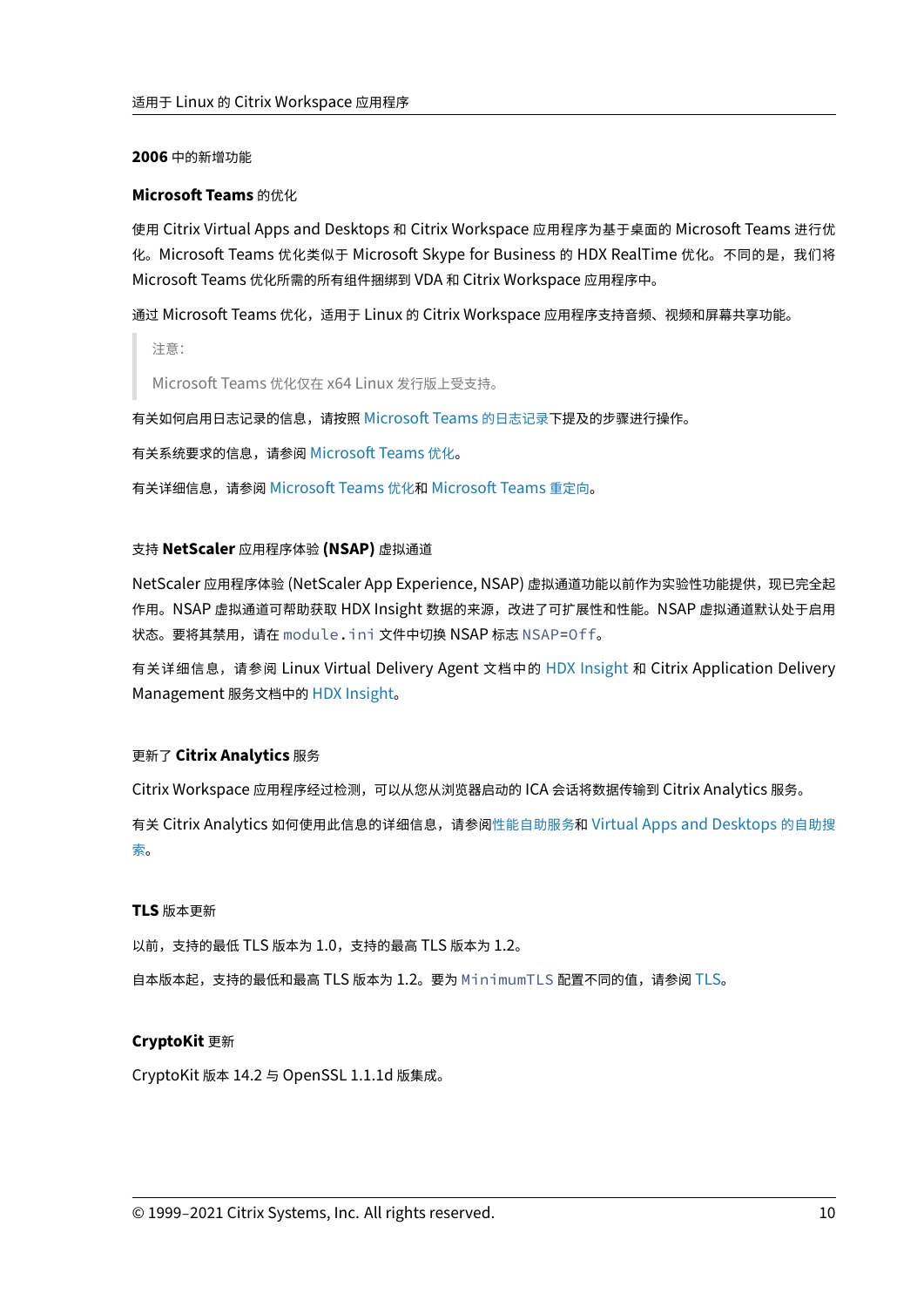#### **2004** 中的新增功能

#### 语言支持

适用于 Linux 的 Citrix Workspace 应用程序现在提供意大利语版本。

#### 改进了登录和枚举性能

在本版本中,云用户帐户将注意到登录时间和应用枚举时间都变得更短。

#### **Microsoft Teams** 的音频优化 实验性功能

作为一项实验性功能,Citrix Workspace 应用程序可为在 Citrix Virtual Desktops 会话中运行的 Microsoft Teams 提供音频优化。

注意:

Microsoft Teams 音频优化仅在 x64 Linux 发行版上受支持。

有关详细信息,请参阅 Citrix Virtual Apps and Desktops 文档中的 Microsoft Teams 优化和 Microsoft Teams 重定向部分。

#### 支持 **[N](https://docs.citrix.com/zh-cn/citrix-virtual-apps-desktops/policies/reference/ica-policy-settings/multimedia-policy-settings.html#microsoft-teams-redirection)etScaler** 应用程序体验 **(NSAP)** 虚拟通道 实验性功能

作为一项实验性功能,HDX Insight 数据来自 NSAP 虚拟通道并以未压缩方式发送,从而提高了可扩展性和性能。 NSAP 虚拟通道默认处于启用状态。要将其禁用,请在 [modul](https://docs.citrix.com/zh-cn/citrix-workspace-app-for-linux/whats-new.html#experimental-features)e.ini 文件中切换 NSAP 标志 NSAP=Off。

有关详细信息,请参阅 Linux Virtual Delivery Agent 文档中的 HDX Insight 和 Citrix Application Delivery Management 服务文档中的 HDX Insight。

#### **1912** 中的新增功能

#### 透明用户界面增强功能

1910 版引入了透明用户界面 (TUI) 功能,包括 **VDTUI** 标志。此功能可帮助客户端系统接收服务器发送的 TUI 数据包, 客户端可以访问 UI 相关组件。但是,将此标志设置为关时,"正在启动 <Application>" 对话框将呈现在其他应用程序 窗口顶部,覆盖登录提示。

现在,默认情况下,位于 module.ini 文件中的 **VDTUI** 标志设置为开。因此,当您启动应用程序时不再显示 "正在 启动 <Application>" 对话框。相反,将随进度条一起显示 "正在连接到 <Application>" 对话框。该对话框还显示应 用程序启动的进度。

#### **GStreamer 1.x** 支持 实验性功能

在早期版本中,GStreamer 0.10 是支持多媒体重定向的默认版本。自本版本起,您可以将 GStreamer 1.x 配置为默 认版本。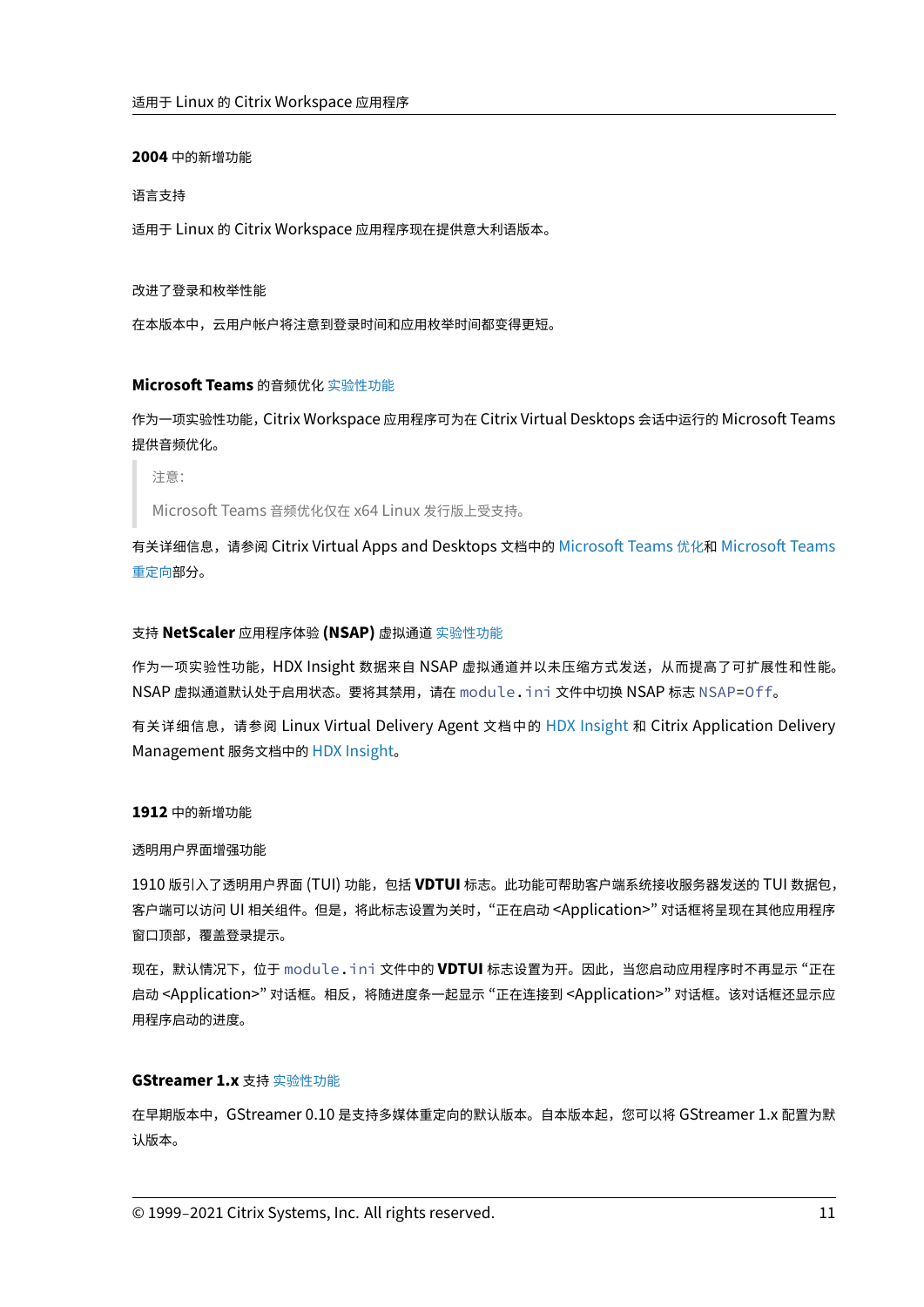限制:

- 播放视频时,前进和后退选项可能无法按预期工作。
- 当您在 ARMHF 设备上启动 Citrix Workspace 应用程序时,GStreamer 1.x 可能无法按预期工作。

有关详细信息,请参阅启用 GStreamer 1.x。

#### 适用于浏览器内容重定向 **(BCR)** 的 **[Chrom](https://docs.citrix.com/zh-cn/citrix-workspace-app-for-linux/configure-xenapp.html#enabling-gstreamer-1x)ium** 嵌入式框架 **(CEF)** 实验性功能

BCR 功能将 Web 浏览器的内容重定向到客户端设备。该功能将创建嵌入在 Citrix Workspace 应用程序中的相应浏览 器。

以前, BCR 使用基于 WebkitGTK+ 的叠加来呈现该内容。自本版本起, BCR 将使用基于 CEF 的叠加以获得更好的 用户体验。它有助于将网络使用情况、页面处理和图形渲染卸载到端点。

有关详细信息,请参阅 [启用基于 CEF 的 BCR]。(/zh-cn/citrix-workspace-app-for-linux/configurexenapp.html#enabling‑cef‑based‑bcr)

有关 BCR 的信息,请参阅 Citrix Virtual Apps and Desktops 文档中的浏览器内容重定向。

备注:

- **pacexec** 二进制文件将从 Citrix Workspace 应用程序的 x86 [版本中删除。](https://docs.citrix.com/zh-cn/citrix-virtual-apps-desktops/multimedia/browser-content-redirection.html)
- Citrix Files 可能无法与带智能功能的 Workspace 功能兼容。

#### **1910** 中的新增功能

语言支持

适用于 Linux 的 Citrix Workspace 应用程序现在提供巴西葡萄牙语版本。

#### 应用程序指示器图标

应用程序指示器在您启动 Citrix Workspace 应用程序时启动。该指示器是通知区域中存在的一个图标。引入应用程序 指示器后,适用于 Linux 的 Citrix Workspace 应用程序的登录性能得以改进。

您可以在以下情况下观察性能提高:

- 首次启动 Citrix Workspace 应用程序
- 关闭并重新启动应用程序
- 退出并重新启动应用程序

注意:

需要 libappindicator 软件包才能显示应用程序指示器。请从 Web 安装适用于您的 Linux 发行版的 libappindicator 软件包。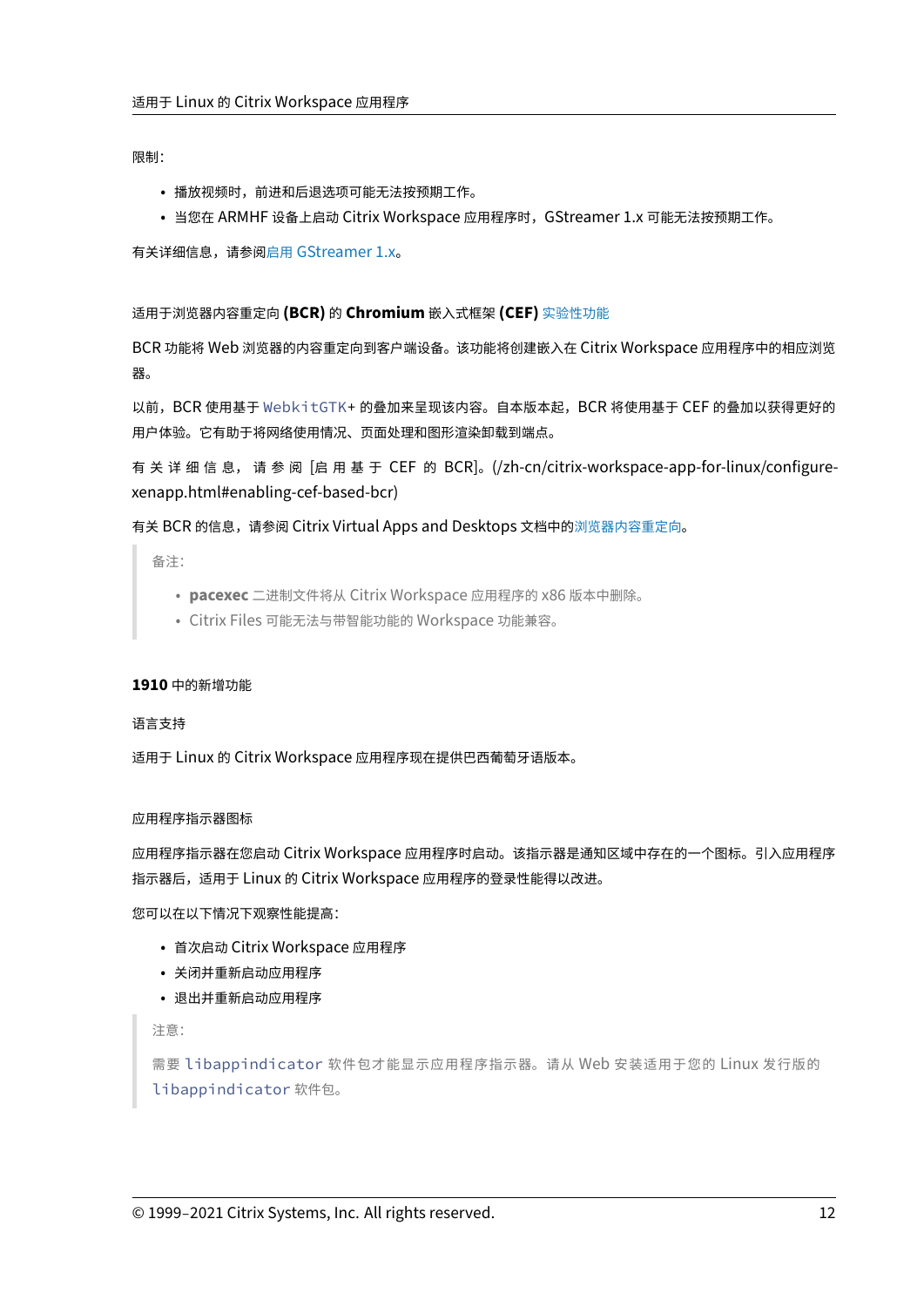#### 透明用户界面

Citrix ICA 协议使用透明用户界面虚拟通道 [TUI VC] 协议在 Citrix Virtual Apps and Desktops 与主机服务器之间 传输数据。TUI 协议传输远程连接的用户界面 [UI] 组件消息。

以前,适用于 Linux 的 Citrix Workspace 应用程序不支持 TUI VC 功能。因此,客户端系统无法高效处理来自服务器 的 UI 组件数据。因此,尝试启动应用程序时,其他应用程序顶部将呈现 "正在启动 <Application>" 对话框。

现在,适用于 Linux 的 Citrix Workspace 应用程序支持 TUI VC 功能。此功能可帮助客户端接收服务器发送的 TUI 数据包,客户端可以访问 UI 相关组件。此功能可帮助您控制默认叠加屏幕的显示。可以在 module.ini 文件中切换 VDTUI 标志: VDTUI - On/Off

有关虚拟通道的详细信息,请参阅 Citrix Virtual Apps and Desktops 文档中的 Citrix ICA 虚拟通道。

#### 已修复的问题

#### **2108** 中已修复的问题

- 尝试从用户设备复制文本并将其粘贴到会话中可能会失败。[CVADHELP‑16828]
- 使用基于 WebkitGTK+ 的叠加呈现内容时,浏览器内容重定向可能会失败。[CVADHELP‑17748]
- 安装应用程序保护时,桌面 UI 可能会无响应,并在几秒后恢复。[RFLNX-7729]
- 在全新安装的 Citrix Workspace 应用程序中,应用程序保护功能可能无法正常运行。[RFLNX–7858]
- 在桌面会话中,使用 CEF‑BCR 重定向页面后,键盘焦点可能仍保留在 BCR 叠加层上。键盘焦点不会转移到其 他打开的应用程序。[RFLNX‑7704]
- 在 Microsoft Teams 会议期间,选择 "Fill frame" 选项时视频宽高比可能不会按预期显示。[HDX‑31929]
- 在 Microsoft Teams 视频通话期间,Desktop Viewer 可能会变得无响应。[HDX-32435]
- 尝试使用 Citrix Workspace 应用程序启动桌面或应用程序可能会失败,ICAClient . log 文件将显示以下 消息:

"Waiting for handler grpc to be ready."(等待处理程序 grpc 准备就绪。)

[HDX‑32575]

#### 早期版本中已修复的问题

- 使用适用于 Linux 的 Citrix Workspace 应用程序 1912 时,剪贴板重定向可能会失败,导致会话无响应。复 制和粘贴大量数据时会出现此问题。[CVADHELP‑16210]
- 未优化的 Microsoft Teams 视频通话可能会缺少音频。在断开连接并重新连接会话之前,音频无法恢复。 [CVADHELP‑16846]
- 尝试下载本地网络共享上托管的文件可能会失败。[CVADHELP‑17337]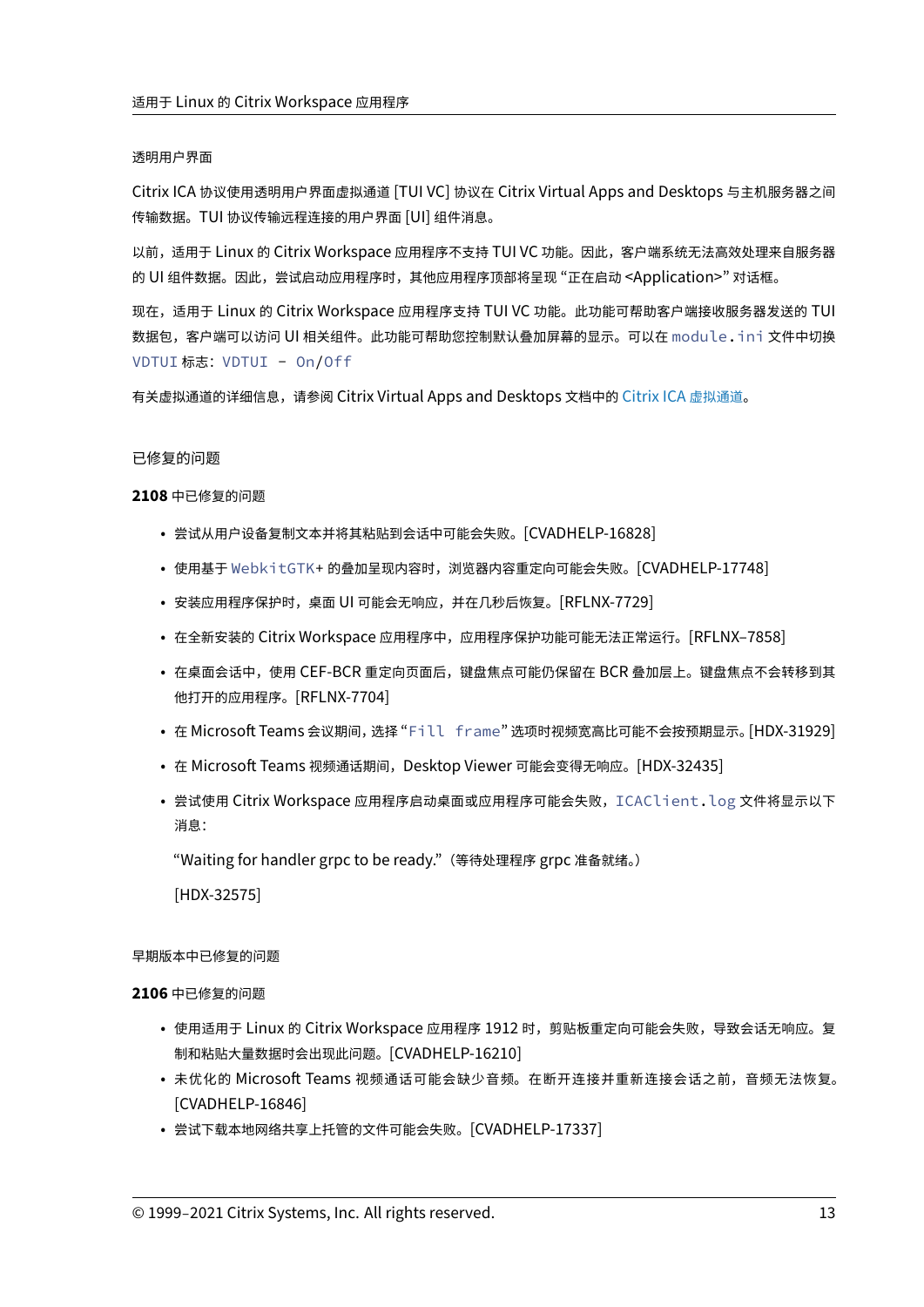- 在 Linux 端点上启动的会话可能会失败。启用了多流策略时会出现此问题。[RFLNX-6960]
- 使用 GStreamer 1.15.1 时,网络摄像机重定向可能会失败,会话可能会断开连接。[HDX‑30550]

# **2104** 中已修复的问题

- 使用浏览器内容重定向时,即使在 YouTube 搜索栏中进行搜索,键盘焦点也不会切换回父窗口。[RFLNX‑5349]
- 在点对点通话期间在 Microsoft Teams 中共享屏幕时,音频可能会失真。Dell Wyse 瘦客户端 5070 和 5470 出现此问题。[RFLNX‑6537]
- 在适用于 Linux 的 Citrix Workspace 应用程序中使用 Microsoft Teams 时,某些通话可能会意外断开连接。 [RFLNX‑6719]
- 此版本解决了多个有助于改进整体性能和稳定性的问题。[RFLNX‑7006]
- 使用 Chromium Embedded Framework 时, 浏览器内容的重定向可能会导致 CPU 利用率高。[RFLNX-7217]
- 在已发布的应用程序与本地应用程序之间切换时,已发布的应用程序可能无法在全屏模式下正确扩展。 [CVADHELP‑14812]
- 通过适用于 Linux 的 Citrix Workspace 应用程序打开 Microsoft Excel 并导航到数据 > 新建查询时,数据源 设置弹出菜单可能无法按预期打开 [CVADHELP‑16509]
- 适用于 Linux 的 Citrix Workspace 应用程序版本 2101 和 2102 可能会在 Citrix Director 中显示无效的客户 端 IP 地址 [CVADHELP‑16923]
- 音频设备的名称可能会出现乱码。此问题出现在中文操作系统中。[CVADHELP‑17290]

# **2103** 中已修复的问题

- 尝试进行未优化的视频通话可能会导致音频丢失。在断开连接并重新连接会话之前,音频无法恢复。[CVADHELP‑ 16846]
- 此修复将 AudioLatencyControlEnabled 的默认值设置为 True,缩短了音频延迟。[RFLNX-6620]
- Microsoft Teams 中的屏幕共享功能在无缝模式下可能会失败。[RFLNX‑6659]

**2101** 中已修复的问题

- 使用自定义代理时,可能会出现额外的身份验证提示。该问题是由浏览器内容重定向使用的 Chromium 嵌入式 框架 (CEF) 而导致。解决方法是将代理配置为绕过额外提示。[CVADHELP‑14804]
- 尝试重新连接到某个会话时,该会话可能会变得无响应。启用了智能卡的会话会出现此问题。解决方法是重新插 入智能卡。[CVADHELP‑15028]
- 在 Microsoft Teams 处于已优化模式下,视频播放可能会在电话会议期间变得无响应。当参与者在内置摄像头 和 USB 摄像头之间切换时,会出现此问题。[CVADHELP‑16400]
- 在 Microsoft Teams 处于已优化模式下,HdxRtcEngine.exe 进程可能会意外退出。[CVADHELP‑16504]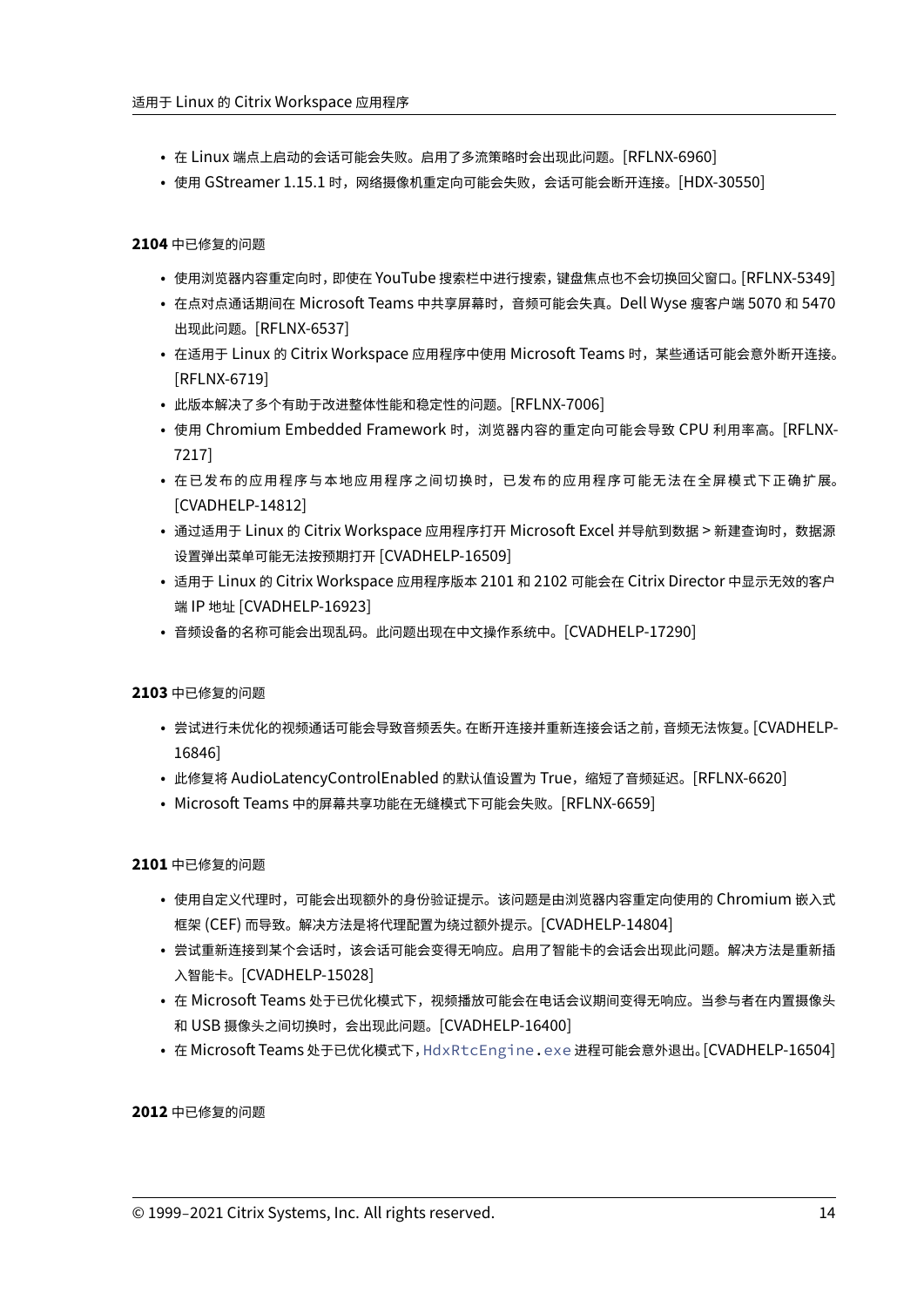- 尝试启动使用浏览器内容重定向的 Web 页面时,该 Web 页面可能会变得无响应。单击在新窗口或新选项卡中 打开的链接时会出现此问题。[RFLNX‑5306]
- 使用基于 CEF 的 BCR 时,麦克风和相机不会重定向。要启用重定向,请在 All\_Regions.ini 中将 CefEnableMediaDevices 属性设置为 True。[RFLNX‑5337]
- 按 Alt+Ctrl 键时,键可能会保持卡住状态。"键盘布局" 选项设置为服务器默认值时会出现此问题。[RFLNX-5444]
- 尝试在 Android 手机上选择 USB 选项、图片传输协议 (PTP) 和媒体传输协议 (MTP) 可能会失败。要在 Windows 和 Linux VDA 中修复此问题,请在 usb.conf 文件中添加以下允许规则:

ALLOW: VID = (vid of the device) disableselectconfig=1

[CVADHELP‑15304]

- Citrix Director 可能会错误地将 Citrix Workspace 应用程序的版本号报告为 2009 而非 2010。[RFLNX‑ 5743]
- 可以在首次尝试时成功启动适用于 Linux 的 Citrix Workspace 应用程序, 但以后的尝试可能会失败。 [RFLNX‑5971]
- 尝试添加未经身份验证的(匿名)应用商店时,可能会出现两条错误消息。适用于 Linux 的 Citrix Workspace 应用程序 2010 会出现此问题。[RFLNX‑5980]

# **2010** 中已修复的问题

- 在 Microsoft Teams 中运行视频通话或共享屏幕时,屏幕可能会闪烁不定。[RFLNX‑4778]
- 尝试自定义 webrpc.log 和 webrtc.log 文件失败。[RFLNX‑5221]
- 即使在使用 storebrowse 实用程序删除应用商店后,也会为应用商店枚举资源。[RFLNX‑5499]
- 当计算机上安装了德语或法语区域设置时,Microsoft Teams 优化可能无法正常运行。[RFLNX‑5599]
- 从适用于 Linux 的 Citrix Workspace 应用程序启动会话时,会话可能会闪烁不定。出现此问题是因为会话断 开连接并重新连接。此问题主要在 Microsoft 应用程序中出现。[CVADHELP‑14194]
- 在不同的会话之间执行复制和粘贴内容等剪贴板操作时,这些操作可能会间歇性失败。[CVADHELP‑15228]
- 使用通过适用于 Linux 的 Citrix Workspace 应用程序版本 1906 或更高版本启动的 Microsoft PowerPoint 启动幻灯片演示时,该演示可能不会在全屏模式下打开。[CVADHELP‑15648]
- 适用于 Linux 的 Citrix Workspace 应用程序可能不会为使用 HTML5 本地存储的应用商店显示身份验证对话 框。使用自助服务用户界面时会出现此问题。[CVADHELP‑15720]

- 有时,"会议" 视图不会在 Microsoft Teams 中的多任务处理过程中还原。当本地窗口叠加远程窗口时会出现此 问题。因此,远程窗口不会收到鼠标事件。解决方法为,在最小化的屏幕上,将鼠标悬停在数字时钟上,然后双 击呼叫者的姓名。[RFLNX‑4937]
- 在 UDP 连接上运行的会话中,性能可能会降低。[RFLNX‑5135]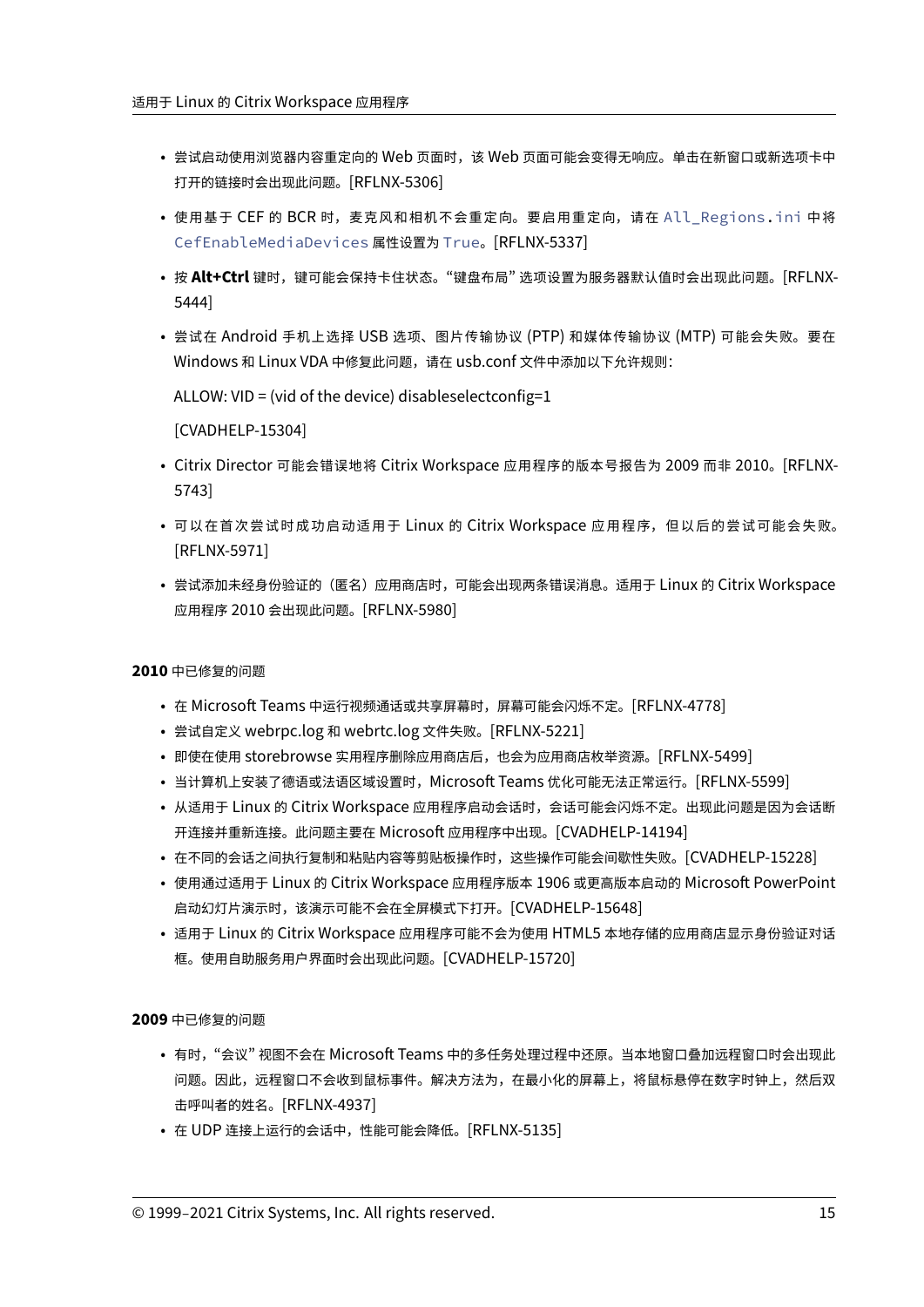- 在屏幕上拖动无缝第三方已发布应用程序的窗口时,窗口可能会自动最小化。[CVADHELP-13677]
- 重定向到设备上运行的会话的单个 USB 设备可能会意外地重定向到同一设备上运行的传入会话。[CVADHELP‑ 13684]
- 在多显示器环境中,当您尝试在显示器上重新启动全屏会话时,连接栏将保持在不同的显示器上。即使鼠标光标 仍保留在同一显示器上,也会出现此问题。[CVADHELP‑14642]
- 尝试重新连接到会话时,会话可能会在桌面出现后立即断开连接。需要智能卡身份验证的会话会出现此问题。 [CVADHELP‑15036]

# **2006** 中已修复的问题

- 使用 Microsoft Teams 时, "测试通话" 选项不会显示。[RFLNX-4234]
- 会话启动可能会在 Red Hat 8.2、CentOS 8.x、Fedora 29、30 和 31 发行版上失败。[RFLNX‑3114] [RFLNX‑ 4438] [RFLNX‑4296]
- 将 wfica\_for\_plugins 二进制文件添加回平台优化 SDK 后,在 LIBS\_GTK 中引入的不必要的依赖项现 已删除。[RFLNX‑4604]
- 面向基于 CEF 的 BCR 的服务器提取和客户端呈现失败。因此,浏览器内容重定向将失败。[RFLNX‑4459]
- 在 Citrix StoreFront 中单击已发布的应用程序后,将显示一个连接对话框并保留在此处。在非无缝模式下会出 现此问题。[CVADHELP‑13896]
- 选择激活选项以激活桌面上的 Citrix Workspace 应用程序后,将下载 **receiverconfig.cr** 文件。尝试通过启 动该文件将应用商店添加到 Citrix Workspace 应用程序可能会失败。[CVADHELP‑14389]
- 尝试将适用于 Linux 的 Citrix Workspace 应用程序映射到 COM 串行端口可能会失败,这表明该端口无法访 问。未填充以前的 COM 条目时会出现此问题 [CVADHELP‑14391]
- 适用于 Linux 的 Citrix Workspace 应用程序可能无法识别某些智能卡。因此,尝试使用这些智能卡启动会话 将失败。[CVADHELP-14878]

- 如果您从 **All\_Regions.ini** 文件中删除首选项部分,wfica 进程将失败。因此,会话无法连接。[RFLNX‑3965]
- 首次添加云应用商店后,首选项 > 帐户子菜单不会显示在自助服务窗口中。[RFLNX‑3605]
- Linux 平台优化 SDK 不适用于 Citrix Workspace 应用程序版本 1908、1910 和 1912。从 Citrix Workspace 应用程序安装程序包中删除 wfica\_for\_plugins 二进制文件时会出现此问题。[RFLNX‑4298]
- 使用 **storebrowse** 命令添加应用商店时,该应用商店不会显示在首选项 > 帐户选项卡上。自助服务用户界面 在后端运行时会出现此问题。[RFLNX‑3683]
- 在会话中,wfica 可能会在启用了浏览器内容重定向 (BCR) 的 Web 站点上意外退出。如果您将 AllowMulti-**Stream** 的值设置为 True, 则会出现此问题。 [CVADHELP-13168]
- 在双显示器设置中,当显示器具有不同的分辨率时,尝试将已发布的桌面的显示更改为全屏模式可能会失败。 [CVADHELP‑13990]
- 您可能会在无缝会话中遇到显示问题。调整无缝窗口的大小或在无缝窗口之间切换时会出现此问题。 [CVADHELP‑13458]
- 从 PNA 应用商店启动桌面会话后,除非手动关闭进度条窗口,否则该窗口可能会保留。[CVADHELP-14405]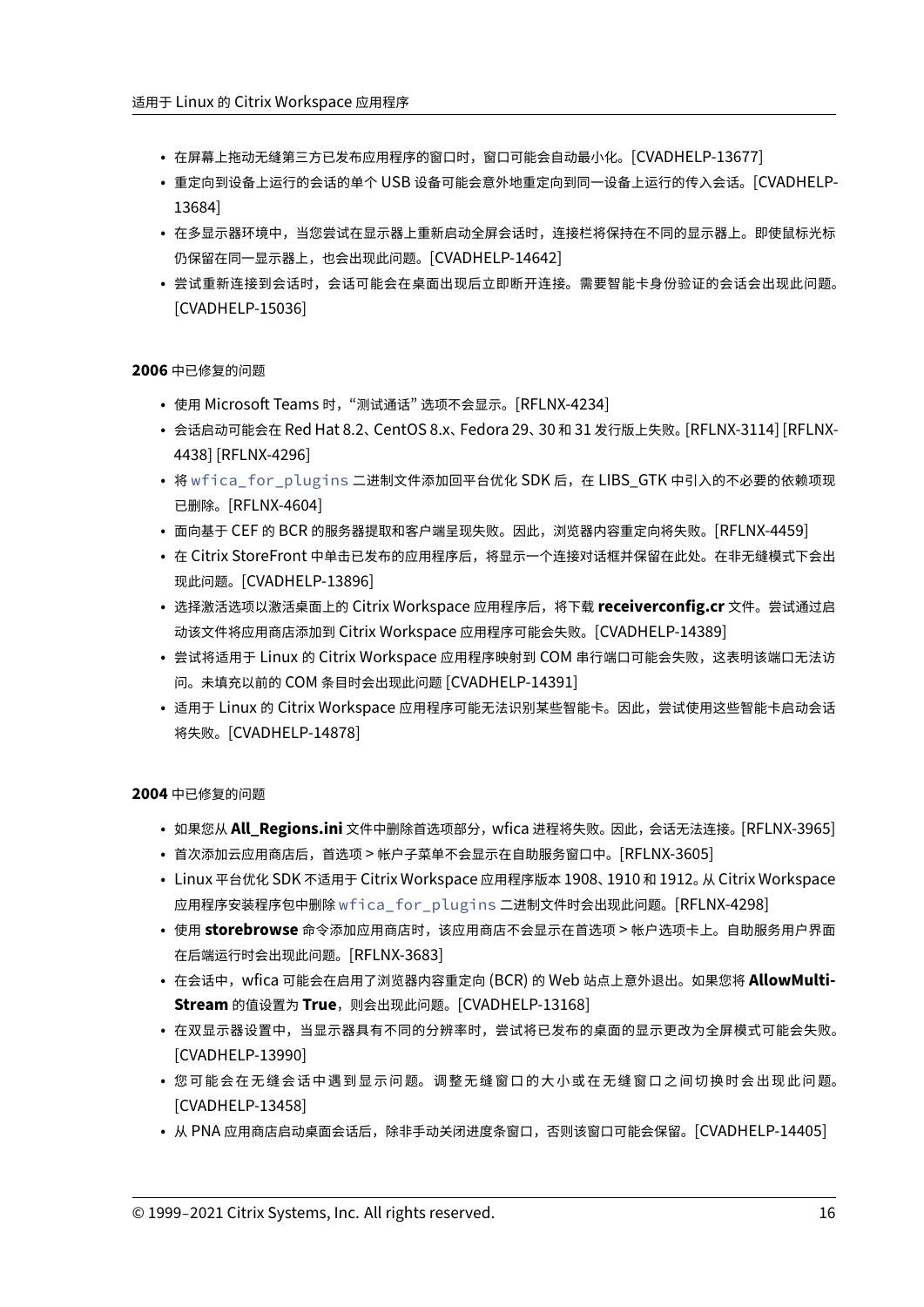# **1912** 中已修复的问题

- 在 Ubuntu16.04x64 中, Citrix Workspace 应用程序图标可能会错误地显示在任务栏上。[RFLNX-3582]
- 使用 gst-play1.0 更改 gst-play 的符号链接 [symlink] 后, .mp4 视频文件可能会在后台中使用黑屏呈现, 并 且没有音频。[RFLNX‑2429]
- 从屏幕保护程序模式切换到全屏 ICA 会话模式时,键盘可能会失去焦点。在 Raspberry Pi OS 上运行的 ArmHardFloat (armhf) 设备上会出现此问题。[RFLNX‑3553]
- 使用自助服务用户界面时,首选项窗口选项可能无法按预期工作。libwebkit1 软件包不可用时会出现此问题, 就像 Debian 10 buster 客户端一样。[RFLNX‑3596]
- 当任何其他系统用户(而非第一个用户)尝试启动 Citrix Workspace 应用程序时,自助服务用户界面可能无法 打开,并显示以下错误消息:

"Bind Error ‑ address already in use."(绑定错误 ‑ 地址已在使用中。)

[RFLNX‑3601]

- 在 Ubuntu 18.04 及更高版本中,当您使用自助服务用户界面启动应用程序时,启动的应用程序名为 "wfica\_seamless" ‑ 而不是在应用程序之后。出现此问题的原因是默认的桌面环境为 GNOME。[RFLNX‑ 3650]
- 当您注销然后使用其他用户帐户重新登录时,"主页">"收藏夹" 页面会显示一个不正确的收藏应用程序列表。 [RFLNX‑3458]
- 关闭自助服务用户界面后,将显示以下错误消息:

"free(): double free detected in tcache 2 Aborted."(free(): 在 tcache 2 中检测到两次释放已终止。)

在 Raspbian Buster OS 上运行的 ArmHardFloat (armhf) 设备上会出现此问题。[RFLNX‑3578]

- 禁用统一体验策略后,已禁用的应用程序仍可能在适用于 Linux 的 Citrix Workspace 应用程序中枚举。 [CVADHELP‑13742]
- 可移除的 USB 驱动器无法映射到 CentOS 7.7 客户端上的 VDA。 [CVADHELP-13422]

- 适用于 Linux 的 Citrix Workspace 应用程序依赖于 libcurl3 进行安装。应用此修复后,依赖项已被删除,以 便更容易安装。[RFLNX‑3487]
- 使用 Video Decode and the Presentation API for Unix (VDPAU) Optimization Pack 呈现 H.264 编码 的数据可能无法按预期工作。[RFLNX‑2892]
- 使用适用于 Linux 的 Citrix Workspace 应用程序版本 1906 或 1908 时, 共享用户注销其 Workspace 时, 登录页面可能不会显示。相反,将显示以下登录提示:登录以访问您的 Workspace。[RFLNX-3519]
- 当桌面会话跨越多个显示器时,工具栏可能会消失。[RFLNX‑3248]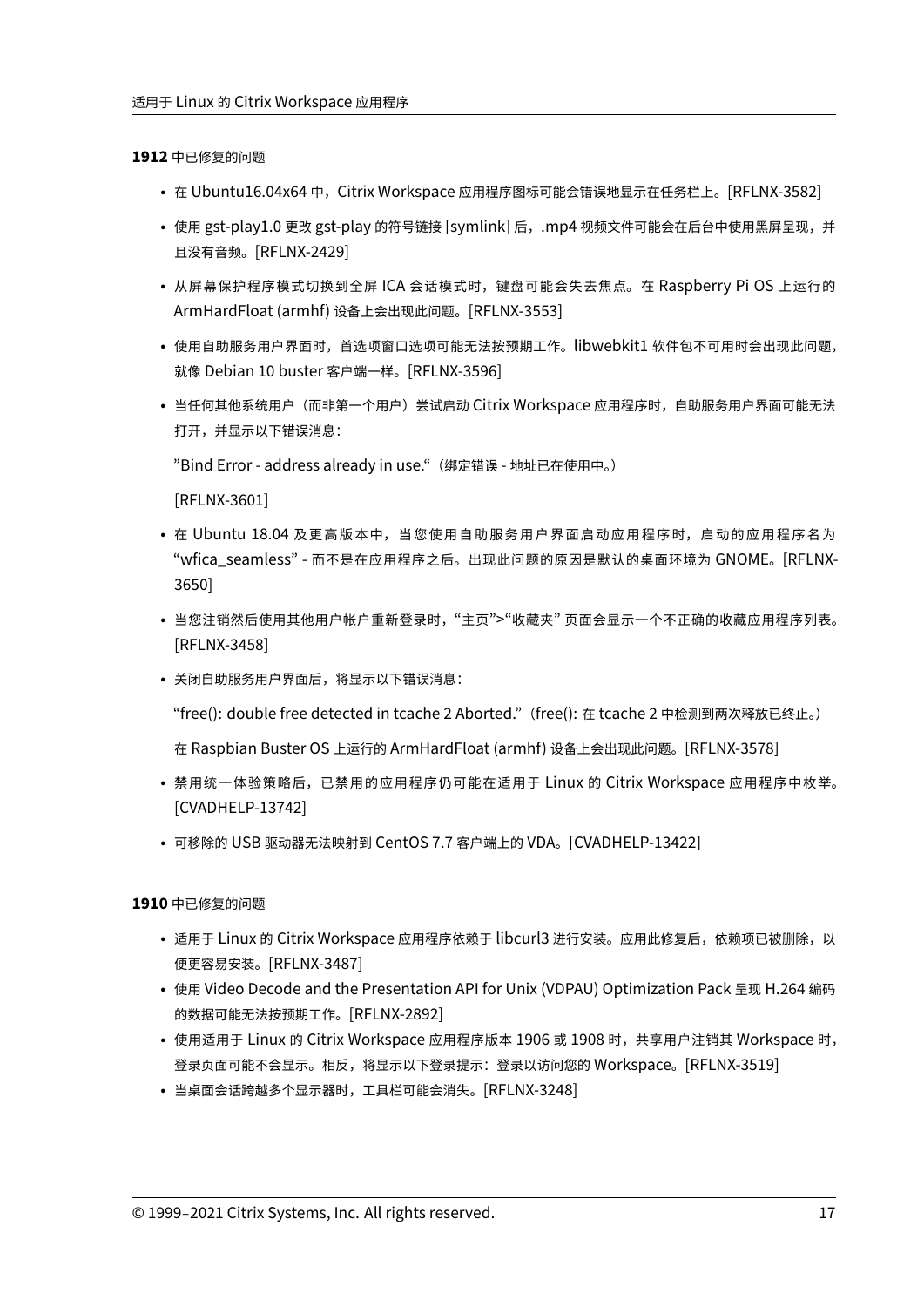# 已知问题

# **2108** 中的已知问题

- 启用应用程序保护功能时,反键盘记录功能对使用 UIDialogLibWebKit3.so 库的身份验证管理器接口可 能不起作用。[RFLNX‑8027]
- 使用 Citrix Gateway 添加应用商店,并使用 UIDialogLibWebKit.so 库时,可能无法加载身份验证窗 口。解决方法:使用 UIDialogLibWebKit3.so 库。[RFLNX‑8034]

# 早期版本中的已知问题

# **2106** 中的已知问题

- 在桌面会话中,使用 CEF‑BCR 重定向页面后,键盘焦点可能仍保留在 BCR 叠加层上(例如 YouTube 搜索)。 键盘焦点不会转移到其他打开的应用程序。此问题仅在自助服务插件和 StoreBrowse 启动时出现。解决方法: 要将焦点转移到其他应用程序,请单击会话工具栏,然后选择主页按钮。[RFLNX‑7704]
- 在桌面会话中,使用 CEF‑BCR 重定向页面后,键盘焦点将转移到当前鼠标位置。此问题是由第三方对开源 CEF 的限制导致的。[RFLNX‑7724]
- 尝试在前台使用另一个应用程序单击 BCR 叠加层 (例如 YouTube 搜索) 时, 浏览器页面不会出现在前台。 [RFLNX‑7730]
- 使用 CEF-BCR 重定向页面后,关闭重定向的 Web 页面时,错误日志中会捕获 segfault。[RFLNX-7667]
- 在 Microsoft Teams 点对点音频通话期间,音频可能在通话的前 15 秒内无法正常进行。解决办法:在 module.ini 文件中,将 VdcamVersion4Support 属性设置为 False。[HDX‑29526]

# **2104** 中的已知问题

• 在 VDA 版本 1912 LTSR CU2 中,会话可能会断开连接。在 Delivery Controller 上启用了多流策略时会出现 此问题。解决方法是将 VDA 升级到版本 2012 或更高版本。[RFLNX‑6960]

# **2103** 中的已知问题

• 在视频通话或屏幕共享期间,Microsoft Teams 可能会变得无响应,通话可能会突然结束。[CVADHELP‑16918]

# **2101** 中的已知问题

- 长时间播放视频时,音频会停止,但视频却继续无缝播放。将 VdcamVersion4Support 设置为 True 时会出 现此问题。解决方法是通过将 VdcamVersion4Support 设置为 False 来禁用多音频选项。[RFLNX‑6472]
- 在 Microsoft Teams 会议期间,音频可能会在静音时不稳定。瘦客户端上会出现此问题。[RFLNX-6537]
- 有时,Citrix Workspace 应用程序可能无法在 Microsoft Teams 中呈现传入的视频。[RFLNX-6662]
- 当您将 cefenablemediadevices 标志用于 Microsoft Teams 时,麦克风无法按预期正常工作。将基于 CEF 的 BCR 功能与 Microsoft Teams 配合使用时会出现此问题。[RFLNX‑6689]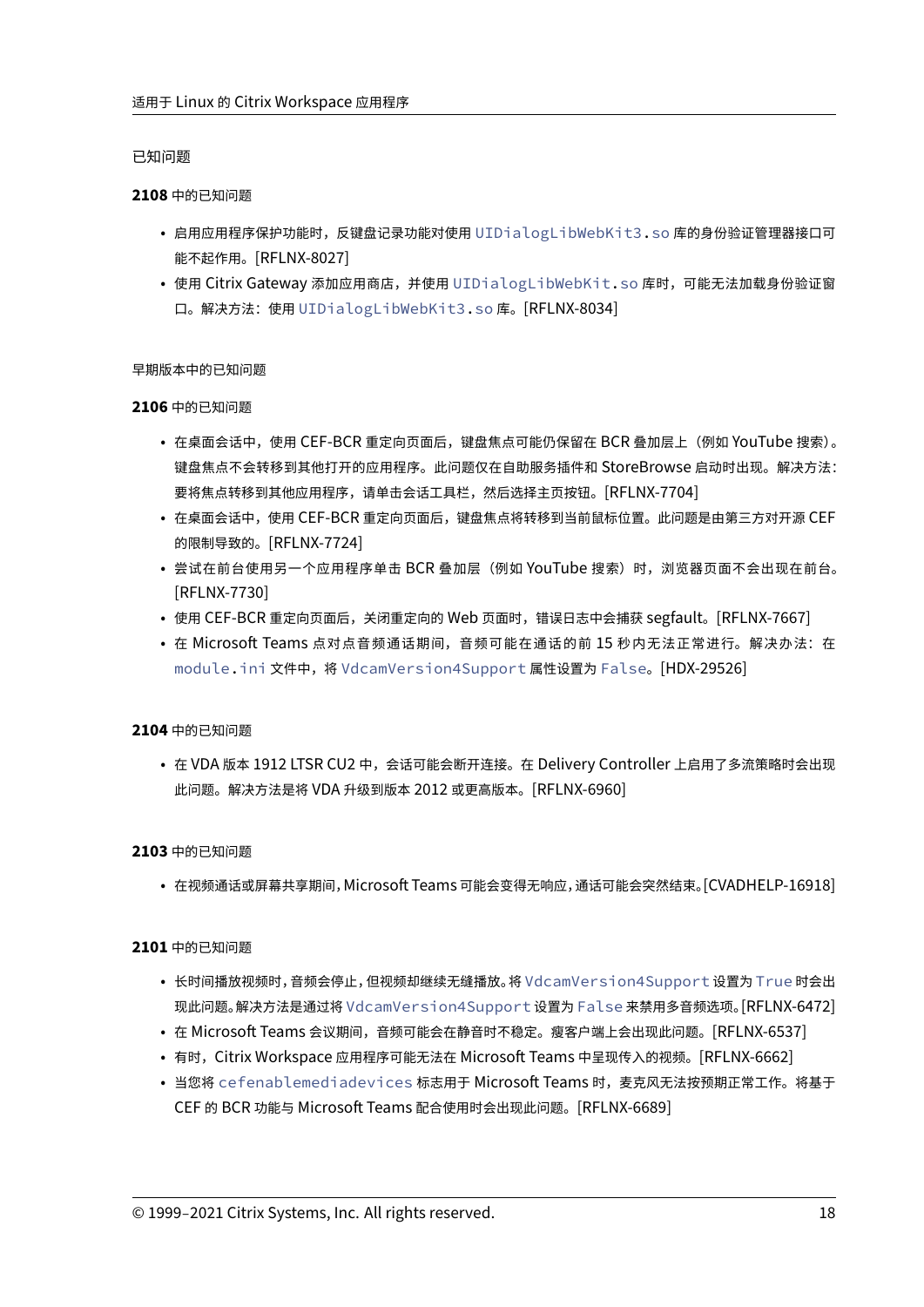#### **2012** 中的已知问题

- 会话突然终止或断开连接时, HdxRtcEngine.exe 进程可能会意外退出。[RFLNX-5885]
- 尝试输入文本时,光标将显示为白色。从 Linux 端点计算机连接时,在双跃点场景中会出现此问题。有关解决方 法,请参阅知识中心文章 CTX272423 和 CTX131504。[CVADHELP-16170]
- 为 Microsoft Teams 视频通话建立 HDX 优化时,视频可能会变得无响应,音频停止播放。在通话期间断开或 重新连接耳机时会出现此问题。[CVADHELP‑16186]

**2010** 中的已知问题

- 无法在文件选项卡中查看文件。云部署中会出现此问题。[RFLNX‑5596]
- 在 Microsoft Teams 中,必须手动选择音频设备。音频设备不会自动设置为默认设备。[RFLNX-5652 ]
- 尝试在全屏模式下在会话中使用下拉菜单可能会失败。启用了浏览器内容重定向时会出现此问题。[CVADHELP‑ 13884]
- 即使 HDXoverUDP 设置为 Preferred 时,TCP 回退选项可能仍然无法使用。使用 Citrix Gateway 连接时 会出现此问题。[CVADHELP‑15526]

#### **2009** 中的已知问题

- 多流 ICA 功能可能无法正常运行。[RFLNX‑4286]
- 在 Microsoft Teams 中运行视频通话或共享屏幕时,屏幕可能会闪烁不定。[RFLNX-4778]
- 尝试在桌面会话之间切换可能会失败。[CVADHELP‑15229]

#### **2006** 中的已知问题

- 有时,会议视图不会在 Microsoft Teams 中的多任务处理过程中还原。当本地窗口叠加远程窗口时会出现此问 题。因此,远程窗口不会收到鼠标事件。解决方法为,在最小化的屏幕上,将鼠标悬停在数字时钟上,然后双击 呼叫者的姓名。[RFLNX‑4937]
- 有时,会话重新连接将失败。通过带 SD‑WAN 的 TCP 为多流 ICA (MSI) 协议配置一个端口时会出现此问题。 [RFLNX‑4782]

#### **2004** 中的已知问题

- 适用于 Linux 的 Citrix Workspace 应用程序可能无法识别某些智能卡。因此,尝试使用该智能卡启动会话将 失败。
- 在 Workspace 应用程序和 SD-WAN 上启用多流 ICA (MSI) 协议后启动会话时,会话意外退出。此时将显示以 下错误消息:

"与 VDA 的连接已断开…"

出现此问题的原因是不支持单端口 MSI。[RFLNX‑4219]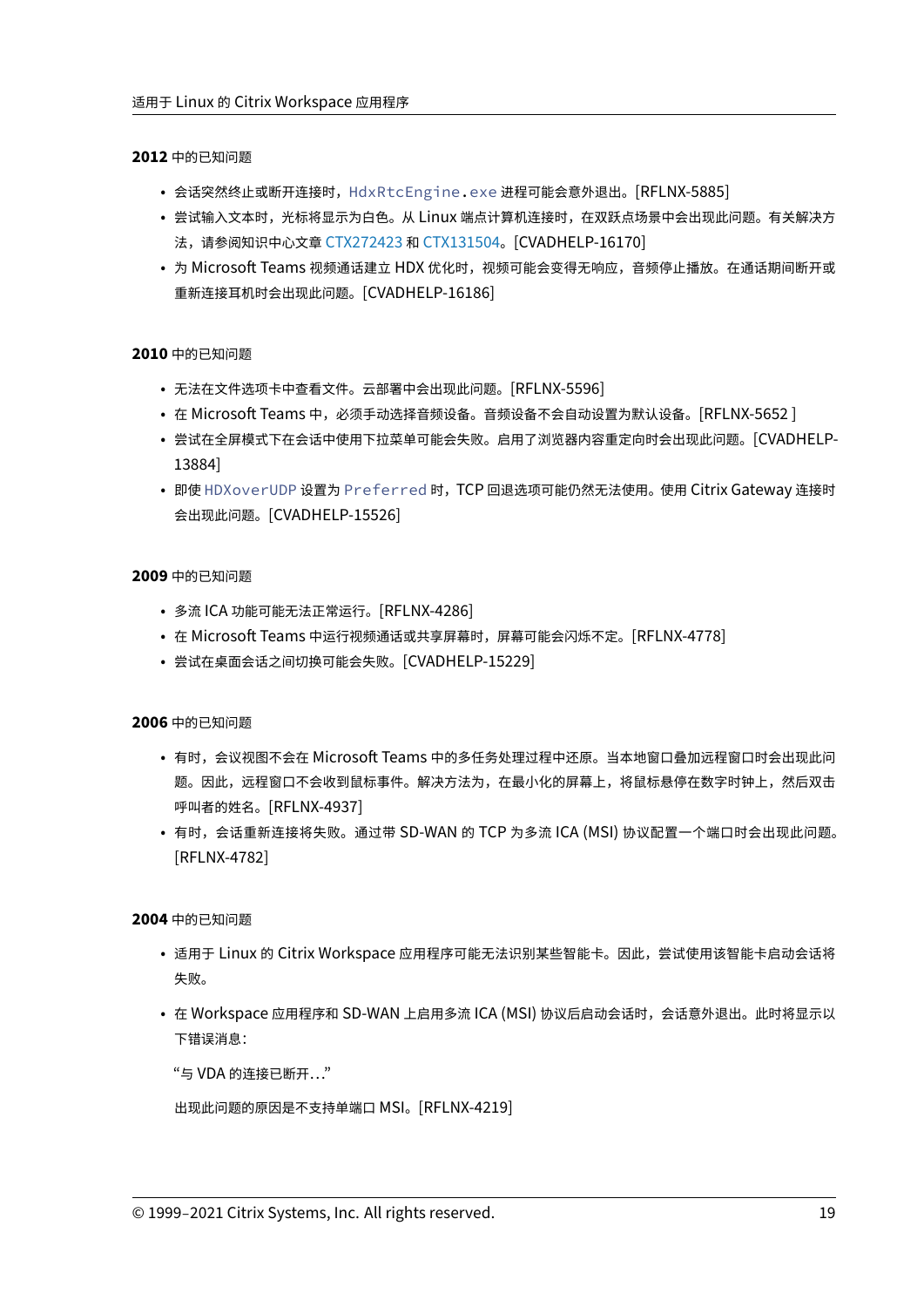• 会话启动可能会在 CentOS 8.x、Fedora 29、30 和 31 发行版上失败。解决方法:请参阅知识中心文章 CTX270926。[RFLNX‑3114]

# **1912** [中的已知问题](https://support.citrix.com/article/CTX270926)

- 使用基于 CEF 的 BCR 时,如果您重定向 URL,键盘焦点不会指回主窗口。解决方法为,创建一个浏览器选项卡 并切换以访问主选项卡。[RFLNX‑3871]
- 在使用基于 CEF 的 BCR 时,您可能会看到提示 webcontainer 进程已停止的通知。关闭浏览器实例时会出现 此问题。[RFLNX‑3872]
- 使用自助服务用户界面时,首选项窗口选项可能无法按预期工作,并且 Workspace 应用程序会暂时无响应。此 问题出现在 Ubuntu 19.10 发行版中。[RFLNX‑3720]
- Citrix Workspace 应用程序版本 1912 不支持工作区智能源。
- 网络摄像机重定向不适用于 Microsoft Teams。这是一项限制,因为 Citrix 不支持适用于 Linux 的 Citrix Workspace 应用程序中的 Microsoft Teams 优化 [MTOP]。[RFLNX-3674]

**1910** 中的已知问题

- 使用自助服务用户界面时,首选项窗口选项可能无法按预期工作。libwebkit1 软件包不可用时会出现 此问题,就像 Debian 10 buster 客户端一样。解决方法为,删除位于 install/path/lib 目录中的 **UIDialogLibWebKit.so** 库。[RFLNX‑3596]
- 由于体系结构更改,您无法再连接到云应用商店 [云设置]。Citrix 建议您使用最新版本的 Citrix Workspace 应 用程序。

第三方声明

Citrix Workspace 应用程序可能包含根据以下文档中定义的条款进行许可的第三方软件:

# 适用于 **Linux** 的 **Citrix Workspace** 应用程序第三方声明

# 实验性功能

有时,Citrix [会发布实验性功能,作为寻求客户提供有关新技](https://docs.citrix.com/en-us/citrix-workspace-app-for-linux/downloads/third-party-notices-linux.pdf)术或功能的潜在可取性的反馈的机制。Citrix 不接受实验 性功能的支持案例,但欢迎提供改进这些功能的反馈。Citrix 可能会根据反馈的严重性、紧迫性和重要性对反馈执行操 作。Citrix 不致力于将实验性功能产品化,并且可能随时因任何原因撤销这些功能。

# 安装 **Citrix Workspace** 应用程序所需的必备条件

<span id="page-19-0"></span>August 20, 2021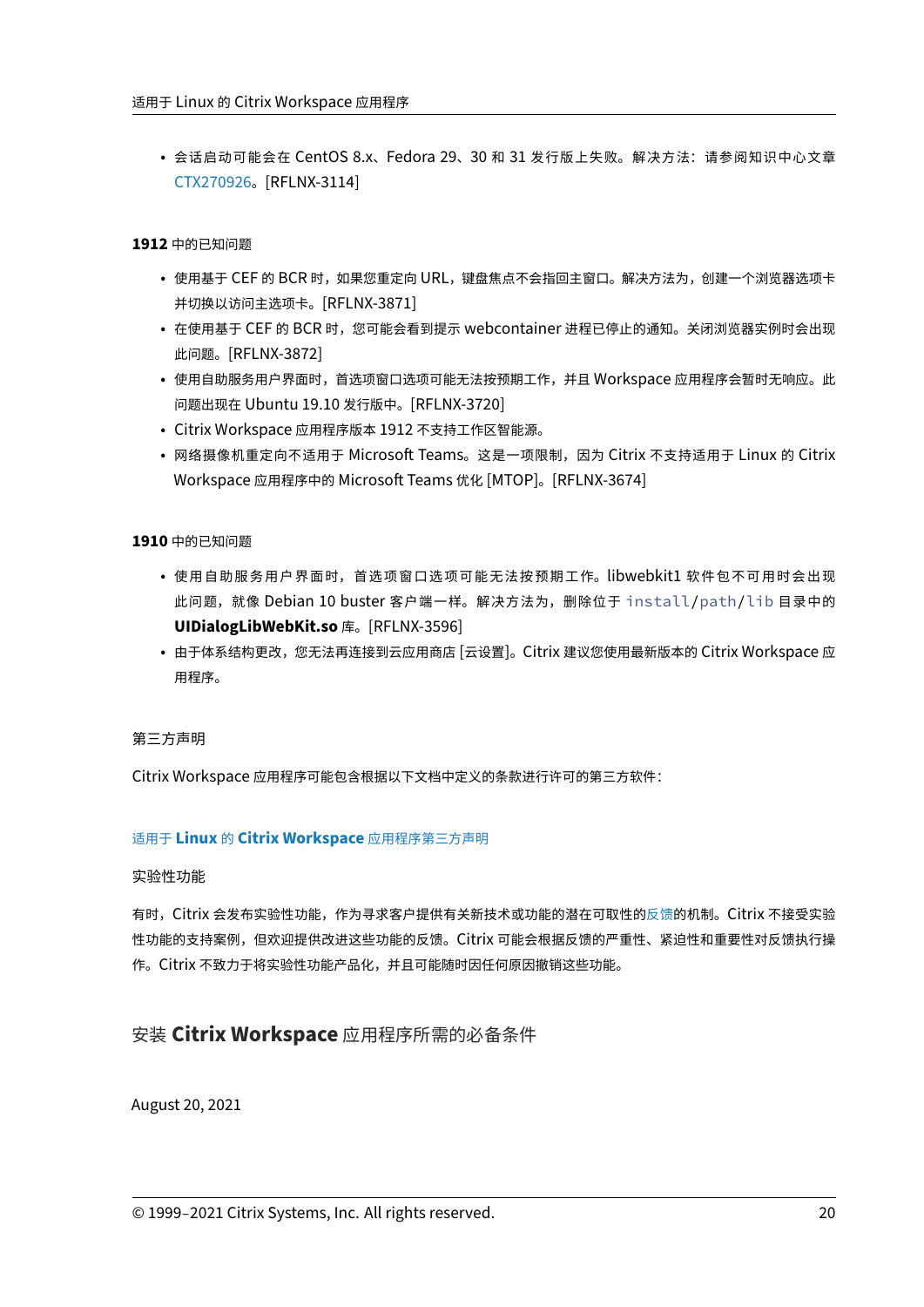#### 系统要求和兼容性

下表列出了 Linux 内核、磁盘空间和彩色视频显示的系统要求:

下表列出了库、自助服务用户界面和编解码器库的系统要求:

下表列出了网络协议的要求:

下表列出了 H.264、HDX MediaStream Flash 重定向和客户体验改善计划 (CEIP) 集成的系统要求:

下表列出了 HDX RealTime 网络摄像机视频压缩和 HDX MediaStream Windows Media 重定向的系统要求:

下表列出了浏览器内容重定向、Philips SpeechMike、Microsoft Teams 优化和身份验证增强功能的系统要求:

下表列出了服务连续性的系统要求:

\*自版本 1910 起,除非操作系统满足以下 GCC 版本条件,适用于 Linux 的 Citrix Workspace 应用程序可能无法按 预期运行:

- 适用于 x64 体系结构的 GCC 版本:4.8 或更高版本
- 适用于 ARMHF 体系结构的 GCC 版本:4.9 或更高版本
- 注意

自版本 2101 起,除非操作系统满足以下要求,否则,适用于 Linux 的 Citrix Workspace 应用程序可能无法按 预期运行:

- GCC 4.9 或更高版本
- glibcxx 3.4.20 或更高版本

#### 兼容性列表

适用于 Linux 的 Citrix Workspace 应用程序与 Citrix 产品的所有当前受支持版本兼容。要获取有关 Citrix 产品生命 周期的信息,以及了解何时 Citrix 会停止支持特定的产品版本,请参阅 Citrix 产品生命周期表。

#### 服务器要求

#### **StoreFront**

• 可以使用 Citrix Workspace 应用程序当前受支持的所有版本通过内部网络连接和 Citrix Gateway 来访问 StoreFront 应用商店: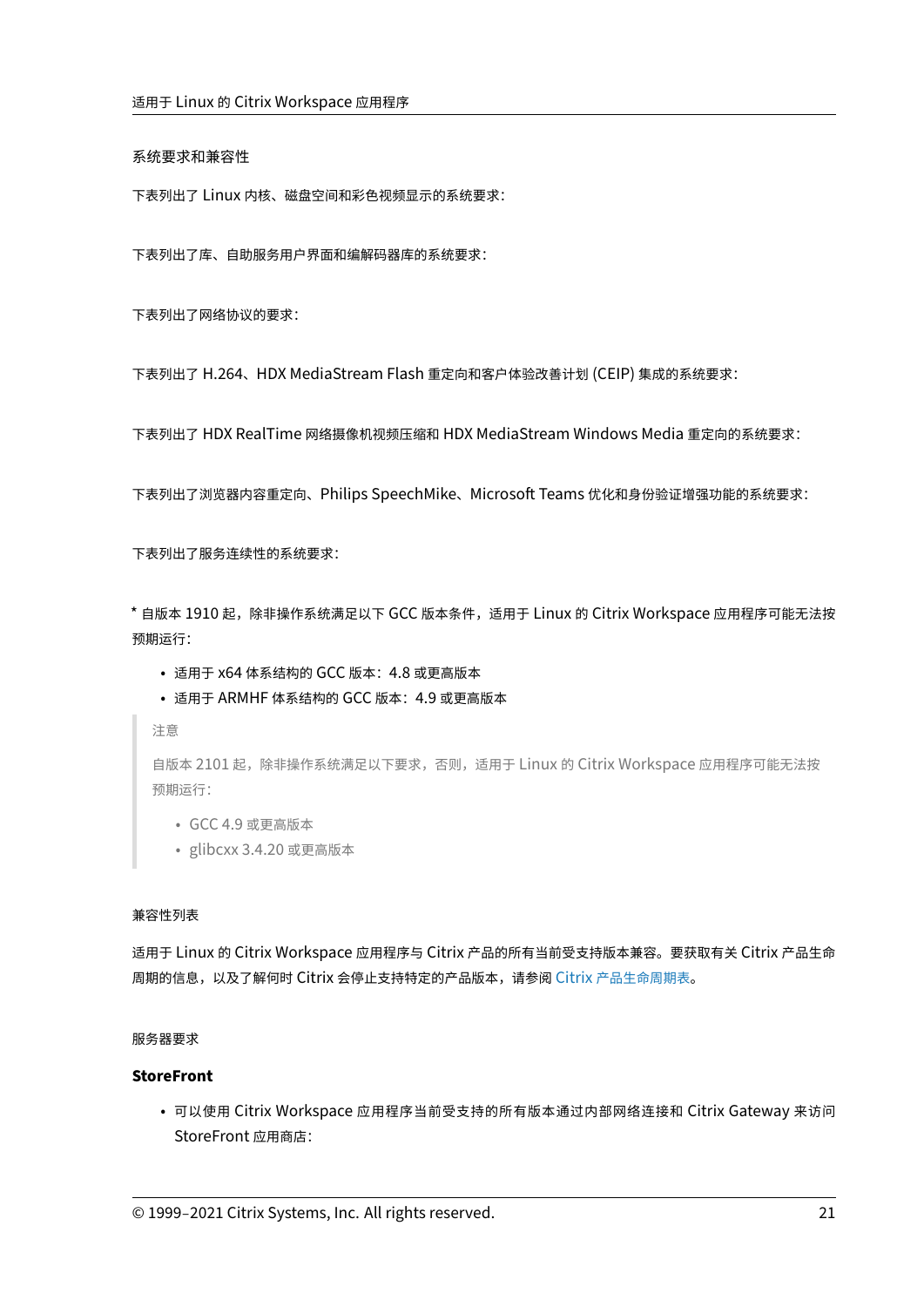- **–** StoreFront 1811 及更高版本。
- **–** StoreFront 3.12。
- 可以使用配置了适用于 Web 的 Workspace 的 StoreFront。适用于 Web 的 Workspace 提供了从 Web 浏 览器访问 StoreFront 应用商店的权限。有关此部署的限制,请参阅 StoreFront 文档中的重要注意事项。

#### 连接和证书

#### 连接

适用于 Linux 的 Citrix Workspace 应用程序支持通过以下任一配置的 HTTPS 和 ICA‑over‑TLS 连接。

- 对于 LAN 连接:
	- **–** 使用 StoreFront 服务的 StoreFront 或适用于 Web 的 Workspace
- 对于安全的远程连接或本地连接:
	- **–** Citrix Gateway 12.0
	- **–** NetScaler Gateway 10.1 及更高版本
	- **–** NetScaler Access Gateway Enterprise Edition 10
	- **–** Netscaler Access Gateway Enterprise Edition 9.x
	- **–** Netscaler Access Gateway VPX

有关 StoreFront 支持的 Citrix Gateway 版本的信息,请参阅 StoreFront 的系统要求。

#### 证书

要确保服务器和客户端之间的安全传输,请使用以下证书:

#### 专用(自签名)证书

# 如果远程网关上安装了专用证书,用户设备上必须安装组织的证书颁发机构颁发的根证书,才能使用 Citrix Workspace 应用程序访问 Citrix 资源。

#### 注意**:**

如果连接时无法验证远程网关的证书(因为本地密钥库中不包含根证书),系统会显示一条警告,指出该证书不可 信。如果用户选择忽略警告并继续,则会显示应用程序但无法启动。必须在客户端证书存储中安装根证书。

#### 根证书

#### 对于加入了域的计算机,您可以使用组策略对象管理模板以分发和信任 CA 证书。

对于未加入域的计算机,组织可以创建一个自定义安装软件包以分发和安装 CA 证书。请与系统管理员联系以获得帮助。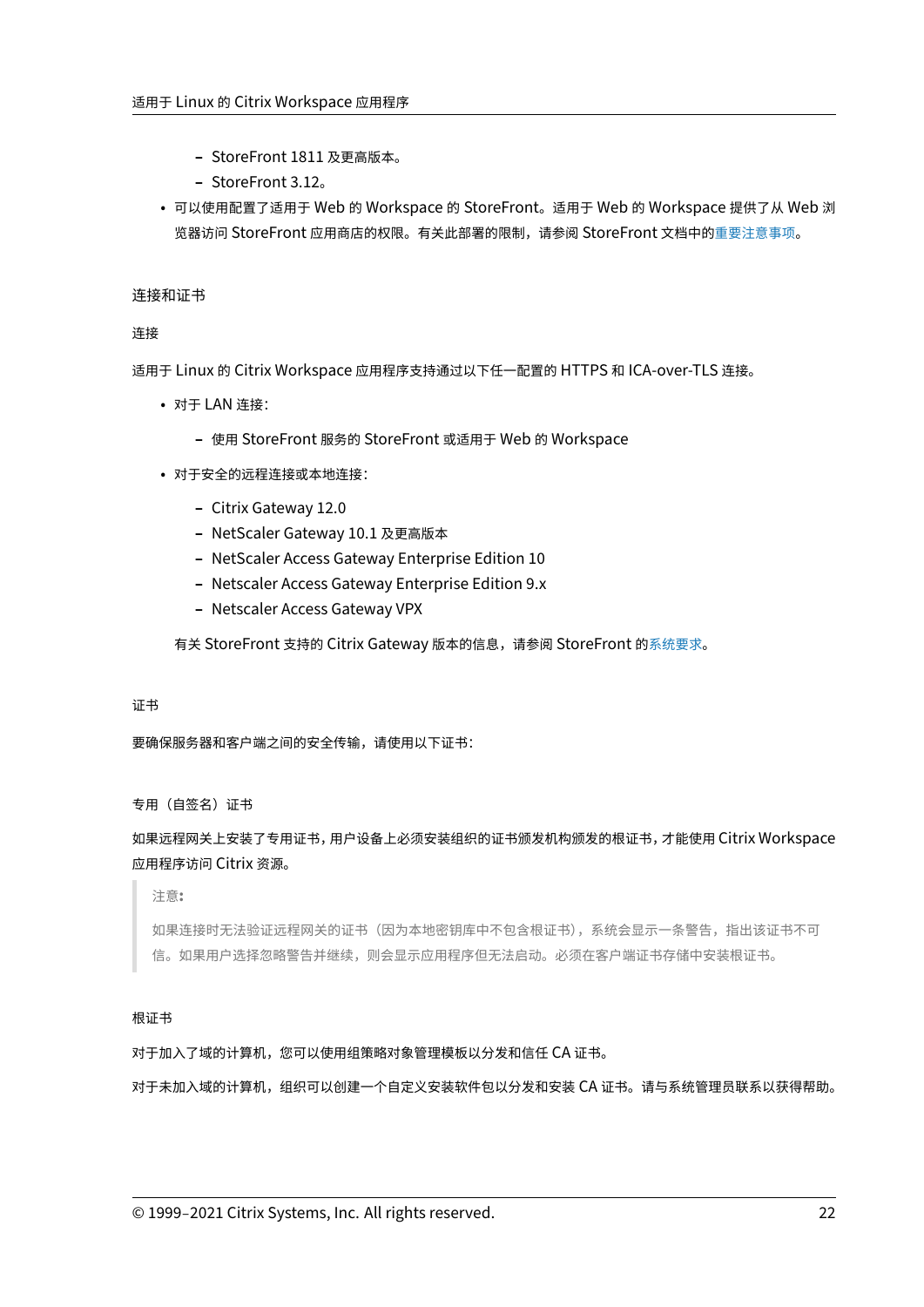#### 在用户设备上安装根证书

要使用 TLS,用户设备上需要安装根证书,才能验证服务器证书上的证书颁发机构签名。默认情况下,Citrix Workspace 应用程序支持以下证书。

| 证书                       | 颁发机构                               |
|--------------------------|------------------------------------|
| Class4PCA_G2_v2.pem      | Verisign Trust Network             |
| Class3PCA_G2_v2.pem      | Verisign Trust Network             |
| BTCTRoot.pem             | <b>Baltimore Cyber Trust Root</b>  |
| GTECTGlobalRoot.pem      | <b>GTE Cyber Trust Global Root</b> |
| Pcs3ss_v4.pem            | 第 3 类公共主证书颁发机构                     |
| GeoTrust_Global_CA.pem   | GeoTrust                           |
| DigiCertGlobalRootCA.pem | DigiCert 全局根 CA                    |

#### 通配符证书

通配符证书用于代替同一域内任意服务器的各个服务器证书。适用于 Linux 的 Citrix Workspace 应用程序支持通配 符证书,但是,只能在符合组织的安全策略时使用这些证书。在实际中,可以考虑使用通配符证书的替代选项,如使用 者备用名称 (SAN) 扩展中包含服务器名称列表的证书。此类证书可能由私有证书颁发机构或公共证书颁发机构签发。

#### 中间证书与 **Citrix Gateway**

如果您的证书链中包含中间证书,必须将该中间证书附加到 Citrix Gateway 服务器证书。有关信息,请参阅 Citrix Gateway 文档中的配置中间证书。

如果 StoreFront 服务器无法提供与所使用的证书匹配的中间证书,或者要安装中间证书以支持智能卡用户,请先执行 以下步骤,然后再添加 [StoreFron](https://docs.citrix.com/en-us/citrix-gateway/12-1/install/certificate-management/configure-intermediate-cert.html)t 应用商店:

1. 单独获取一个或多个 PEM 格式的中间证书。

# 提示**:**

如果找不到 PEM 格式的证书,请使用 openssl 实用程序将 CRT 格式的证书转换为.pem 文件。

- 2. 以用户身份(通常为 root)安装软件包:
	- a) 将一个或多个文件复制到 \$ICAROOT/keystore/intcerts。
	- b) 以安装软件包的用户身份运行以下命令:

\$ICAROOT/util/ctx\_rehash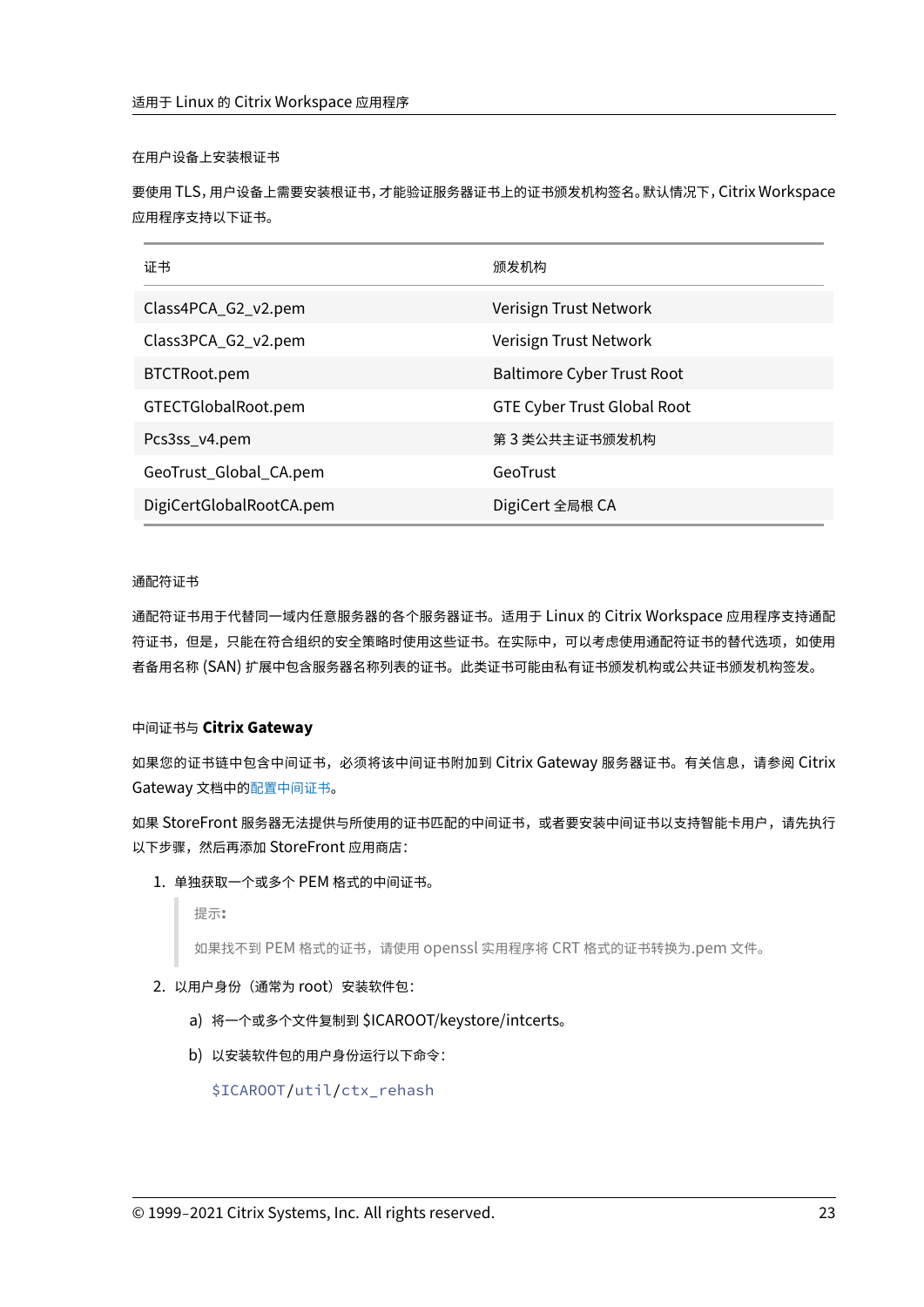#### 联合服务器证书验证策略

#### 适用于 Linux 的 Citrix Workspace 应用程序引入了更加严格的服务器证书验证策略。

重要:

安装适用于 Linux 的 Citrix Workspace 应用程序之前,请确认服务器或网关端的证书已按本文所述正确配置。 以下情况下连接可能会失败:

- 服务器或网关配置包括错误的根证书
- 服务器或网关配置不包括所有中间证书
- 服务器或网关配置包括过期或无效的中间证书
- 服务器或网关配置包括交叉签名的中间证书

验证服务器证书时,适用于 Linux 的 Citrix Workspace 应用程序现在使用验证服务器证书时服务器(或网关)提供的 所有证书。与在早期版本的适用于 Linux 的 Citrix Workspace 应用程序中相同,也会检查证书是否可信。如果证书不 全部可信,连接将失败。

与 Web 浏览器中的证书策略相比,此策略更加严格。许多 Web 浏览器都包括大量信任的根证书。

必须为服务器(或网关)配置一组正确的证书。一组不正确的证书可能会导致适用于 Linux 的 Citrix Workspace 应用 程序的连接失败。

假定为网关配置了以下有效的证书。建议需要更加严格的验证的客户使用此配置,方式是准确确定适用于 Linux 的 Citrix Workspace 应用程序使用的根证书:

- "示例服务器证书"
- "示例中间证书"
- "示例根证书"

然后,适用于 Linux 的 Citrix Workspace 应用程序将检查所有这些证书是否都有效。适用于 Linux 的 Citrix Workspace 应用程序还将检查其是否已信任 "示例根证书"。如果适用于 Linux 的 Citrix Workspace 应用程序不信 任"示例根证书",连接将失败。

重要:

- 某些证书颁发机构具有多个根证书。如果您需要使用这一更加严格的验证方法,请确保您的配置使用恰当 的根证书。例如,当前存在两个可以验证相同的服务器证书的证书(DigiCert/GTE CyberTrust Global Root 和 DigiCert Baltimore Root/Baltimore CyberTrust Root)。在某些用户设备上,这两个根证 书都可用。在其他设备上,只有一个可用 (DigiCert Baltimore Root/Baltimore CyberTrust Root)。 如果您在网关上配置了 GTE CyberTrust Global Root, 则这些用户设备上的适用于 Linux 的 Citrix Workspace 应用程序连接将失败。请参阅证书颁发机构的文档以确定应使用的根证书。另请注意,根证书 最终会过期,所有证书也是如此。
- 某些服务器和网关从不发送根证书,即使已配置也是如此。更加严格的验证因而不可行。

现在假定为网关配置了以下有效的证书。通常推荐使用此配置(忽略根证书):

• "示例服务器证书"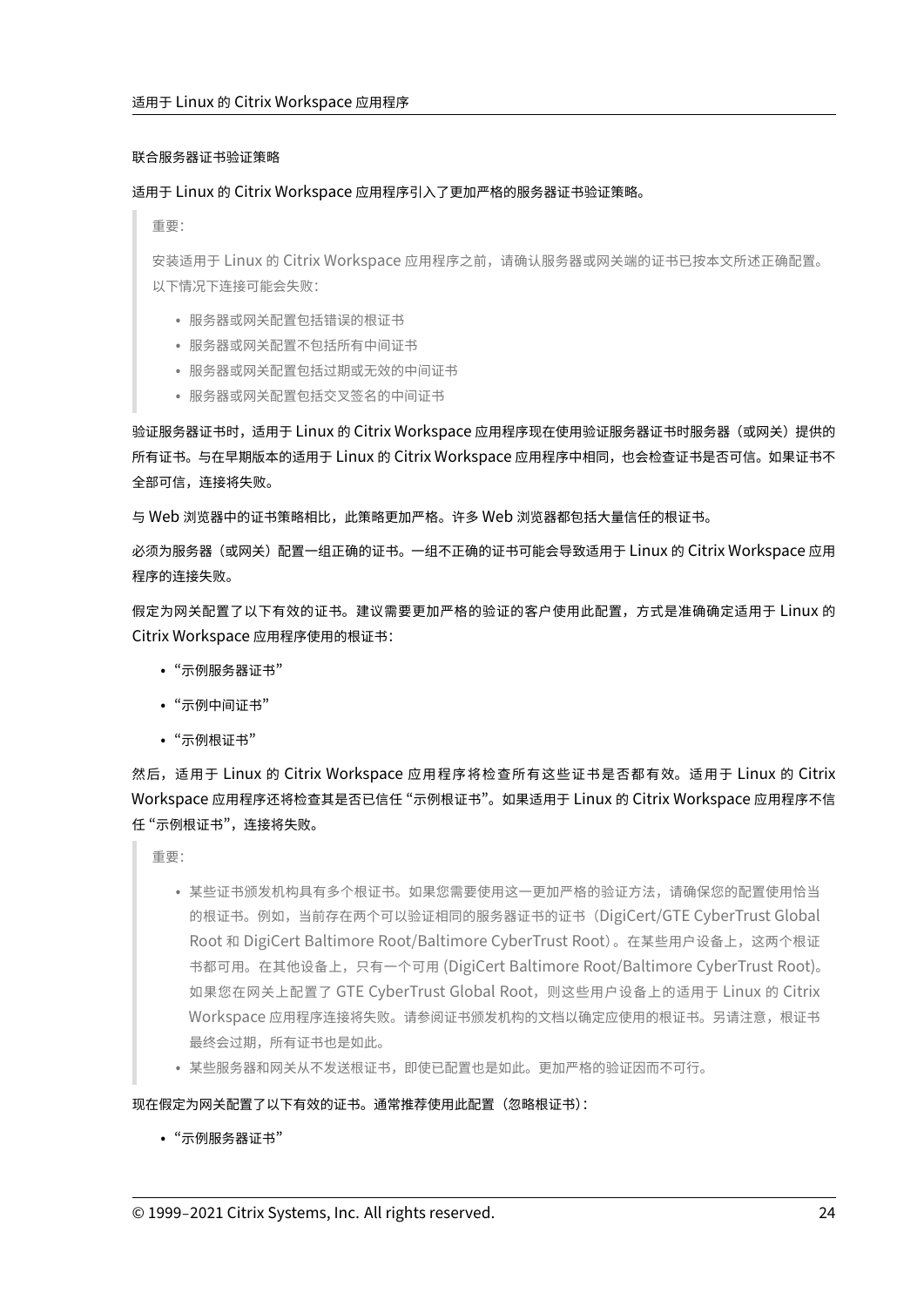• "示例中间证书"

然后,适用于 Linux 的 Citrix Workspace 应用程序将使用这两个证书。随后将搜索用户设备上的根证书。如果发现一 个正确验证的根证书,并且也可信(例如 "示例根证书"),连接将成功。否则,连接将失败。此配置提供适用于 Linux 的 Citrix Workspace 应用程序所需的中间证书,但是还允许适用于 Linux 的 Citrix Workspace 应用程序选择任何 有效的可信根证书。

现在假定为网关配置了以下证书:

- "示例服务器证书"
- "示例中间证书"
- "错误的根证书"

Web 浏览器可能会忽略错误的根证书。但是,适用于 Linux 的 Citrix Workspace 应用程序将不忽略错误的根证书, 并且连接将失败。

某些证书颁发机构使用多个中间证书。在这种情况下,通常为网关配置所有中间证书(但不配置根证书),例如:

- "示例服务器证书"
- "示例中间证书 1"
- "示例中间证书 2"

重要:

- 某些证书颁发机构使用交叉签名的中间证书。这专用于存在多个根证书,并且同时仍在使用早期版本的 根证书和更高版本的根证书的情形。在这种情况下,至少存在两个中间证书。例如,早期版本的根证书 "Class 3 Public Primary Certification Authority" 具有相应的交叉签名的中间证书 "Verisign Class 3 Public Primary Certification Authority ‑ G5"。但是,相应的较高版本的根证书 "Verisign Class 3 Public Primary Certification Authority - G5" 也可用,该版本将替换 "Class 3 Public Primary Certification Authority"。更高版本的根证书不使用交叉签名的中间证书。
- 交叉签名的中间证书和根证书具有相同的使用者名称(颁发对象)。但交叉签名的中间证书具有不同的颁发 者名称(颁发者)。这一差别将交叉签名的中间证书与普通的中间证书(例如"示例中间证书 2")区分开来。

通常推荐使用此配置(忽略根证书和交叉签名的中间证书):

- "示例服务器证书"
- "示例中间证书"

请避免将网关配置为使用交叉签名的中间证书,因为网关将选择更早版本的根证书:

- "示例服务器证书"
- "示例中间证书"
- "示例交叉签名中间证书"[不推荐]

不建议仅为网关配置服务器证书: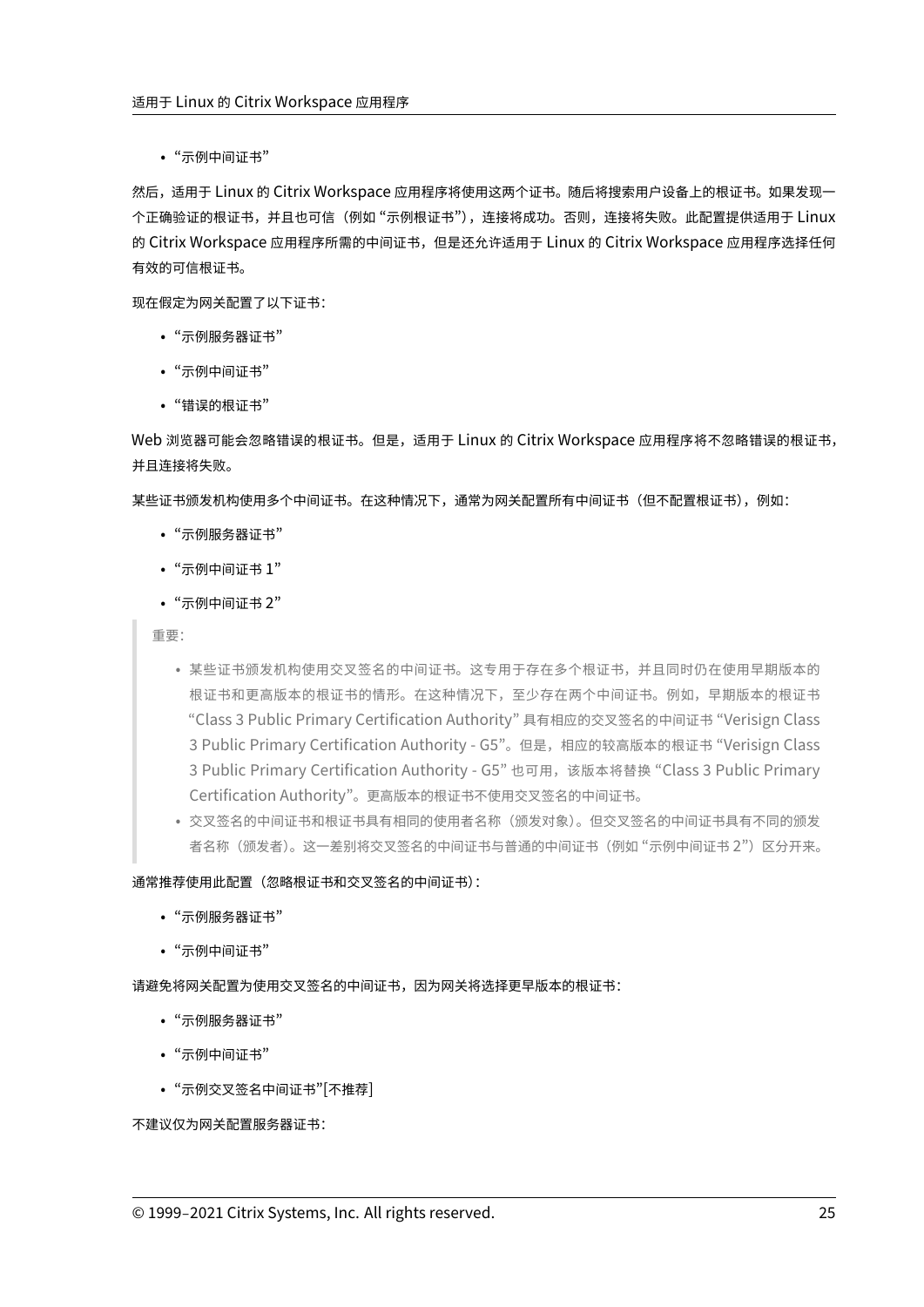• "示例服务器证书"

在这种情况下,如果适用于 Linux 的 Citrix Workspace 应用程序找不到所有中间证书,连接将失败。

# **Hdxcheck**

Citrix 提供脚本 workspacecheck.sh 作为 Citrix Workspace 应用程序安装软件包的一部分。该脚本将检查您的设 备是否满足所有系统要求,以支持适用于 Linux 的 Citrix Workspace 应用程序的所有功能。该脚本位于安装软件包的 Utilities 目录中。

#### 运行 **workspacecheck.sh** 脚本

- 1. 在 Linux 计算机中打开端点。
- 2. 键入 cd \$ICAROOT/util 并按 **Enter** 键导航到安装软件包的 Utilities 目录。
- 3. 键入 ./workspacecheck.sh 以运行脚本。

#### 不再支持的应用程序

Citrix 在供应商不再支持的应用程序环境中不提供支持。

尝试解决报告的问题时,Citrix 会评估该问题是否直接与不再受支持的应用程序有关。为了帮助做出这一决定,Citrix 可能会要求您尝试使用受支持的应用程序版本重现问题。如果此问题可能与不再受支持的应用程序有关,Citrix 不会进 一步调查此问题。

安装、卸载和升级

<span id="page-25-0"></span>September 18, 2021

可以通过从 Citrix Web 站点 (网址为下载) 下载文件来安装 Citrix Workspace 应用程序。

手动安装

从 Citrix 下载页面下载以下软件包。

# **D[ebian](https://www.citrix.com/downloads/workspace-app/linux/workspace-app-for-linux-latest.html)** 软件包

根据您的操作系统体系结构安装其中一个 Icaclient 软件包或其中一个 IcaclientWeb 软件包。

要使用通用 USB 重定向,请根据您的操作系统体系结构安装其中一个 ctxusb 软件包。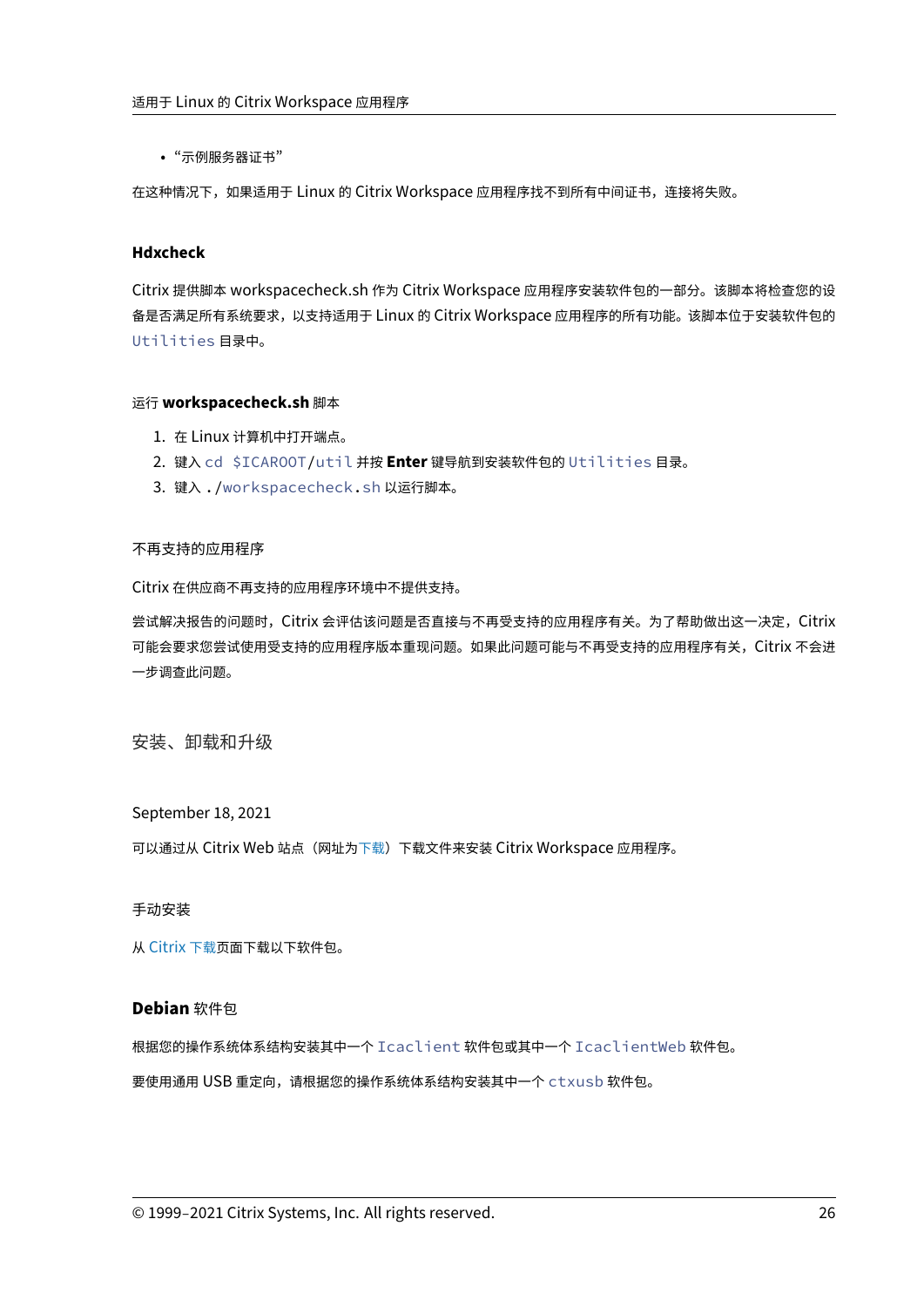| 软件包名称                                      | 内容                         |
|--------------------------------------------|----------------------------|
| Debian 软件包 (Ubuntu、Debian、Linux Mint<br>等) |                            |
| icaclient_20.06.0.15_amd64.deb             | 自助服务支持,64 位 x86_64         |
| icaclient_20.06.0.15_i386.deb              | 自助服务支持,32 位 x86            |
| icaclient_20.06.0.15_armhf.deb             | 自助服务支持,ARM HF              |
| icaclientWeb_20.06.0.15_amd64.deb          | 仅 Web Receiver,64 位 x86_64 |
| icaclientWeb_20.06.0.15_i386.deb           | 仅 Web Receiver, 32 位 x86   |
| icaclientWeb_20.06.0.15_armhf.deb          | 仅 Web Receiver,ARM HF      |
| ctxusb_20.06.0.15_amd64.deb                | USB 软件包,64 位 x86 64        |
| ctxusb_20.06.0.15_i386.deb                 | USB 软件包, 32 位 x86          |
| ctxusb 20.06.0.15 armhf.deb                | USB 软件包,ARM HF             |

# 使用 **Debian** 软件包进行安装

从 Ubuntu 上的 Debian 软件包安装 Citrix Workspace 应用程序时,请在 Ubuntu Software Center 中打开这些 软件包。

在以下说明中,请将

*packagename* 替换为您要尝试安装的软件包的名称。

此过程对 Ubuntu、Debian 或 Mint 使用命令行和本机软件包管理器。您还可以通过双击文件浏览器中已下载的.deb 软件包来安装该软件包。此操作通常会启动一个软件包管理器,用于下载任何缺失的必备软件。如果没有可用的软件包 管理器,Citrix 建议您使用 **gdebi**(命令行工具)。

必备条件:

您必须安装 icaclient 软件包或 icaclientWeb 软件包。

要使用命令行安装软件包,请执行以下操作:

- 1. 以特权 (root) 用户身份登录。
- 2. 打开一个终端窗口。
- 3. 通过键入 gdebi packagename.deb 运行以下三个软件包的安装。例如:
	- gdebi icaclient\\\_19.0.6.6\\\_amd64.deb
	- gdebi icaclientWeb\\\_19.0.6.6\\\_i386.deb
	- gdebi  $ctxush\\2.7.6\\ \mathrm{and}64.$ deb

要使用上例中的 dpkg,请将 gdebi 替换为 dpkg -i。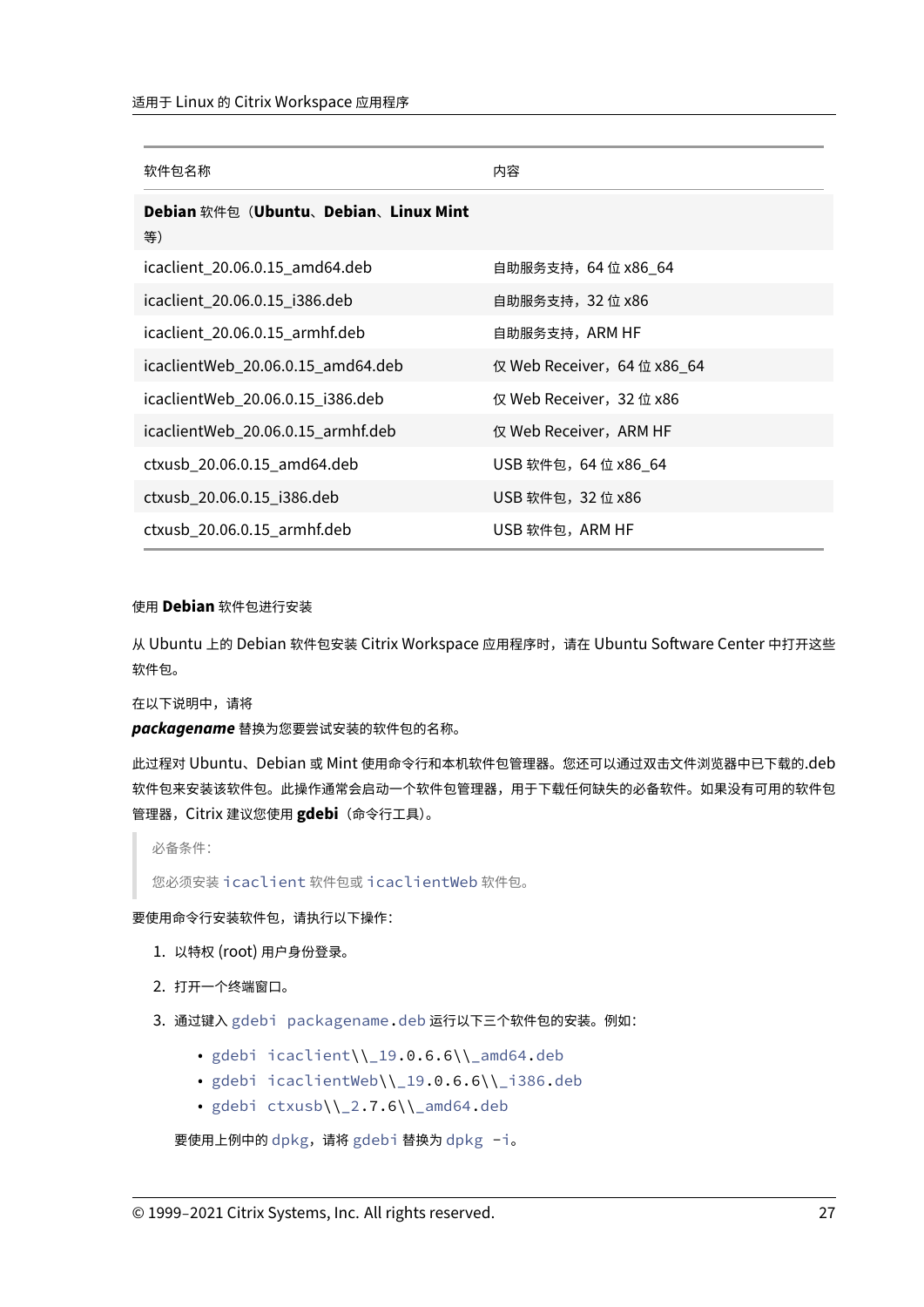如果使用的是 dpkg,请通过键入 sudo apt-get -f install. 安装任何缺失的依赖项。

```
注意:
 1 - 'ctxusb' 软件 包 为 可 选 项, 用 于 支 持 通 用 USB 重 定 向 功 能 。 -
       自 版 本 2101 起, 会 出 现 一 个 交 互 式 提 示, 要 求 您 安 装 应 用 程 序 保
       护 。
```
4. 接受 EULA。

安装 **Debian** 软件包中的应用程序保护组件

自版本 2102 起,Debian 版 Citrix Workspace 应用程序支持应用程序保护功能。

要静默安装应用程序保护组件,请在安装 Citrix Workspace 应用程序之前从终端运行以下命令:

```
1 `export DEBIAN_FRONTEND="noninteractive"`
2
3 `sudo debconf-set-selections <<< "icaclient app_protection/
      install_app_protection select no"`
4
5 `sudo debconf-show icaclient`
6
7 `sudo apt install -f ./icaclient_<version>._amd64.deb`
8
9 <!--NeedCopy-->
```
# 在 **Debian** 软件包上安装服务连续性

自版本 2106 起,可以在 Citrix Workspace 应用程序的 Debian 版本上安装服务连续性。

在安装 Citrix Workspace 应用程序之前,从终端运行以下命令:

sudo apt-get update

sudo apt-get install libwebkit2gtk-4.0-37 gnome-keyring libsecret-1-0

#### **Red Hat** 软件包

根据您的操作系统体系结构安装其中一个 ICAClient 软件包或其中一个 ICAClientWeb 软件包。

要使用通用 USB 重定向,请根据您的操作系统体系结构安装其中一个 ctxusb 软件包。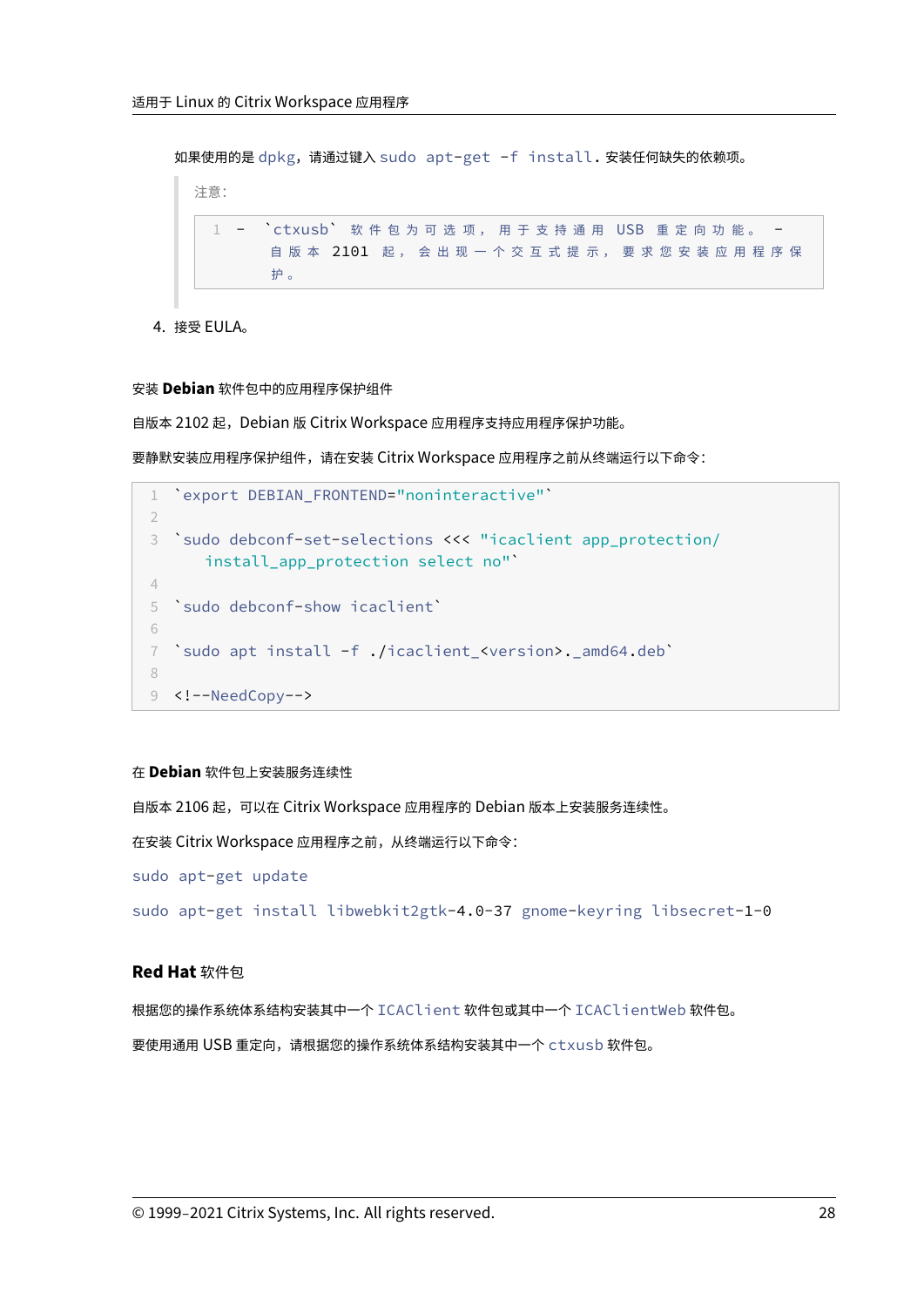| 软件包名称                                     | 内容                                                |
|-------------------------------------------|---------------------------------------------------|
| Redhat 软件包 (Redhat、SUSE、Fedora 等)         |                                                   |
| ICAClient-rhel-20.06.0.15-0.x86_64.rpm    | 自助服务支持, 基于 Red Hat (包括 Linux VDA), 64<br>位 x86_64 |
| ICAClient-rhel-20.06.0.15-0.i386.rpm      | 自助服务支持, 基于 Red Hat, 32 位 x86                      |
| ICAClientWeb-rhel-20.06.0.15-0.x86_64.rpm | 仅限于 Web Receiver, 基于 Red Hat, 64 位 x86_64         |
| ICAClientWeb-rhel-20.06.0.15-0.i386.rpm   | 仅 Web Receiver,基于 Red Hat,32 位 x86                |
| ICAClient-suse-20.06.0.15-0.x86_64.rpm    | 自助服务支持, 基于 SUSE, 64 位 x86 64                      |
| ICAClient-suse-20.06.0.15-0.i386.rpm      | 自助服务支持, 基于 SUSE, 32 位 x86                         |
| ICAClientWeb-suse-20.06.0.15-0.x86_64.rpm | 仅 Web Receiver, 基于 SUSE, 64 位 x86_64              |
| ICAClientWeb-suse-20.06.0.15-0.i386.rpm   | 仅 Web Receiver, 基于 SUSE, 32 位 x86                 |
| ctxusb-20.06.0.15-1.x86_64.rpm            | USB 软件包, 64 位 x86_64                              |
| ctxusb-20.06.0.15-1.i386.rpm              | USB 软件包, 32 位 x86                                 |

注意:

*SuSE 11 SP3 Full Package (Self‑Service Support)* RPM 软件包已弃用。

# 使用 **RPM** 软件包进行安装

如果要在 SUSE 上从 RPM 软件包安装 Citrix Workspace 应用程序,请使用 YaST 或 Zypper 实用程序。RPM 实用 程序将安装.rpm 软件包。如果缺少必需的依赖项,则将出现错误。

#### 在 **Red Hat** 上设置 **EPEL** 存储库

从 Fedora/Red Hat 页面下载恰当的源 RPM 软件包。

有 关 其 使 用 方 法 的 信 息, 请 参 阅 https://docs.fedoraproject.org/en‑US/epel/#how\_can\_i\_use\_these\_ ex[tra\\_packages](https://docs.fedoraproject.org/en-US/epel/#what_packages_and_versions_are_available_in_epel)。

例如, 在 Red Hat Enterprise 7.x 上, 可以使用以下命令安装 EPEL 存储库:

```
1 'yum localinstall epel-release-latest-7.noarch.rpm'
```
提示: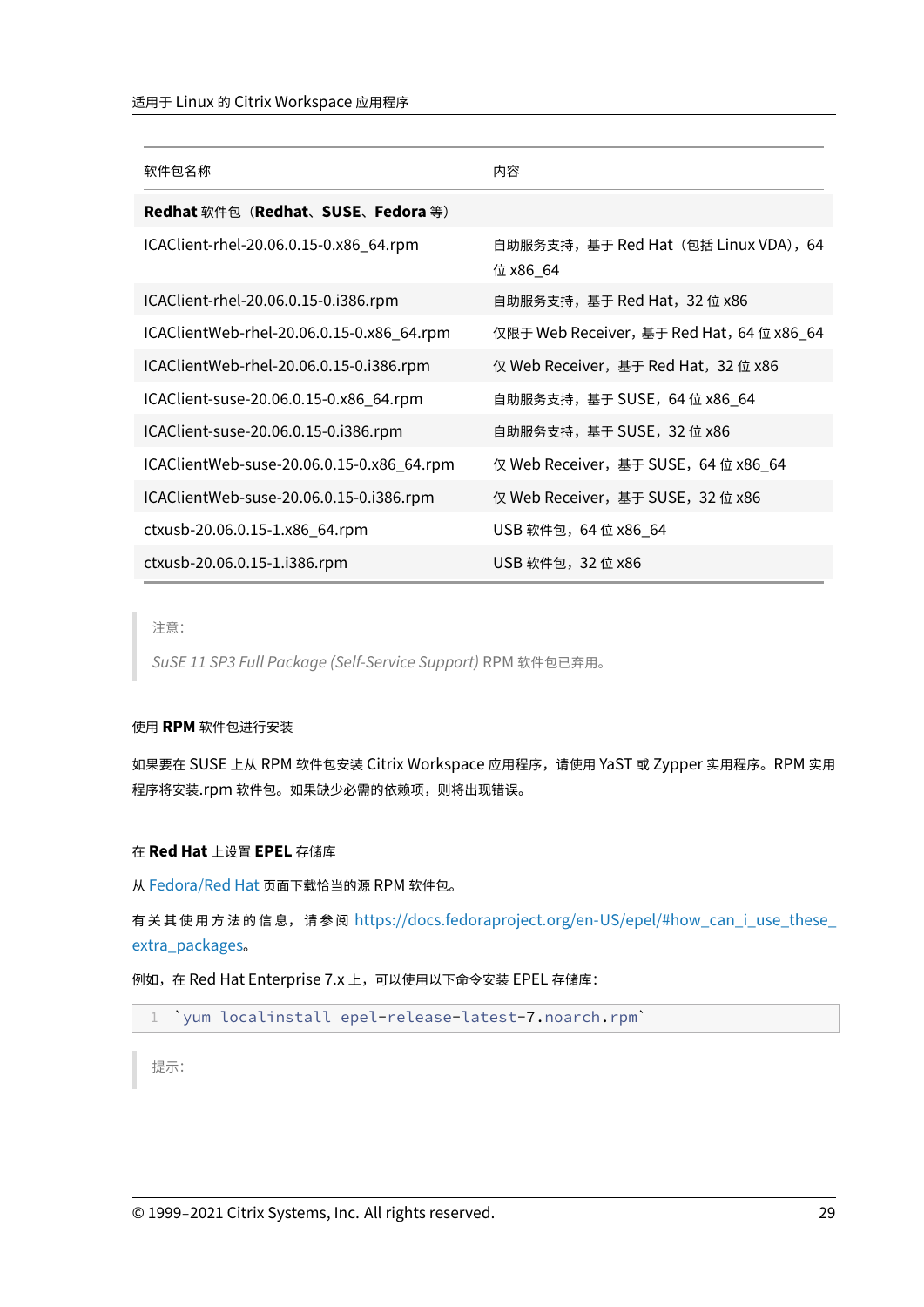RPM 软件包管理器不安装任何缺失的必备软件。要下载并安装此软件,我们建议您在 OpenSUSE 上在命令行中 使用 \*\*zypper install \*\*, 或者在 Fedora/Red Hat 上使用 \*\*yum localinstall \\*\*。文件名 >

#### 从 **RPM** 软件包安装

必备条件:

您必须安装 icaclient 软件包或 icaclientWeb 软件包。

- 1. 设置 EPEL 存储库。
- 2. 以特权 (root) 用户身份登录。
- 3. 通过键入运行以下三个软件包的安装。

注意:



4. 打开一个终端窗口。

对于 **SUSE** 安装:

- zypper in ICAClient-suse-19.12.0.19-0.x86\_64.rpm
- zypper in ICAClient-suse-19.12.0.19-0.i386.rpm
- zypper in ctxusb-2.7.19-1.x86\\\_64.rpm
- zypper in ctxappprotection-21.4.0.2-0.x86\_64.rpm

#### 对于 **Red Hat** 安装:

- yum localinstall ICAClient-rhel-19.12.0.19-0.i386.rpm
- yum localinstall ICAClientWeb-rhel-19.12.0.19-0.i386.rpm
- yum localinstall ctxusb-2.7.19-1.i386.rpm
- yum localinstall ctxappprotection-21.4.0.2-0.x86\_64.rpm
- 5. 接受 EULA。

#### 安装缺失的软件包

在基于 Red Hat 的发行版 (RHEL、CentOS、Fedora 等) 中, 如果出现以下错误消息:

1 " … requires libwebkitgtk-1.0.so.0"

请添加一个 EPEL 存储库(可以在 https://docs.fedoraproject.org/en‑US/epel/ 处找到详细信息)。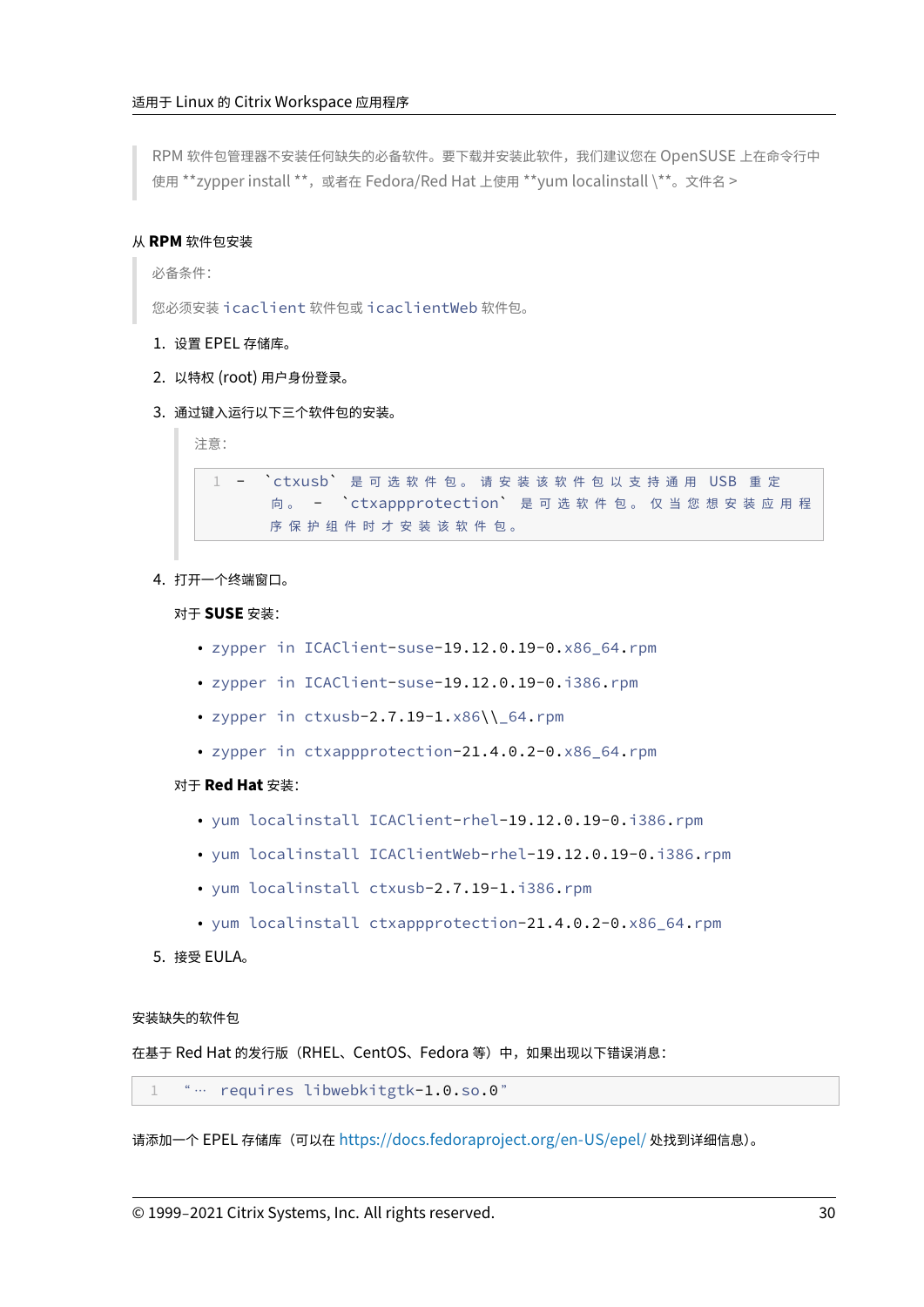# **Tarball** 软件包

根据您的操作系统体系结构安装下面的其中一个软件包。

| 软件包名称                        | 内容         |
|------------------------------|------------|
| Tarballs (适用于任何发行版本的脚本安装)    |            |
| linuxx64-20.06.0.15.tar.gz   | 64 位 Intel |
| linuxx86-20.06.0.15.tar.gz   | 32 位 Intel |
| linuxarmhf-20.06.0.15.tar.gz | ARM HF     |

支持 Web Workspace 应用程序的软件包与支持自助服务的软件包之间的差别是后者除了包含 Web Workspace 应 用程序所需的依赖项外,还包含自助服务所需的依赖项。自助服务所需的依赖项是 Web Workspace 应用程序所需的 依赖项的超集,但安装的文件相同。

- 如果只需要适用于 Web 的 Workspace 应用程序,或者您的发行版本中不包含支持自助服务所需的必要软件包, 请仅安装适用于 Web 的 Workspace 应用程序软件包。
- 否则,请从 Debian 软件包或 RPM 软件包安装 Citrix Workspace 应用程序。这些文件更易于使用,因为它们 会自动安装任何所需的软件包。
- 如果要自定义安装位置,请从 tarball 软件包安装 Citrix Workspace 应用程序。

注意:

• 请勿在相同的计算机上使用两种不同的安装方法。如果执行此操作,您可能会看到错误消息和不希望出现的 行为。

# 使用 **tarball** 软件包进行安装

注意:

tarball 软件包不执行依赖项检查,也不安装依赖项。您必须单独解决所有系统依赖项。

- 1. 打开一个终端窗口。
- 2. 将 .tar.gz 文件的内容提取到一个空目录中。例如,键入:tar xvfz packagename.tar.gz。
- 3. 键入 ./setupwfc 并按 Enter 键运行安装程序。
- 4. 接受默认值 1(安装 Citrix Workspace 应用程序),然后按 **Enter** 键。
- 5. 键入所需安装目录的路径和名称,然后按 Enter 键,或按 Enter 键在默认位置安装 Citrix Workspace 应用程 序。

特权(根)用户的默认安装目录为 /opt/Citrix/ICAClient。

非特权用户的默认安装目录为 \$HOME/ICAClient/platform。platform 是系统针对安装的操作系统生 成的标识符,例如,\$HOME/ICAClient/linuxx86 表示 Linux/x86 平台)。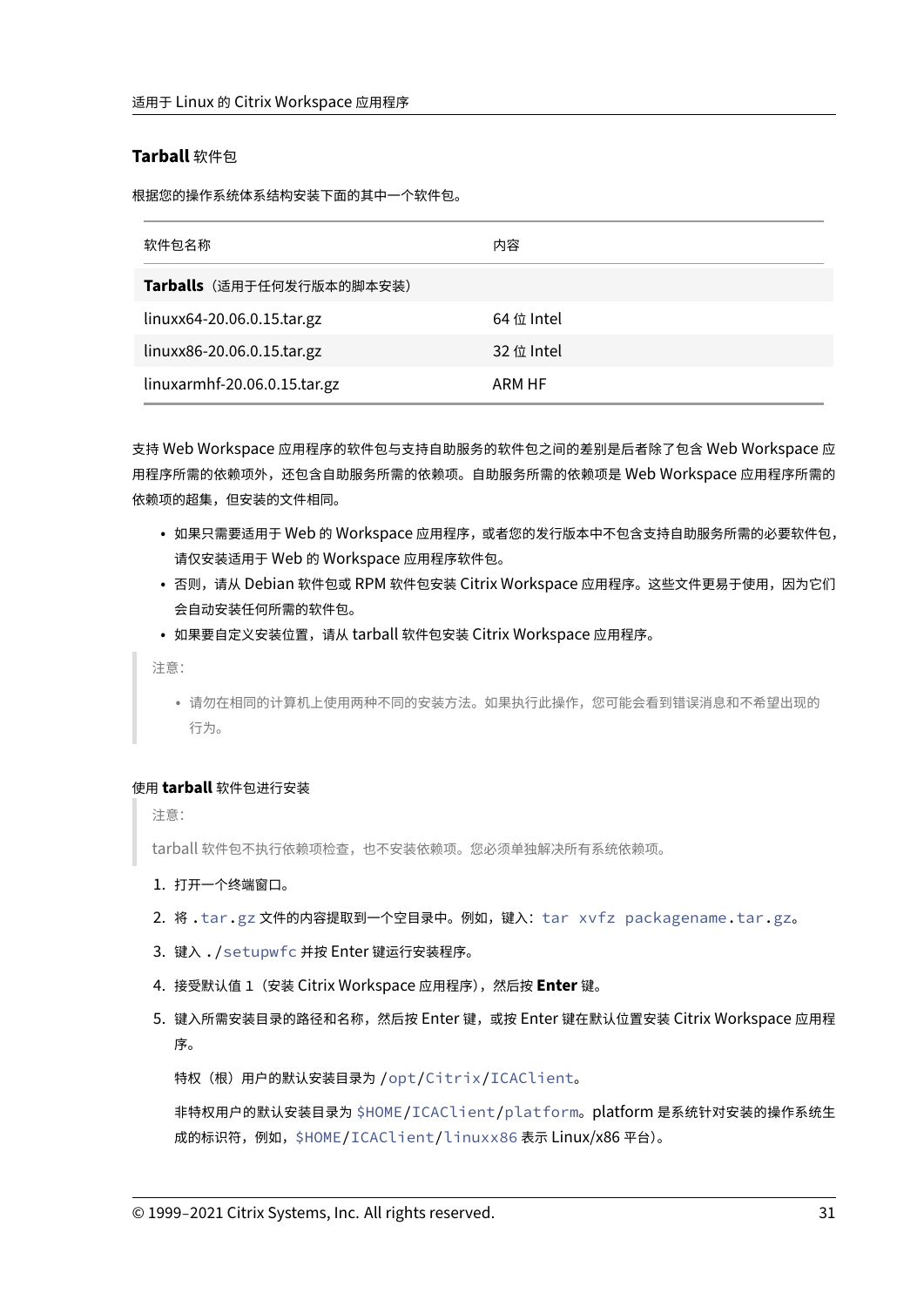注意: 如果指定了非默认位置,请在 \$HOME/.profile 或 \$HOME/.bash\\\_profile 的 \$ICAROOT 中设置该位置。

- 6. 系统提示继续操作时,键入 y 并按 Enter 键。
- 7. 可以选择是否将 Citrix Workspace 应用程序集成到您的桌面环境中。安装过程将创建一个菜单选项,用户可以 从中启动 Citrix Workspace 应用程序。请在提示符下键入 y 以启用集成。
- 8. 如果之前已安装 GStreamer, 则可以选择是否将 GStreamer 与 Citrix Workspace 应用程序集成, 以便支持 HDX MediaStream 多媒体加速。要将 Citrix Workspace 应用程序与 GStreamer 集成,请在提示符下键入

```
y。
```

```
注意:
在某些平台上,从 tarball 软件包安装客户端会导致系统在提示您与 KDE 和 GNOME 集成后变得无响应。
首次初始化 gstreamer‑0.10 时会出现此问题。如果遇到此问题,请终止安装进程(使用 ctrl+c 键)并运
行命令 gst-inspect-0.10 -- gst-disable-registry-fork --version。运行该命
令后,可以在不遇到问题的情况下重新运行 tarball 软件包。
```
9. 如果以特权 (root) 用户身份登录,请选择为 Citrix Virtual Apps and Desktops 的已发布 VDI 应用程序安装 USB 支持。在提示符下键入 y 可安装 USB 支持。

注意:

如果不是以特权用户 (root) 身份登录, 则将显示以下警告消息:

"USB support cannot be installed by non‑root users. Run the installer as root to access this install option.(USB 支持无法由非 root 用户安装。请以 root 用户身份运行安装程序,以访问此安装 选项。)

10. 安装完成后,主安装菜单将再次显示。要退出安装程序,请键入 3 并按 Enter 键。

# 卸载

此过程已针对 tarball 软件包进行测试。使用操作系统的标准工具删除 RPM 和 Debian 软件包。

必须将环境变量 ICAROOT 设置为客户端的安装目录。非特权用户的默认安装目录为 \$HOME/ICAClient/ platform。platform 变量是系统针对安装的操作系统生成的标识符,例如,\$HOME/ICAClient/linuxx86 表示 Linux/x86 平台。特权用户安装默认安装到 /opt/Citrix/ICAClient。

注意:

要卸载 Citrix Workspace 应用程序,必须以与执行安装的用户相同的用户身份登录。

# 在 **tarball** 软件上卸载 **Citrix Workspace** 应用程序

1. 键入 \$ICAROOT/setupwfc 并按 Enter 键运行安装程序。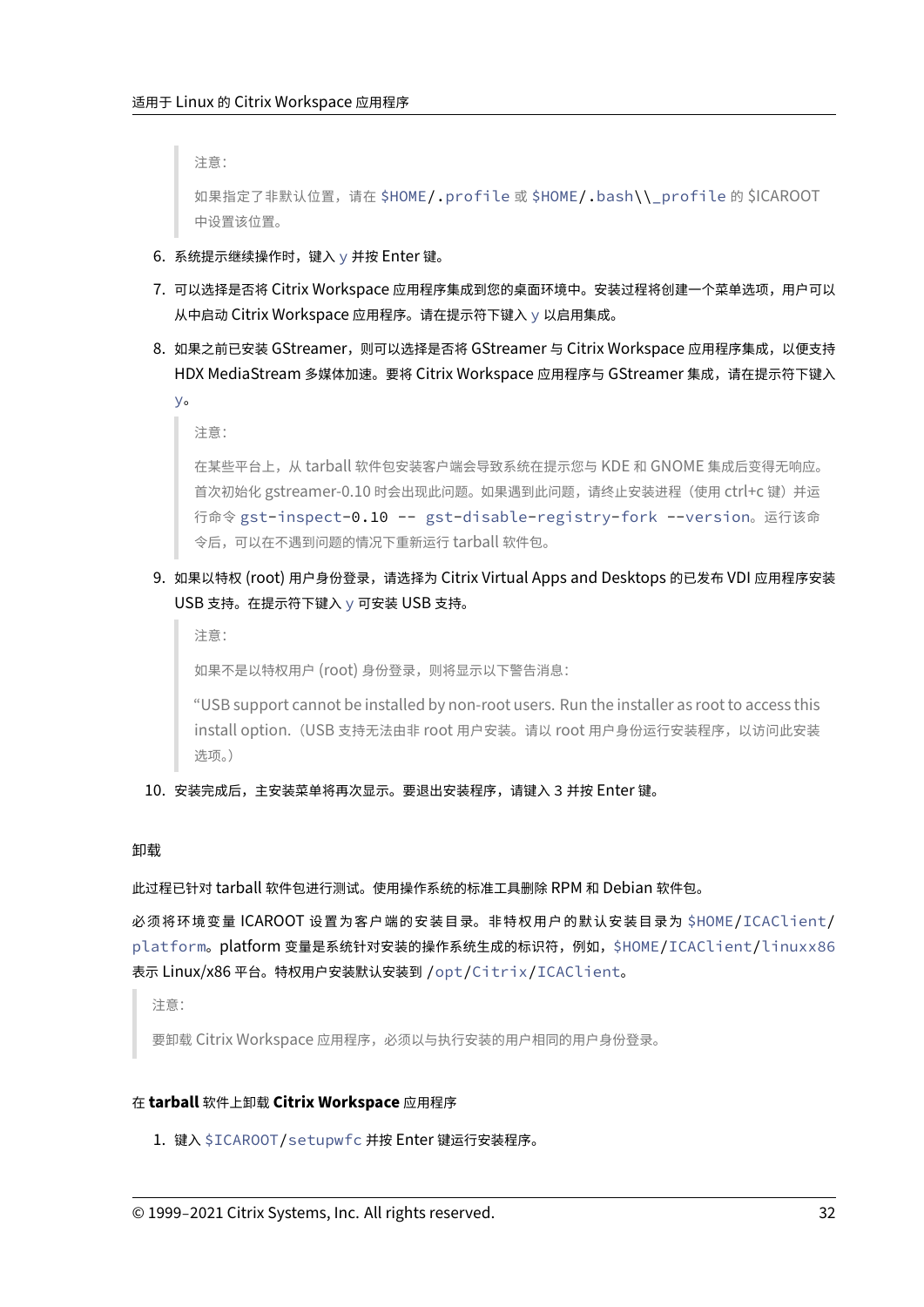2. 要删除客户端,请键入 2 并按 **Enter** 键。

# 在 **Debian/Ubuntu** 操作系统中卸载 **Citrix Workspace** 应用程序

从 Citrix Workspace 应用程序安装文件夹中运行以下命令:

```
apt remove icaclient
apt autoremove
或
apt remove icaclient
```

```
apt purge icaclient
```
#### 在 **Fedora/RHEL/CentOS** 操作系统中卸载 **Citrix Workspace** 应用程序

从 Citrix Workspace 应用程序安装文件夹中运行以下命令:

```
yum remove icaclient
```
# 升级

要从 Citrix Receiver 升级到 Citrix Workspace 应用程序,请从 Citrix 下载下载需 ixinde Citrix Workspace 应用 程序并进行安装。

**Citrix Workspace** 屏幕叠加显示在首次启动应用程序时、升级时以及卸载并重新安装应用程序时。单击明白了以继 续使用 Citrix Workspace 应用程序, 或者单击了解更多以了解更[多详细信息。](https://www.citrix.com/downloads/workspace-app/linux/workspace-app-for-linux-latest.html)

快速入门

<span id="page-32-0"></span>July 30, 2021

# 设置

可以下载安装软件包,自定义配置,然后安装 Citrix Workspace 应用程序。可以修改 Citrix Workspace 应用程序软 件包的内容,然后重新打包这些文件。

#### 自定义安装

1. 将 Citrix Workspace 应用程序软件包文件展开到一个空目录中。该软件包文件的名称为 platform.major.minor.release.build.tar.gz(例如,Linux/x86 平台的软件包文件为 linuxx86.13.2.0.nnnnnn.tar.gz)。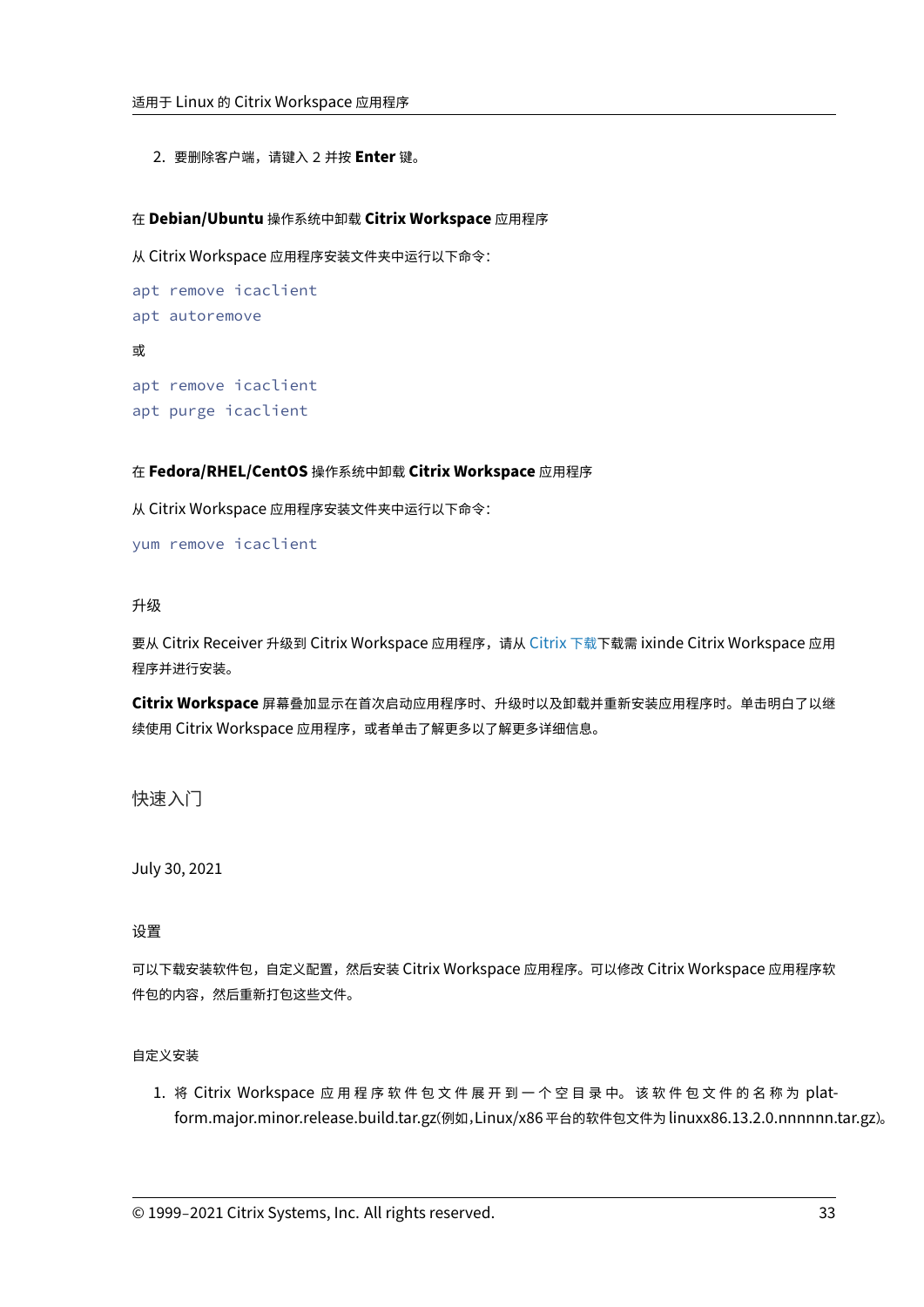- 2. 根据需要更改 Citrix Workspace 应用程序软件包。例如,可以添加 TLS 根证书以使用证书颁发机构颁发的证 书,这不是标准 Citrix Workspace 应用程序安装的组成部分。
- 3. 打开文件 PkgID。
- 4. 添加以下行,以指示安装包已修改:

MODIFIED=traceinfo

其中 traceinfo 是指示更改人和更改时间的信息。

- 5. 保存并关闭文件。
- 6. 打开软件包文件列表 platform/platform.psf(例如,Linux/x86 平台的列表为 linuxx86/linuxx86.psf)。
- 7. 更新软件包文件列表以反映对软件包所做的更改。如不更新,则可能会导致安装新软件包时出现错误。更改可以 包括更新任何已修改文件的大小,或者为添加到软件包的任何文件添加新行。软件包文件列表中的列分别为:
	- 文件类型
	- 相对路径
	- 子软件包(始终设置为 cor)
	- 权限
	- 所有者
	- 组
	- 大小
- 8. 保存并关闭文件。
- 9. 使用 tar 命令重新构建 Citrix Workspace 应用程序软件包文件。例如,tar czf ../newpackage.tar .gz \*, 其中 newpackagez 为新 Citrix Workspace 应用程序软件包文件的名称。

# 最新的 **webkit** 支持

适用于 Linux 的 Citrix Workspace 应用程序需要 libwebkit2gtk (2.16.6+)。

libwebkit2gtk 具有以下优势:

- 改进了 UI 体验。webkit2gtk 与浏览器内容重定向功能兼容。使用 webkit2gtk 版本 2.24 或更高版本获取更 加出色的 YouTube 观看体验。
- webkit2gtk 版本 2.16.6 及更高版本改进了登录体验以及登录所需的时间。
- 该应用程序与较新的 Linux 发行版兼容性更好,并提供最新的 webkit 安全修复。

注意:

webkit2gtk 在某些 Linux 发行版上不可用。请考虑使用以下选项作为解决方法:

- 在安装 Citrix Workspace 应用程序 1906 之前,从源构建 webkit2gtk。
- 从 下载页面 下载 Web 软件包。此软件包仅支持 Web 启动。
- 移动到支持 webkit2gtk 2.16.6 或更高版本的 Linux 发行版的更高版本。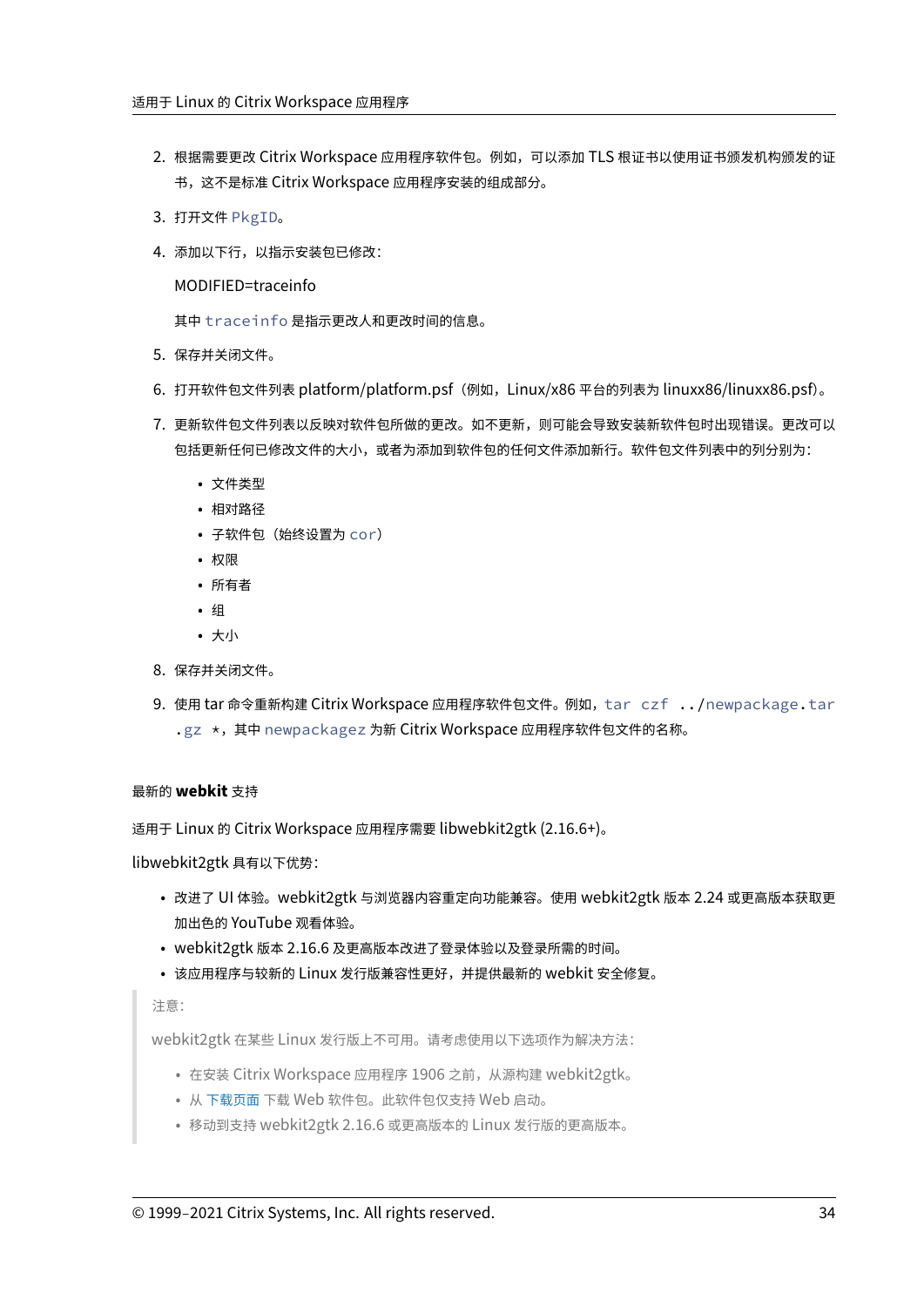# 启动

# 可以在终端提示符下或从其中一种受支持的桌面环境中启动 Citrix Workspace 应用程序。

# 确保将环境变量 ICAROOT 设置为指向实际的安装目录。

提示:

以下说明不适用于从 Web 包所做的安装,也不适用于使用 tarball 但尚未满足自助服务要求的安装。

# 终端提示符

在终端提示符下启动 Citrix Workspace 应用程序,请键入: /opt/Citrix/ICAClient/selfservice

并按 Enter 键(其中 /opt/Citrix/ICAClient 为安装了 Citrix Workspace 应用程序的目录)。

# **Linux** 桌面

可以使用文件管理器从桌面环境启动 Citrix Workspace 应用程序。

在某些桌面中,还可以从菜单启动 Citrix Workspace 应用程序。Linux 的发行版本不同, Citrix Workspace 应用程 序所在的菜单也不同。

# 首选项

要设置首选项,请单击 Citrix Workspace 应用程序菜单中的首选项。可以控制桌面的显示方式、连接到其他应用程序 和桌面以及管理文件和设备访问。

# 管理帐户

要访问桌面和应用程序,需要通过 XenDesktop 或 Citrix Virtual Apps 设置一个帐户。为此,您的 IT 技术支持人员 可能会要求您将一个帐户添加到 Citrix Workspace 中。或者可能会要求您为现有帐户使用其他 Citrix Gateway 或 Access Gateway 服务器。还可以从 Citrix Workspace 中删除帐户。

- 1. 在首选项对话框的帐户页面上,执行以下操作之一:
	- 要添加帐户,请单击添加。请与系统管理员联系以获取更多信息。
	- 要更改帐户使用的应用商店的详细信息(例如默认网关),请单击编辑。
	- 要删除帐户,请单击删除。
- 2. 按照屏幕上的提示进行操作。系统询问时对服务器进行身份验证。

桌面显示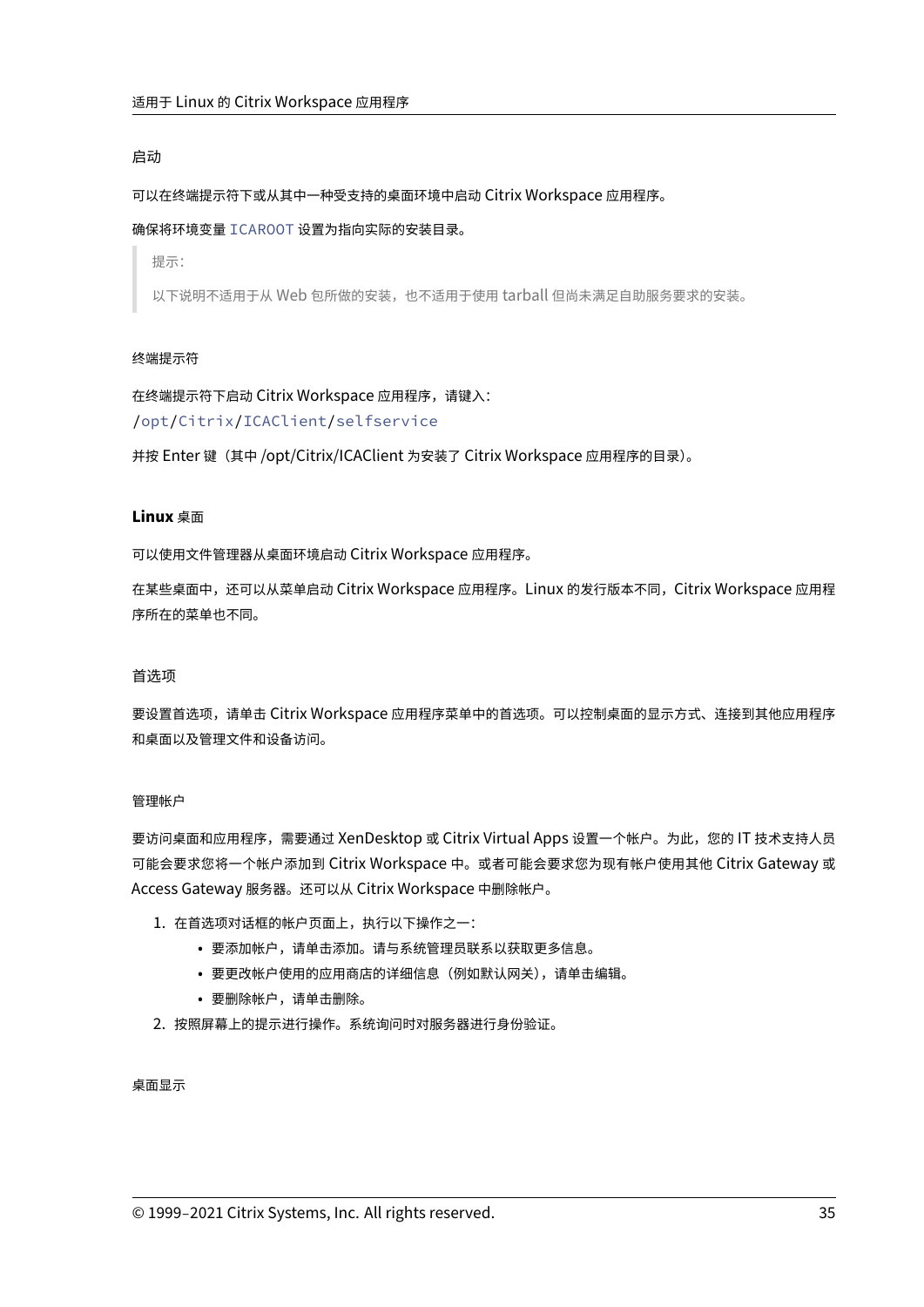# 注意:

此功能在 Citrix Virtual Apps for UNIX 会话中不可用。

可以在用户设备的整个屏幕上显示桌面(全屏模式),此为默认设置,或者在独立的窗口中显示(窗口模式)。

• 在首选项对话框的常规页面上,使用桌面显示模式选项选择一种模式。

使用可以启用 **Desktop Viewer** 工具栏功能动态修改您的远程会话的窗口配置。

#### **Desktop Viewer**

您对用户访问虚拟桌面的方式的要求可能会因用户的不同和企业需求的变化而不同。

当用户需要与其虚拟桌面交互时,请使用 Desktop Viewer。用户的虚拟桌面可以是已发布的虚拟桌面,也可以是共享 或专用桌面。在这种访问情况下,Desktop Viewer 工具栏功能允许用户在窗口化会话窗口与全屏会话窗口之间切换, 包括对相交显示器的多显示器支持。用户可以使用同一用户设备上的多个 Citrix Virtual Apps and Desktops 连接在 桌面会话之间切换以及使用多个桌面。提供了用于最小化所有桌面会话、发送 Ctrl+Alt+Del 序列、断开连接以及从会 话中注销的按钮以方便管理用户的会话。

按 **Ctrl+Alt+Break** 将在弹出窗口中显示 Desktop Viewer 工具栏按钮。

#### 自动重新连接会话

Citrix Workspace 应用程序可以重新连接到断开连接的桌面和应用程序。例如,网络基础结构问题。

• 在首选项对话框的常规页面上,选择重新连接应用程序和桌面中的一个选项。

#### 访问本地文件

虚拟桌面或应用程序需要访问您的设备上的文件。可以控制虚拟桌面对这些文件的访问程度。

- 1. 在首选项对话框的文件访问页面上,选择一个映射的驱动器,然后选择以下选项之一:
	- 读写 ‑ 允许桌面或应用程序读取和写入本地文件。
	- 只读 ‑ 允许桌面或应用程序读取但不写入本地文件。
	- 无访问权限 ‑ 不允许桌面或应用程序访问本地文件。
	- 每次都询问 桌面或应用程序每次需要访问本地文件时都显示提示。
- 2. 单击添加,指定位置,然后选择一个要映射到的驱动器。

麦克风和网络摄像头

要设置麦克风或网络摄像头,可以更改虚拟桌面或应用程序访问您的本地麦克风或网络摄像机的方式:

在首选项对话框的麦克风和网络摄像机页面上,选择以下选项之一:

- 使用我的麦克风和网络摄像机 允许桌面或应用程序使用麦克风和网络摄像机。
- 不使用我的麦克风和网络摄像机 不允许桌面或应用程序使用麦克风和网络摄像机。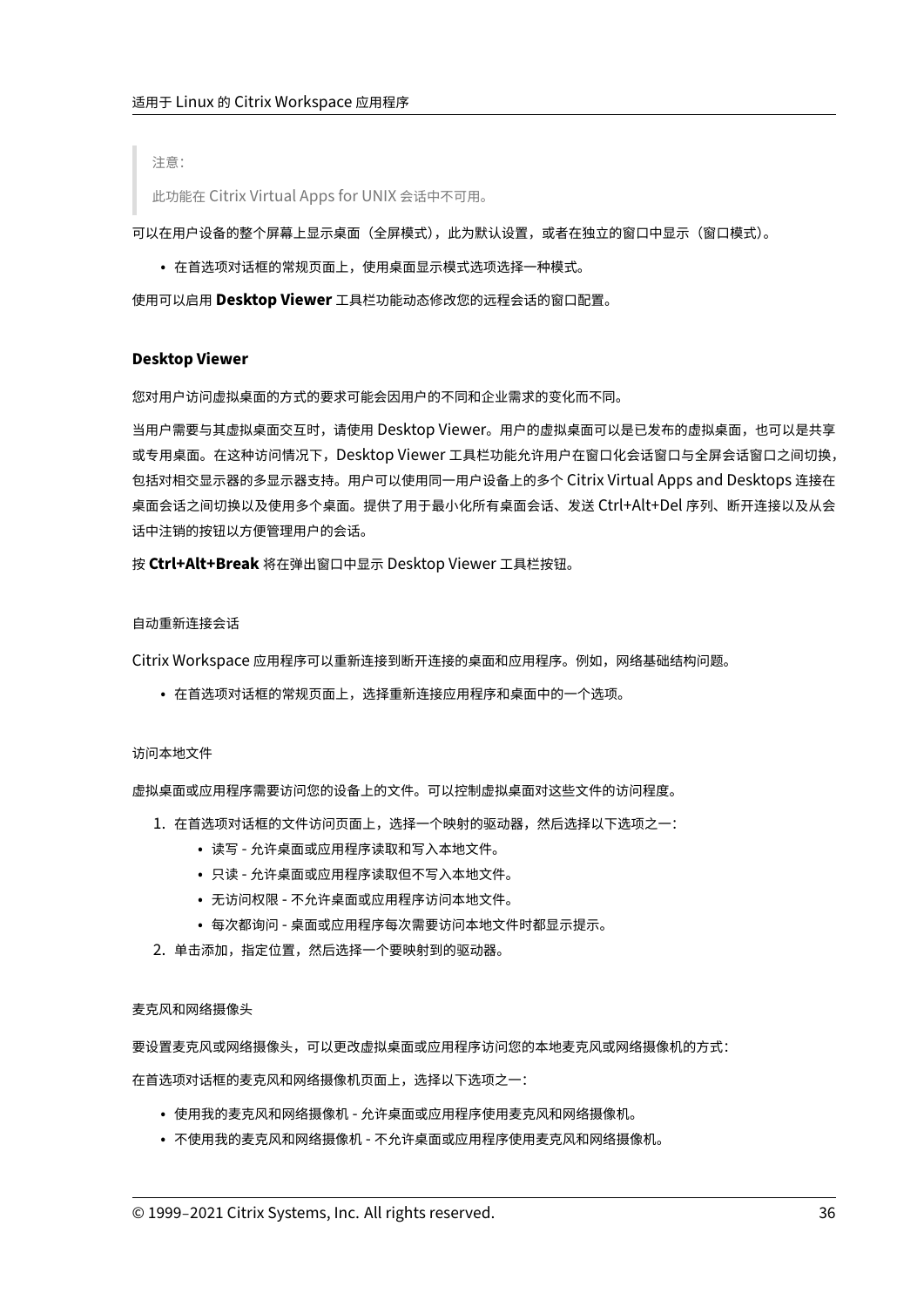## **Flash Player**

可以选择 Flash 内容的显示方式。此内容通常在 **Flash Player** 中显示,并包括视频、动画和应用程序:

在首选项对话框的 **Flash** 页面上,选择以下选项之一:

- 优化内容 ‑ 提高播放质量,但可能会降低安全性。
- 不优化内容 ‑ 提供基本播放质量但不降低安全性。
- 每次都询问 ‑ 每次显示 Flash 内容时都提示。

#### 连接

通过 Citrix Workspace 应用程序, 用户可以安全地自助访问虚拟桌面和应用程序, 以及根据需要访问 Windows、 Web 和软件即服务 (SaaS) 应用程序。可以通过 Citrix StoreFront 或通过 Web Interface 创建的旧 Web 页面管理 用户的访问。

#### 使用 **Citrix Workspace UI** 连接到资源

Citrix Workspace 应用程序主页根据用户的帐户设置(即,用户连接到的服务器)以及 Citrix Virtual Apps and Desktops 管理员配置的设置显示用户可用的虚拟桌面和应用程序。可以使用首选项 > 帐户页面配置 StoreFront 服务 器的 URL,或者如果配置了基于电子邮件的帐户发现,则通过输入电子邮件地址进行配置。

提示:

如果为 StoreFront 服务器上的多个应用商店使用相同的名称,则通过添加数字来避免重复。此类应用商店的名 称取决于添加顺序。对于 Citrix Workspace 应用程序,将显示应用商店 URL 并唯一标识该应用商店。

连接到某个应用商店后,自助服务将显示以下选项卡:收藏夹、桌面和应用程序。要启动会话,请单击相应的图标。要 向收藏夹中添加某个图标,请单击该图标旁边的详细信息链接并选择添加到收藏夹。

## 配置连接设置

可以为 Citrix Workspace 应用程序与 Citrix Virtual Apps and Desktops 服务器之间的连接配置某些默认设置。如 有必要,还可以为各个连接更改这些设置。

虽然管理员和用户的任务和职责可能会重叠,但分采用 "用户" 一词是为了将典型的用户任务与通常由管理员执行的任 务加以区分。

#### 从命令行或浏览器连接资源

单击 Citrix Workspace 应用程序主页上的桌面或应用程序图标时,即创建了到服务器的连接。此外,还可以从命令行 或 Web 浏览器打开连接。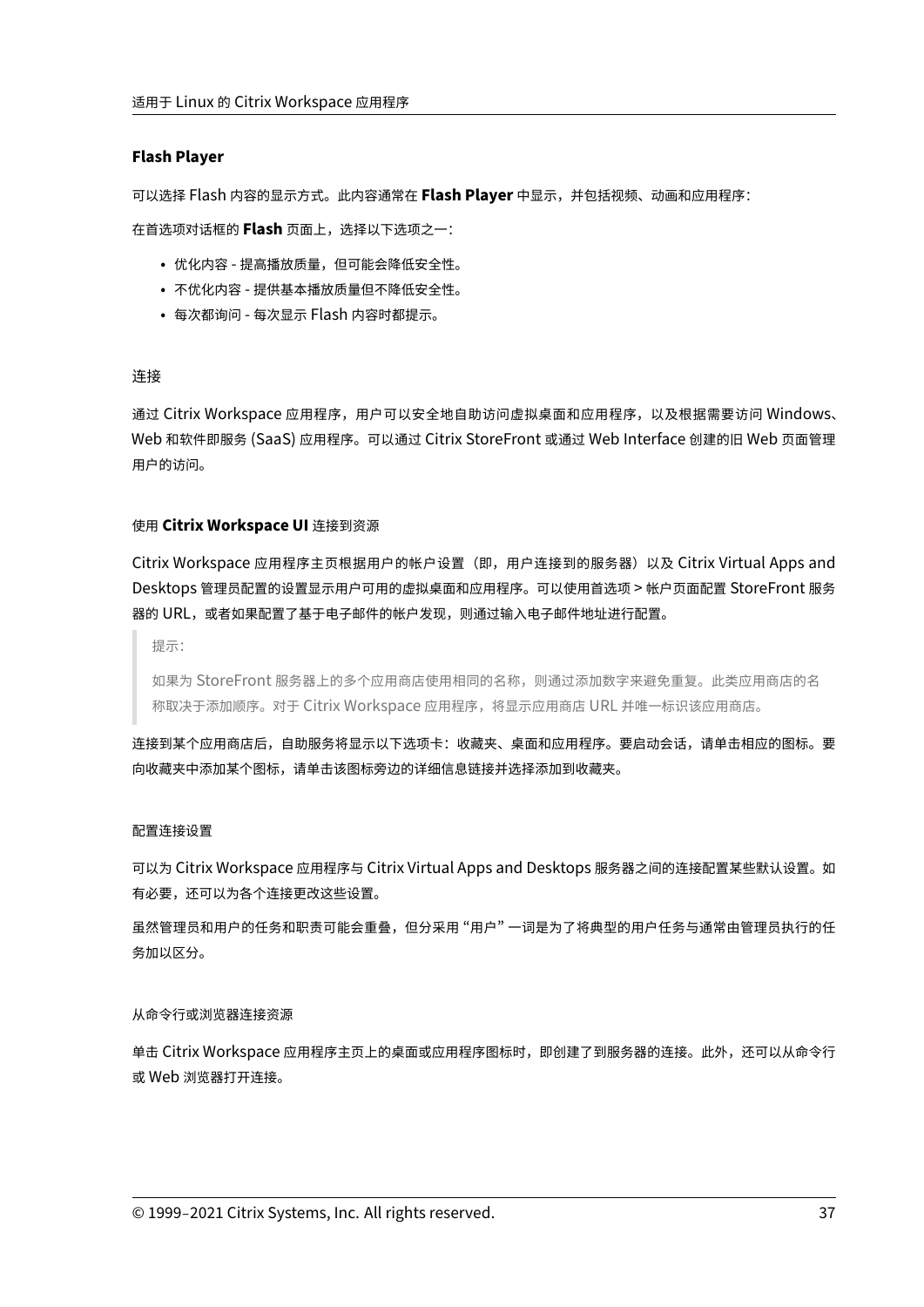#### 使用命令行创建到 **Program Neighborhood** 或 **StoreFront** 服务器的连接

必备条件:

确保应用商店对 Citrix Workspace 应用程序而言是已知的。如有必要,请使用以下命令进行添加:

./util/storebrowse --addstore \<store URL\>

- 1. 获取要连接到的桌面或应用程序的唯一 ID。此为在以下命令之一中获取的行中引用的第一个字符串:
	- 列出服务器上的所有桌面和应用程序:
		- ./util/storebrowse -E <store URL>
	- 列出已订阅的桌面和应用程序:
		- ./util/storebrowse -S <store URL>
- 2. 运行以下命令以启动桌面或应用程序:

./util/storebrowse -L <desktop or application ID> <store URL>

如果无法连接服务器,管理员可能需要更改服务器位置或 SOCKS 代理详细信息。有关详细信息,请参阅 代理服务器。

#### 从 **[Web](https://docs.citrix.com/zh-cn/citrix-workspace-app-for-linux/secure.html#proxy-server)** 浏览器创建连接

从 Web 浏览器启动会话的配置通常在安装过程中自动执行。由于存在各种不同的浏览器和操作系统,因此,可能需要 手动执行某些配置。

如果手动为 Firefox、Mozilla 或 Chrome 设置了.mailcap 和 MIME 文件,请对文件做以下修改,以便.ICA 文件能 够启动 Citrix Workspace 应用程序可执行文件 wfica。要使用其他浏览器,请相应地修改浏览器配置。

1. 请运行以下命令以启动 Citrix Workspace 应用程序的非管理员安装。如果安装到非默认位置,则可能会更改 ICAROOT 的设置。您可以使用该命令测试结果

xdg-mime query **default** application/x-ica,必须返回 wfica.desktop。

setenv ICAROOT=/opt/Citrix/ICAClient

xdg-icon-resource install --size 64

\$ICAROOT/icons/000\\\_Receiver\_64.png Citrix Workspace app

xdg-mime **default** wfica.desktop application/x-ica

xdg-mime **default new**\\\_store.desktop application/vnd.citrix.receiver. configure

2. 创 建 或 扩 展 文 件 /etc/xdg/mimeapps.list (面 向 管 理 员 安 装) 或 \$HOME/.local/share/ applications/mimeapps.list (mimeapps.list)。 该文件的开头必须为 [Default Applications],后跟以下内容: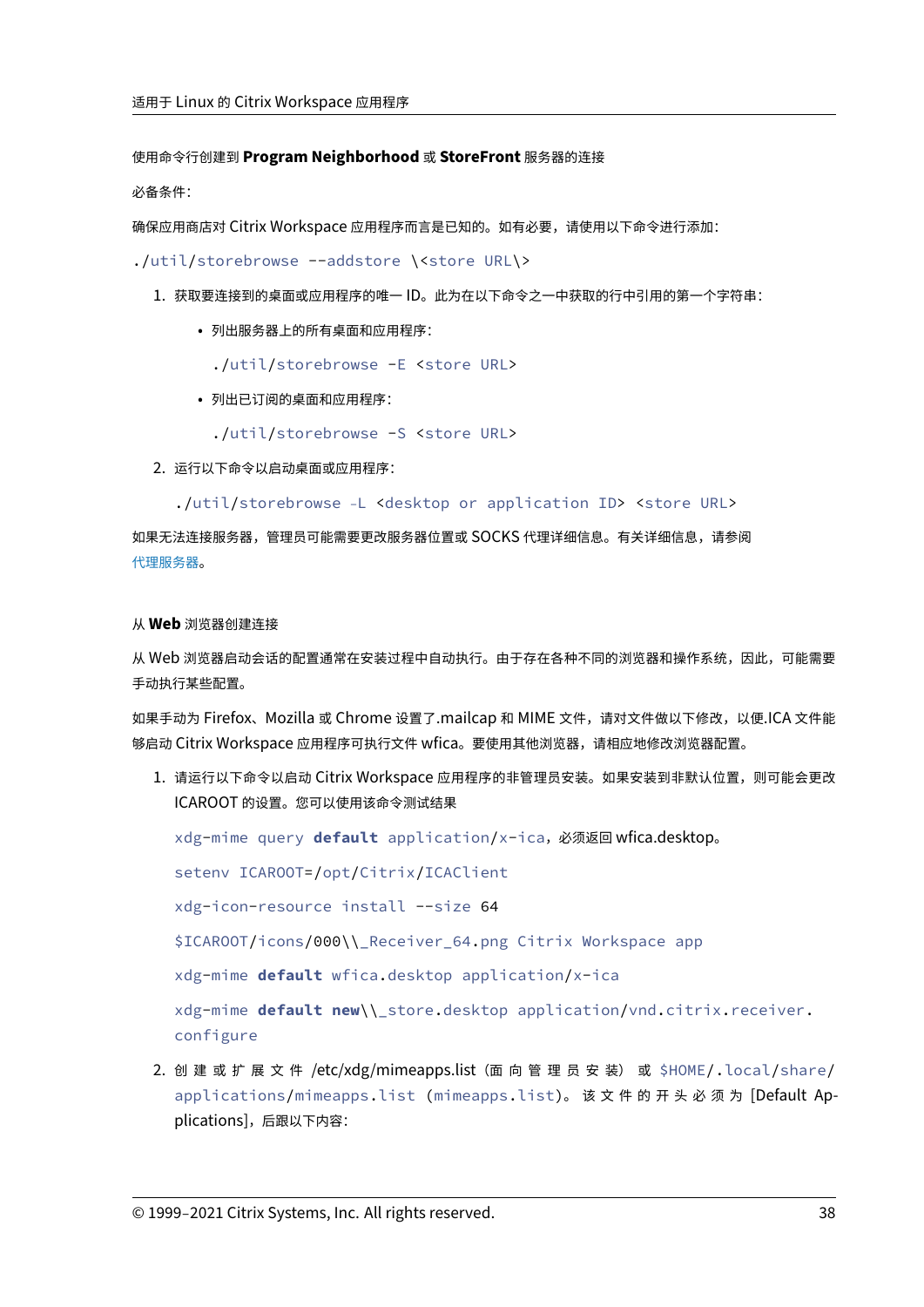application/x-ica=wfica.desktop;

application/vnd.citrix.receiver.configure=**new**\\\_store.desktop;

可能需要在其 "首选项"/"应用程序" 设置页面上配置 Firefox。

对于"Citrix ICA 设置文件内容",请选择:

• 下拉菜单中的 "Citrix Workspace 应用程序 Engine (默认)"

或

• "使用其他...",然后选择文件 /usr/share/applications/wfica.desktop (面向 Citrix Workspace 应 用程序的管理员安装)

或

• \$HOME/.local/share/applications/wfica.desktop(面向非管理员安装)。

#### 连接中心

用户可以使用连接中心管理其活动的连接。此功能是一个非常有用的生产力促进工具,通过该工具,用户和管理员可以 对速度缓慢或有问题的连接进行故障诊断并解决出现问题。在连接中心中,用户可以通过以下方法管理连接:

- 关闭应用程序。
- 注销会话。此步骤将结束会话并关闭任何打开的应用程序。
- 从会话中断开会话。此步骤将在不关闭任何打开的应用程序的情况下断开与服务器的选定连接(除非服务器配置 为在断开连接时关闭应用程序)。
- 查看连接传输统计数据。

管理连接

要使用连接中心管理连接,请执行以下操作:

1. 在 Citrix Workspace 应用程序菜单中,单击连接中心。

此时将显示使用的服务器并列出每个活动的会话。

- 2. 执行以下操作之一:
	- 选择服务器、断开连接或注销,或查看其属性。
	- 选择一个应用程序,关闭该窗口。

# 配置

September 30, 2021

使用适用于 Linux 的 Citrix Workspace 应用程序时,用户利用以下配置步骤可访问其托管应用程序和桌面。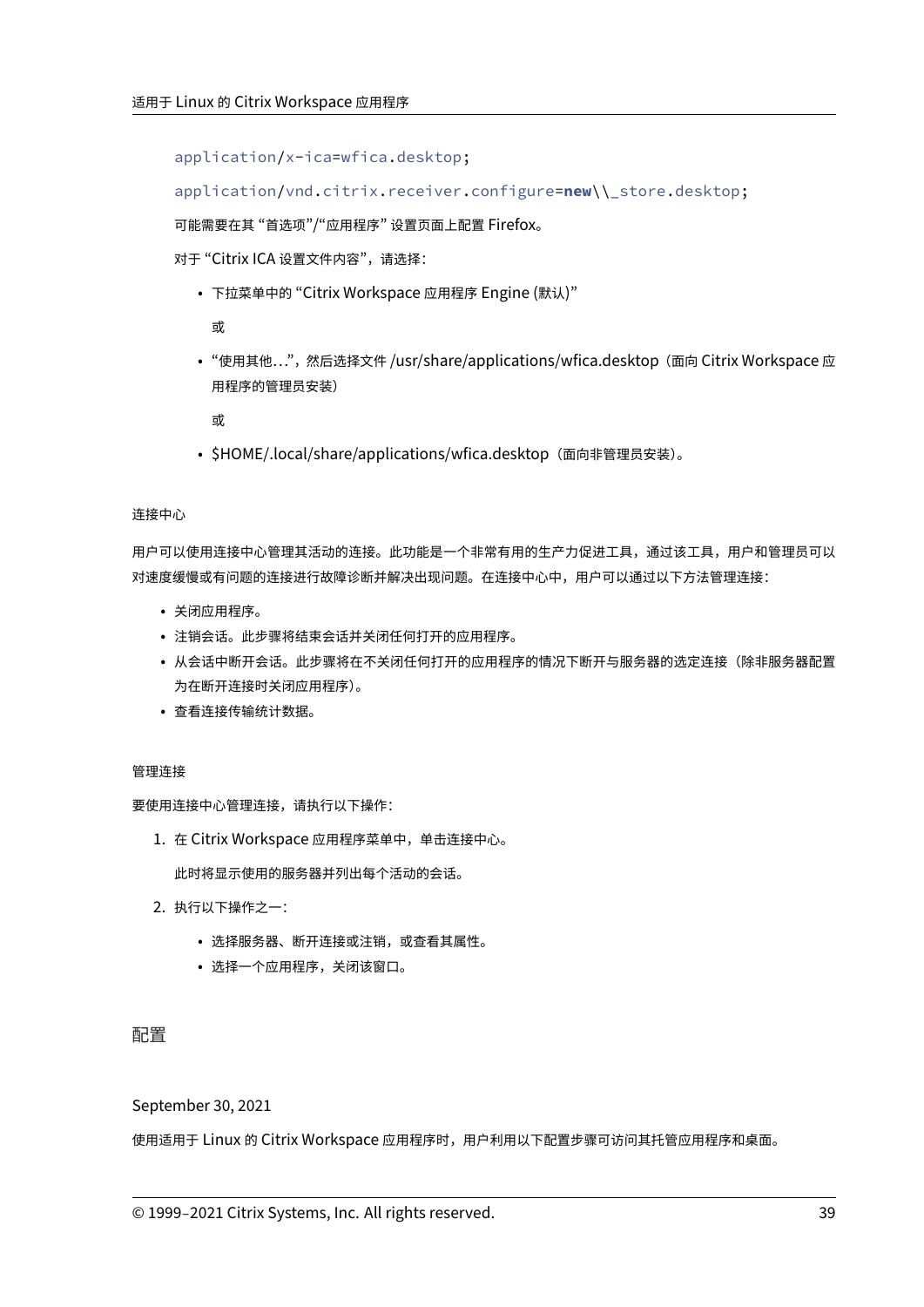## 设置

#### 配置文件

要更改高级设置或不太常用的设置,可以修改 Citrix Workspace 应用程序的配置文件。这些配置文件在每次 wfica 启动时读取。可以根据希望所做的更改实现的效果来更新各种文件。

如果启用了会话共享,则可能会使用现有会话,而非新配置的会话。此设置可能会导致会话忽略您在配置文件中所做的 更改。

默认设置

如果要更改所有 Citrix Workspace 应用程序用户的默认值,请修改 \$ICAROOT/config 目录中的 module.ini 配置文件。

注意:

如果 All\\\_Regions.ini 中的某个条目设置为特定值,则不会使用 module.ini 中的该条目的值。 All\\\_Regions.ini 中的值的优先级高于 module.ini 中的值。

## 模板文件

如果文件 \$HOME/.ICAClient/wfclient.ini 不存在, wfica 将通过复制 \$ICAROOT/config/ wfclient.template 进行创建。更改此模板文件时,所做的更改将应用到所有 Citrix Workspace 应用程序用 户。

## 用户设置

要为用户应用配置更改,请修改用户的 \$HOME/.ICAClient 目录中的 wfclient.ini 文件。此文件中的设置将 应用于该用户将来的连接。

## 验证配置文件条目

要限制 wfclient.ini 中的条目的值,请在 All\\\_Regions.ini 中指定允许的选项或选项范围。

如果仅指定了一个值,则使用该值。\$HOME/.ICAClient/All\\\_Regsions.ini 可以匹配或减少 \$ICAROOT /config/All\\\_Regions.ini 设置的可能值,则无法取消限制。

注意:

在 wfclient.ini 中设置的值优先级高于在 module.ini 中的值。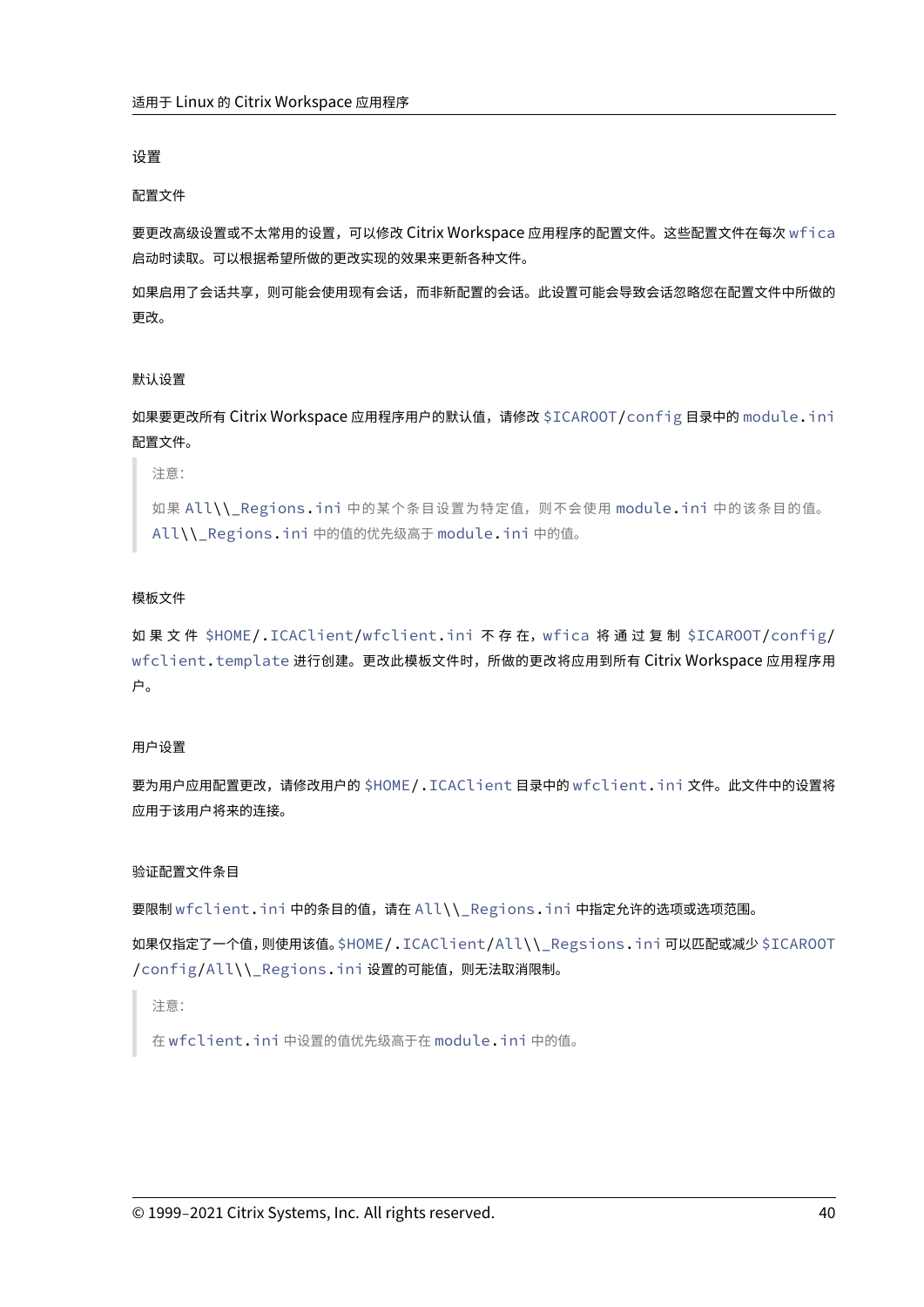#### 参数

每个文件中列出的参数都编组到各个部分中。每个部分都以括号括起的名称开头,指示属于同一组的参数;例如,参数 的 \[ClientDrive\] 与客户端驱动器映射 (CDM) 有关。

除非另有指定,否则将自动为任何缺失的参数指定默认值。如果某个参数存在但未指定值,则将自动应用默认值。例如, 如果 InitialProgram 后跟等号 (=) 但没有值,则将应用默认值(登录后不运行程序)。

#### 优先级

All\\\_Regions.ini 指定可以由其他文件设置的参数。它可以限制参数的值或者精确设置其值。

对于任何指定的连接,将按以下顺序签入文件:

- 1. All\\\_Regions.ini ‑ 此文件中的值将覆盖以下文件中的值:
	- 连接的.ICA 文件
	- wfclient.ini
- 2. module.ini ‑ 如果尚未在 All\\\_Regions.ini、连接的.ICA 文件或 wfclient.ini 中设置值,并 且这些值不通过 All\\\_Regions.ini 中的条目进行限制,则将使用此文件中值。

如果在其中任何文件中都未找到值,则将使用 Citrix Workspace 应用程序代码中的默认值。

注意:

此优先级顺序存在例外情况。例如,由于安全原因,代码会专门从 wfclient.ini 中读取某些值。

#### 服务连续性(公共技术预览版)

注意:

此功能在 Citrix Workspace 应用程序的公开技术预览版中提供。

服务连续性消除或最大限度地减少了对连接过程中涉及的组件可用性的依赖。无论云服务的运行状况如何,用户都可以 启动其虚拟应用程序和桌面。

有关在 Citrix Workspace 应用程序中支持服务连续性的要求的信息,请参阅系统要求。

有关随 Citrix Workspace 应用程序安装服务连续性的信息,请参阅安装服务连续性。

有关详细信息,请参阅 Citrix Workspace 文档中的服务连续性部分。

#### 固定多显示器屏幕布局

自版本 2103 起,可以保存所做的多显示器屏幕布局选择。布局是指桌面会话的显示方式。固定有助于使用所选布局重 新启动会话,从而获得优化的用户体验。

作 为 必 备 条 件, 您 必 须 在 AuthManConfig.xml 文 件 中 启 用 此 功 能。 导 航 到 \$ICAROOT/config/ AuthManConfig.xml 并添加以下条目: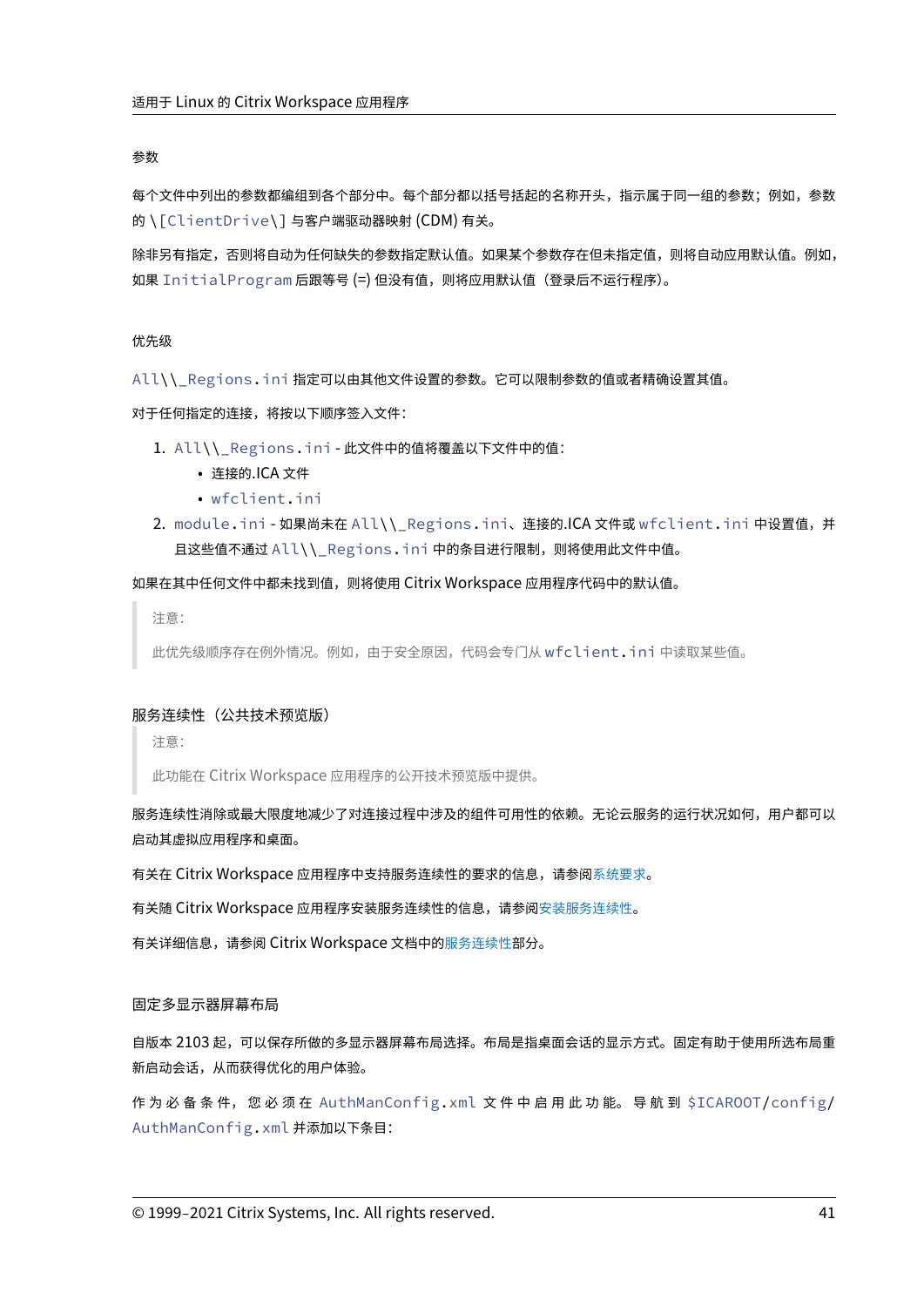1 <key>ScreenPinEnabled</key> 2 <value> **true** </value> 3 <!--NeedCopy-->

只有在添加上面的注册表项后,您才能看到应用程序指示器图标中的屏幕布局选项。有关应用程序指示器图标的详细信 息,请参阅应用程序指示器图标。

要选择屏幕布局,请单击任务栏中的应用程序指示器图标,然后选择屏幕布局。此时将显示屏幕布局对话框。

或者,也[可以通过在自助服务窗](https://docs.citrix.com/zh-cn/citrix-workspace-app-for-linux/configure-xenapp.html#app-indicator-icon)口中时按 **Ctrl+M** 键启动屏幕布局对话框。

|                                                                                                                 |                                                                                                                                                                                    | <b>Screen Layout</b> |      |
|-----------------------------------------------------------------------------------------------------------------|------------------------------------------------------------------------------------------------------------------------------------------------------------------------------------|----------------------|------|
| Select a virtual desktop from the list. Select one or more tiles to create a display<br>layout for the session. |                                                                                                                                                                                    |                      |      |
|                                                                                                                 | Click Reset to reset layout choices you saved.<br>Click Save to save the layout and to apply it to the selected desktop.<br>Click Undo to revert to the layout you set previously. |                      |      |
| <b>Virtual Desktop:</b>                                                                                         | Managed Win10 SIN Desktop                                                                                                                                                          | $\checkmark$         |      |
|                                                                                                                 |                                                                                                                                                                                    |                      |      |
|                                                                                                                 |                                                                                                                                                                                    |                      |      |
|                                                                                                                 |                                                                                                                                                                                    |                      |      |
|                                                                                                                 | $\mathbf{1}$                                                                                                                                                                       | $\overline{2}$       |      |
|                                                                                                                 |                                                                                                                                                                                    |                      |      |
|                                                                                                                 |                                                                                                                                                                                    |                      |      |
|                                                                                                                 |                                                                                                                                                                                    |                      |      |
|                                                                                                                 |                                                                                                                                                                                    |                      |      |
| Reset                                                                                                           | Undo                                                                                                                                                                               |                      | Save |
|                                                                                                                 |                                                                                                                                                                                    |                      |      |

从下拉菜单中选择虚拟桌面。布局选择仅应用到您选择的桌面。

选择一个或多个磁贴以形成布局的矩形选区。然后,会话将根据布局选择进行显示。

限制:

- 启用屏幕固定功能将禁用会话中的保存布局功能。
- 此功能仅适用于标记为收藏的桌面。

## 应用程序保护

免责声明

应用程序保护策略通过筛选对基础操作系统所需功能的访问(捕获屏幕或键盘按下所需的特定 API 调用)来运行。 这意味着应用程序保护策略甚至可以针对自定义的专用黑客工具提供保护。但是,随着操作系统的发展,捕获屏幕 和记录键盘的新方法可能会出现。虽然我们会继续识别和解决这些问题,但我们无法保证在特定配置和部署中提 供充足的保护。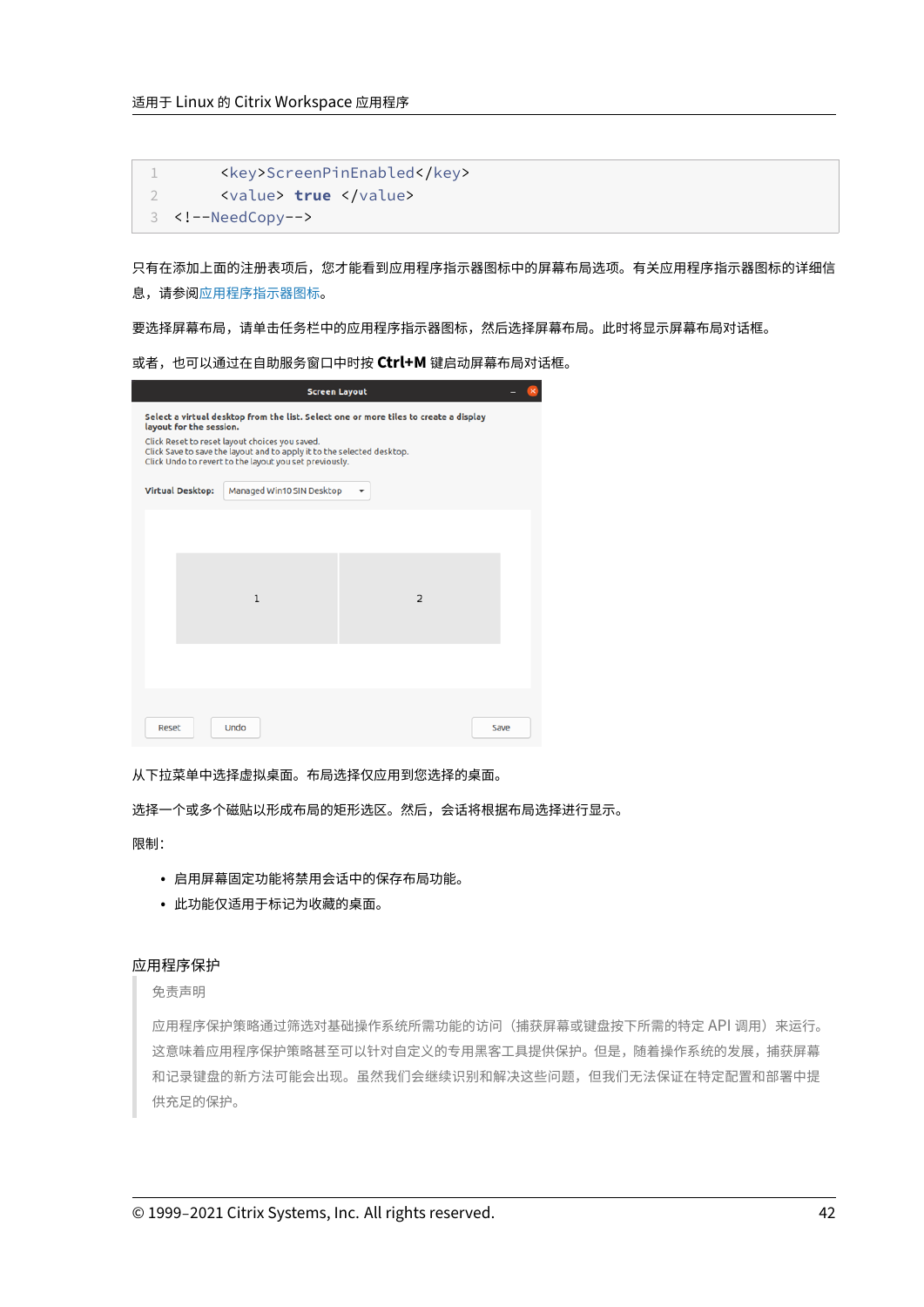应用程序保护是一项附加功能,可以在使用 Citrix Virtual Apps and Desktops 时提供增强的安全性。该功能限制了 客户端受键盘记录和屏幕捕获恶意软件影响的能力。应用程序保护可防止泄露屏幕上显示的用户凭据和敏感信息等机密 信息。该功能可防止用户和攻击者截取屏幕截图以及使用键盘记录器收集和利用敏感信息。

注意:

- 使用 tarball、Debian 和 Red Hat Package Manager (RPM) 软件包安装 Citrix Workspace 应用程 序时支持此功能。此外,x64 和 armhf 是唯一受支持的体系结构。
- 此功能在本地 Citrix Virtual Apps and Desktops 部署以及搭配使用 Citrix Virtual Apps and Desk‑ tops 服务和 StoreFront 的部署中受支持。

应用程序保护功能要求您在许可证服务器上安装附加许可证。还必须存在 Citrix Virtual Desktops 许可证。有关许可 的详细信息,请参阅 Citrix Virtual Apps and Desktops 中的 "配置" 部分。

自版本 2108 起,应用程序保护功能已完全起作用。应用程序保护功能支持应用程序和桌面会话,并且默认处于启用状 态。但是,您必须在 [AuthManConfig.xml](https://docs.citrix.com/zh-cn/citrix-virtual-apps-desktops.html) 文件中配置应用程序保护功能,才能对身份验证管理器和自助服务插件 界面启用该功能。

自本版本起,您可以在 Mozilla Firefox 运行期间从 Citrix Workspace 应用程序中启动受保护的资源。

必备条件:

应用程序保护功能最适合以下操作系统以及 Gnome Display Manager:

- 64 位 Ubuntu 18.04+
- 64 位 Debian 9+
- 64 位 CentOS7.5+
- 64 位 RHEL7.5+
- ARMHF 32 位 Raspbian 10 (Buster)+

## 卸载应用程序保护组件:

使用 tarball 软件包安装 Citrix Workspace 应用程序时,将显示以下消息。

"是否要安装应用程序保护组件? Warning: You cannot disable this feature. (警告: 不能禁用此功能。) 必须卸载 Citrix Workspace 应用程序,才能将其禁用。有关详细信息,请与系统管理员联系。[default \$INSTALLER\_N]:"

输入 **Y** 以安装应用程序保护组件。

默认情况下,不安装应用程序保护组件。

重新启动计算机以使更改生效。除非重新启动计算机,否则应用程序保护可能无法按预期运行。

安装 **RPM** 软件包中的应用程序保护组件:

自版本 2104 起, RPM 版 Citrix Workspace 应用程序支持应用程序保护功能。

要安装应用程序保护组件,请执行以下操作:

1. 安装 Citrix Workspace 应用程序。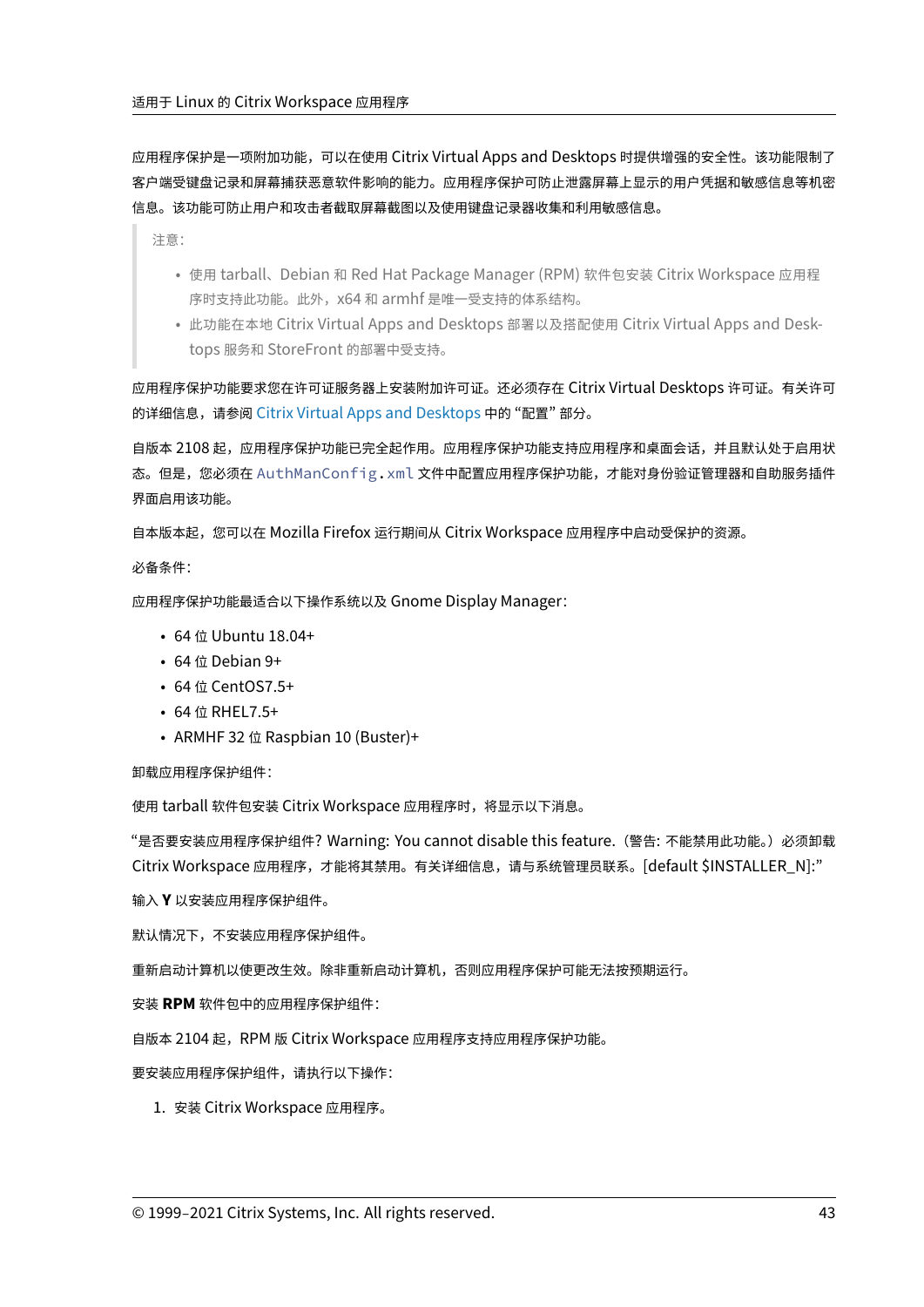- 2. 从 Citrix Workspace 应用程序安装程序中安装应用程序保护 ctxappprotection<version>.rpm 软 件包。
- 3. 重新启动系统以使更改生效。

安装 **Debian** 软件包中的应用程序保护组件:

自版本 2101 起, Debian 版 Citrix Workspace 应用程序支持应用程序保护功能。

要静默安装应用程序保护组件,请在安装 Citrix Workspace 应用程序之前从终端运行以下命令:

```
1 export DEBIAN_FRONTEND="noninteractive"
2 sudo debconf-set-selections <<< "icaclient app_protection/
      install_app_protection select no"
3
4 sudo debconf-show icaclient
5 * app_protection/install_app_protection: no
6
7 sudo apt install -f ./icaclient_<version>._amd64.deb
8 <!--NeedCopy-->
```
自版本 2106 起, Citrix Workspace 应用程序引入了一个选项,该选项允许您同时为身份验证管理器和自助服务插件 界面分别配置反键盘记录和反屏幕捕获功能。

为身份验证管理器配置应用程序保护:

请按如下所示导航到 \$ICAROOT/config/AuthManConfig.xml 并编辑该文件:

|               | /opt/Citrix/ICAClient/config\$ cat AuthManConfig.xml   grep -i |
|---------------|----------------------------------------------------------------|
|               | authmananti -A 1                                               |
|               | <key>AuthManAntiScreenCaptureEnabled</key>                     |
| $\mathcal{R}$ | <value>true</value>                                            |
| $\Delta$      | <key>AuthManAntiKeyLoggingEnabled</key>                        |
| 5             | <value>true </value>                                           |
| 6             |                                                                |
|               | 7 NeedCopy                                                     |

为自助服务插件界面配置应用程序保护:

请按如下所示导航到 \$ICAROOT/config/AuthManConfig.xml 并编辑该文件:

```
1 /opt/Citrix/ICAClient/config$ cat AuthManConfig.xml | grep -i
     protection -A 4
2 <!-- Selfservice app protection configuration -->
3 <Selfservice>
4 <AntiScreenCaptureEnabled>true</AntiScreenCaptureEnabled>
5 <AntiKeyLoggingEnabled>true</AntiKeyLoggingEnabled>
6 </Selfservice>
7
```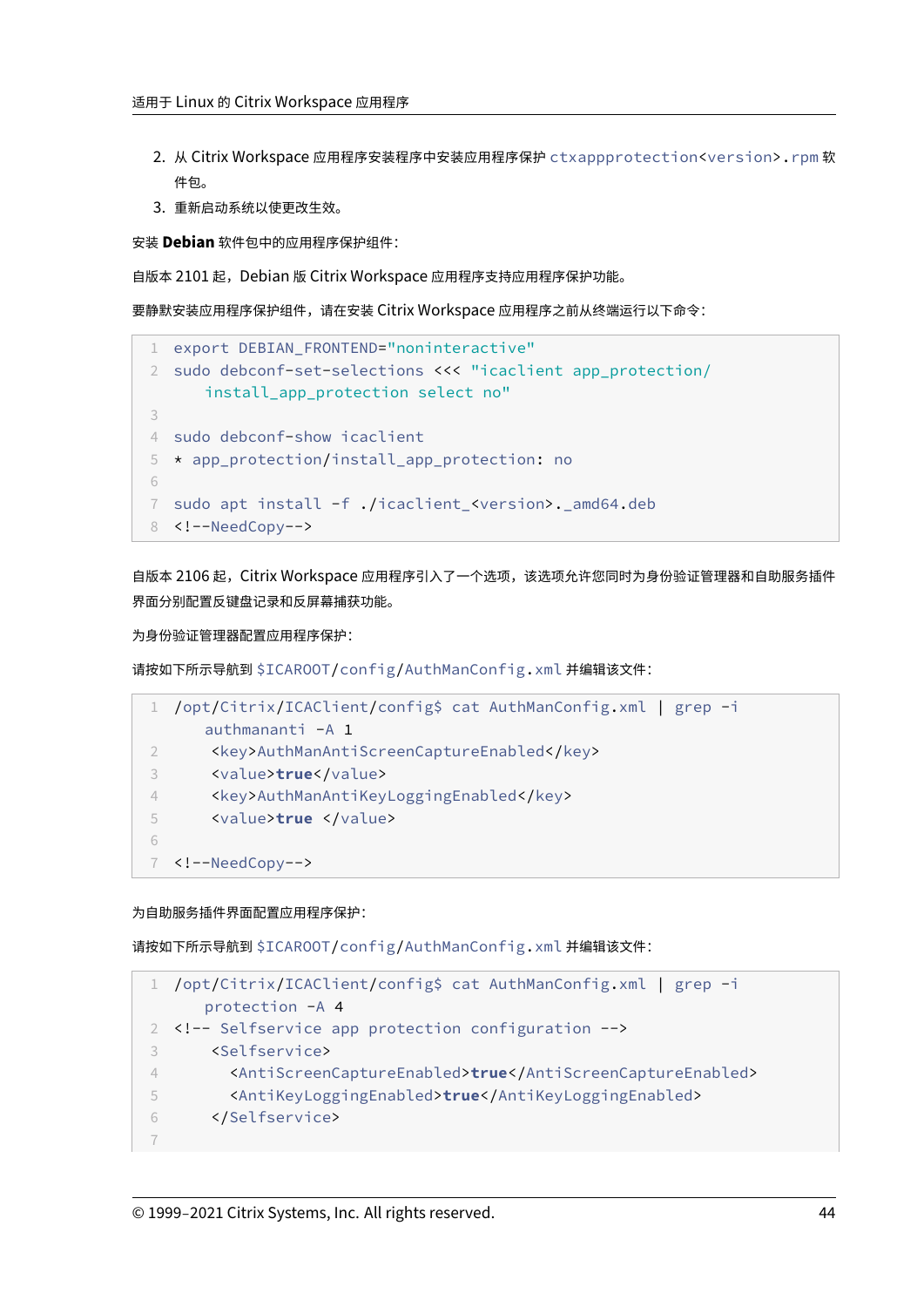8 <!--NeedCopy-->

已知问题:

• 最小化受保护的屏幕时,应用程序保护将继续在后台运行。

限制:

- 有时,如果从 Snap Store 中安装的应用程序正在运行,则不能启动受保护的资源。解决方法: 识别 Citrix Workspace 应用程序日志文件中导致出现此问题的应用程序,然后关闭该应用程序。
- 当您尝试创建受保护窗口的屏幕截图时,整个屏幕(包括后台中未受保护的应用程序)将显示为灰色。

#### 电池状态指示器

设备的电池状态现在显示在 Citrix 桌面会话的通知区域中。

注意:

服务器 VDA 的电池状态指示灯不会显示。

默认情况下,电池状态指示灯处于启用状态。

要禁用电池状态指示灯,请执行以下操作:

- 1. 导航到 <ICAROOT>/config/module.ini 文件夹。
- 2. 转到 ICA 3.0 部分。
- 3. 设置 MobileReceiver= Off。

## 客户体验改善计划 **(CEIP)**

| 收集的数据   | 说明                                                                                                           | 我们用它来做什么                                                 |
|---------|--------------------------------------------------------------------------------------------------------------|----------------------------------------------------------|
| 配置和使用数据 | Citrix 客户体验改善计划 (CEIP) 从<br>适用于 Linux 的 Citrix<br>Workspace 应用程序收集配置和<br>使用数据,并自动将数据发送到<br>Google Analytics. | 此数据可帮助 Citrix 提高 Citrix<br>Workspace 应用程序的质量、可<br>靠性和性能。 |

#### 其他信息

Citrix 将根据与 Citrix 签订的合同条款处理您的数据,并按照 Citrix Trust Center 提供的 Citrix Services Security Exhibit 中所指定的方式对其进行保护。

Citrix 还使用 Google Analytics 从 Citrix Workspace 应[用程序收集某些数据作为](https://www.citrix.com/about/trust-center/privacy-compliance.html) CEIP 的一部分。请查看 [Google](https://www.citrix.com/buy/licensing/citrix-services-security-exhibit.html) [如何处理](https://www.citrix.com/buy/licensing/citrix-services-security-exhibit.html)为 Google Analytics 收集的数据。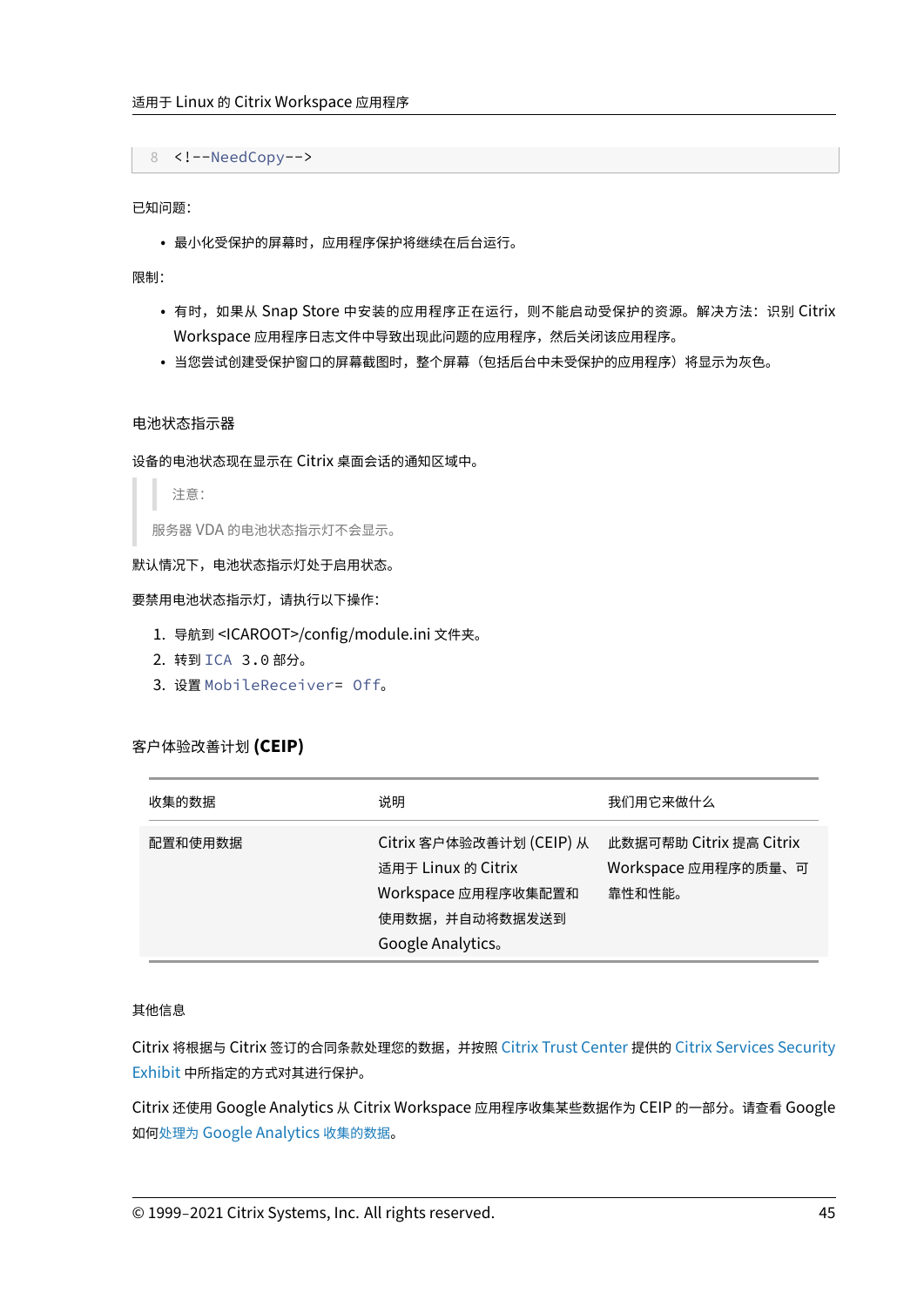可以通过以下方式关闭将 CEIP 数据发送到 Citrix 和 Google Analytics 的功能(下面第二个表中 \* 指示的为 Google Analytics 收集的两个数据元素除外):

1. 导航到 \<ICAROOT\>/config/module.ini 文件夹并转到 CEIP 部分。

2. 选择条目 EnableCeip 并将其设置为 Disable。

注意:

将 EnableCeip 项设置为 Disable 后,如果您希望禁用发送 Google Analytics 收集的最后两个 CEIP 数据 元素(即操作系统版本和 Workspace 应用程序版本),请导航到以下部分并按建议设置值:

位置: <ICAROOT>/config/module.ini

- 部分: GoogleAnalytics
- 条目: DisableHeartBeat
- 值: True

Google Analytics 收集的特定 CEIP 数据元素包括:

| 操作系统版本 * | Workspace 应用程序版<br>本 * | 应用程序名称 | 客户端 ID |
|----------|------------------------|--------|--------|
| 会话启动方法   | 编译器版本                  | 硬件平台   |        |

## 应用程序指示器图标

应用程序指示器在您启动 Citrix Workspace 应用程序时启动。该指示器是通知区域中存在的一个图标。引入应用程序 指示器后,适用于 Linux 的 Citrix Workspace 应用程序的登录性能得以改进。

您可以在以下情况下观察性能提高:

- 首次启动 Citrix Workspace 应用程序
- 关闭并重新启动应用程序
- 退出并重新启动应用程序

注意:

需要 libappindicator 软件包才能显示应用程序指示器。请从 Web 安装适用于您的 Linux 发行版的 libappindicator 软件包。

# **ICA‑to‑X** 代理

可以将运行 Citrix Workspace 应用程序的工作站用作服务器,并将输出重定向到其他支持 X11 的设备。通过执行此 操作,可以将 Microsoft Windows 应用程序交付给无法使用 Citrix Workspace 应用程序的 X 终端或 UNIX 工作站。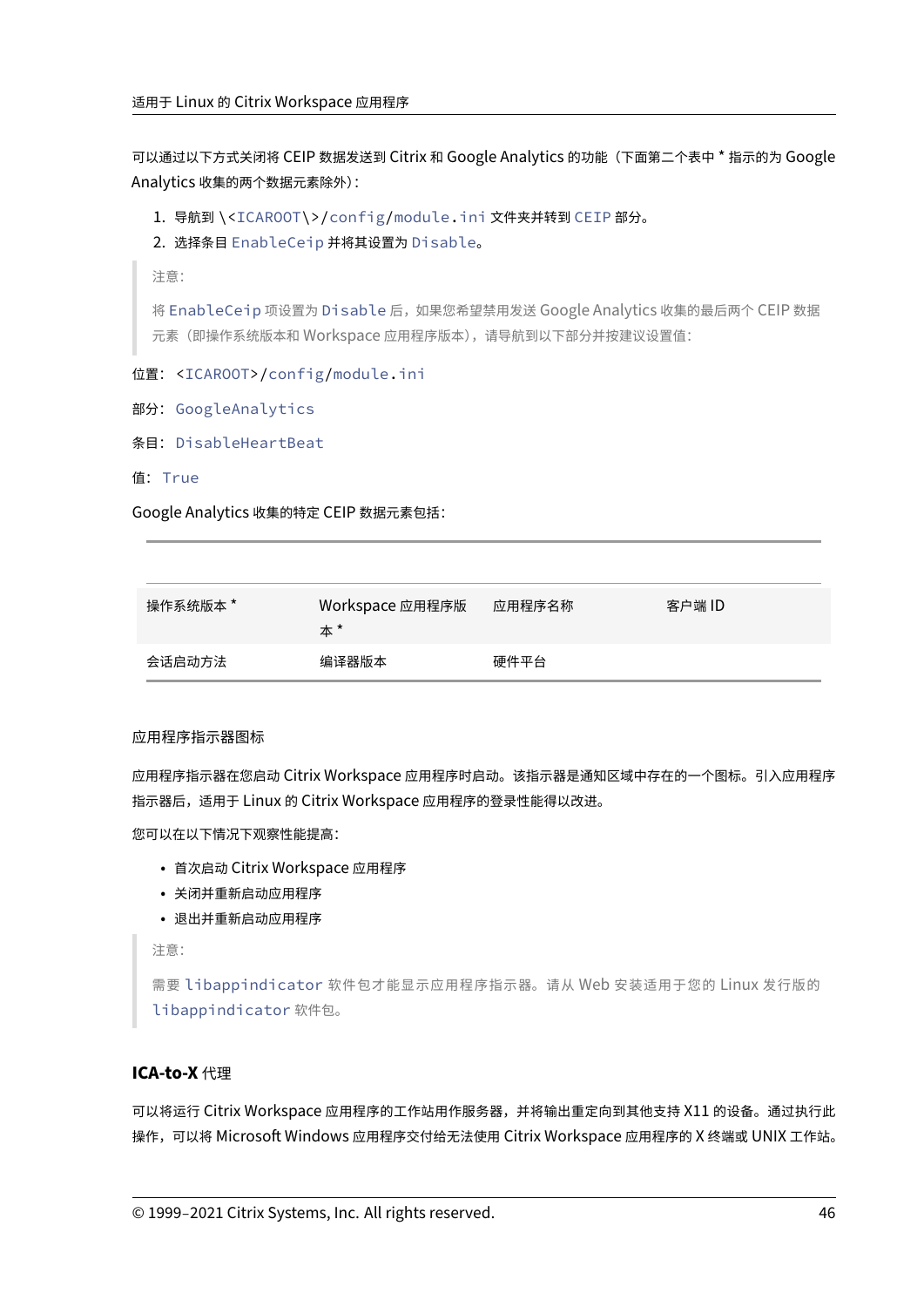注意:

Citrix Workspace 应用程序软件适用于多种 X 设备,在这些情况下,在设备上安装 Receiver 是首选解决方案。 以此种方式运行 Citrix Workspace 应用程序 (即作为 ICA-to-X 代理) 又称为服务器端 ICA。

运行 Citrix Workspace 应用程序时,可以将其视为用于将 X11 输出定向到本地 Linux 桌面的 ICA 至 X11 转换器。但 是,可以将该输出重定向到其他 X11 显示屏。可以在一个系统中同时运行 Citrix Workspace 应用程序的多个副本,每 个副本将其输出发送到不同的设备。

此图显示的是安装了设置为 ICA‑to‑X 代理的适用于 Linux 的 Citrix Workspace 应用程序的系统:



Linux server X11 Client UNIX, X Terminals. Citrix Workspace App for Linux X Emulation Software

要设置此类系统,需要一个 Linux 服务器充当 ICA 至 X11 代理:

- 如果已有 X 终端,则可以在通常用于向 X 终端提供 X 应用程序的 Linux 服务器上运行 Citrix Workspace 应用 程序。
- 如果要部署无法使用 Citrix Workspace 应用程序的 UNIX 工作站,还需要一台服务器来充当代理。此服务器可 以是运行 Linux 的 PC

应用程序通过 ICA 协议的功能提供给使用 X11 的终端设备。默认情况下,只能使用驱动器映射访问代理上的驱动器。如 果使用 X 终端(通常没有本地驱动器),这并不是问题。如果要向其他 UNIX 工作站交付应用程序,可以执行以下两项操 作之一:

- 以 NFS 格式在用作代理的工作站上装载本地 UNIX 工作站,然后将客户端驱动器映射指向该代理上的 NFS 装载 点。
- 使用 NFS 到 SMB 代理(例如 SAMBA)或服务器上的 NFS 客户端(例如 Microsoft Services for UNIX)。

某些功能不会传递到终端设备:

- USB 重定向
- 智能卡重定向
- COM 端口重定向
- 即使用作代理的服务器支持音频,也不会将音频传送到 X11 设备。
- 不会将客户端打印机传递到 X11 设备。请使用 LPD 打印功能从服务器手动访问 UNIX 打印机,或者使用网络打 印机。
- 多媒体输入的重定向不应起作用,因为它要求运行 Citrix Workspace 应用程序的计算机上配备摄像头,该计算 机是用作代理的服务器。但是,多媒体输出的重定向在用作代理的服务器上安装的 GStreamer 中起作用(未经 测试)。

要使用 "服务器端 ICA" 从 X 终端或 UNIX 工作站启动 Citrix Workspace 应用程序,请执行以下操作: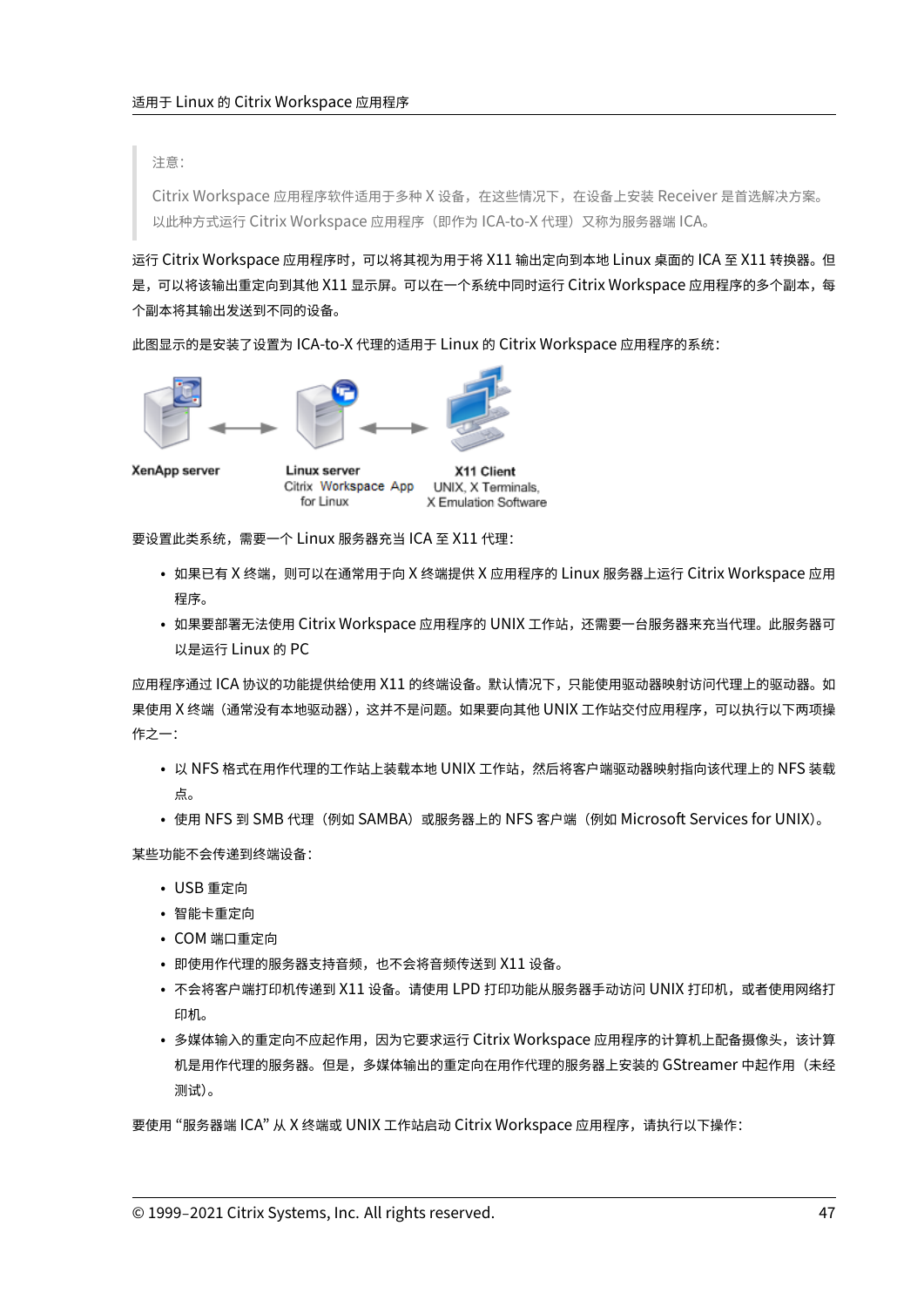- 1. 使用 ssh 或 telnet 连接到用作代理的设备。
- 2. 在代理设备上的 shell 中,将 **DISPLAY** 环境变量设置为本地设备。例如,在 C shell 中键入以下内容:

```
setenv DISPLAY <local:0>
```
注意:

如果使用 ssh -X 命令连接到用作代理的设备,则无需设置 **DISPLAY** 环境变量。

- 3. 在本地设备上的命令提示符下键入 xhost <proxy server name>
- 4. 如果 Citrix Workspace 应用程序未安装在默认安装目录中,请务必将环境变量 ICAROOT 设置为指向实际的 安装目录。
- 5. 找到 Citrix Workspace 应用程序的安装目录。在命令提示窗口中,键入 selfservice &。

服务器到客户端内容重定向

通过服务器到客户端内容重定向,管理员可以指定使用本地应用程序打开已发布的应用程序中的 URL。例如,如果在会 话中使用 Microsoft Outlook 期间打开了指向某个 Web 页面的链接,则将使用用户设备上的浏览器打开所需的文件。 通过服务器到客户端内容重定向,可以提高管理员分配 Citrix 资源的效率,从而使用户体验到更好的性能。

可以重定向以下 URL 类型:

- HTTP
- HTTPS
- RTSP (Real Player)
- RTSPU (Real Player)
- PNM (旧版 Real Player)

如果适用于 Linux 的 Citrix Workspace 应用程序没有合适的应用程序或无法直接访问内容,则将使用服务器应用程 序打开 URL。

服务器到客户端内容重定向在服务器上配置,默认情况下在 Citrix Workspace 应用程序中处于启用状态,但前提是路 径中包含 RealPlayer 以及 Firefox、Mozilla 或 Netscape 中的至少一个浏览器。

在路径中不包含 RealPlayer 和浏览器的情况下启用服务器到客户端内容重定向

- 1. 打开配置文件 wfclient.ini。
- 2. 在 [Browser] 部分中修改以下设置:

Path=path

Command=command

其中路径是浏览器可执行文件所在的目录,命令是用于处理重定向的浏览器 URL 的可执行文件名称,结尾附带 服务器发送的 URL。例如:

\$ICAROOT/nslaunch Netscape、firefox、mozilla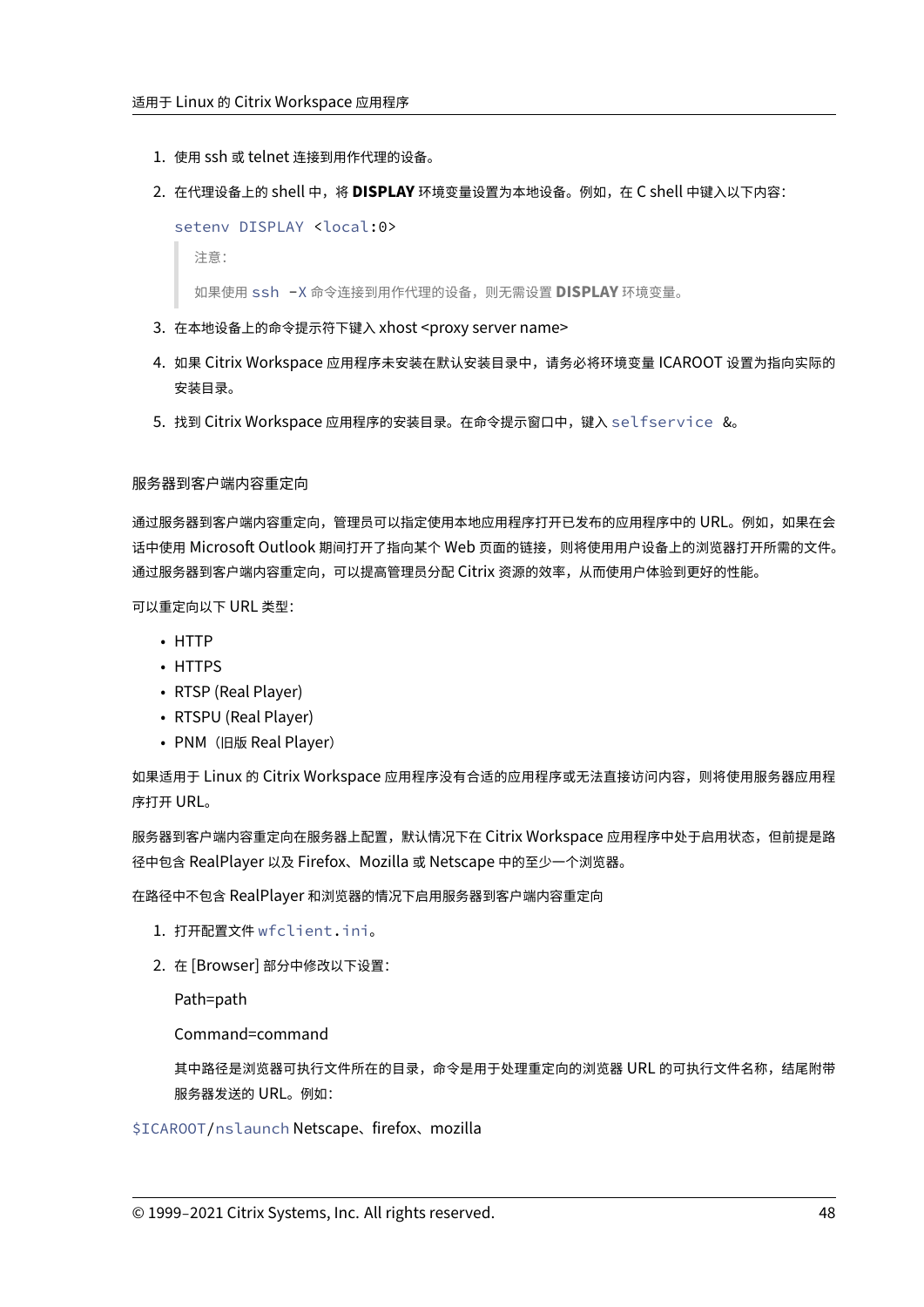```
1 This setting specifies the following:
```

```
3 - The `nslaunch` utility is run to push the URL into an existing
     browser window
```

```
4 - Each browser in the list is tried in turn until content can be
     displayed successfully
```
# 1. 在 [Player] 部分中修改以下设置:

Path=path

## Command=command

其中路径是 RealPlayer 可执行文件所在的目录,命令是用于处理重定向的多媒体 URL 的可执行文件名称,结 尾附带服务器发送的 URL。

## 2. 保存并关闭文件。

注意:

2

对于这两种路径设置,只需要指定浏览器和 RealPlayer 可执行文件所在的目录,不需要指定可执行文件的完整 路径。例如,在 [Browser] 部分中,可以将 Path 设置为 /usr/X11R6/bin 而非 /usr/X11R6/bin/netscape。 此外,还可以使用冒号分隔的列表方式指定多个目录名称。如果未指定这些设置,则将使用用户的当前 \$PATH。

## 要从 Citrix Workspace 关闭服务器到客户端内容重定向,请执行以下操作:

- 1. 打开配置文件 module.ini。
- 2. 将 CREnabled 设置更改为 Off。
- 3. 保存并关闭文件。

## 连接

## 配置连接

在处理能力有限的设备上或是只能提供有限带宽的环境中,需要在性能和功能之间找到一个平衡点。用户和管理员可以 选择一个可接受的复杂功能和交互式性能的组合。通常在服务器(而非用户设备)上作出一项或多项此类更改,从而降 低连接所需的带宽并提高性能:

- 启用 **SpeedScreen** 延迟加速 ‑ SpeedScreen 延迟加速通过即时响应用户键入的数据或鼠标单击操作来提升 高延时连接条件下的性能。使用 SpeedScreen Latency Reduction Manager 可在服务器上启用此功能。默 认情况下,在 Citrix Workspace 应用程序中, 此功能对键盘禁用, 并且仅针对高延迟连接下的鼠标启用。请参 阅 "Citrix Workspace app for Linux OEM's Reference Guide"(《适用于 Linux 的 Citrix Workspace 应 用程序 OEM 参考指南》)。
- 启用数据压缩 数据压缩可减少通过连接传输的数据量。此操作需要更多处理器资源来压缩和解压缩数据,但可 以提高低带宽连接条件下的性能。使用 **Citrix** 音频质量和图像压缩策略设置可启用此功能。
- 减小窗口大小 将窗口大小更改到您能够轻松使用的最小大小。在场中设置会话选项。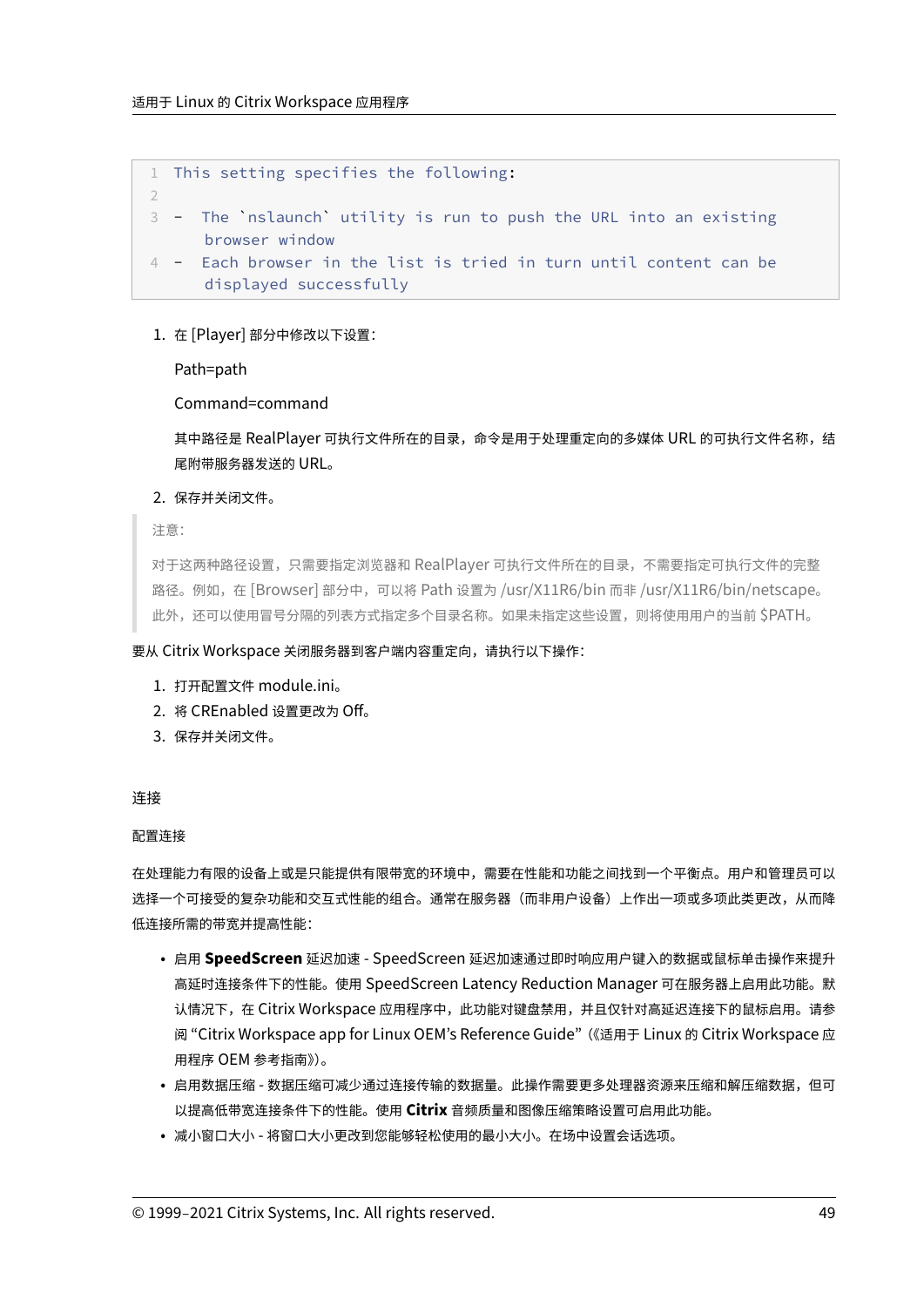- 减少颜色数 将颜色数减少到 256。在 Citrix Virtual Apps and Desktops 站点上, 设置会话选项。
- 降低声音质量 ‑ 如果启用了音频映射,可以使用 Citrix"音频质量" 策略设置将声音质量降至最低设置。

字体

## **ClearType** 字体平滑

ClearType 字体平滑功能(又称为子像素字体渲染功能)可提高所显示字体的质量,实现传统字体平滑或消除锯齿功能 所无法实现的效果。可以打开或关闭此功能。或者可以通过编辑响应配置文件的 [WFClient] 部分中的以下设置来指定 平滑类型:

FontSmoothingType = number

其中 number 可以取以下值之一:

| 值 | 行为                                               |
|---|--------------------------------------------------|
| 0 | 使用的设备上的本地首选项。此值通过<br>FontSmoothingTypePref 设置定义。 |
|   | 不包含平滑                                            |
|   | 标准平滑                                             |
|   | ClearType (水平子像素) 平滑                             |

# 标准平滑和 ClearType 平滑都会提高 Citrix Workspace 应用程序的带宽要求。

重要:

服务器可以通过 ICA 文件配置 FontSmoothingType。此设置的优先级高于在 [WFClient] 中设置的值。

# 如果服务器将该值设置为 0,本地首选项将由 [WFClient] 中的其他设置决定: FontSmoothingTypePref = number

## 其中 number 可以取以下值之一:

| 值 | 行为                          |
|---|-----------------------------|
| 0 | 不包含平滑                       |
|   | 不包含平滑                       |
|   | 标准平滑                        |
|   | ClearType (水平子像素) 平滑 (默认设置) |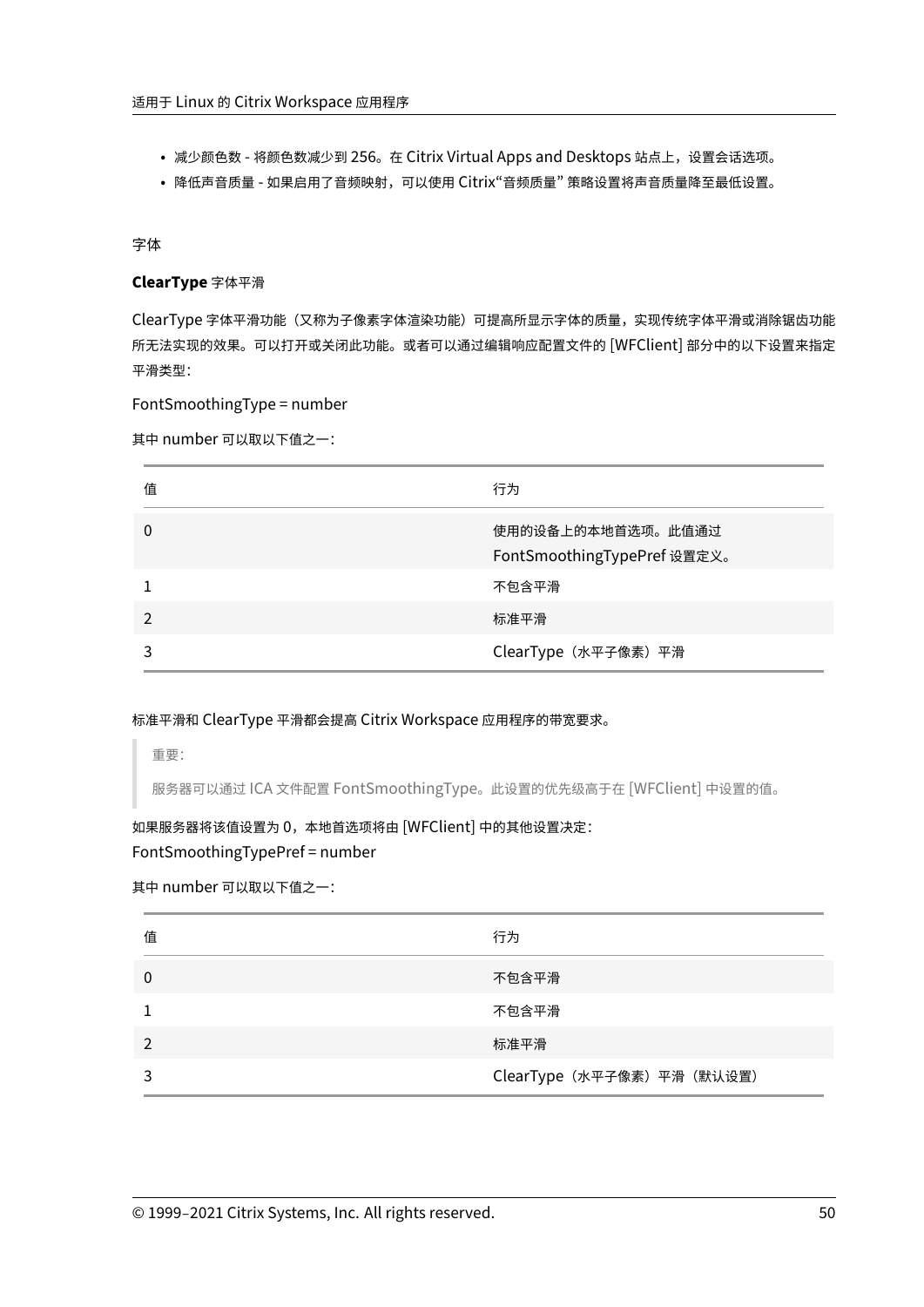文件夹

## 配置特殊文件夹重定向

在此上下文中,仅为每位用户提供两个特殊文件夹:

- 用户的 "桌面" 文件夹
- 用户的"文档"文件夹(在 Windows XP 中为"我的文档")

通过特殊文件夹重定向,可以指定用户特殊文件夹的位置,以便不同的服务器类型和服务器场配置能够共享固定的文件 夹位置。此功能在某些情况下非常重要,例如在移动用户登录不同服务器场中的服务器时。对于基于桌面的静态工作站 (在此类工作站中,用户可以登录到驻留在单个服务器场中的服务器),特殊文件夹重定向几乎不起作用。

要配置特殊文件夹重定向,请执行以下操作:

此过程由两部分组成,如下所示。首先,通过在 module.ini 中建立相应条目来启用特殊文件夹重定向,然后在 [WFClient] 部分中指定文件夹的位置,具体操作如下:

1. 将以下文本添加到 module.ini (例如 \$ICAROOT/config/module.ini) 中:

[ClientDrive]

SFRAllowed = True

2. 将以下文本添加到 [WFClient] 部分(例如 \$HOME/.ICAClient/wfclient.ini)中:

DocumentsFolder = documents

DesktopFolder = desktop

其中 documents 和 desktop 为 UNIX 文件名, 包括要分别用作用户的"文档"和"桌面"文件夹的目录的完整 路径。例如:

DesktopFolder = \$HOME/.ICAClient/desktop

- 可以将路径中的任何部分指定为环境变量,例如 \$HOME。
- 为这两个参数指定值。
- 指定的目录必须可通过客户端设备映射使用。即,该目录必须在映射的客户端设备的子树中。
- 使用 C 或更大的驱动器盘符。

## 客户端驱动器映射

通过客户端驱动器映射,可以将 Citrix Virtual Apps 或 Citrix Virtual Desktops 服务器上的驱动器盘符重定向到本 地用户设备上的目录。例如,可以将 Citrix 用户会话中的驱动器 H 映射到运行 Workspace 应用程序的本地用户设备 上的某个目录。

会话过程中,客户端驱动器映射可使本地用户设备(包括 CD‑ROM、DVD 或 USB 内存条)上装载的任何目录对用户可 用,前提是本地用户有访问这些目录的权限。如果服务器配置为允许客户端驱动器映射,用户将可以访问本地存储的文 件,在会话期间处理这些文件,然后将其重新保存在本地驱动器或服务器驱动器上。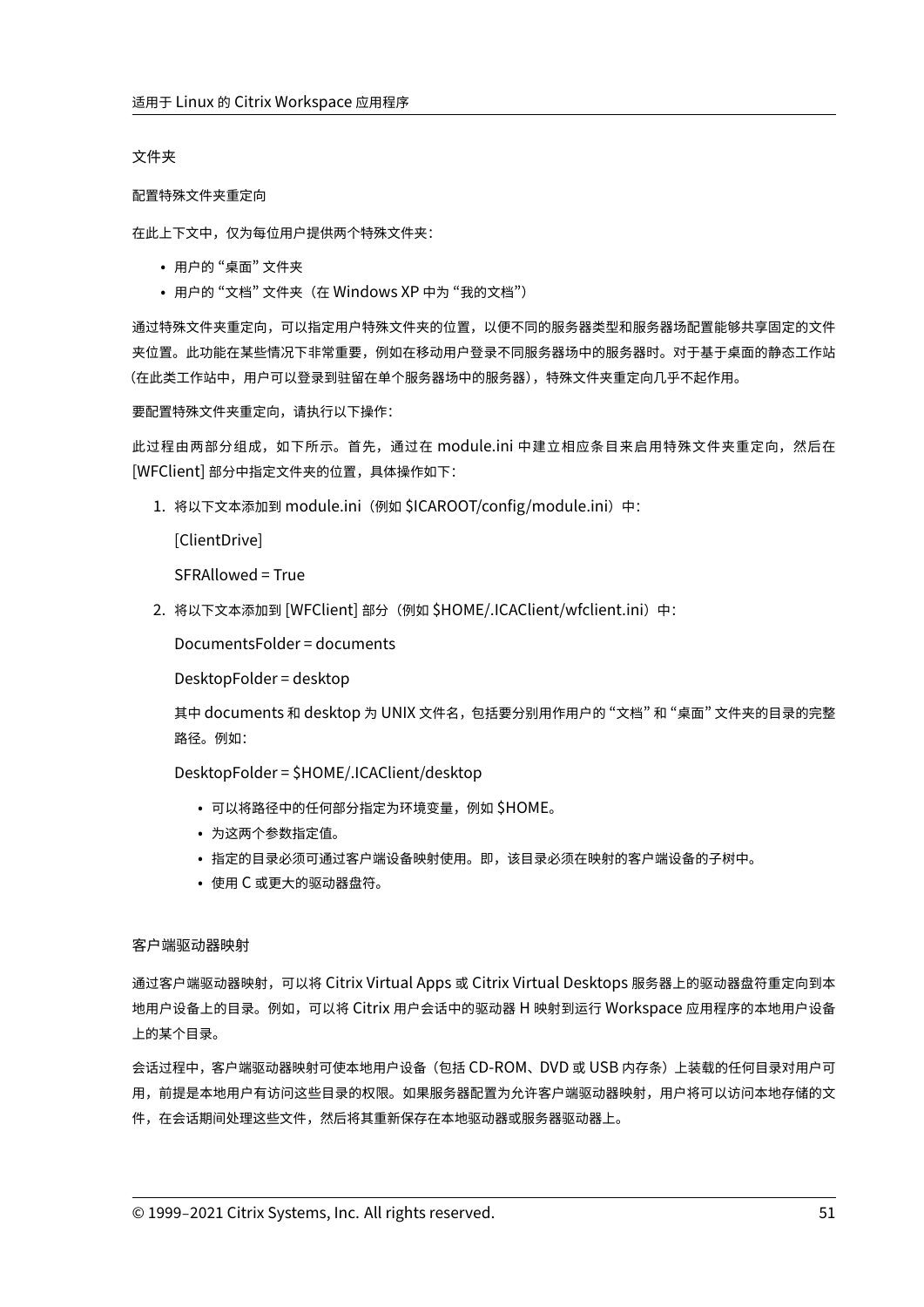Citrix Workspace 应用程序支持针对 Citrix Virtual Apps and Desktops 服务器连接的客户端设备映射。通过客户 端设备映射,服务器上运行的远程应用程序将能够访问与本地用户设备相连的设备。对用户设备的用户而言,应用程序 和系统资源就像在本地运行一样。使用这些功能之前,请确保服务器支持客户端设备映射。

注意:

安全增强式 Linux (SELinux) 安全模型可能会影响客户端驱动器映射和 USB 重定向功能的正常运行(在两个 Citrix Virtual Apps and Desktops 上)。如果需要使用其中一种或两种功能,请先禁用 SELinux, 然后在服务 器上进行配置。

#### 有两种类型的驱动器映射可供选择:

- 静态客户端驱动器映射允许管理员在登录时将用户设备文件系统的任何部分映射到服务器上的指定驱动器盘符。 例如,该映射可用于映射整个或部分用户的主目录或 /tmp,以及 CD‑ROM、DVD 或 USB 内存条等硬件设备 装载点。
- 动态客户端驱动器映射负责监视 CD‑ROM、DVD 和 USB 内存条等硬件设备在用户设备上的常规装载目录。在 会话期间出现的任何新设备装载目录都将自动映射到服务器上下一个可用的驱动器盘符。

Citrix Workspace 应用程序连接到 Citrix Virtual Apps 或 Citrix Virtual Desktops 时,如果未禁用客户端设备映 射,则将重新建立客户端驱动器映射。可以使用策略来更好地控制客户端设备映射的应用。有关详细信息,请参阅 Citrix Virtual Apps and Desktops 文档。

## 用户可以使用首选项对话框映射驱动器。

[注意:](https://docs.citrix.com/zh-cn/citrix-virtual-apps-desktops.html)

默认情况下,启用静态客户端驱动器映射同时会启用动态客户端驱动器映射。要禁用后者但启用前者,请在 wfclient.ini 中将 DynamicCDM 设置为 False。

# 以前,通过 CDM 访问文件的设置已应用于所有已配置的应用商店。

# 自 2012 版起,Citrix Workspace 应用程序允许您配置每应用商店 CDM 文件访问。

注意:

使用适用于 Web 的 Workspace 时,文件访问设置在会话中保持不变。该设置默认设置为每次都询问选项。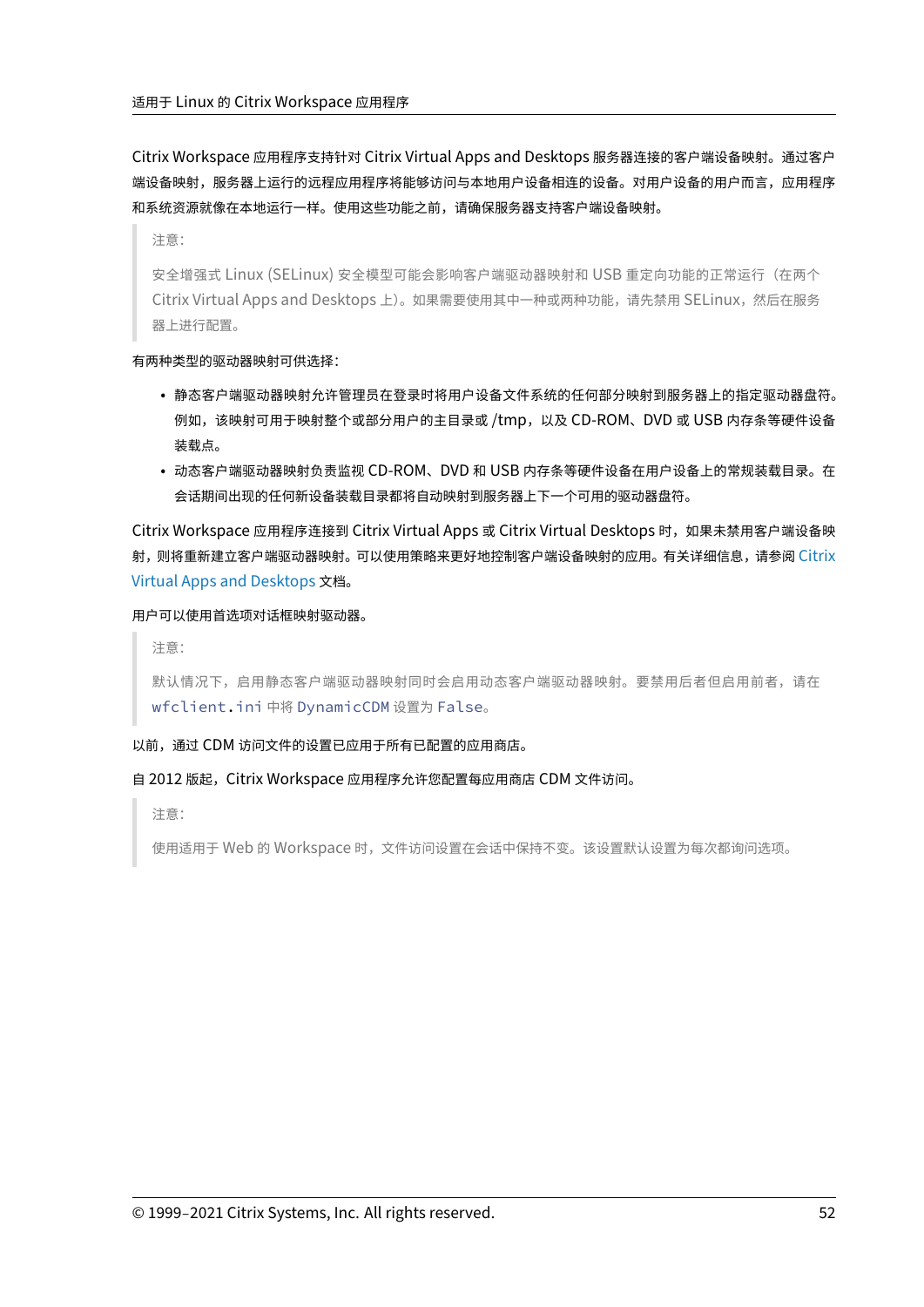

可以使用 wfclient.ini 文件配置映射的路径和文件名属性。使用 GUI 设置文件访问权限级别,如前面的屏幕截图 所示。

在桌面会话中,可以通过从 Desktop Viewer 导航到首选项 > 文件访问对话框来设置文件访问权限级别。



在应用程序会话中,可以通过从 **Citrix** 连接中心启动文件访问对话框来设置文件访问权限级别。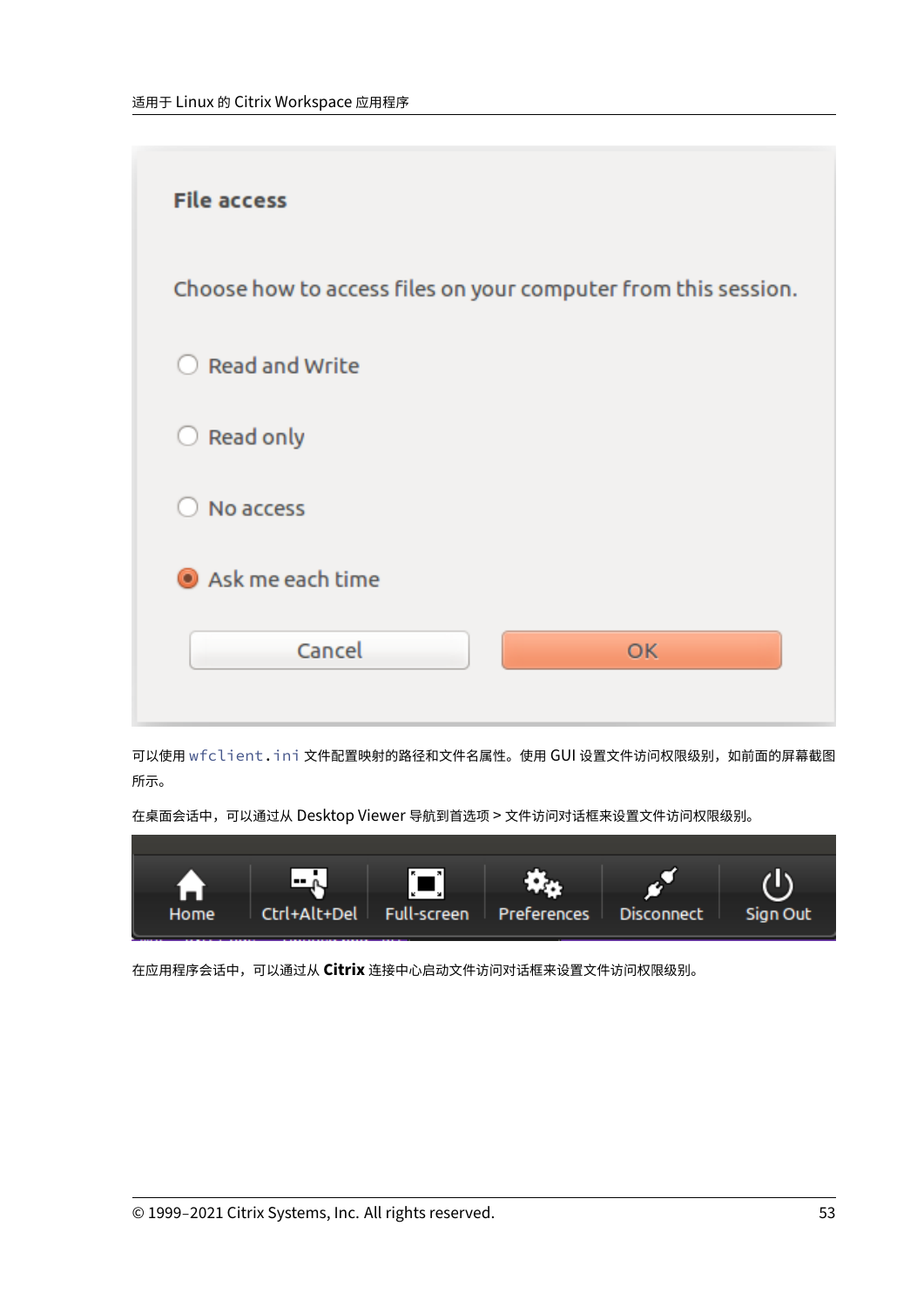| <b>Citrix Connection Center</b>       |                           |          |  |
|---------------------------------------|---------------------------|----------|--|
| Servers and applications:             |                           |          |  |
| 10.151.246.35<br>$\blacktriangledown$ |                           |          |  |
| Managed Win10 SIN Desktop \$552-86    |                           |          |  |
|                                       |                           |          |  |
| Properties                            | Disconnect<br>Preferences | Sign Out |  |

文件访问对话框包括映射的文件夹名称及其路径。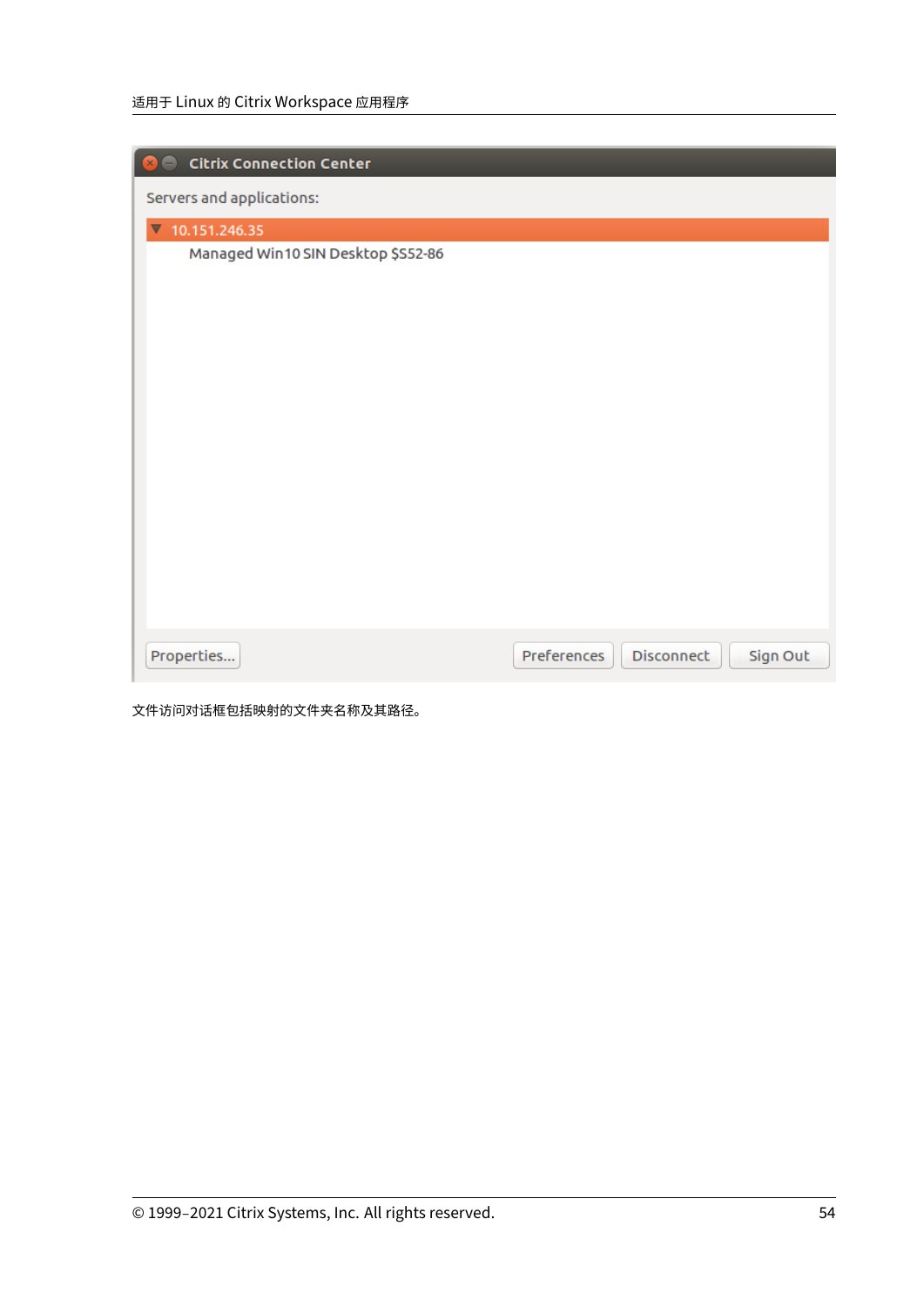## 适用于 Linux 的 Citrix Workspace 应用程序

| Citrix Workspace - Preferences                                 |                |
|----------------------------------------------------------------|----------------|
| File access<br>General<br>Accounts<br>Mic & Webcam             |                |
| <b>Mapped drives</b>                                           |                |
| For quick access, you can map drives from your local computer. |                |
| <b>Drive</b>                                                   |                |
|                                                                |                |
|                                                                |                |
| P                                                              |                |
|                                                                |                |
|                                                                |                |
|                                                                |                |
| Add<br>Remove                                                  |                |
|                                                                |                |
|                                                                | Save and Close |

wfclient.ini 文件中不再支持访问权限级别标志。

# 映射客户端打印机

Citrix Workspace 应用程序支持在网络打印机以及本地连接到用户设备的打印机上进行打印。默认情况下,除非通过 创建策略进行修改,否则 Citrix Virtual Apps 允许用户执行以下操作:

- 在用户设备可以访问的所有打印设备上进行打印
- 添加打印机

但是,这些设置可能并不会在所有环境中都是最佳设置。例如,允许用户在用户设备能够访问的所有打印机上进行打印 是一项默认设置,这在开始时是最易于管理的。但是,在某些环境中可能会使登录时间延长。在这种情况下,您可能希 望对用户设备上配置的打印机列表进行限制。

同样,组织的安全策略可能会要求您禁止用户映射本地打印端口。为此,请在服务器上将 ICA 策略自动连接客户端 COM 端口设置配置为已禁用。

要限制用户设备上配置的打印机列表,请执行以下操作:

- 1. 打开配置文件 wfclient.ini,该文件位于以下位置之一:
	- \$HOME/.ICAClient 目录,用于限制单个用户的打印机
	- \$ICAROOT/config 目录可限制所有 Workspace 应用程序用户的打印机。此示例中的所有用户是指在变 更后首次使用自助服务程序的用户。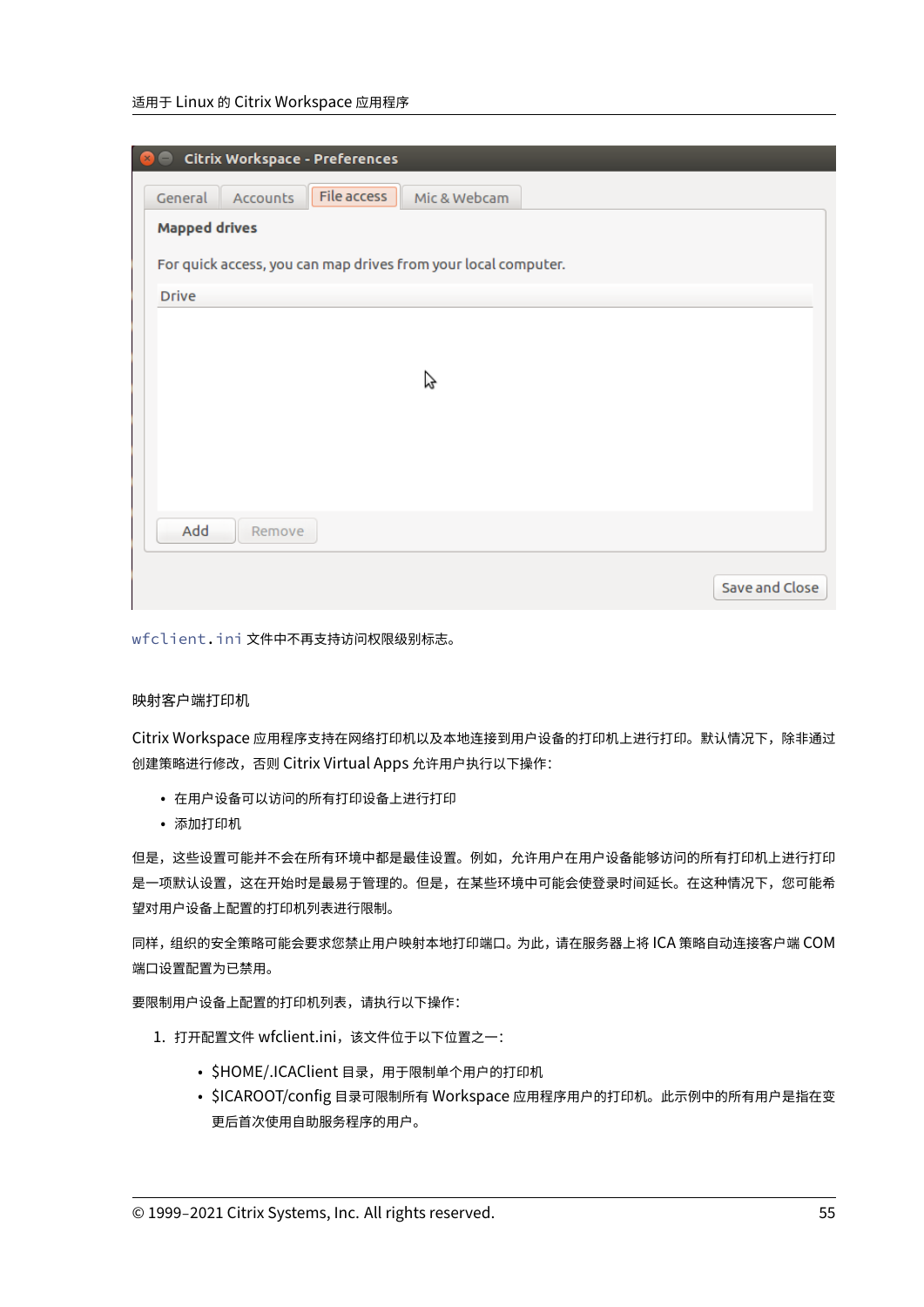2. 在文件的 [WFClient] 部分键入以下内容:

ClientPrinterList=printer1:printer2:printer3

其中 printer1、printer2 等是所选打印机的名称。用冒号 (:) 分隔各打印机名称条目。

3. 保存并关闭文件。

## 在 **UNIX** 上映射客户端打印机

在 UNIX 环境中,将忽略由 Citrix Workspace 应用程序定义的打印机驱动程序。用户设备上的打印系统必须能够处理 由应用程序生成的打印格式。

要使用户能够通过 Citrix Virtual Apps for UNIX 打印到客户端打印机,管理员必须先启用打印功能。有关详细信息, 请参阅 Citrix Virtual Apps and Desktops 文档中的 Citrix Virtual Apps for UNIX 部分。

## 映射本[地打印机](https://docs.citrix.com/zh-cn/citrix-virtual-apps-desktops.html)

适用于 Linux 的 Citrix Workspace 应用程序支持 Citrix PS 通用打印机驱动程序。因此,通常无需在本地进行任何配 置,用户即可在网络打印机或用户设备本地连接的打印机上进行打印。但在某些情况下(例如当用户设备的打印软件不 支持通用打印机驱动程序时),您可能需要手动在 Citrix Virtual Apps for Windows 上映射客户端打印机。

要在服务器上映射本地打印机,请执行以下操作:

- 1. 从 Citrix Workspace 应用程序启动服务器连接,然后登录运行 Citrix Virtual Apps 的计算机。
- 2. 在 "开始" 菜单中,依次选择设置 **>** 打印机。
- 3. 在 "文件" 菜单中,选择添加打印机。

此时将显示添加打印机向导。

4. 使用该向导添加来自 "客户端网络, 客户端" 域的网络打印机。这通常是标准打印机名称,与本机远程桌面服务创 建的打印机名称类似,例如 "HP LaserJet 4 from client name in session 3"。

有关添加打印机的详细信息,请参阅 Windows 操作系统文档。

## 音频

以前, module.ini 文件中的 VdcamVersion4Support 属性的默认值设置为 True。在本版本中,默认值设置 为 False。因此,只有名为 **Citrix HDX Audio** 的默认音频设备在会话中显示。此增强功能的目的是在将属性设置为 True 时最大限度地减少出现的音频问题。

自版本 2108 起,增强的音频重定向功能默认处于禁用状态。

## 要启用此功能,请执行以下操作:

1. 导航到 \<ICAROOT\>/config/ 文件夹并打开 module.ini 文件。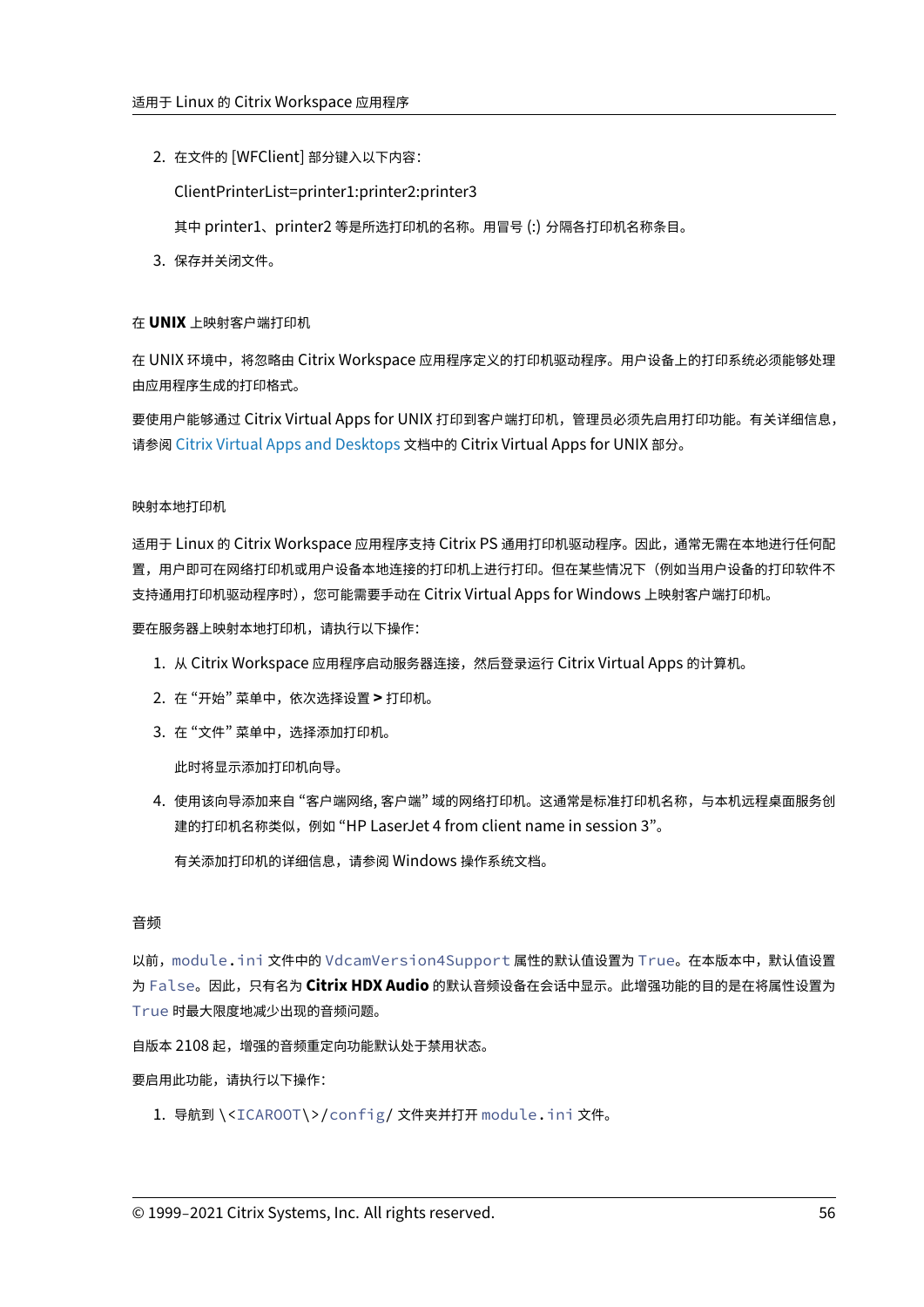2. 转至 clientaudio 部分并添加以下条目:

VdcamVersion4Support=True

3. 重新启动会话以使更改生效。

注意:

- 启用了增强的音频重定向功能时,适用于 Linux 的 Citrix Workspace 应用程序将显示会话中可用的所有 本地音频设备。您可以切换到会话中动态可用的任何设备。
- 默认情况下,首选项对话框中的麦克风和网络摄像机选项处于禁用状态。有关如何启用麦克风和网络摄像机 的信息,请参阅首选项。

已知限制:

- 在 Windows Ser[ver 20](https://docs.citrix.com/zh-cn/citrix-workspace-app-for-linux/get-started.html#preferences)16 上运行的 VDA 中,您无法在会话中更改选择的音频设备。所选音频设备仅设置为默 认音频输入和输出。
- HDMI 和蓝牙音频设备不支持音频设备重定向。此限制与为 VdcamVersion4Support 设置的值无关。
- 只能在 Windows 10、Windows 7 和 Windows 8 操作系统中更改默认音频设备。在 Windows Server 操 作系统 (例如 Windows Server 2012、2016、2019 中),由于 Microsoft 远程桌面会话中存在限制,因此不 能更改默认音频设备。
- Citrix Workspace 应用程序可能会显示会话中不可用的音频设备(例如 HDMI 音频设备)。此问题是由第三方 限制导致的。

通常情况下,默认音频设备是为系统配置的默认 ALSA 设备。可以通过以下操作步骤指定其他设备:

- 1. 根据受更改影响的用户,选择并打开一个配置文件。有关特定配置文件的更新如何影响不同用户的信息,请参 阅默认设置。
- 2. 如有必要,请添加以下选项以创建相应部分:

```
1 [ClientAudio]
\mathcal{L}3 AudioDevice = <device>
4 <!--NeedCopy-->
```
其中 device 信息位于操作系统的 ALSA 配置文件中。

```
注意:
```

```
并非所有 Linux 操作系统中的这一信息都位于上述位置。Citrix 建议您查阅操作系统文档,了解有关查找此信息
的详细信息。
```
#### 映射客户端音频

实现客户端音频映射后,在 Citrix Virtual Apps 服务器或 Citrix Virtual Desktops 上运行的应用程序将可以通过用 户设备上安装的声音设备来播放声音。您可以在服务器上针对每个连接设置音频质量,而用户可以在用户设备上设置音 频质量。如果用户设备与服务器的音频质量设置不同,将采用两者中较低的设置。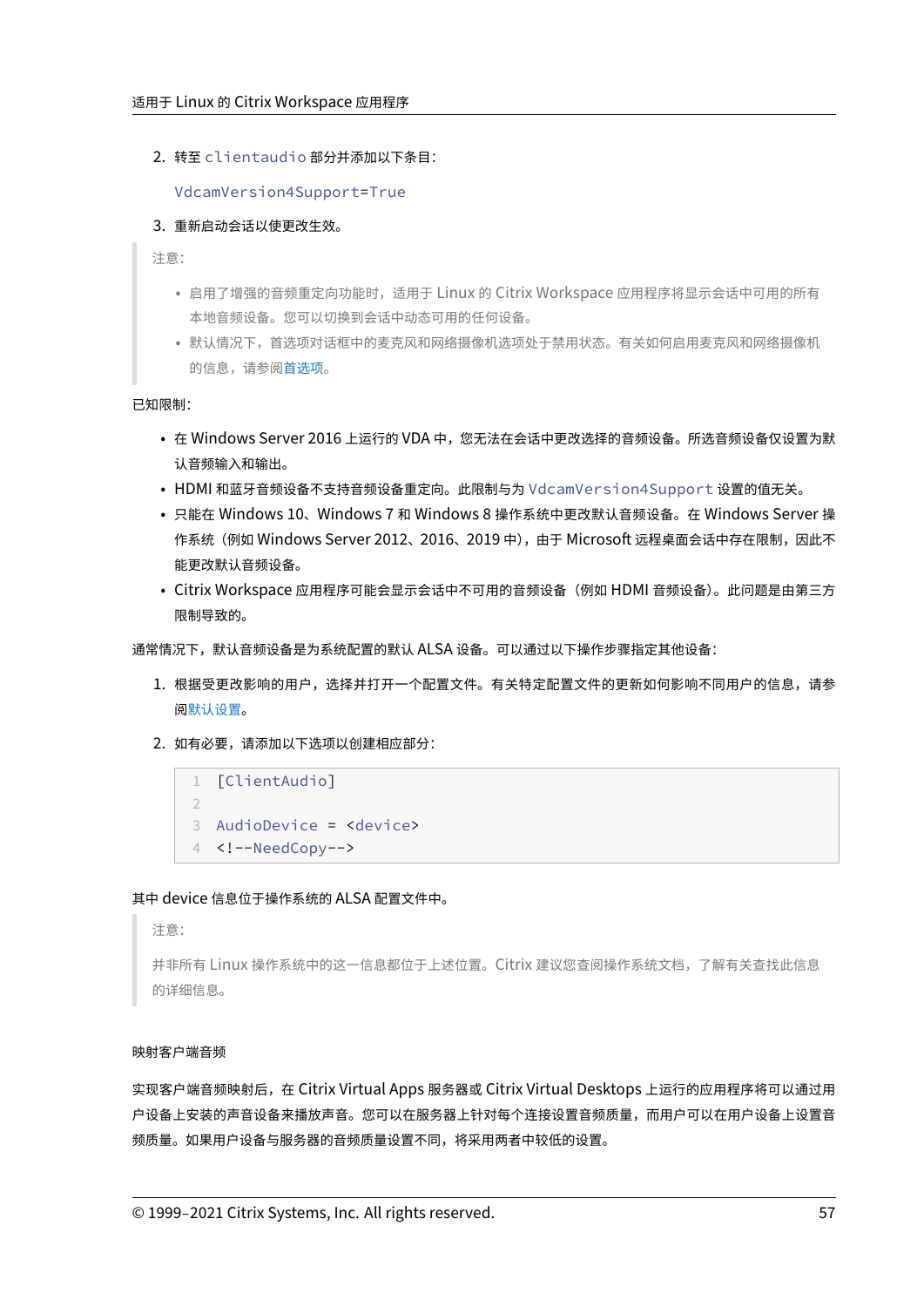客户端音频映射可能会给服务器和网络带来过多的负荷。音频质量越高,传输音频数据所需的带宽就越大,音频质量越 高,音频处理所使用的服务器 CPU 也越多。

可以使用策略对客户端音频映射进行配置。有关详细信息,请参阅 Citrix Virtual Apps and Desktops 文档。

注意:

在连接到 Citrix Virtual Appsfor UNIX 时,不支持客户端音[频映射。](https://docs.citrix.com/zh-cn/citrix-virtual-apps-desktops.html)

## 启用 **UDP** 音频

UDP 音频可以提高通过 Internet 拨打的电话的质量。此音频使用用户数据报协议 (UDP) 而非传输控制协议 (TCP)。 限制:

- UDP 音频在加密的会话中不可用(即,使用 TLS 或 ICA 加密的会话)。在此类会话中,音频传输使用 TCP。
- ICA 通道优先级可能会影响 UDP 音频。
- 1. 在 module.ini 的 ClientAudio 部分中设置以下选项:
	- 将 EnableUDPAudio 设置为 True。默认设置为 False,此设置将禁用 UDP 音频。
	- 分别使用 UDPAudioPortLow 和 UDPAudioPortHigh 指定 UDP 音频流量使用的最小和最大端口号。 默认使用端口 16500 ‑ 16509。
- 2. 按如下所示设置客户端和服务器音频设置,以便产生的音频具有中等质量(即,不高也不低)。

|               |   | 客户端上的音频质 | 客户端上的音频质 | 客户端上的音频质 |
|---------------|---|----------|----------|----------|
|               |   | 量        | 量        | 量        |
|               |   | 高        | 中        | 低        |
| 服务器上的音频质<br>量 | 高 | 高        | 中        | 低        |
| 服务器上的音频质<br>量 | 中 | 中        | 中        | 低        |
| 服务器上的音频质<br>量 | 低 | 低        | 低        | 低        |

#### 客户端上的 **UDP**

在 \$ICAROOT/config/module.ini 文件中,添加以下内容:

在 [ClientAudio] 部分下:

EnableUDPAudio=True UDPAudioPortLow=int

UDPAudioPortHigh=int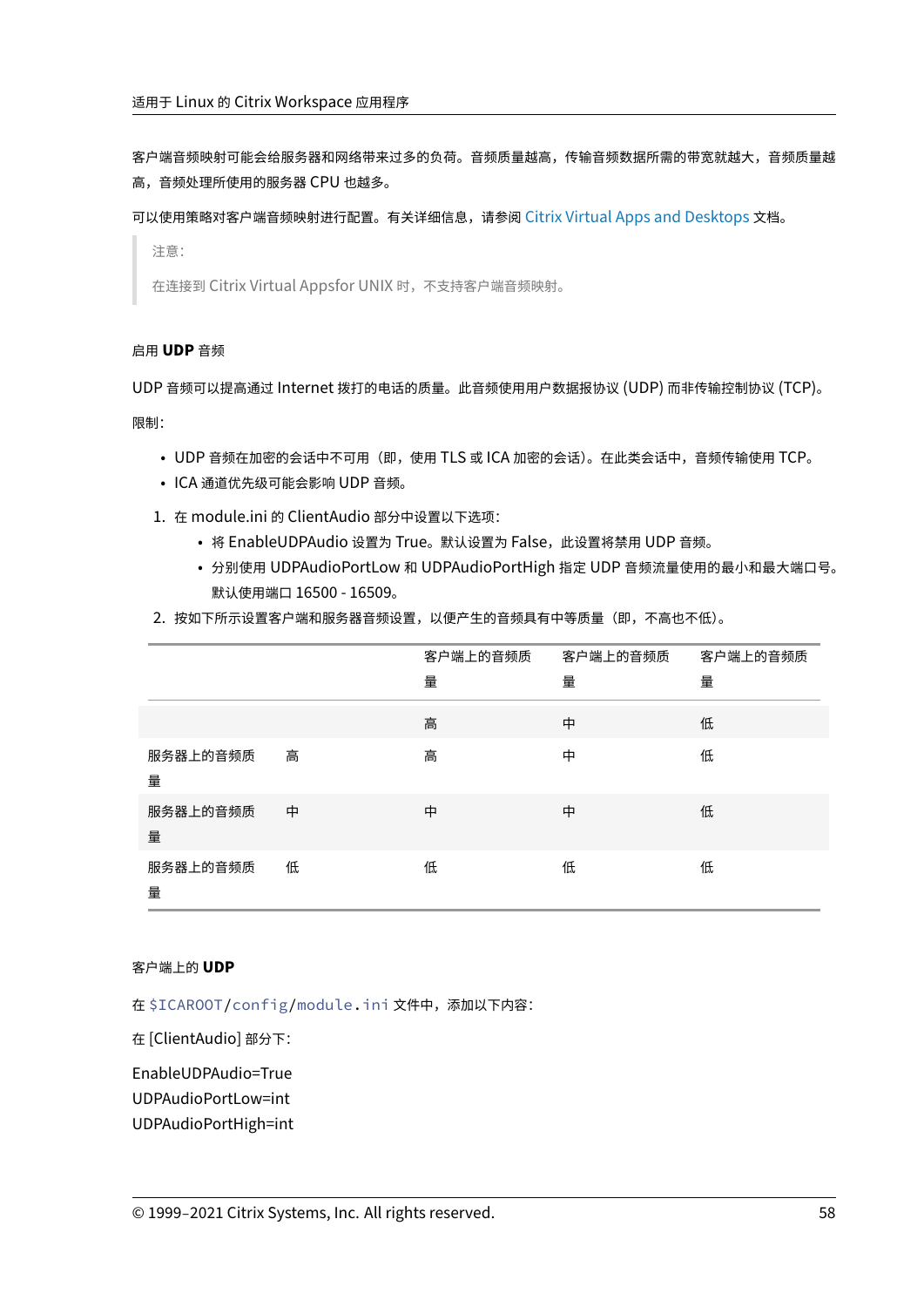在 \$HOME/.ICAClient/wfclient.ini 文件中,添加以下内容:

在 [WFClient] 部分下:

AllowAudioInput=True EnableAudioInput=true AudioBandWidthLimit=1

注意:

- 如果未找到.ICAClient 文件夹(仅在首次安装并启动时发生),请启动 Citrix Workspace 应用程序并关 闭。此操作将创建.ICAClient 文件夹。
- 当 AudioBandWidthLimit 设置为 1 时,客户端上的音频质量为中。

在 DDC 上的 wfclient.ini.\* 设置策略下,添加以下内容:

将 "Windows Media 重定向" 设置为 "禁止" 将 "通过 UDP 协议的音频" 设置为 "允许" 将 "通过 UDP 协议的音频实时传输" 设置为 "已启用"

将 "音频质量" 设置为 "中"

# 更改 **Citrix Workspace** 应用程序的使用方法

ICA 技术经过了高度的优化,通常没有很高的 CPU 和带宽要求。但是,如果使用连接带宽非常低,请考虑采取以下措施 保持性能:

- 避免使用客户端驱动器映射访问大型文件。使用客户端驱动器映射访问大型文件时,该文件将通过服务器连接进 行传输。如果连接的速度缓慢,这一过程可能需要很长时间。
- 避免在本地打印机上打印大型文档。在本地打印机上打印文档时,打印文件将通过服务器连接进行传输。如果连 接的速度缓慢,这一过程可能需要很长时间。
- 避免播放多媒体内容。播放多媒体内容时将会使用大量带宽,并且会导致性能降低。

## **USB**

USB 支持允许用户在连接到虚拟桌面时与大量的 USB 设备进行交互。用户可以将 USB 设备插入其计算机,然后该设 备将重定向至其虚拟桌面。可用于远程连接的 USB 设备包括闪存驱动器、智能电话、PDA、打印机、扫描仪、MP3 播 放器、安全设备和平板计算机。

USB 重定向要求使用 Citrix Virtual Apps 7.6 (或更高版本)或 Citrix Virtual Desktops。Citrix Virtual Apps 不 支持对大容量存储设备进行 USB 重定向,并且需要特殊配置才能支持音频设备。有关详细信息,请参阅 Citrix Virtual Apps 7.6 文档。

此外在典型的低延迟/高速 LAN 环境中还支持 USB 同步设备(例如网络摄像机、麦克风、扬声器和耳机[\)中的常时等量](https://docs.citrix.com/zh-cn/categories/legacy-archive/xenapp-and-xendesktop.html) 功能。但是,通常情况下,标准音频或网络摄像机重定向更加适用。

[Citrix Virtual](https://docs.citrix.com/zh-cn/categories/legacy-archive/xenapp-and-xendesktop.html) Apps and Desktops 会话直接支持以下类型的设备,因此不使用 USB 支持: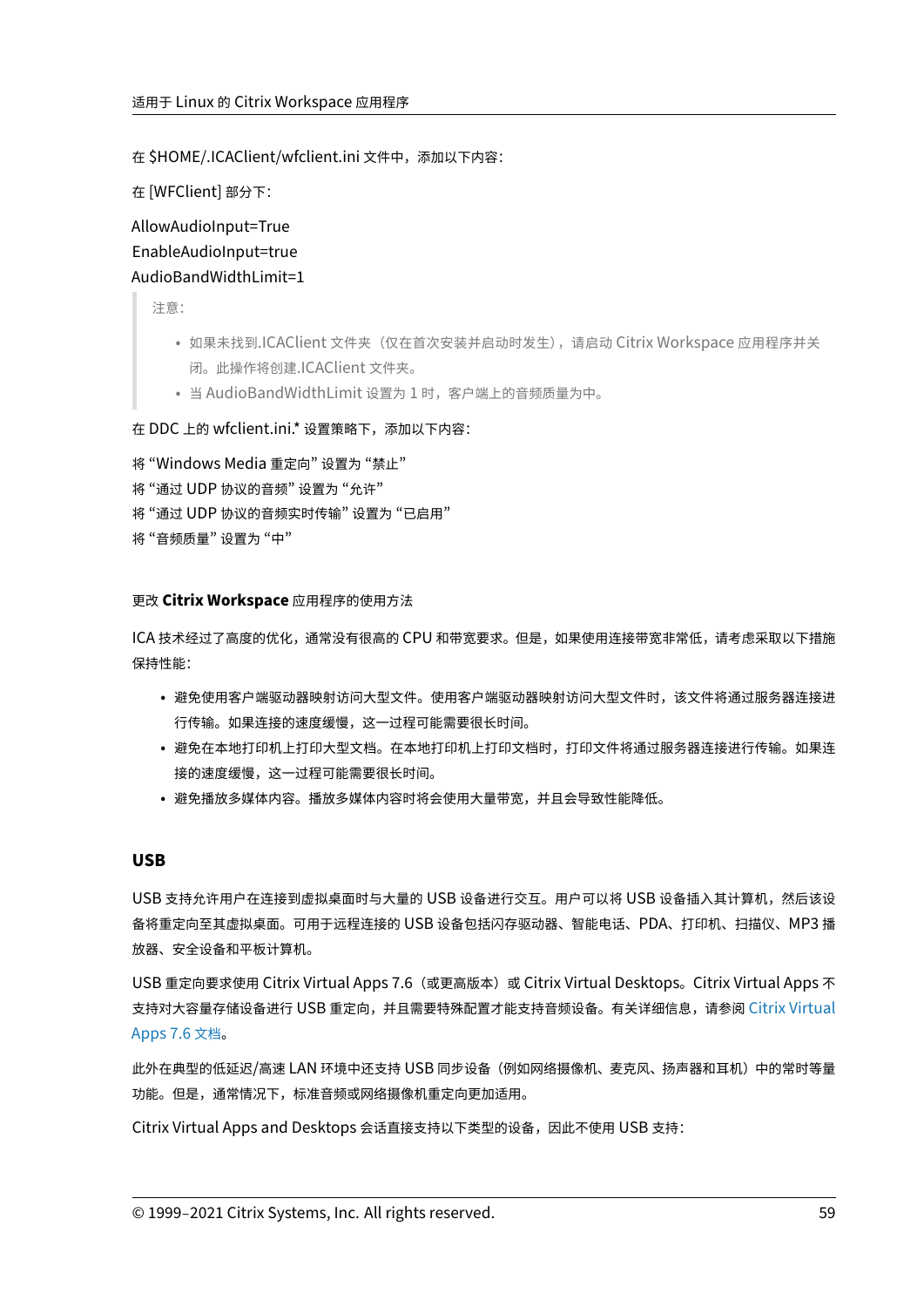- 键盘
- 鼠标
- 智能卡
- 耳机
- 网络摄像机

注意:

可将专用 USB 设备(例如, Bloomberg 键盘和 3D 鼠标)配置为使用 USB 支持。有关为其他专用 USB 设备配 置策略规则的信息,请参阅

CTX119722。

默认情况下,不支持某些类型的 USB 设备通过 Citrix Virtual Apps and Desktops 进行远程连接。例如,用户可能 有通过内部 USB 连接到系统板的 NIC。对这种设备进行远程连接是不适合的。默认情况下,不支持在 Citrix Virtual Ap[ps and Desk](http://support.citrix.com/article/ctx119722)tops 会话中使用以下类型的 USB 设备:

- 蓝牙适配器
- 集成 NIC
- USB 集线器

要更新可用于远程连接的 USB 设备的默认列表,请编辑 \$ICAROOT/ 中的 usb.conf 文件。有关详细信息,请参阅 "更 新可进行远程连接的 USB 设备列表"。

要允许 USB 设备远程连接到虚拟桌面,请启用 USB 策略规则。有关详细信息,请参阅 Citrix Virtual Apps and Desktops 文档。

#### **[USB](https://docs.citrix.com/zh-cn/citrix-virtual-apps-desktops.html)** 支持的工作原理

用户插入 USB 设备后,系统将根据 USB 策略对该设备进行检查,如果允许,则会将其重定向至虚拟桌面。如果默认策 略拒绝连接此设备,则只能在本地桌面中使用。

对于通过桌面设备模式访问的桌面,当用户插入 USB 设备时,该设备会自动重定向至虚拟桌面。虚拟桌面负责控制 USB 设备并在用户界面中显示该设备。

除非正在使用桌面设备模式,否则用户插入 USB 设备以执行重定向时会话窗口必须具有焦点。

大容量存储设备

当 USB 大容量存储设备仍插入本地桌面时,如果用户断开与虚拟桌面的连接,则当用户重新连接时,该设备不会重定 向至虚拟桌面。要确保大容量存储设备重定向至虚拟桌面,用户必须在重新连接后移除并重新插入该设备。

注意:

如果将大容量存储设备插入已配置为拒绝远程支持 USB 大容量存储设备的 Linux 工作站,则 Workspace 应用 程序软件将不会接受该设备。并且可能会打开一个独立的 Linux 文件浏览器。因此,Citrix 建议您预先配置用户 设备,并默认清除 **Browse removable media when inserted**(插入时浏览可移动介质)。在基于 Debian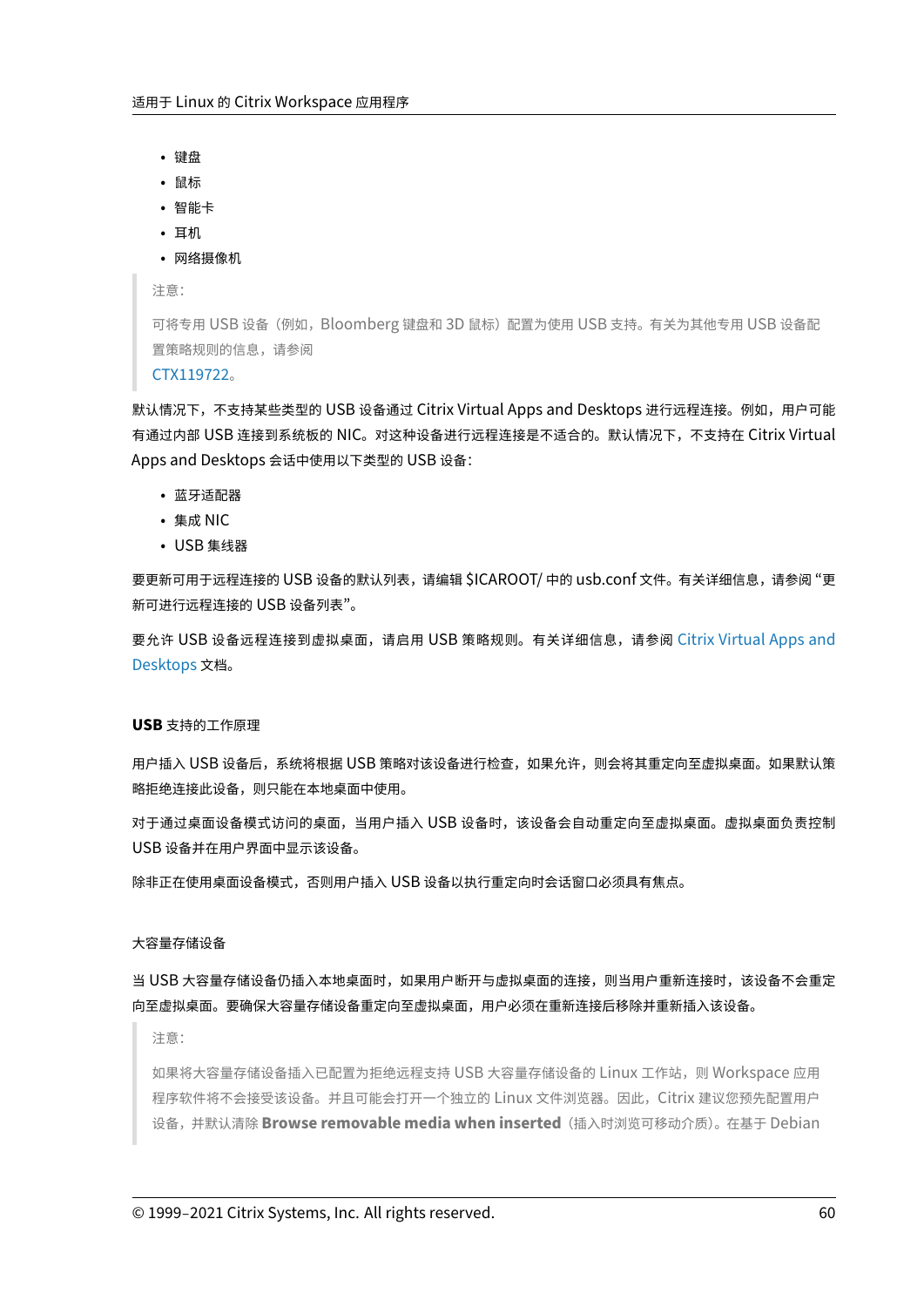的设备中,请使用 Debian 菜单栏通过选择以下选项来执行此操作:**Desktop**(桌面)**> Preferences**(首选项) **> Removable Drives and Media**(可移动驱动器和介质)。在 **Storage**(存储)选项卡上的 **Removable Storage**(可移动存储)下,取消选中 **Browse removable media when inserted**(插入时浏览可移动介 质)复选框。

对于客户端 USB 设备重定向,请注意以下几点。

注意:

- 如果 Client USB device redirection(客户端 USB 设备重定向)服务器策略已打开,则大容量存储设备 将始终作为 USB 设备进行定向,即使客户端驱动器映射已打开也是如此。
- 该应用程序不支持 USB 设备的复合设备重定向。

#### **USB** 类

默认 USB 策略规则允许连接以下 USB 设备类:

• 音频(类 01)

包括麦克风、扬声器、耳机和 MIDI 控制器。

• 物理接口(类 05)

这些设备与 HID 类似,但通常提供实时输入或反馈,包括力量反馈式操纵杆、运动平台和力量反馈式外骨骼。

• 静止图像处理(类 06)

包括数码相机和扫描仪。数码相机通常支持静止图像处理类,该类使用图片传输协议 (PTP) 或媒体传输协议 (MTP) 将图像传输到计算机或其他外设。相机还可能显示为大容量存储设备。并且可以通过相机自身提供的安装 菜单配置相机以使用其中任一类。

如果相机显示为大容量存储设备,则应使用客户端驱动器映射,而不需要 USB 支持。

• 打印机(类 07)

虽然某些打印机使用供应商特定协议(类 ff),但是大多数打印机通常仍包含在此类中。多功能打印机可能具有内 部集线器或是复合设备。在这两种情况下,打印元素通常使用打印机类,扫描或传真元素使用其他类,例如,静 止图像处理。

打印机通常在没有 USB 支持的情况下也可以正常工作。

• 大容量存储(类 08)

最常见的大容量存储设备是 USB 闪存驱动器;其他大容量存储设备包括 USB 外置硬盘驱动器、CD/DVD 驱动 器和 SD/MMC 卡读卡器。许多带有内部存储功能的设备也提供大容量存储接口,包括媒体播放器、数码相机和 手机。已知的子类包括:

- 01 受限的闪存设备
- 02 典型的 CD/DVD 设备 (ATAPI/MMC‑2)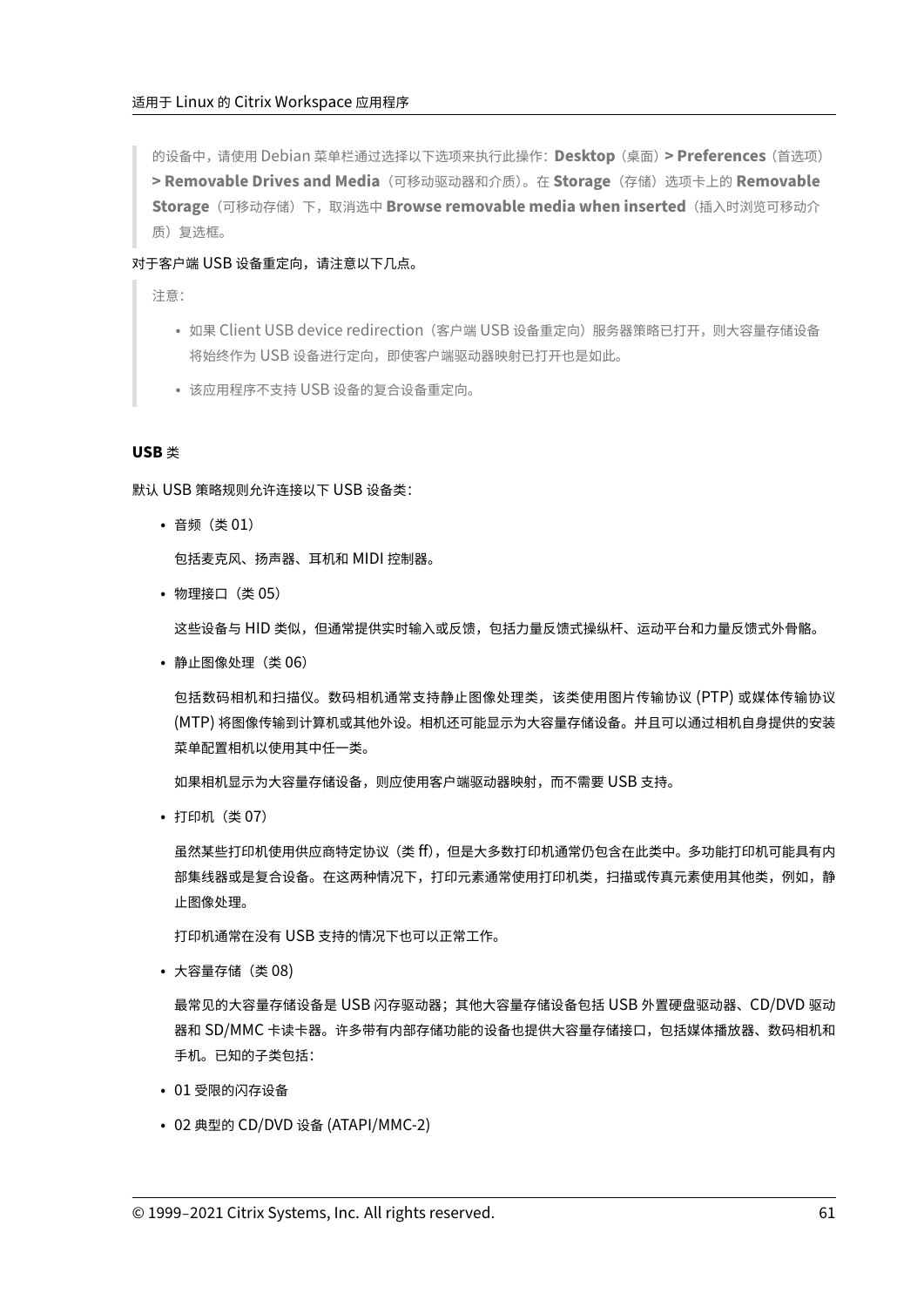- 03 典型的磁带设备 (QIC‑157)
- 04 典型的软盘驱动器 (UFI)
- 05 典型的软盘驱动器 (SFF‑8070i)
- 06 大部分使用 SCSI 的此变体的大容量存储设备

通常情况下,可以通过客户端驱动器映射来访问大容量存储设备,因此 USB 支持并不是必需的。

重要:众所周知,有些病毒会使用所有类型的大容量存储实时传播。因此,请慎重考虑是否存在允许使用大容量 存储设备(通过客户端驱动器映射或 USB 支持)的业务需求。要降低此风险,可以将服务器配置为阻止文件通 过客户端驱动器映射执行。

• 内容安全性(类 0d)

内容安全性设备可以加强内容保护,通常用于保护许可或数字版权管理。此类包含硬件保护装置。

• 个人医疗保健(类 0f)

这些设备包括血压传感器、心率监测器、步程计、药片监测器和肺活量计等个人医疗保健设备。

• 应用程序特定和供应商特定(类 fe 和类 ff)

许多设备使用供应商特定协议或未由 USB 联合会标准化的协议,这些协议通常显示为供应商特定(类 ff)。

#### **USB** 设备类

默认 USB 策略规则拒绝连接以下 USB 设备类:

• 通信和 CDC 控制 (类 02 和 0a)

包括调制解调器、ISDN 适配器、网络适配器以及一些电话和传真机器。

默认 USB 策略不允许连接这些设备,因为其中的一个设备可能提供与虚拟桌面自身的连接。

• 人体学接口设备(类 03)

包含各种输入和输出设备。典型的人体学接口设备 (HID) 包括:键盘、鼠标、指针设备、图形板、传感器、游戏 控制器、按钮和控制功能。

子类 01 又称为引导接口类,可供键盘和鼠标使用。

默认的 USB 策略不允许使用 USB 键盘 (类 03, 子类 01, 协议 1)或 USB 鼠标 (类 03, 子类 01, 协议 2)。 这是因为即使没有 USB 支持,大部分键盘和鼠标也能够进行恰当的处理。并且连接到虚拟桌面时,通常需要本 地使用和远程使用这些设备。

• USB 集线器(类 09)

USB 集线器允许将附加设备连接到本地计算机。无需远程访问这些设备。

• 智能卡 (类 0b)

智能卡读卡器包括非接触式智能卡读卡器和接触式智能卡读卡器,以及具有嵌入式智能卡等效芯片的 USB 令牌。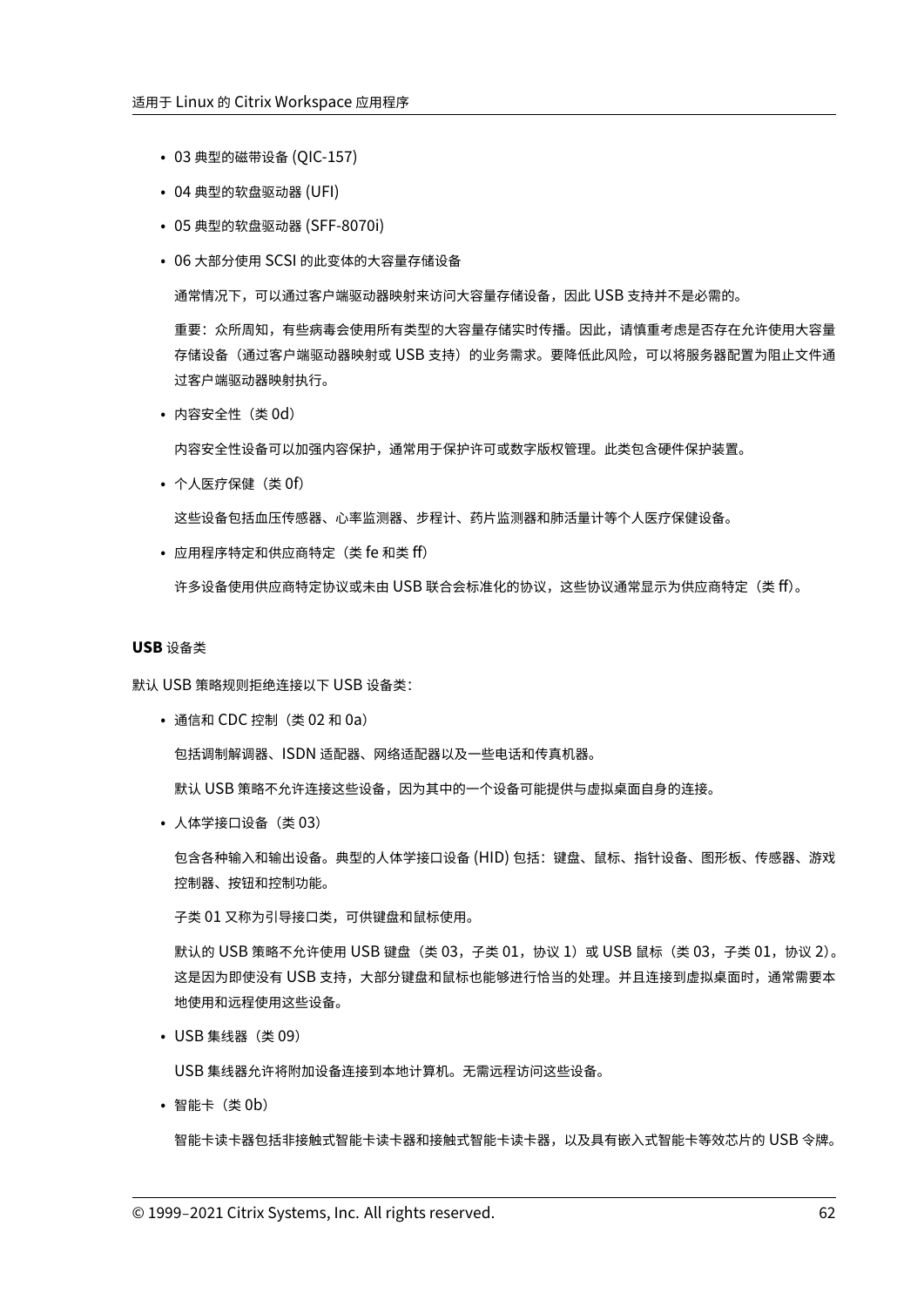可以使用智能卡远程连接功能访问智能卡读卡器,而不需要 USB 支持。

• 视频(类 0e)

视频类包括用于处理视频或视频相关材料的设备,例如网络摄像机、数码摄相机、模拟视频变频器、某些电视调 谐器,以及一些支持视频流的数码相机。

默认情况下,HDX RealTime 网络摄像机视频压缩可提供最佳网络摄像机性能。

• 无线控制器(类 e0)

包括种类繁多的无线控制器,例如超宽带控制器和蓝牙。

其中一些设备可能提供关键的网络访问,或者连接关键的外围设备(例如蓝牙键盘或蓝牙鼠标)。

默认 USB 策略不允许连接这些设备。但是,可能存在适用于提供访问 USB 支持使用权限的特殊设备。

**USB** 设备列表

通过编辑用户设备上 \$ICAROOT/ 下的 usb.conf 文件中包含的默认规则列表,可以更新可远程连接到桌面的 USB 设 备范围。

要更新列表,可以添加新的策略规则,以允许或拒绝默认范围中所未包含的 USB 设备。管理员通过此种方式创建的规 则将控制向服务器提供的设备。服务器上的规则控制接受的设备。

已禁用设备对应的默认策略配置如下:

DENY: class=09 # Hub devices

DENY: class=03 subclass=01 # HID Boot device (keyboards and mice)

DENY: class=0b # Smartcard

DENY: class=e0 # Wireless Controllers

DENY: class=02 # Communications and CDC Control

DENY: class=03 # UVC (webcam)

DENY: class=0a # CDC Data

ALLOW: # 最终回退: 允许所有其他设备

#### **USB** 策略规则

提示:创建策略规则时,请参阅 USB Web 站点上提供的 "USB Class Codes"(USB 类别代码),该站点的网址为 http://www.usb.org/。用户设备上 usb.conf 中的策略规则采用的格式为:{ALLOW:|DENY:} 后跟一组基于以下标 记值的表达式: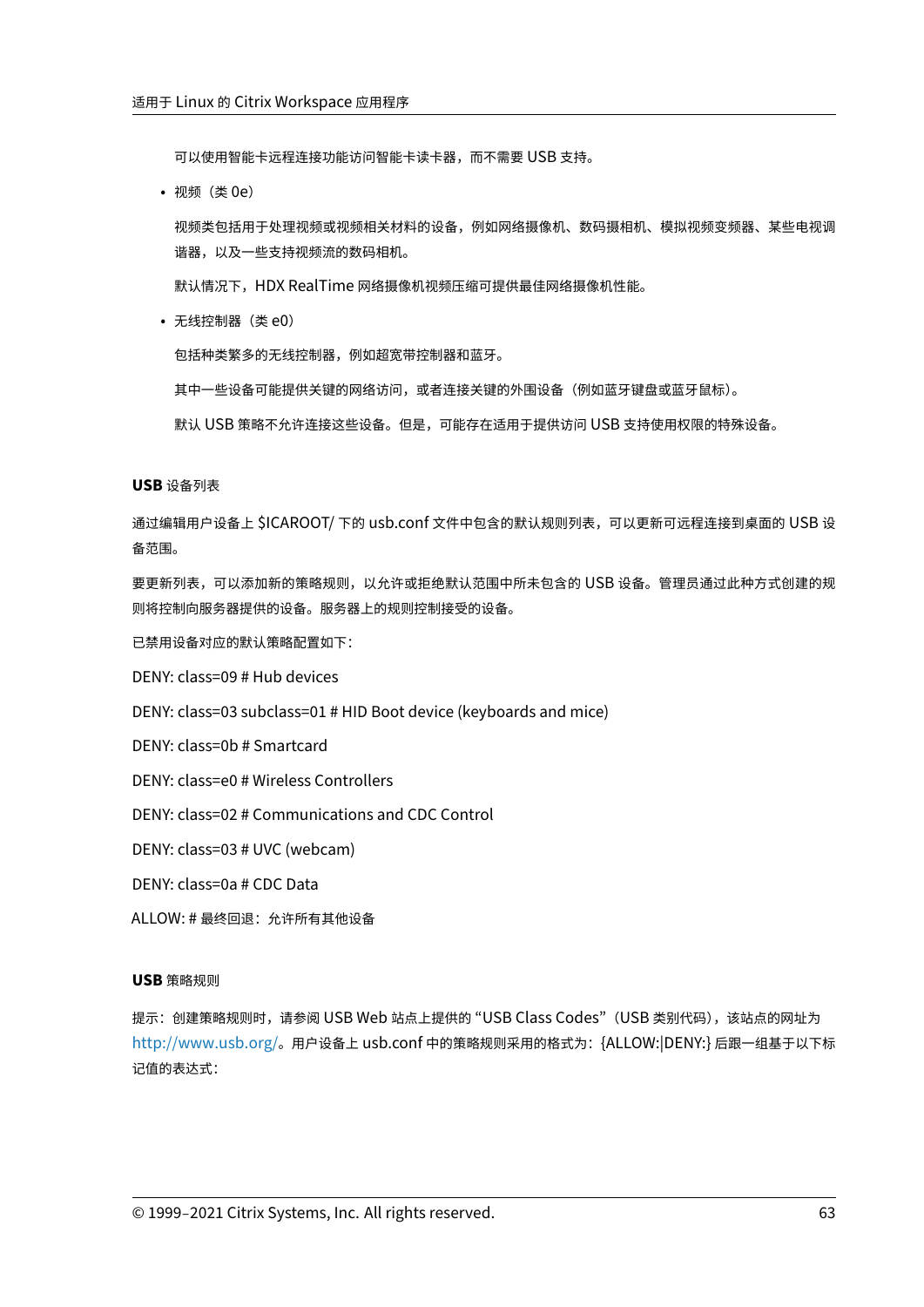| 标记         | 说明              |
|------------|-----------------|
| <b>VID</b> | 设备描述符中的供应商ID    |
| REL        | 设备描述符中的版本 ID    |
| <b>PID</b> | 设备描述符中的产品 ID    |
| 类          | 设备描述符或接口描述符中的类  |
| 子类         | 设备描述符或接口描述符中的子类 |
| 端口         | 设备描述符或接口描述符中的协议 |

创建策略规则时,应注意以下事项:

- 规则不区分大小写。
- 规则末尾可能带有 # 引入的可选注释。匹配目的无需分隔符,且会忽略备注。
- 空白注释行和纯注释行会被忽略。
- 用作分隔符的空格将被忽略,但不能出现在数字或标识符中间。例如,Deny: Class=08 SubClass=05 是一条 有效规则;Deny: Class=0 8 Sub Class=05 是一条无效规则。
- 标记必须使用匹配运算符 =。例如,VID=1230。

示例

下面的示例显示了用户设备上 usb.conf 文件的一个部分。要实施这些规则,服务器上必须存在相同的一组规则。

ALLOW: VID=1230 PID=0007 # ANOther Industries, ANOther Flash Drive

DENY: Class=08 SubClass=05 # Mass Storage Devices

DENY: Class=0D # All Security Devices

## 启动模式

在桌面设备模式下,您可以更改虚拟桌面处理以前连接的 USB 设备的方式。在每个用户设备上的 \$ICAROOT/config/module.ini 文件的 WfClient 部分中,按如下所示设置 DesktopApplianceMode = Boolean。

| <b>TRUE</b> | 对于已插入的任何 USB 设备,如果未通过服务器(注册 |
|-------------|-----------------------------|
|             | 表项)或用户设备(策略规则配置文件)上 USB 策略中 |
|             | 的拒绝规则禁用该设备,则该设备将启动。         |
| FALSE       | 不启动仟何 USB 设备。               |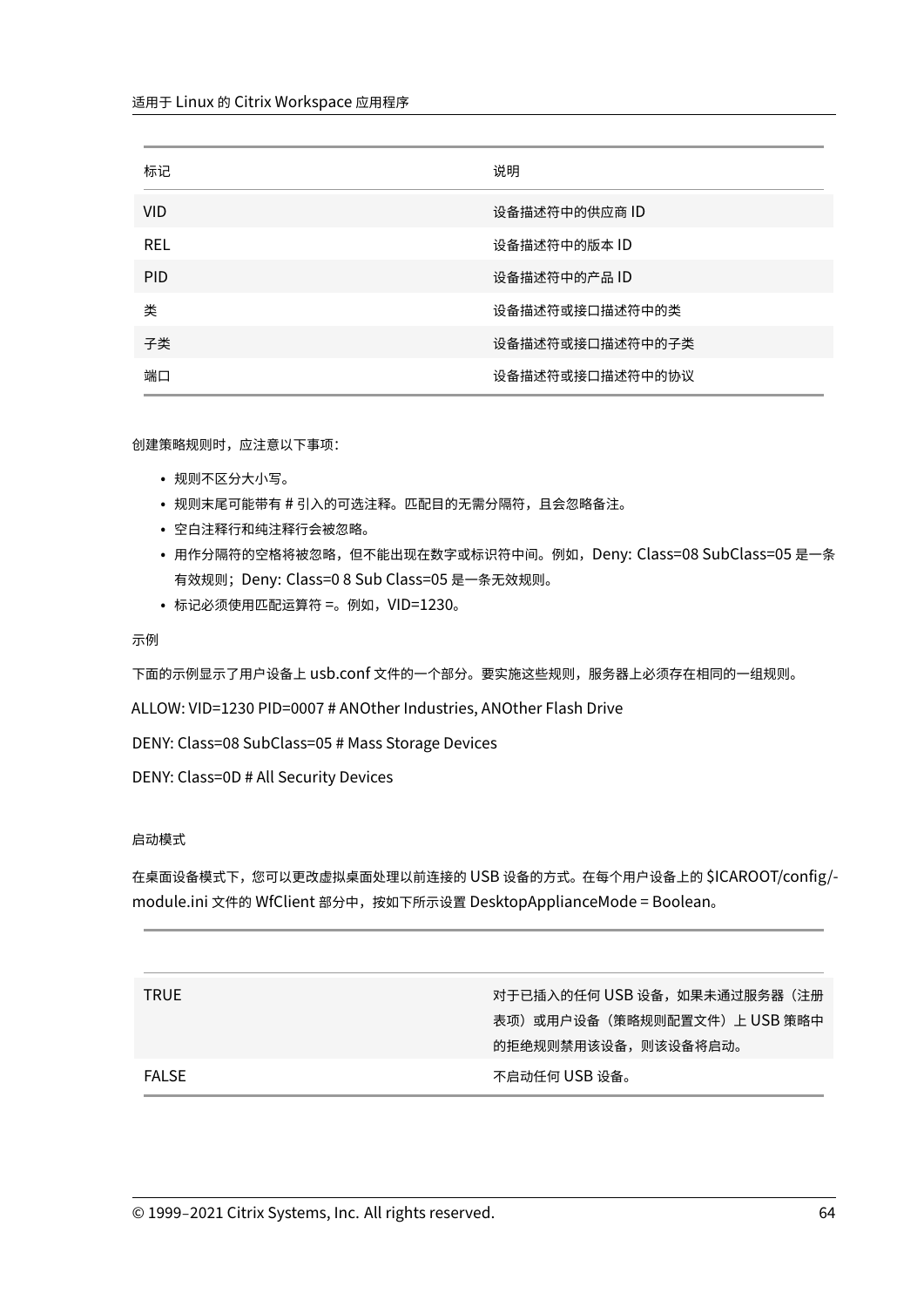## 网络摄像机

默认情况下,HDX RealTime 网络摄像机视频压缩可提供最佳网络摄像机性能。但在某些情况下,您可能会要求用户使 用 USB 支持功能连接网络摄像机。为此,必须禁用 HDX RealTime 网络摄像机视频压缩。

## 网络摄像机重定向

下面是关于网络摄像机重定向的几点说明:

- 网络摄像机重定向不一定需要 RTME 才能运行。
- 网络摄像机重定向适用于 32 位应用程序。例如,Skype、GoToMeeting。请使用 32 位浏览器联机验证网络摄 像机重定向。例如 www.webcamtests.com
- 网络摄像机由应用程序独占使用。例如,当 Skype 正在使用网络摄像机运行并且您启动 GoToMeeting 时,请 退出 Skype 以将网络摄像机与 GoToMeeting 结合使用。

## **xcapture**

Citrix Workspace 应用程序软件包中包含一个帮助应用程序 xcapture,可帮助用户在服务器剪贴板与 X 桌面上不符 合 ICCCM 规范的 X Windows 应用程序之间交换图形数据。用户可以使用 xcapture 执行以下操作:

- 捕获对话框或屏幕区域,并在用户设备桌面(包括不符合 ICCCM 规范的应用程序)与连接窗口中运行的应用程 序之间复制这些内容。
- 在连接窗口与 X 图形操作实用程序 xmag 或 xv 之间复制图形

要从命令行启动 xcapture,请执行以下操作:

在命令提示窗口中键入 /opt/Citrix/ICAClient/util/xcapture,然后按 Enter 键(其中 /opt/Citrix/I‑ CAClient 是 Citrix Workspace 应用程序的安装目录)。

要从用户设备桌面复制,请执行以下操作:

- 1. 在 xcapture 对话框中,单击 **From screen**(从屏幕)。光标将变为十字线。
- 2. 从以下任务中进行选择:
	- Select a window(选择一个窗口)。将光标移动到要复制的窗口上方,然后单击鼠标中键。
	- Select a region (选择一个区域)。按住鼠标左键,同时拖动光标以选择要复制的区域。
	- Cancel the selection(取消选择)。单击鼠标右键。按住鼠标中键或左键拖动期间,单击右键可以取消 所做的选择。
- 3. 在 xcapture 对话框中,单击 To ICA (到 ICA)。xcapture 按钮的颜色将发生变化,表示正在处理信息。
- 4. 转换完成后, 在从连接窗口启动的应用程序中使用相应的粘贴命令。

要从 xv 复制到连接窗口中的应用程序,请执行以下操作:

- 1. 从 xv 中复制相应的信息。
- 2. 在 xcapture 对话框中,单击 From XV(从 ICA),然后单击 To XV(到 ICA)。xcapture 按钮的颜色将发生变 化,表示正在处理信息。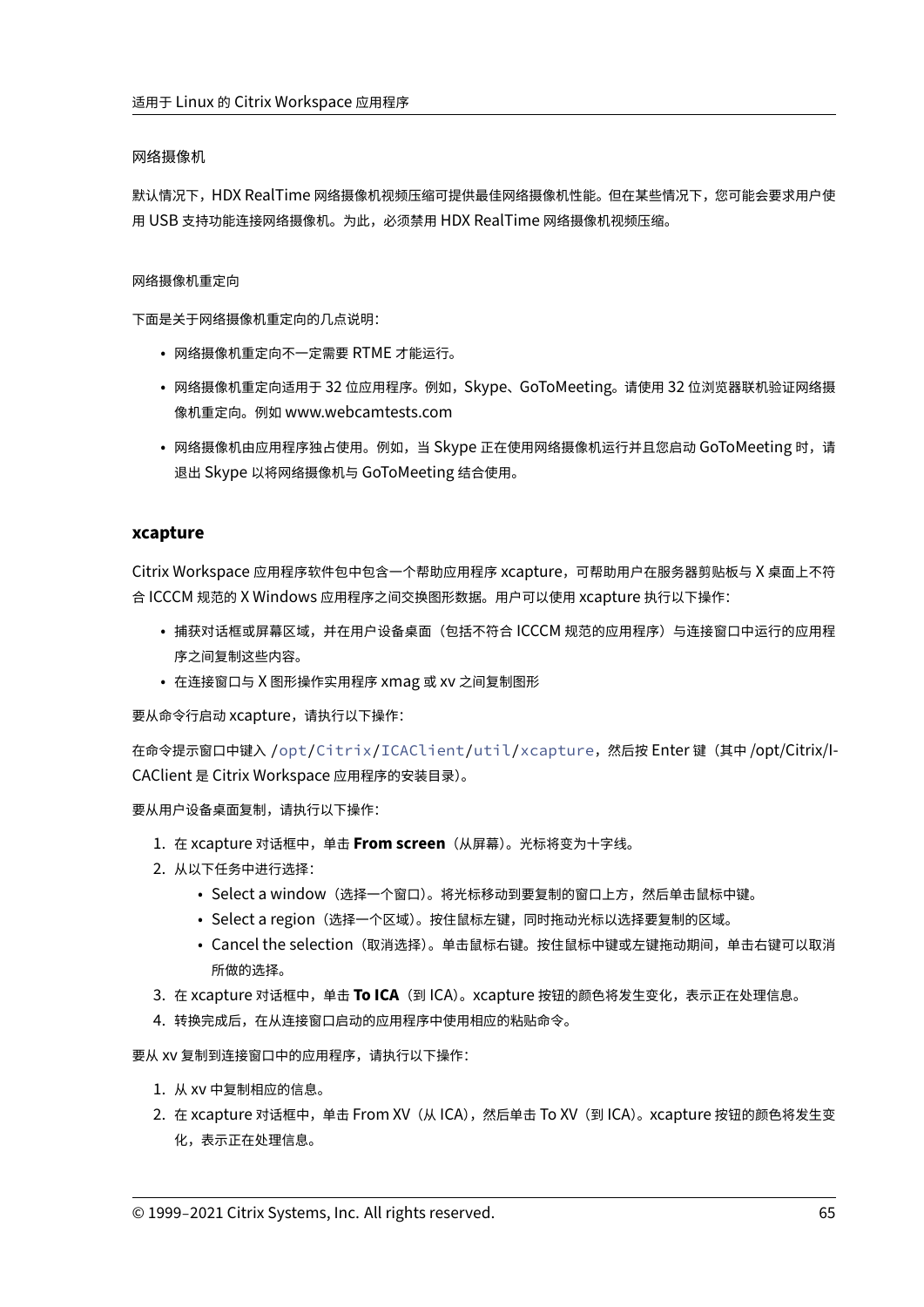3. 转换完成后, 在从连接窗口启动的应用程序中使用相应的粘贴命令。

要从连接窗口中的应用程序复制到 xv,请执行以下操作:

- 1. 从连接窗口中的应用程序复制相应的信息。
- 2. 在 xcapture 对话框中,单击 From ICA(从 XV),然后单击 To XV(到 ICA)。xcapture 按钮的颜色将发生变 化,表示正在处理信息。
- 3. 转换完成后,将信息粘贴到 xv 中。

#### 鼠标

相对鼠标

相对鼠标支持提供了用于以相对方式而非绝对方式来解释鼠标位置的选项。需要相对鼠标输入而非绝对鼠标输入的应用 程序需要启用此功能。

注意:

此功能仅在 Citrix Virtual Apps 或 Citrix Virtual Desktops 7.8(或更高版本)上运行的会话中可用。默认情 况下,它将处于禁用状态。

#### 要启用此功能,请执行以下操作:

在文件\$HOME/.ICAClient/wfclient.ini 的 [WFClient] 部分中,添加条目 RelativeMouse=1。

#### 此步骤将启用此功能,但会保持其不活动,直至您将其激活。

提示:

有关启用相对鼠标功能的更多信息,请参阅备选相对鼠标值部分。

要激活此功能,请执行以下操作:

键入 Ctrl/F12。

启用此功能后,再次键入 Ctrl/F12 可将服务器指针位置与客户端同步。使用相对鼠标时,不同步服务器与客户端指针位 置。

要停用此功能,请执行以下操作:

键入 Ctrl‑Shift/F12。

会话窗口失去焦点时,也会关闭此功能。

#### 备选相对鼠标值

此外,请考虑对 RelativeMouse 使用以下值:

- RelativeMouse=2 在会话窗口获得焦点时启用此功能并将其激活。
- RelativeMouse=3 始终启用、激活并保持此功能处于激活状态。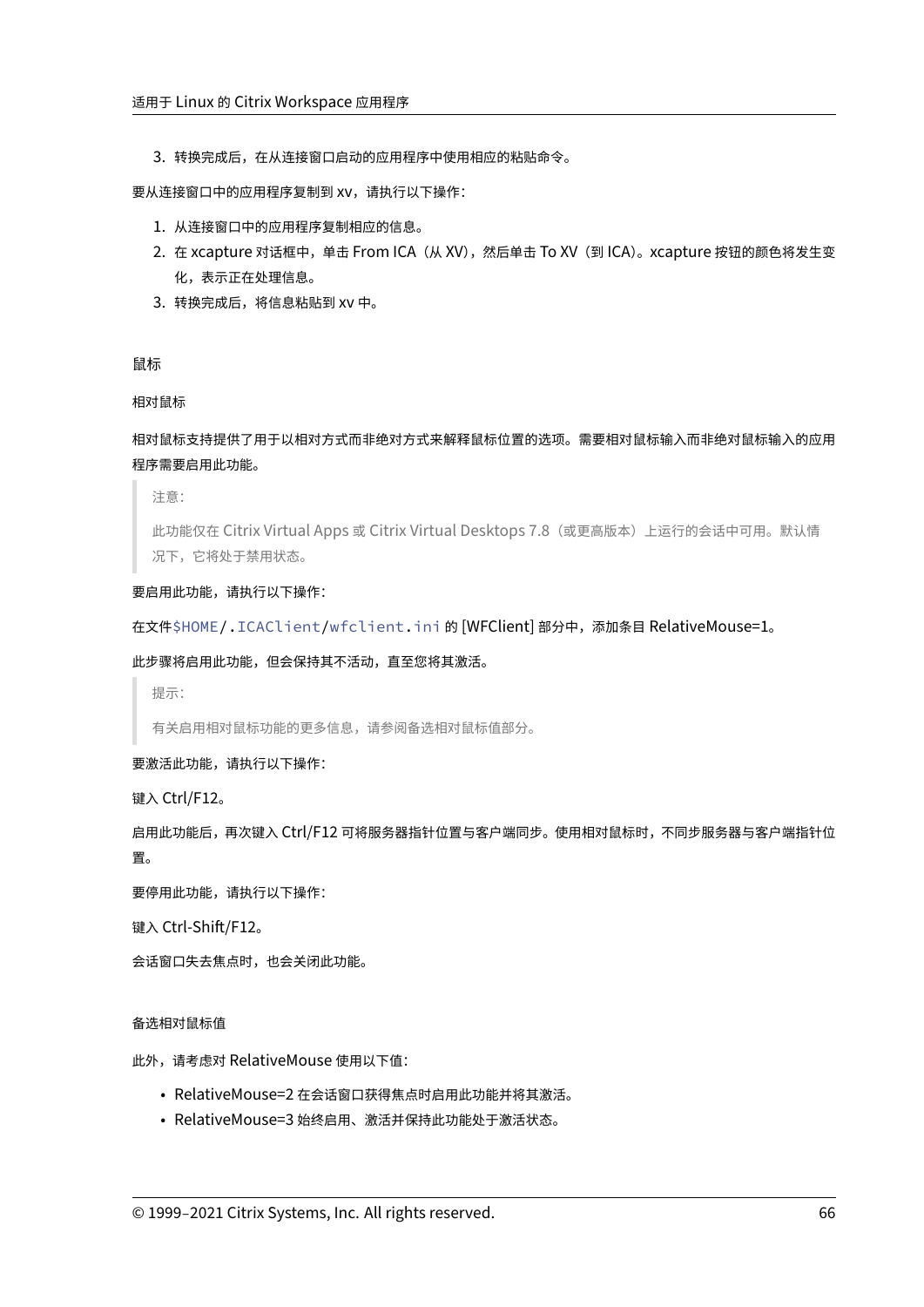• RelativeMouse=4 客户端鼠标指针隐藏或显示时启用或禁用此功能。此模式适用于为第一个用户的游戏样式的 应用程序界面自动启用或禁用相对鼠标。

要更改键盘命令,请添加如下所示的设置:

- RelativemouseOnChar=F11
- RelativeMouseOnShift=Shift
- RelativemouseOffChar=F11
- RelativeMouseOffShift=Shift

**RelativemouseOnChar** 和 **RelativemouseOffChar** 的受支持的值在 Citrix Workspace 应用程序安装树中的 config/module.ini 文件的 [Hotkey Keys] 下列出。**RelativeMouseOnShift** 和 **RelativeMouseOffShift** 的 值设置要使用的修改键,在 [Hotkey Shift States] 头下列出。

键盘

# 键盘行为

生成远程 Ctrl+Alt+Delete 键组合:

- 1. 确定哪组键组合将在远程虚拟桌面上创建 Ctrl+Alt+Delete 组合。
- 2. 在相应配置文件的 WFClient 部分中,相应地配置 UseCtrlAltEnd:
	- True 表示 Ctrl+Alt+End 会将 Ctrl+Alt+Delete 组合传递到远程桌面。
	- False(默认设置)表示 Ctrl+Alt+Enter 会将 Ctrl+Alt+Delete 组合传递到远程桌面。

# 通用重定向

在客户端通过通用 USB 重定向配置 Bloomberg v4 键盘:

- 首先,应在 Domain Delivery Controller (DDC) 中启用该策略。
	- 1. 查找 Bloomberg 键盘的 vid 和 pid。例如,在 Debian 和 Ubuntu 中运行以下命令:

lsusb

- 2. 转至 \$ICAROOT 并编辑 usb.conf 文件。
- 3. 在 usb.conf 文件中添加以下条目以允许对 Bloomberg 键盘进行 USB 重定向, 然后保存该文件。 ALLOW: vid=1188 pid=9545
- 4. 重新启动客户端上的 ctxusbd 守护程序。例如,在 Debian 和 Ubuntu 中运行以下命令:

systemctl restart ctxusbd

5. 启动客户端会话。请确保在插入 Bloomberg v4 键盘时会话具有焦点,以便进行重定向。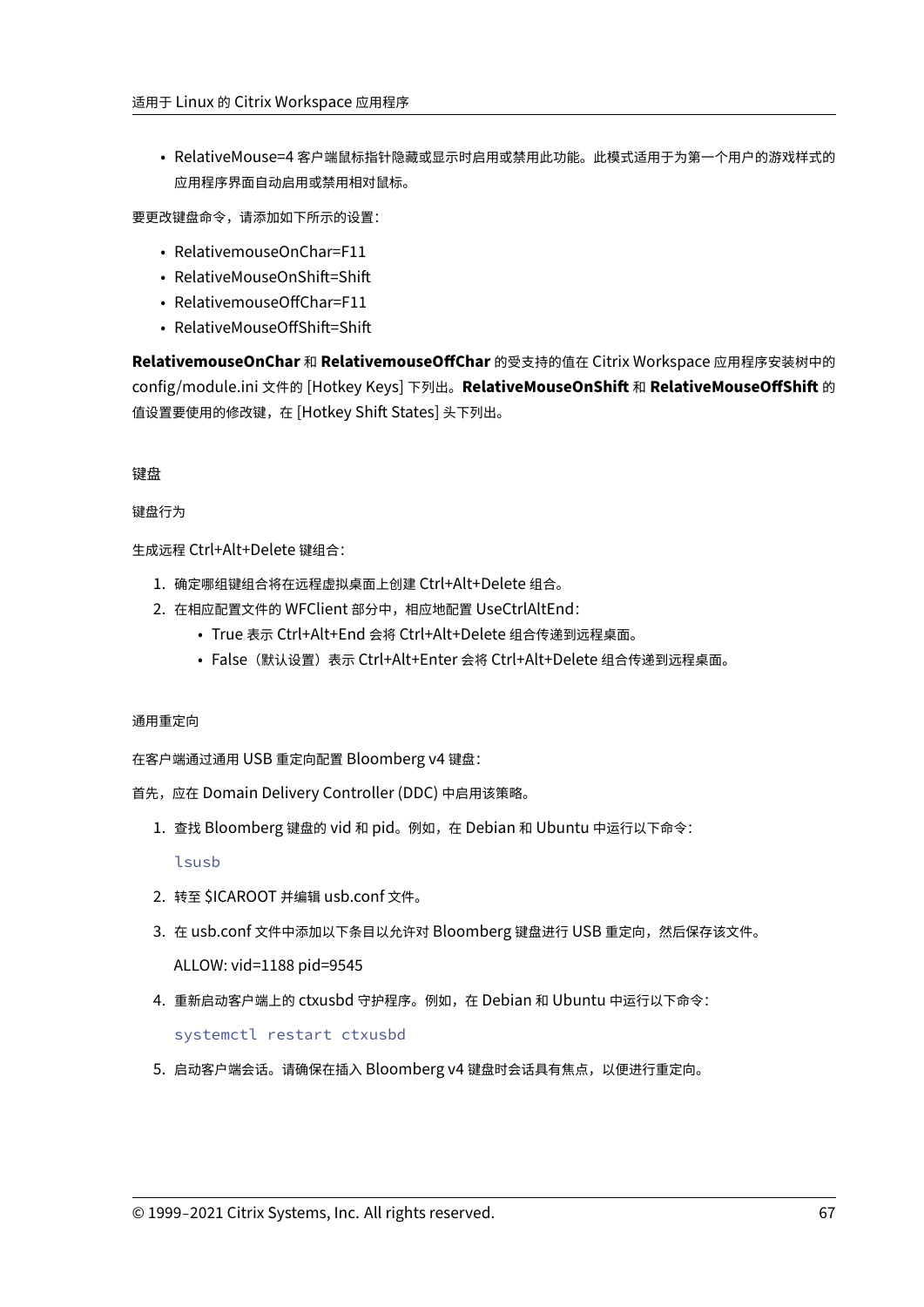#### 选择性重定向

此功能允许跨多个会话使用 Bloomberg v4 键盘接口。此功能提供了在所有远程会话中灵活使用键盘的能力,但指纹 和音频接口除外。指纹和音频接口像以前一样重定向到单个会话。

可以实现 Bloomberg 键盘重定向,如下所示:

- 通过通用 USB 重定向
- 通过通用 USB 重定向以及选择性擦除支持

注意:

默认情况下, 此功能对 x86 和 x64 平台启用, 对 ARMHF 平台禁用。

#### 要启用此功能,请执行以下操作:

1. 请按如下所示编辑 config/All\_Regions.ini 文件中的 BloombergRedirection 部分。

BloombergRedirection=**true**

2. 执行通用重定向中提及的所有步骤。

#### 禁用此功能:

- 1. 编辑 config/all\_regions.ini 文件中的 BloombergRedirection 部分。
- 2. 将 BloombergRedirection 值设置为 false。

BloombergRedirection=**false**

3. 执行通用重定向中提及的所有步骤。

注意:

将该值设置为 false 会将功能还原到早期版本的客户端中出现的行为,即所有接口都重定向到单个会话。

#### 浏览器内容重定向

#### 适用于浏览器内容重定向的 **Chromium** 嵌入式框架 **(CEF)**

在 1912 版之前的版本中,BCR 使用基于 WebkitGTK+ 的叠加来呈现内容。但是,在瘦客户端上,存在性能问题。自 版本 1912 起,BCR 使用基于 CEF 的叠加。此功能丰富了 BCR 的用户体验。它有助于将网络使用情况、页面处理和图 形渲染卸载到端点。

自版本 2106 起,基于 CEF 的浏览器内容重定向齐全起作用。默认情况下启用该功能。

如 果 需 要, 可 以 在 \$ICAROOT/cef/libffmpeg.so 路 径 中 将 Workspace 应 用 程 序 软 件 包 中 提 供 的 libffmpeg.so 文件替换为具有所需编解码器的合适文件 libffmpeg.so。

注意:

armhf 平台不支持此功能。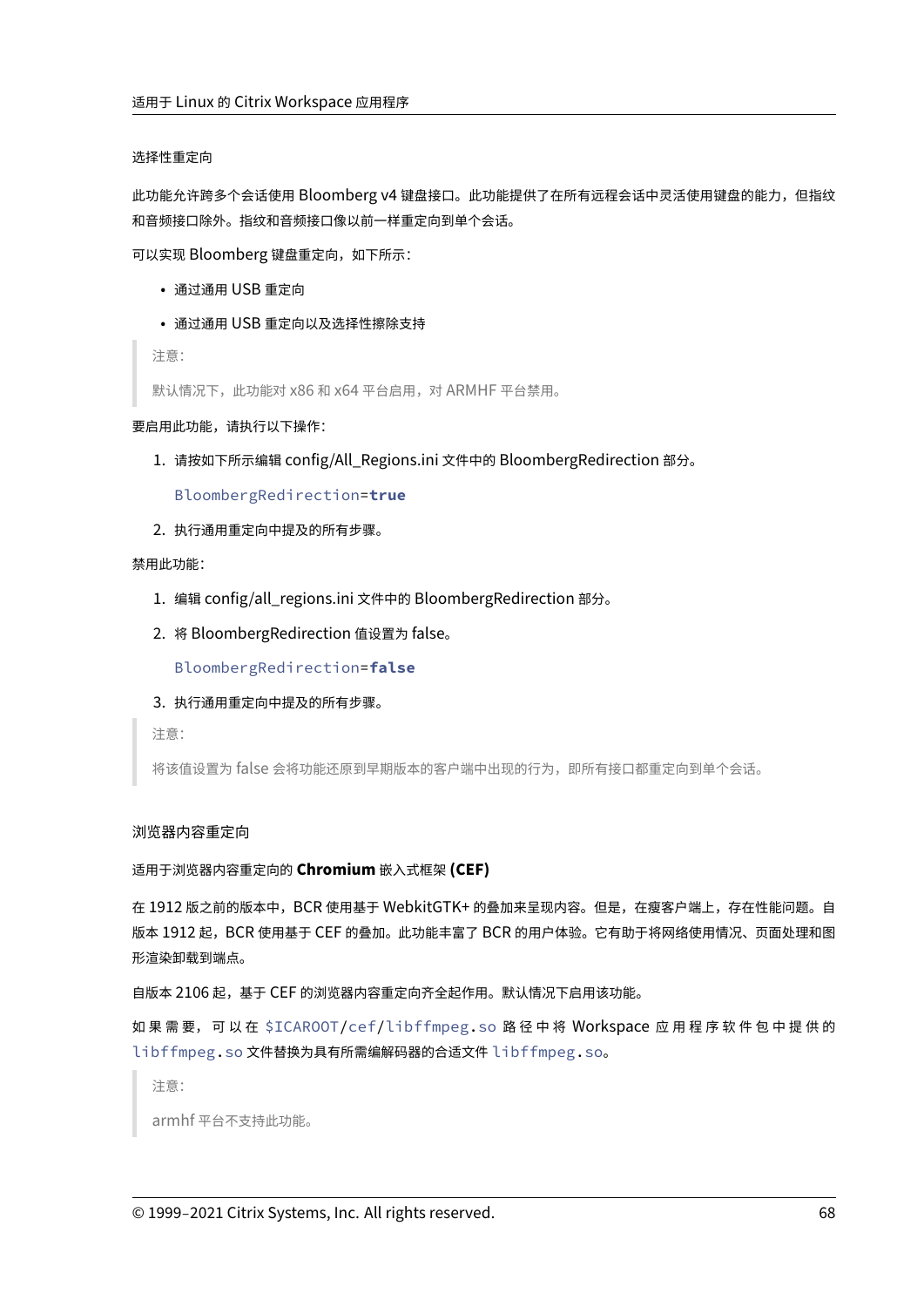#### 启用基于 **CEF** 的 **BCR**

要启用基于 CEF 的 BCR,请执行以下操作:

1. 编辑位于

\$ICAROOT/config/All\_Regions.ini

下的文件,其中,\$ICAROOT 是 Citrix Workspace 应用程序的默认安装目录。

- 2. 在 [Client Engine\WebPageRedirection] 部分中添加以下条目并将其设置为以下值之一:
	- True ‑ 表示启用了基于 CEF 的 BCR。
	- False ‑ 表示禁用了基于 CEF 的 BCR。

已知问题:

• 在 ~/.ICAClient/All\_Regions.ini 中将 UseCefBrowser 选项设置为 **true** 时,日语、中文和韩 语 IME 可能无法在输入字段中工作。将安全 SaaS 与 Citrix 嵌入式浏览器结合使用时,适用于 Linux 的 Citrix Workspace 应用程序不支持日语、中文和韩语 IME。

有关 BCR 的信息,请参阅 Citrix Virtual Apps and Desktops 文档中的浏览器内容重定向。

#### 自动重新连接

本主题介绍 HDX Broadcast 自动客户端重新连接功能。Citrix 建议您将此功能与 HDX Broadcast 会话可靠性功能结 合使用。

由于网络不稳定、网络延迟变化无常或者无线设备的覆盖范围受限等原因,用户可能会从其会话断开连接。通过 HDX Broadcast 自动客户端重新连接功能,适用于 Linux 的 Citrix Workspace 应用程序可以检测到会话的意外断开连接, 并自动将用户重新连接到受影响的会话。

在服务器上启用此功能后,用户无需手动进行重新连接即可继续工作。Citrix Workspace 将多次尝试重新连接到会话, 直到重新连接成功或者用户取消重新连接尝试为止。如果需要进行用户身份验证,则在自动重新连接过程中会向用户显 示一个请求凭据的对话框。如果用户未经注销而退出应用程序,则不会进行自动重新连接。用户只能重新连接到断开连 接的会话。

默认情况下,适用于 Linux 的 Citrix Workspace 应用程序将等待 30 秒再尝试重新连接断开的会话,这样的重新连接 尝试将进行三次。

通过 AccessGateway 连接时,ACR 不可用。要防止网络丢失,请务必同时在服务器和客户端上启用会话可靠性功能, 并在 AccessGateway 上进行配置。

有关配置 HDX Broadcast 自动客户端重新连接的说明,请参阅 Citrix Virtual Apps and Desktops 文档。

#### 会话可靠性

本主题介绍 HDX Broadcast 会话可靠性功能,该功能默认处于启用状态。

启用 HDX Broadcast 会话可靠性功能后,如果与已发布的应用程序之间的连接中断,用户仍可继续看到该应用程序的 窗口。例如,无线用户在进入通道时可能会失去他们的连接,而当它们出现在通道另一头时,将会重新获得连接。停机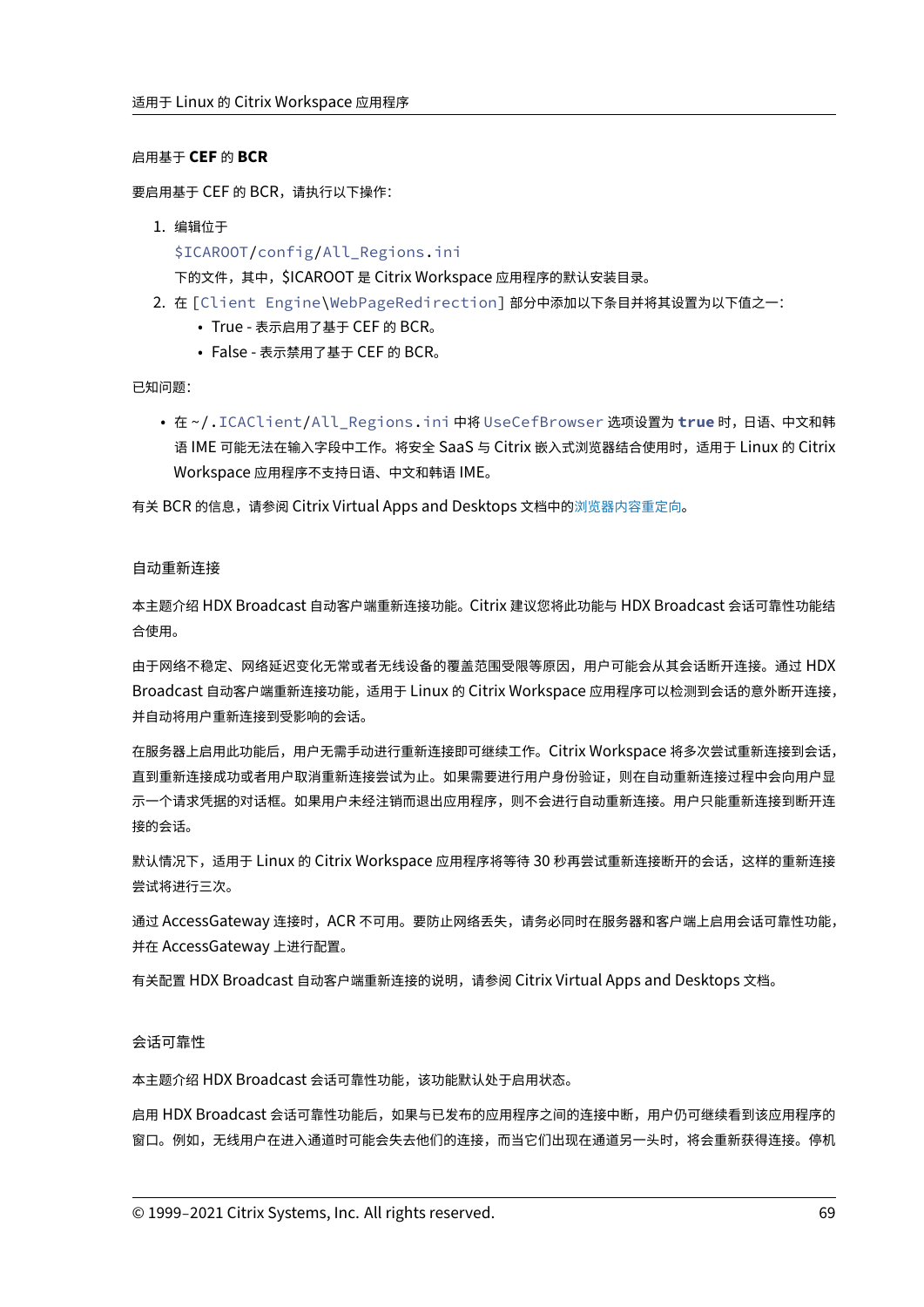期间,将存储用户的所有数据、按键及其他交互,并且应用程序将显示为冻结。重新建立连接时,这些交互将重播至应 用程序中。

配置自动客户端重新连接和会话可靠性时,如果出现连接问题,会话可靠性功能将优先执行。会话可靠性功能将重新建 立与现有会话的连接。可能最长需要 25 秒时间来检测连接问题。然后需要一段可配置的时间(默认值为 180 秒)来尝 试重新连接。如果会话可靠性功能无法重新连接,自动客户端重新连接功能将尝试重新连接。

如果启用了 HDX Broadcast 会话可靠性,则用于会话通信的默认端口将由 1494 转变为 2598。

Citrix Workspace 用户无法覆盖此服务器设置。

重要:

HDX Broadcast 会话可靠性需要(使用策略设置)在服务器上启用另一项功能,即通用网关协议。禁用通用网关 协议还将禁用 HDX Broadcast 会话可靠性功能。

# 多媒体性能

Citrix Workspace 应用程序融合了多种技术,可在当今的富媒体用户环境中提供高清用户体验。连接到托管应用程序 和桌面时,这些技术可以提升用户体验,如下所示:

- HDX MediaStream Windows Media 重定向
- HDX MediaStream Flash 重定向
- HDX RealTime 网络摄像机视频压缩
- [H.264](https://docs.citrix.com/zh-cn/citrix-workspace-app-for-linux/configure-xenapp.html#hdx-mediastream-windows-media-redirection)

注[意:](https://docs.citrix.com/zh-cn/citrix-workspace-app-for-linux/configure-xenapp.html#hdx-mediastream-flash-redirection)

Cit[rix](https://docs.citrix.com/zh-cn/citrix-workspace-app-for-linux/configure-xenapp.html#h264) 支持 RTOP 与使用 [GStreamer 0](https://docs.citrix.com/zh-cn/citrix-workspace-app-for-linux/configure-xenapp.html#hdx-realtime-webcam-video-compression).1 的适用于 Linux 的 Citrix Workspace 应用程序 1901 及更高版本 共存。

# **HDX MediaStream Windows Media** 重定向

在从 Linux 用户设备访问的虚拟 Windows 桌面上提供多媒体捕获和播放需要较高带宽,HDX Mediastream Windows Media 重定向可以解决带宽需求问题。Windows Media 重定向提供了一种在用户设备而非服务器上播放 媒体运行时文件的机制,从而降低了播放多媒体文件时的带宽要求。

Windows Media 重定向可提升虚拟 Windows 桌面上运行的 Windows Media Player 以及兼容播放器的性能。此 功能广泛支持多种文件格式,其中包括:

- 高级流格式 (ASF)
- 运动图像专家组 (MPEG)
- 音频和视频交错 (AVI)
- MPEG 音频第 3 层 (MP3)
- WAV 声音文件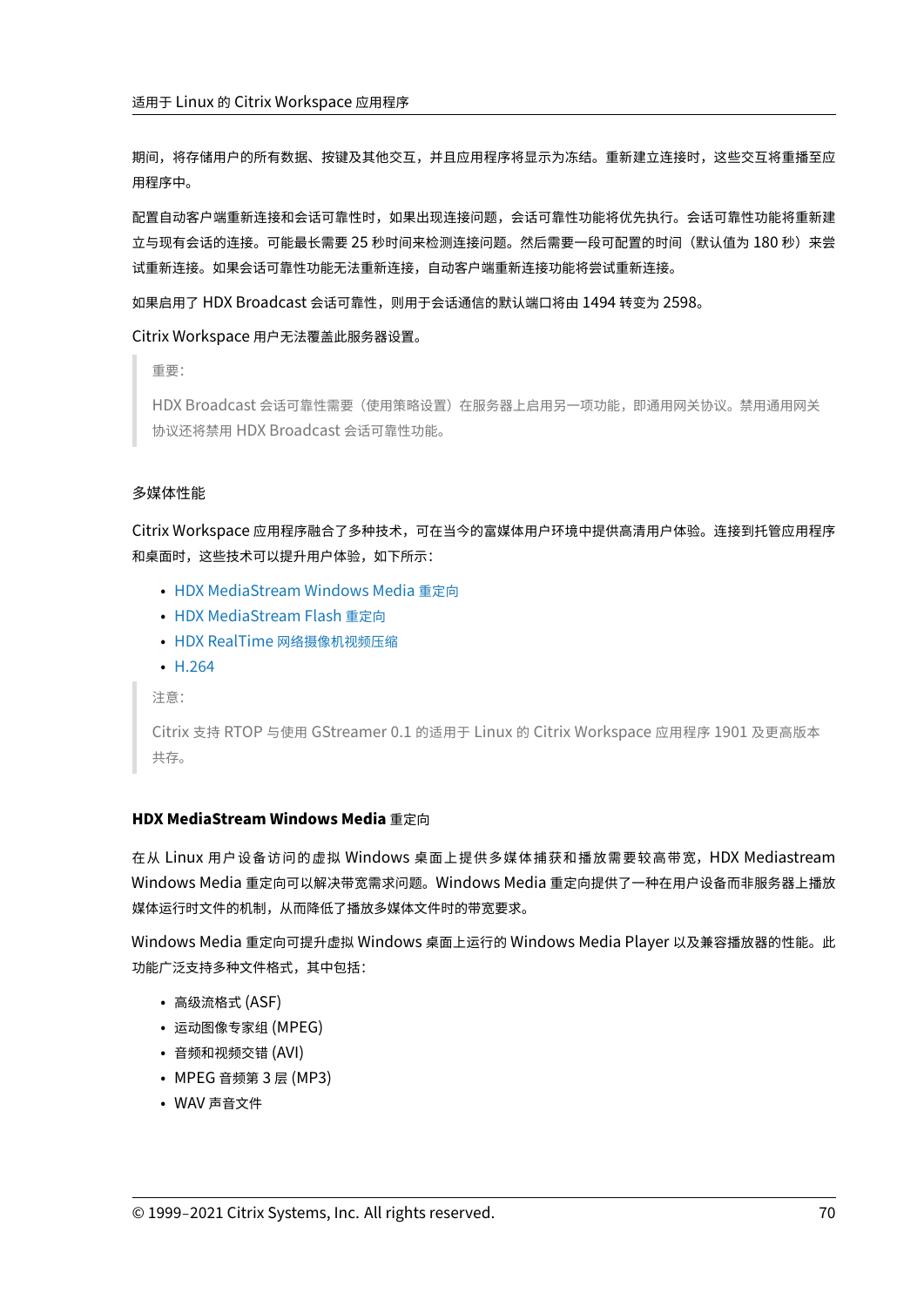Citrix Workspace 应用程序中包含基于文本的转换表 MediaStreamingConfig.tbl, 用于将 Windows 特定的媒体 格式 GUID 转换成 GStreamer 可以使用的 MIME 类型。可以更新此转换表以执行以下操作:

- 向此转换表中添加之前未知或不支持的媒体过滤器/文件格式。
- 阻止存在问题的 GUID 以强制回退到服务器端呈现。
- 向现有 MIME 字符串中添加更多参数,以允许通过更改流的 GStreamer 参数解决格式问题。
- 根据用户设备上的 GStreamer 支持的媒体文件类型管理和部署自定义配置。

通过客户端提取,还可以允许用户设备直接通过流技术推送来自格式为 http://、<mms://> 或 <rtsp://> 的 URL 的 媒体,而非通过 Citrix 服务器利用流技术推送媒体。服务器负责将用户设备定向到媒体以及发送控制命令(包括播放、 暂停、停止、音量和跳转)。但是,服务器不处理任何媒体数据。此功能要求设备上具有高级多媒体 GStreamer 库。

要实现 HDX MediaStream Windows Media 重定向,请执行以下操[作:](http://)

1. 在需要 GStreamer 0.10 的每个用户设备上安装此软件,这是一个开源多媒体框架。通常情况下,请先安装 GStreamer,然后再安装 Citrix Workspace 应用程序,以允许安装过程将 Citrix Workspace 应用程序配置 为使用 GStreamer。

大 多 数 Linux 发 行 版 本 中 都 包 含 GStreamer。 也 可 以 从 http://gstreamer.freedesktop.org 下 载 GStreamer。

- 2. 要启用客户端提取,请为用户将要在设备上播放的文件类型安装所需的 GStreamer 协议源插件。可以使用 gst-launch 实用程序验证插件是否已安装且可运行。如果 gst-launch 可以播放 URL, 则所需的插件即可运行。 例如,请运行 gst-launch-0.10 playbin2 uri=<http://example-source/file.wmv> 并 检查视频是否能够正确播放。
- 3. 在设备上安装 Citrix Workspace 应用程序时,如果要使用 tarball 脚本,请选择 GStreamer 选项 (对于.deb 和.rpm 软件包,此操作将自动完成)。

请注意与客户端提取功能有关的事项:

- 默认情况下,启用此功能。可以使用 All-Regions.ini 的 Multimedia 部分中的 SpeedScreenMMACSFEnabled 选项禁用此功能。如果将此选项设置为 False, Windows Media 重定向将用于媒体处理。
- 默认情况下,所有 MediaStream 功能都使用 GStreamer playbin2 协议。可以使用 All‑Regions.ini 的 Mul‑ timedia 部分中的 SpeedScreenMMAEnablePlaybin2 选项将除客户端提取以外的所有 MediaStream 功 能使用的协议还原到较早的 playbin 协议,客户端提取功能则继续使用 playbin2。
- Citrix Workspace 应用程序无法识别播放列表文件或流配置信息文件,例如.asx 或.nsc 文件。如有可能,用 户必须指定一个不引用这些文件类型的标准 URL。使用 gst‑launch 可验证指定的 URL 是否有效。

GStreamer 1.0 的注意事项:

- 默认情况下,GStreamer 0.10 用于 HDX MediaStream Windows Media 重定向。GStreamer 1.0 仅在 GStreamer 0.10 不可用时使用。
- 如果要使用 GStreamer 1.0,请按照下面的说明进行操作:
- 1. 查找 GStreamer 插件的安装目录。插件的安装位置因您的发行版、操作系统体系结构和 GStreamer 的 安 装 方 式 而 异。 典 型 的 安 装 路 径 为 /usr/lib/x86\_64‑linux‑gnu/gstreamer‑1.0 or \$HOME/ .local/share/gstreamer‑1.0。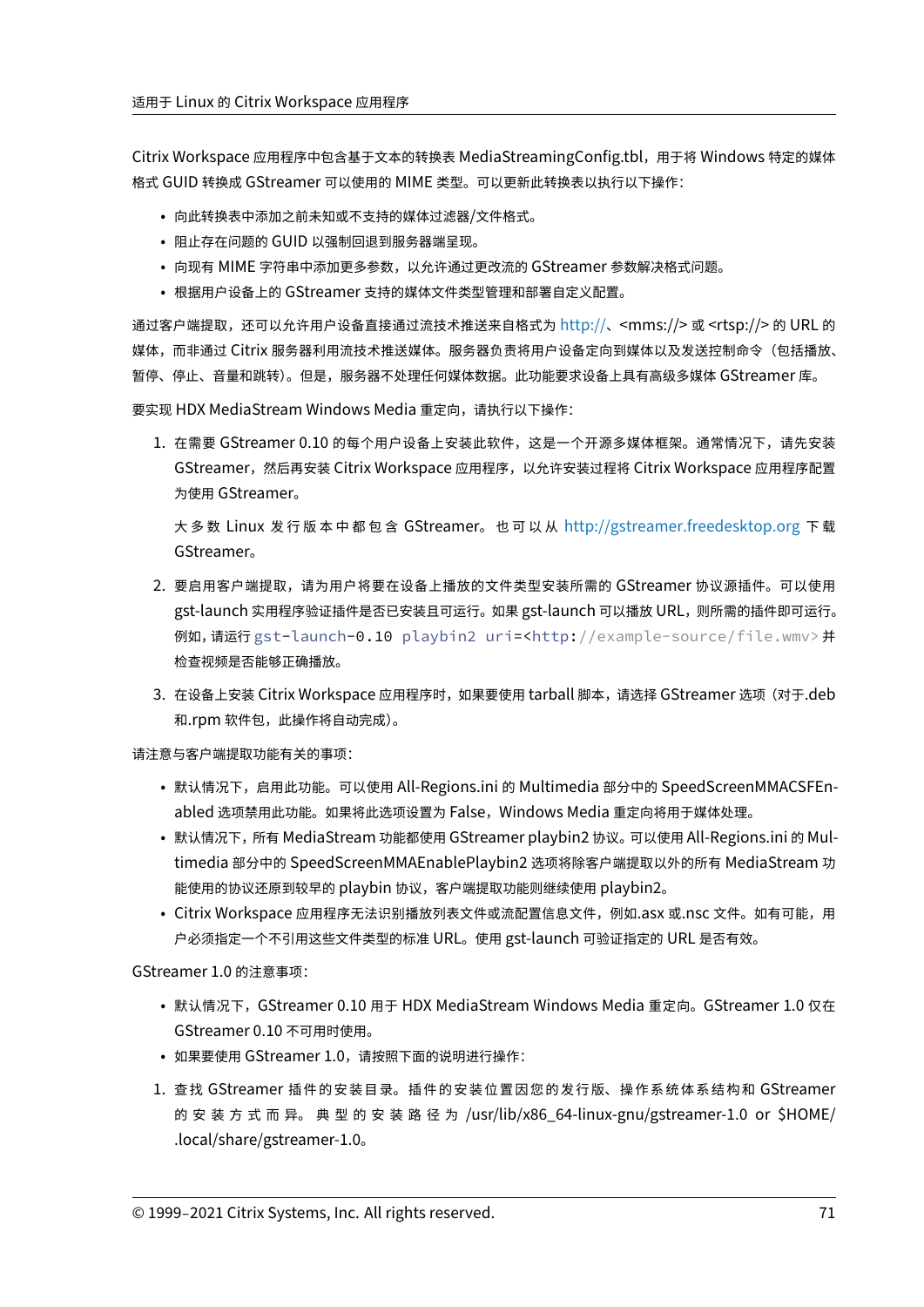- 2. 查找适用于 Linux 的 Citrix Workspace 应用程序的安装目录。特权 (root) 用户安装的默认目录为 /opt/C‑ itrix/ICAClient。非特权用户安装的默认目录为 \$HOME/ICAClient/platform (例如, 其中, platform 可以 是 linuxx64)。有关详细信息,请参阅安装和设置。
- 3. 通过在 GStreamer 插件目录中设置一个符号链接来安装 libgstflatstm1.0.so: ln -sf \$ICA-CLIENT\_DIR/util/libgstflatstm1.0.so \$GST\_PLUGINS\_PATH/libgstflatstm1.0.so。 此 步 骤 可 能 需要提升的权限,例如,使用 sudo。
- 4. 将 gst\_play1.0 用作播放器:ln ‑sf \$ICACLIENT\_DIR/util/gst\_play1.0 \$ICACLIENT\_DIR/util/gst\_play。 此步骤可能需要提升的权限,例如,使用 sudo。
- 如果要在 HDX RealTime 网络摄像机视频压缩中使用 GStreamer 1.0,请使用 gst\_read1.0 作为读取器: In ‑sf \$ICACLIENT\_DIR/util/gst\_read1.0 \$ICACLIENT\_DIR/util/gst\_read。

# 启用 **GStreamer 1.x**

在 1912 版之前的版本中, GStreamer 0.10 是支持多媒体重定向的默认版本。自 1912 版起, 您可以将 GStreamer 1.x 配置为默认版本。

限制:

- 播放视频时,向前和向后搜索可能无法按预期工作。
- 当您在 ARMHF 设备上启动 Citrix Workspace 应用程序时,GStreamer 1.x 可能无法按预期工作。

# 安装 **GStreamer 1.x**

从 https://gstreamer.freedesktop.org/documentation/installing/on‑linux.html 安装 GStreamer 1.x 框 架和以下插件:

- Gstreamer-plugins-base
- Gstreamer-plugins-bad
- Gstreamer‑plugins‑good
- Gstreamer-plugins-ugly
- Gstreamer‑libav

## 在本地构建二进制文件

在某些 Linux OS 发行版(例如 SUSE 和 openSUSE)上,系统可能找不到默认源列表中的 GStreamer 软件包。在 这种情况下,下载源代码并在本地构建所有二进制文件:

- 1. 从 https://gstreamer.freedesktop.org/src/ 下载源代码。
- 2. 提取内容。
- 3. 导[航到解压的软件包所在的目录。](https://gstreamer.freedesktop.org/src/)
- 4. 运行以下命令: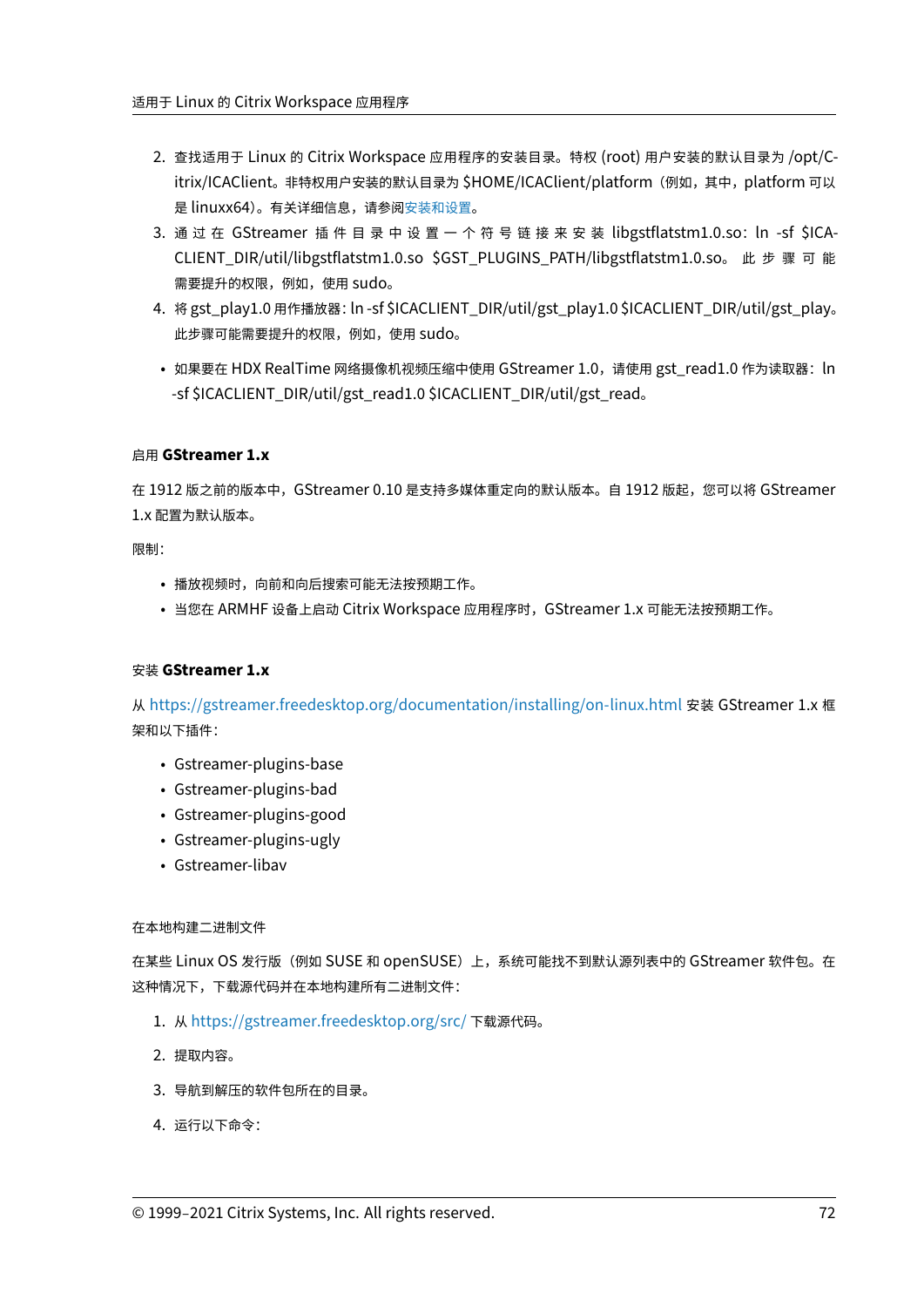- 1 \$sudo ./configure
- 2 \$sudo make
- 3 \$sudo make install
- 4 <!--NeedCopy-->

默认情况下,生成的二进制文件位于 */usr/local/lib/gstreamer‑1.0/*。

有关故障排除的信息,请参阅知识中心文章 CTX224988。

# 配置 **GStreamer 1.x**

要配置 GStreamer 1.x 以便与 Citrix Wor[kspace](https://support.citrix.com/article/CTX224988) 应用程序结合使用,请使用 shell 提示符应用以下配置:

- \$ln ‑sf \$ICACLIENT\_DIR/util/libgstflatstm1.0.so \$GST\_PLUGINS\_PATH/libgstflatstm1.0.so.
- \$In-sf \$ICACLIENT\_DIR/util/gst\_play1.0 \$ICACLIENT\_DIR/util/gst\_play

其中,

- ICACLIENT\_DIR ‑ 是适用于 Linux 的 Citrix Workspace 应用程序的安装路径。
- GST\_PLUGINS\_PATH ‑ 是 GStreamer 的插件路径。例如,在 64 位 debian 计算机上,此路径为 */us‑ r/lib/x86\_64‑linux‑gnu/gstreamer‑1.0/*。

限制:

• 在版本 2106 之前的版本中,使用 GStreamer 1.15.1 或更高版本时,网络摄像机重定向可能会失败,会话可能 会断开连接。

# **HDX MediaStream Flash** 重定向

通过 HDX MediaStream Flash 重定向,可以实现 Adobe Flash 内容在用户设备本地播放,从而在不提高带宽要求 的情况下为用户提供高清晰度的音频和视频播放效果。

- 1. 确保用户设备满足各项功能要求。有关详细信息,请参阅系统要求。
- 2. 在 wfclient.ini 的 [WFClient] 部分 (适用于特定用户的所有连接) 或 All\_Regions.ini 的 [Client Engine\Application Launching] 部分 (适用于环境中的所有用户) 添加以下参数:
	- **HDXFlashUseFlashRemoting=Ask**:**Never**;**[Alwa](https://docs.citrix.com/zh-cn/citrix-workspace-app-for-linux/system-requirements.html)ys**

在用户设备上启用 HDX MediaStream for Flash。默认情况下,此参数设置为 **Never**,当连接到包含 Flash 内容的 Web 页面时,将向用户显示一个对话框,询问用户是否优化该内容。

• **HDXFlashEnableServerSideContentFetching=Disabled**;**Enabled**

对 Citrix Workspace 应用程序启用或禁用服务器端内容提取功能。默认情况下设置为 **Disabled**。

• **HDXFlashUseServerHttpCookie=Disabled**;**Enabled**

启用或禁用 HTTP Cookie 重定向。默认情况下,此参数设置为 **Disabled**。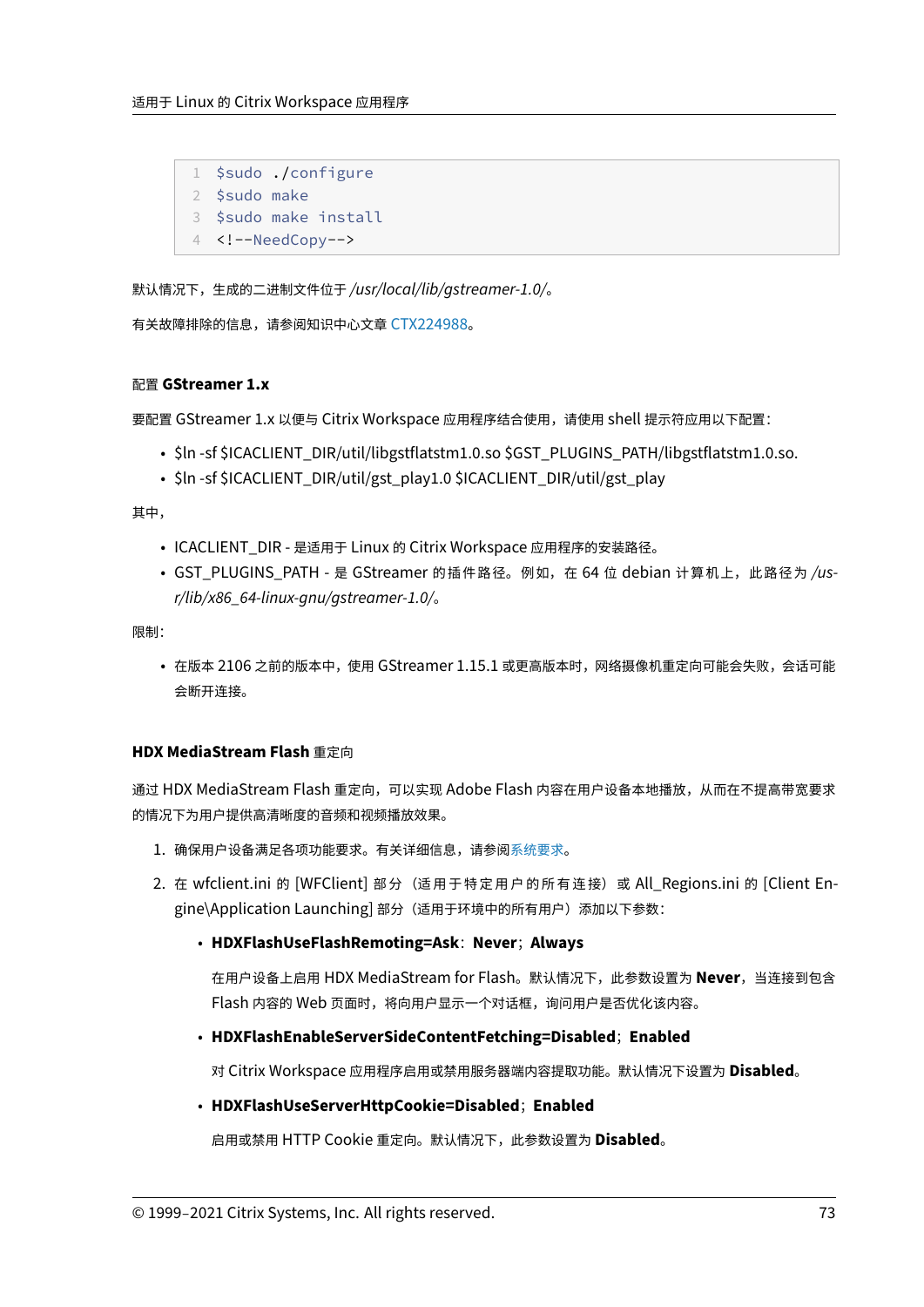# • **HDXFlashEnableClientSideCaching=Disabled**;**Enabled**

对 Citrix Workspace 应用程序提取的 Web 内容启用或禁用客户端缓存功能。默认情况下设置为 **Enabled**。

# • **HDXFlashClientCacheSize= [25‑250]**

以 MB 为单位定义客户端缓存的大小。此大小可以是 25 MB 到 250 MB 之间的任何值。达到大小限制时, 将删除缓存中的现有内容,以便存储新内容。默认情况下,此参数设置为 **100**。

# • **HDXFlashServerSideContentCacheType=Persistent**:**Temporary**;**NoCaching**

为通过服务器端内容提取功能提取的内容定义 Citrix Workspace 应用程序使用的缓存类型。默认情况下, 此参数设置为

**Persistent**。

注意:仅在以下情况下才需要指定此参数: **HDXFlashEnableServerSideContentFetching** 设置为

**Enabled**。

3. 默认禁用 Flash 重定向。在 /config/module.ini 中,将 FlashV2=Off 更改为 FlashV2=On 以启用该功能。

# **HDX RealTime** 网络摄像机视频压缩

HDX RealTime 提供了一个网络摄像机视频压缩选项,用于提高视频会议过程中的带宽效率,从而确保用户在使用 GoToMeeting with HD Faces、Skype for Business 等应用程序时获得最佳性能体验。

- 1. 确保用户设备满足各项功能要求。
- 2. 确保已启用Multimedia虚拟通道。为此,请打开位于 \$ICAROOT/config 目录中的 module.ini 配置文件, 然后确认 [ICA3.0] 部分中的 MultiMedia 已设置为 "On"。
- 3. 通过单击 "首选项" 对话框的麦克风和网络摄像机页面上的使用我的麦克风和网络摄像机启用音频输入。

### 禁用 **HDX RealTime** 网络摄像机视频压缩

默认情况下,HDX RealTime 网络摄像机视频压缩可提供最佳网络摄像机性能。但在某些情况下,您可能会要求用户使 用 USB 支持功能连接网络摄像机。为此,必须执行以下操作:

- 禁用 HDX RealTime 网络摄像机视频压缩
- 为网络摄像机启用 USB 支持功能
- 1. 在相应.ini 文件的 [WFClient] 部分中添加以下参数:

HDXWebCamEnabled=False

有关详细信息,请参阅默认设置。

- 2. 打开 usb.conf 文件,该文件通常位于 \$ICAROOT/usb.conf 中。
- 3. 删除或注释掉以下行: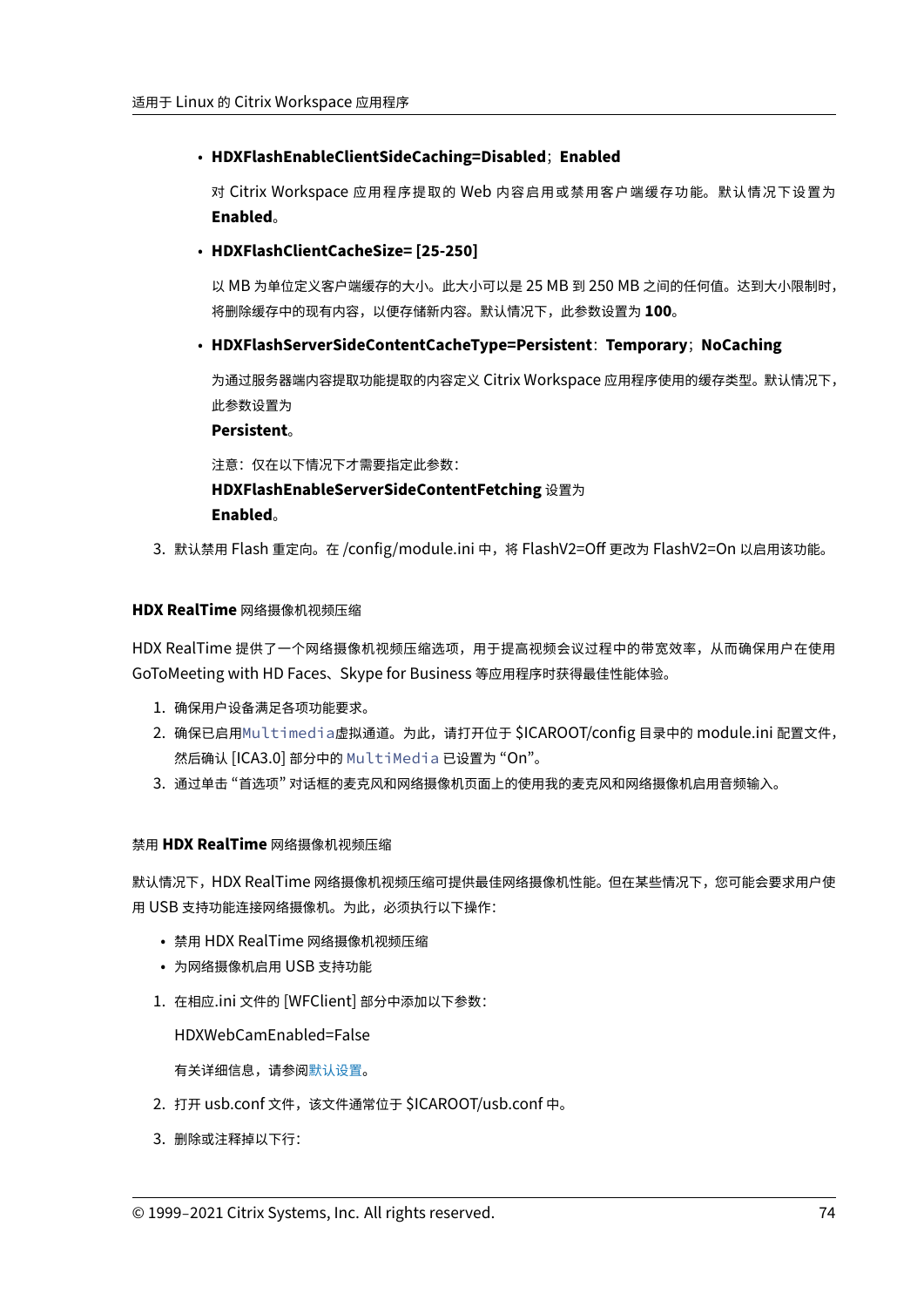DENY: class=0e # UVC (默认通过 HDX RealTime 网络摄像机视频压缩)

4. 保存并关闭文件。

# 通过 **Citrix** 嵌入式浏览器确保 **SaaS** 的安全 实验版功能

对 SaaS 应用程序的安全访问提供了向用户交付已发布的 SaaS 应用程序的统一用户体验。SaaS 应用程序与 Single Sign-On 一起提供。管理员现在可以通过过滤对特定 [Web](https://docs.citrix.com/zh-cn/citrix-workspace-app-for-linux/whats-new.html#experimental-features) 站点和 Web 站点类别的访问,保护组织的网络和最终用户 设备以防御恶意软件和数据泄漏。

适用于 Linux 的 Citrix Workspace 应用程序支持通过访问控制服务使用 SaaS 应用程序。通过该服务,管理员可以 提供有凝聚力的支持体验、集成 Single Sign-On 以及内容检查。

必备条件:

确保 libgtkglext1 软件包可用。

从云交付 SaaS 应用程序具有以下优势:

- 配置简单 ‑ 易于操作、更新和使用。
- Single Sign-on 使用 Single Sign-On 轻松登录。
- 适用于不同应用程序的标准模板 ‑ 可对常用应用程序进行基于模板的配置。

注意:

使用 Citrix Browser Engine 的 SaaS 仅在 x64 和 x86 平台上受支持,在 ArmHardFloatPort (armhf) 硬件 上不受支持。

有关如何使用访问控制服务配置 SaaS 应用程序的信息,请参阅访问控制文档。

有关 SaaS 应用程序与 Citrix Workspace 应用程序的详细信息,请参阅适用于 Windows 的 Citrix Workspace 应 用程序文档中的 Workspace 配置。

# **H.264**

Citrix Workspace 应用程序支持显示 Citrix Virtual Apps and Desktops 7 提供服务的 H.264 图形,包括 HDX 3D Pro 图形。此配置支持使用深度压缩编解码器功能,该功能默认处于启用状态。与现有 JPEG 编解码器相比,此功能在 WAN 网络上提供了丰富而专业的图形应用程序的更加优异的性能。

按照本主题中的说明进行操作可禁用此功能(以及改为使用 JPEG 编解码器处理图形)。还可以在深度压缩编解码器支 持仍处于启用状态的情况下禁用文本跟踪。这有助于降低处理包括复杂图像但文本或非关键文本量相对较少的图形时 CPU 的成本。

重要:

要配置此功能,请勿使用 Citrix Virtual Apps and Desktops 视觉质量策略中的任何无损设置。如果使用了无 损设置,H.264 编码将在服务器上处于禁用状态,且在 Citrix Workspace 应用程序中无法使用。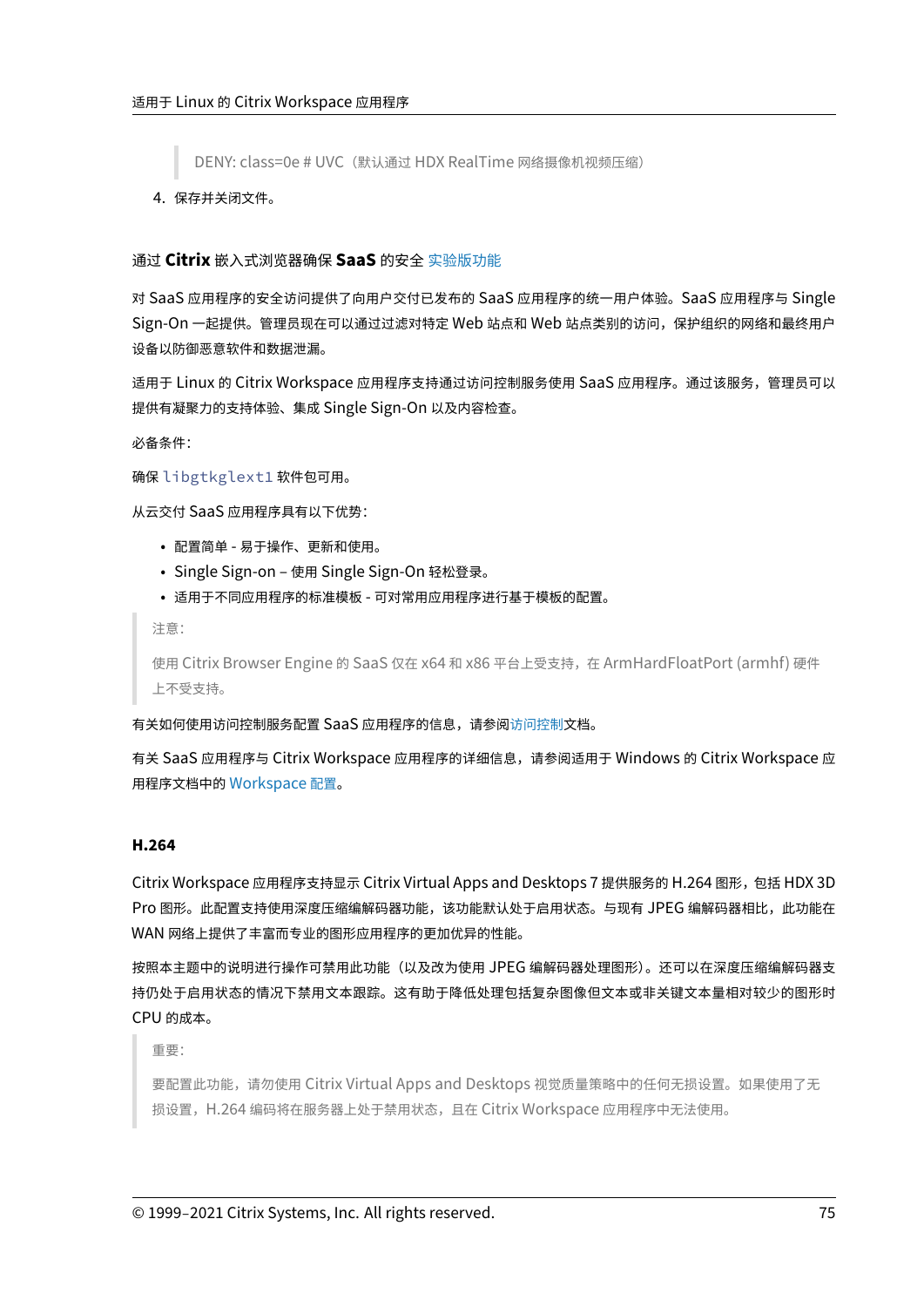禁用深度压缩编解码器支持:

在 wfclient.ini 中,将 **H264Enabled** 设置为 False。这样还会禁用文本跟踪。

仅禁用文本跟踪

启用深度压缩编解码器支持后,在 wfclient.ini 中将 **TextTrackingEnabled** 设置为 False。

#### 屏幕磁贴

可以使用直接在屏幕上显示位图解码、批处理图块解码和延迟的 XSync 功能改进 JPEG 编码的屏幕图块的处理方式。

- 1. 确保您的 JPEG 库支持这些功能。
- 2. 在 wfclient.ini 的 Thinwire3.0 部分中,将 DirectDecode 和 BatchDecode 设置为 True。

注意:启用 "批处理图块解码" 还将禁用 "延迟的 XSync"。

#### 日志记录

在早期版本中,debug.ini 和 module.ini 文件用于配置日志记录。

自版本 2009 起,您可以使用以下方法之一配置日志记录:

- 命令行接口
- 图形用户界面 (GUI)

同样,自版本 2009 起,debug.ini 配置文件将从 Citrix Workspace 应用程序安装程序软件包中删除。

日志记录功能会将 Citrix Workspace 应用程序部署详细信息、配置更改和管理活动捕获到日志记录数据库。第三方开 发人员可以使用日志记录 SDK (作为 Citrix Workspace 应用程序平台优化 SDK 的一部分捆绑在一起) 来利用此日志 记录机制。

可以使用日志信息执行以下操作:

- 诊断和排除任何更改后出现的问题。日志提供浏览路径记录。
- 协助更改管理和跟踪配置。
- 报告管理活动。

如果使用 root 用户权限安装 Citrix Workspace 应用程序,则日志将存储在 /var/log/citrix/ICAClient. log 中。否则,日志将存储在 \${ HOME } /.ICAClient/logs/ICAClient.log 中。

命令行接口

- 1. 在命令提示符下,导航至 /opt/Citrix/ICAClient/util 路径。
- 2. 运行以下命令以设置日志首选项。

./setlog help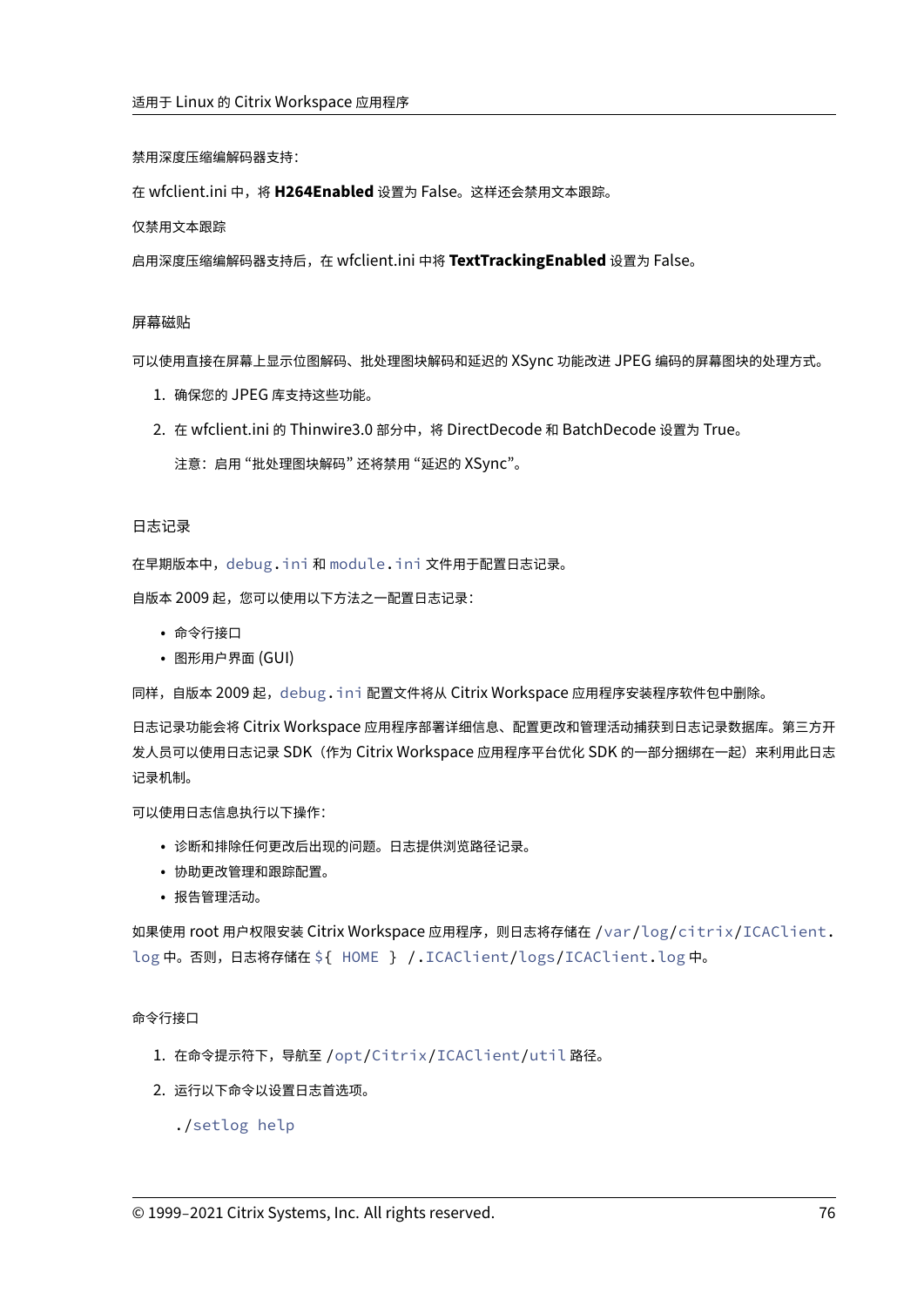此时将显示所有可用命令。

下表列出了各种模块和及其相应的跟踪类值:要获取特定的命令行日志值集,请使用下表:

| 模块              | 日志类           |
|-----------------|---------------|
| 断言              | LOG_ASSERT    |
| 音频监视器           | TC_CM         |
| 基于 CEF 的 BCR    | TC_CEFBCR     |
| 客户端音频映射         | TC_CAM        |
| 连接中心            | TC_CONNCENTER |
| 客户端通信端口         | TC_CCM        |
| 客户端驱动器映射        | TC_CDM        |
| 剪辑              | TC_CLIP       |
| 客户端打印机映射        | TC_CPM        |
| 客户端打印机映射        | TC_CPM        |
| 字体              | TC_FONT       |
| 帧               | TC_FRAME      |
| 图形抽象            | TC_GA         |
| 输入法编辑器          | TC_IME        |
| <b>IPC</b>      | TC_IPC        |
| 键盘映射            | TC_KEY        |
| 许可驱动程序          | TC_VDLIC      |
| 多媒体             | TC_MMVD       |
| 鼠标映射            | TC_MOU        |
| <b>MS Teams</b> | TC_MTOP       |
| 其他库             | TC_LIB        |
| 协议驱动程序          | $TC_PD$       |
| PNA 应用商店        | TC_PN         |
| 标准事件日志          | LOG_CLASS     |
| <b>SRCC</b>     | TC_SRCC       |
| SSPI 登录         | TC_CSM        |
| 智能卡             | TC_SCARDVD    |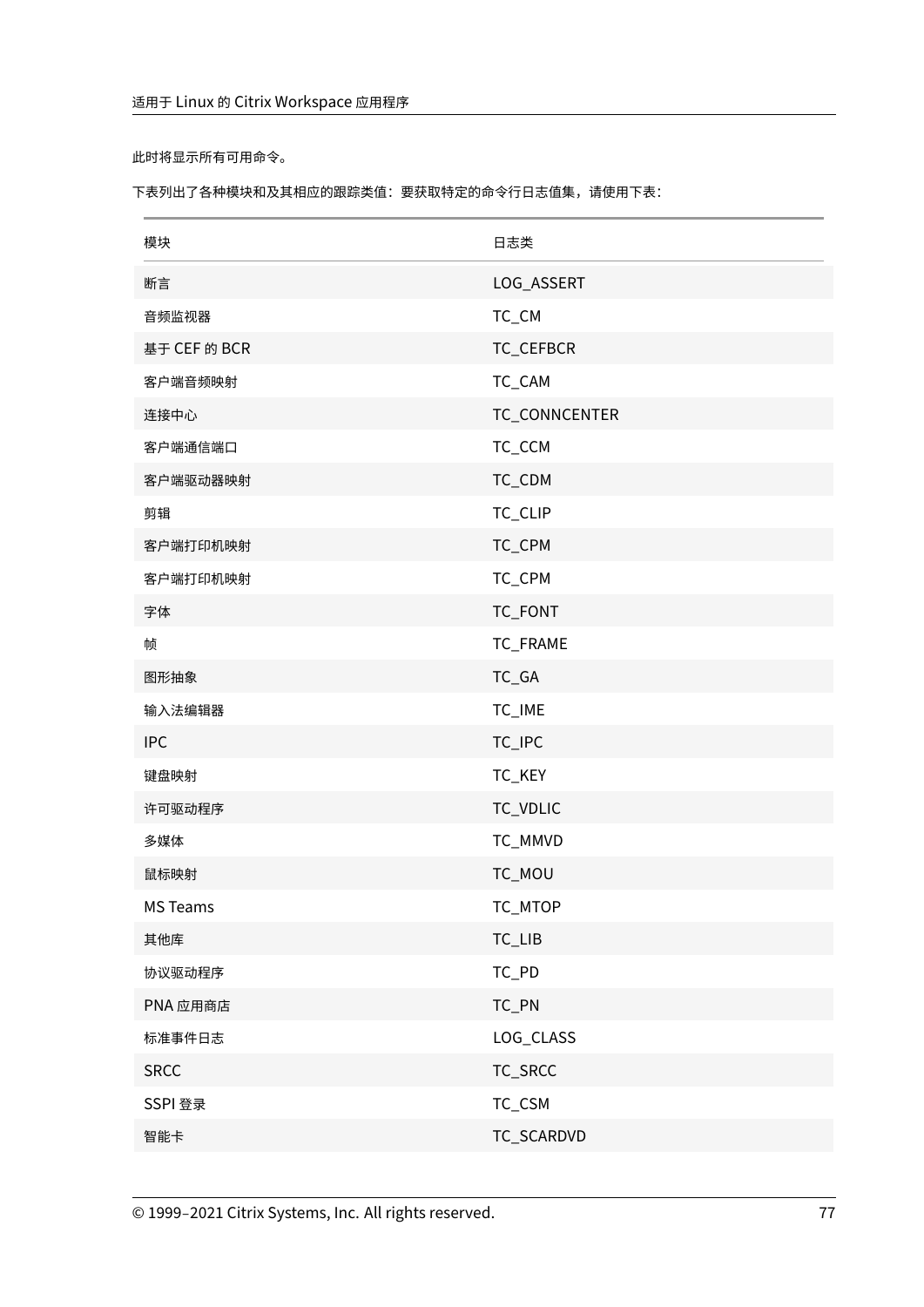| 模块                     | 日志类        |
|------------------------|------------|
| 自助服务                   | TC_SS      |
| 自助服务扩展                 | TC_SSEXT   |
| StorefrontLib          | TC_STF     |
| 传输驱动程序                 | TC_TD      |
| Thinwire               | TC_TW      |
| 透明窗口界面                 | TC_TUI     |
| 虚拟通道                   | TC_VD      |
| PAL                    | TC_VP      |
| UI                     | $TC_U$     |
| UIDialogLibWebKit3     | TC_UIDW3   |
| UIDialogLibWebKit3_ext | TC_UIDW3E  |
| USB 守护程序               | TC_CTXUSB  |
| 视频帧驱动程序                | TC_VFM     |
| Web 套件                 | TC_WEBKIT  |
| WinStation 驱动程序        | TC_WD      |
| <b>WfICA</b>           | TC_NCS     |
| Wfica 引擎               | TC_WENG    |
| Wfica Shell            | TC_WFSHELL |
| Web 帮助程序               | TC_WH      |
| 零延迟                    | TC_ZLC     |
|                        |            |

# **GUI**

转到菜单 > 偏好设置。此时将显示 **Citrix Workspace ‑** 首选项对话框。

在跟踪详细信息级别不断增加时,可以使用以下值:

- 已禁用
- 仅错误
- 标准
- 详细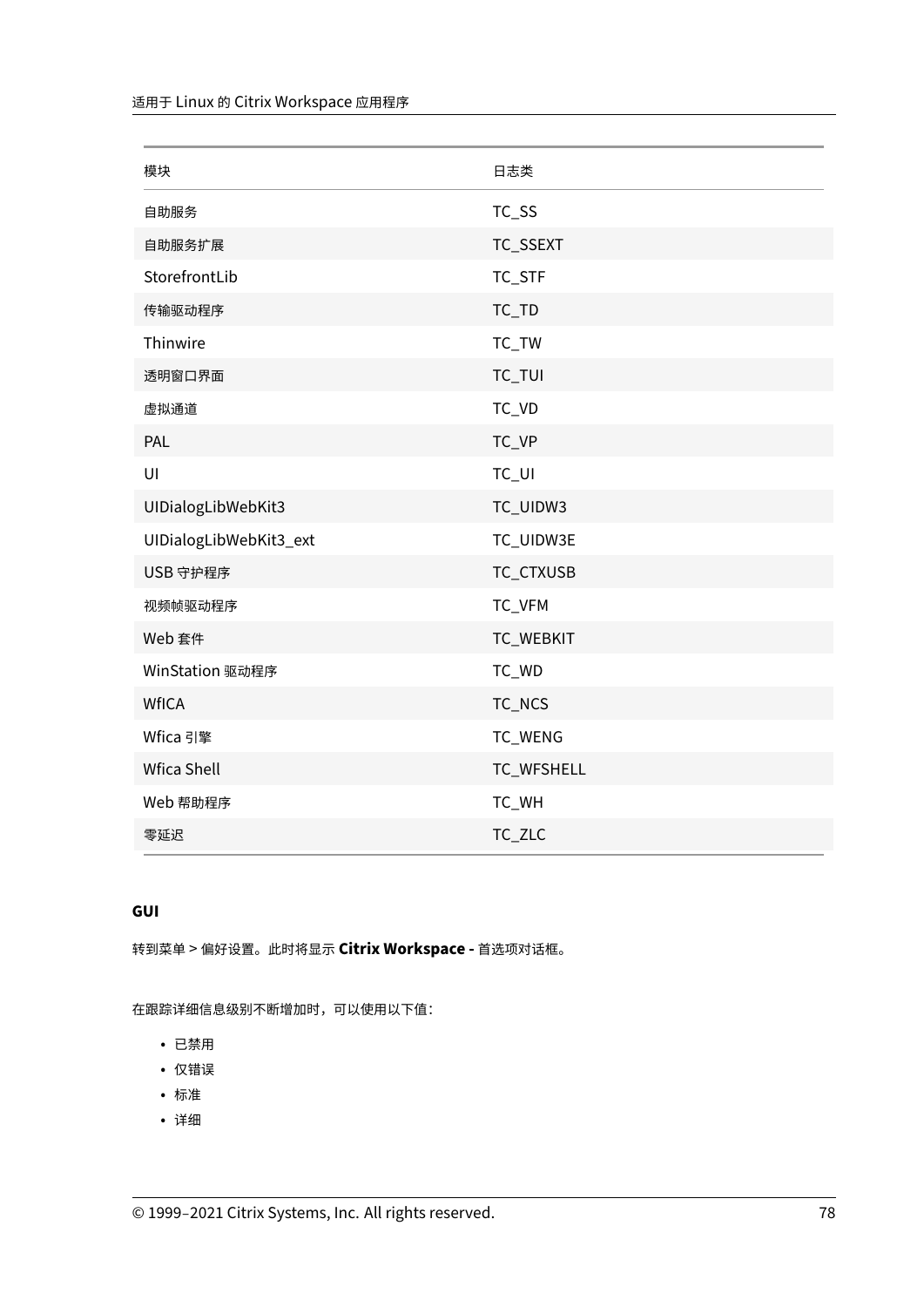默认情况下,日志记录选项设置为普通。

由于可以生成大量数据,因此,跟踪可能会严重影响 Citrix Workspace 应用程序的性能。除非故障转移需要,否则建 议不要使用详细级别。

选择所需的日志记录级别后,单击保存并关闭。这些更改将在会话中动态应用。

单击日志记录选项下拉菜单旁边的设置图标。此时将显示 **Citrix** 日志首选项对话框。

注意:

如果删除 ICAClient.log 文件,则必须重新启动日志记录服务 ctxlogd。

例如,如果您使用的是系统支持的安装程序,请运行以下命令:

systemctl restart ctxlogd。

在版本 **2006** 及更早版本中启用日志记录:

如果您使用的是版本 2006 及更早版本,请使用以下过程启用日志记录:

- 1. 下载并在您的 Linux 计算机上安装 Citrix Workspace 应用程序。
- 2. 将 ICAROOT 环境变量设置为安装位置。

例如,/opt/Citrix/ICAClient。

默认情况下,TC\_ALL 类处于启用状态以提供所有跟踪。

3. 要收集特定模块的日志,请打开位于 \$ICAROOT 的 debug.ini 文件 并将所需的跟踪参数添加到 [wfica] 部分中。

Add the trace classes with a "+" symbol. For example, +TC\_LIB.

You can add multiple classes separated by the pipe symbol. For example, +TC\_LIB|+TC\_MMVD.

下表列出了各种模块和及其相应的跟踪类值:

请参照下表为 wfica 部分设置值:

| 模块           | TraceClasses 值 |
|--------------|----------------|
| 图形           | TC_TW          |
| <b>EUEM</b>  | TC_EUEM        |
| WFICA (会话启动) | TC_NCS         |
| 打印           | TC_CPM         |
| 连接顺序 - WD    | TC_WD          |
| 连接顺序 - PD    | TC_PD          |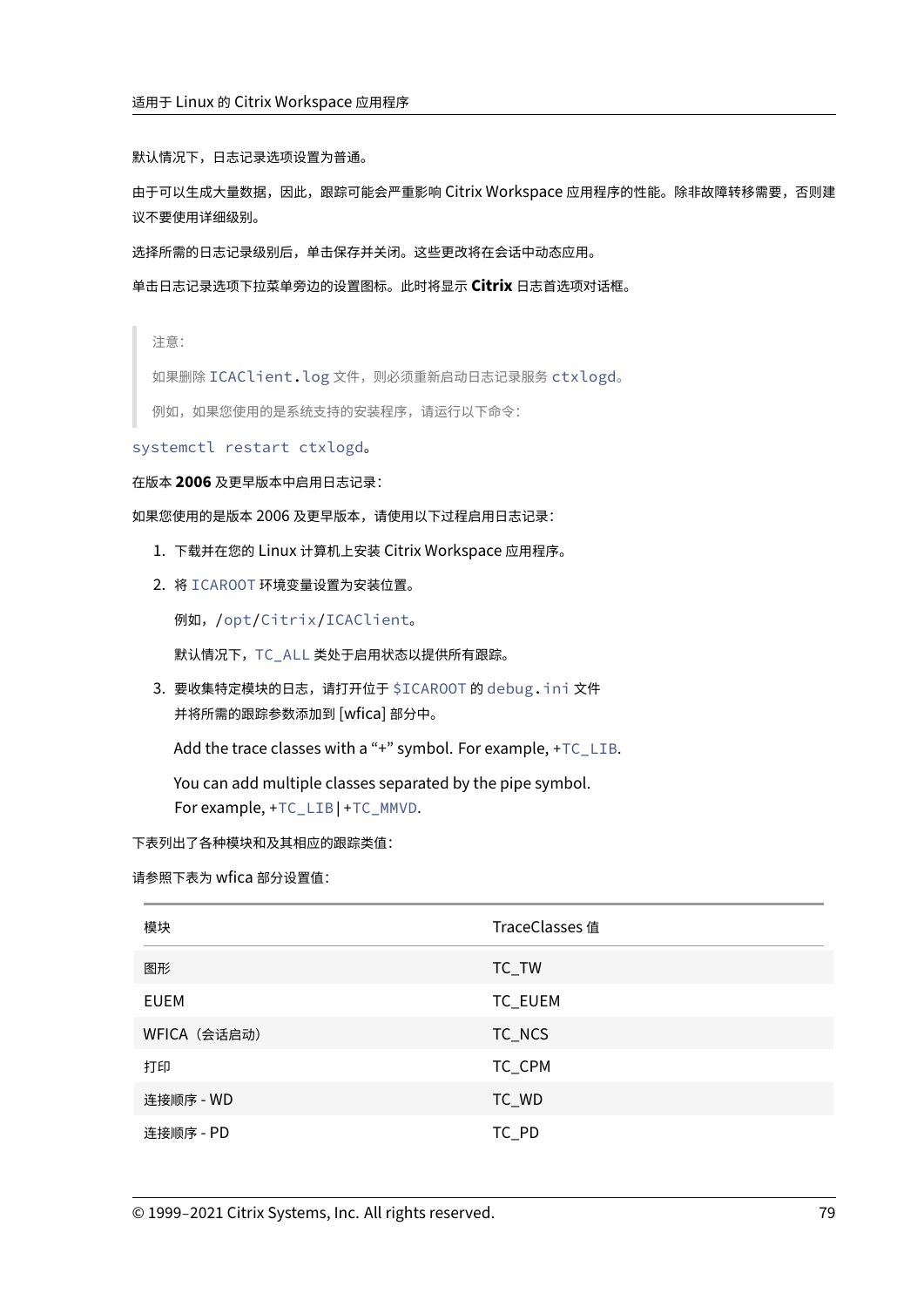| 模块              | TraceClasses 值 |
|-----------------|----------------|
| 连接顺序 - TD       | TC_TD          |
| 与代理相关的文件        | TC_PROXY       |
| 多媒体虚拟驱动程序/网络摄像机 | TC_MMVD        |
| 虚拟驱动程序          | TC_VD          |
| 客户端驱动器映射        | TC_CDM         |
| 音频              | TC_CAM         |
| COM (通信端口)      | TC_CCM         |
| 无缝              | TC_TWI         |
| 智能卡             | TC_SCARDVD     |

请参照下表为连接中心部分设置值:

| 模块   | TraceClasses 值 |
|------|----------------|
| 连接中心 | TC_CSM         |

请参照下表为 setWebHelper 部分设置值:

| TraceClasses 值                  |
|---------------------------------|
| 将 logSwitch 设置为 1 (启用) 或 0 (禁用) |
| 示例:logSwitch = 1                |

### 故障排除:

如果 ctxlogd 变得无响应,则会在 syslog 中跟踪日志。

有关获取在后续启动时生成的新日志和更新的日志的信息,请参阅 Syslog 配置。

# **Syslog** 配置

默认情况下,所有 syslog 日志都保存在 /var/log/syslog 中。可以通过在 /etc/rsyslog.conf 文件中的 [RULES] 部分下编辑以下行来配置日志文件的路径和名称。例如,

```
1 user.* -/var/log/logfile_name.log
```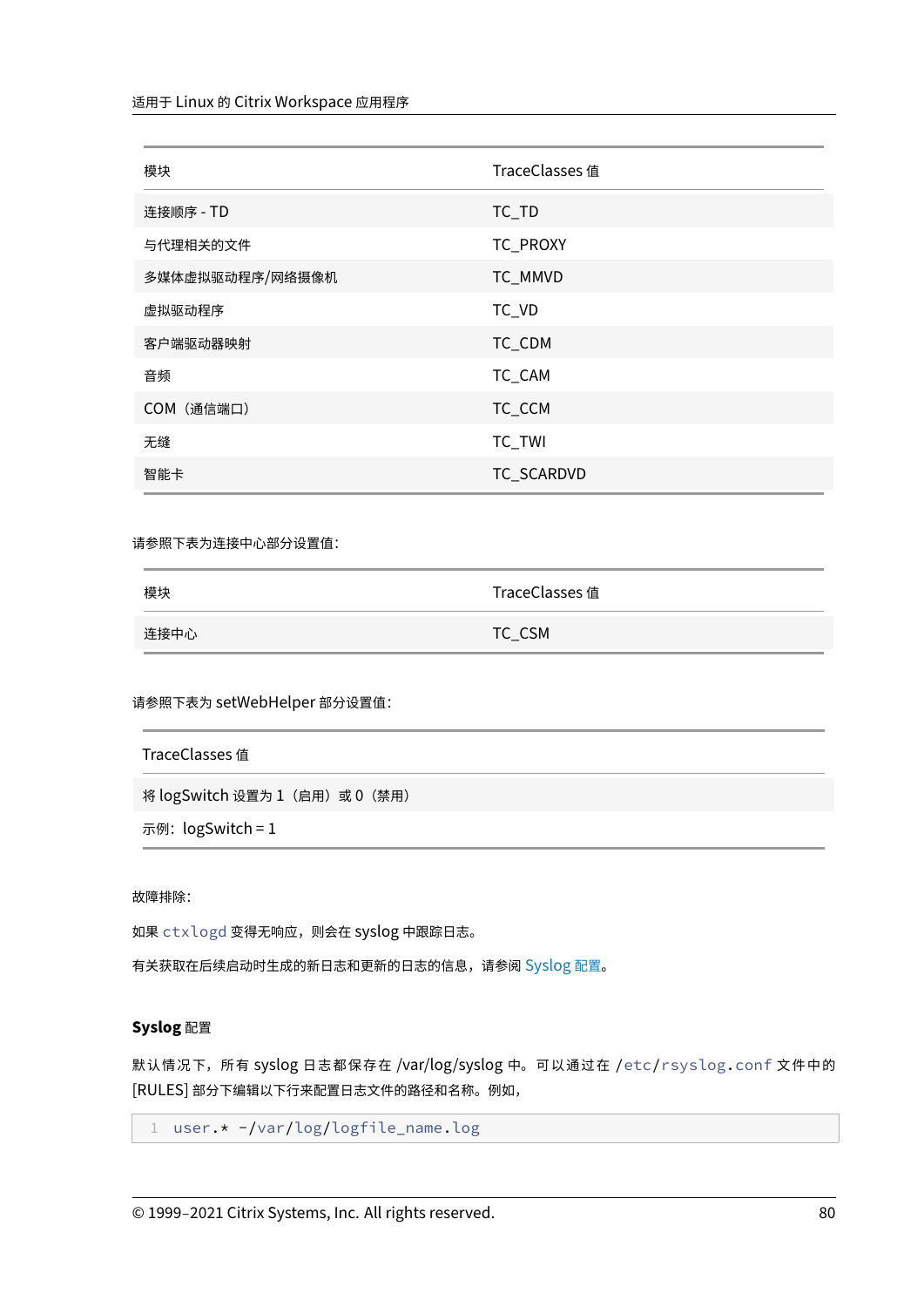保存所做的更改,然后使用以下命令重新启动 syslog 服务:

sudo service rsyslog restart

需要记住的几个要点:

- 要确保新系统日志可用,请删除 syslog 并运行命令:sudo service rsyslog restart。
- 为避免出现重复消息,请在 rsyslog.conf 文件开头添加 **\$RepeatedMsgReduction on**。
- 要接收日志,请确保取消注释 rsyslog.conf 文件开头的 **\$ModLoad imuxsock.so** 行。

### 远程日志记录

对以下几方面启用远程日志记录:

• 服务器端配置:取消注释 syslog 服务器的 rsyslog.conf 文件中的以下行:

\$ModLoad imtcp

\$InputTCPServerRun 10514

- 客户端配置: 通过将 localhost 替换为远程服务器的 IP 地址, 在 rsyslog.conf 文件中添加以下行:
	- \*.\* @@localhost:10514

# **Microsoft Teams** 的优化

使用 Citrix Virtual Apps and Desktops 和 Citrix Workspace 应用程序为基于桌面的 Microsoft Teams 进行优 化。Microsoft Teams 优化类似于 Microsoft Skype for Business 的 HDX RealTime 优化。不同的是,我们将 Microsoft Teams 优化所需的所有组件捆绑到 VDA 和适用于 Linux 的 Workspace 应用程序中。

通过 Microsoft Teams 优化,适用于 Linux 的 Citrix Workspace 应用程序支持音频、视频和屏幕共享功能。

注意:

• Microsoft Teams 优化仅在 x64 Linux 发行版上受支持。

有关如何启用日志记录的信息,请按照 Microsoft Teams 的日志记录下提及的步骤进行操作。

有关系统要求的信息,请参阅 Microsoft Teams 优化。

有关详细信息,请参阅 Microsoft Teams 优化和 [Microsoft Teams](https://docs.citrix.com/zh-cn/citrix-workspace-app-for-linux/configure-xenapp.html#logging-for-microsoft-teams) 重定向。

### 面向 **Microsoft Teams** [的编码器性能估算器](https://docs.citrix.com/zh-cn/citrix-virtual-apps-desktops/multimedia/opt-ms-teams.html)

HdxRtcEngine 是嵌入在 Citrix Workspace 应用程序中负责处理 Microsoft Teams 重定向的 WebRTC 媒体引 擎.HdxRtcEngine.exe 可以估算端点的 CPU 可以在不过载的情况下维持的最佳编码分辨率。可能的值为 240p、 360p、720p 和 1080p。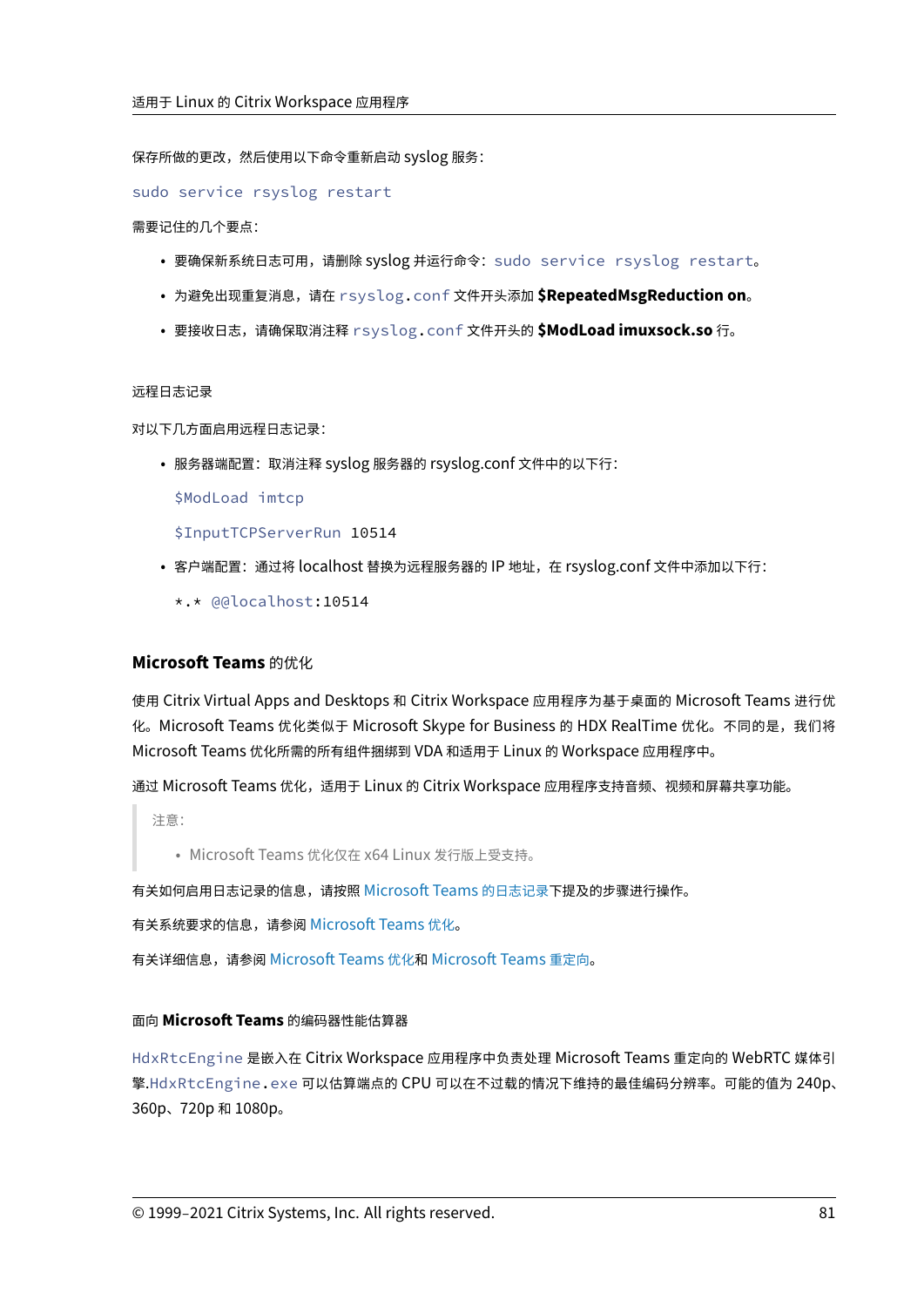性能估算过程将利用宏块代码来确定可通过特定端点实现的最佳分辨率。调用设置期间的编解码器协商包括尽可能高的 分辨率。编解码器协商可以是对等方之间的协商,也可以是对等方与会议服务器之间的协商。

对于具有自己的最大可用分辨率的端点,下表列出了四种性能类别:

| 端点性能 | 最大分辨率 | 注册表项值 |
|------|-------|-------|
| 快    | 1080p | 3     |
| 中    | 720p  | 2     |
| 慢    | 360p  |       |
| 非常慢  | 240p  | 0     |

要设置编码分辨率值(例如 360p),请从终端运行以下命令:

```
1 mkdir -p ~/.config/citrix/hdx_rtc_engine/
2
3 vim ~/.config/citrix/hdx_rtc_engine/config.json
4
5 {
6
7
8 "OverridePerformance":1
Q10 }
11
12 <!--NeedCopy-->
```
### **Microsoft Teams** 的日志记录

要启用 Microsoft Teams 的日志记录,请执行以下操作:

- 1. 导航到 /opt/Citrix/ICAClient/debug.ini 文件。
- 2. 请按如下所示修改 [HDXTeams] 部分:

```
1 [HDXTeams]
2 ; Retail logging for HDXTeams 0/1 = disabled/enabled
3 HDXTeamsLogSwitch = 1
4 ; Debug logging; , It is in decreasing order
5 ; LS_NONE = 4, LS_ERROR = 3, LS_WARNING = 2, LS_INFO = 1,
      LS_VERBOSE = 0
6 WebrtcLogLevel = 0
7; None = 5, Info = 4, Warning = 3, Error = 2, Debug = 1, Trace = 0
```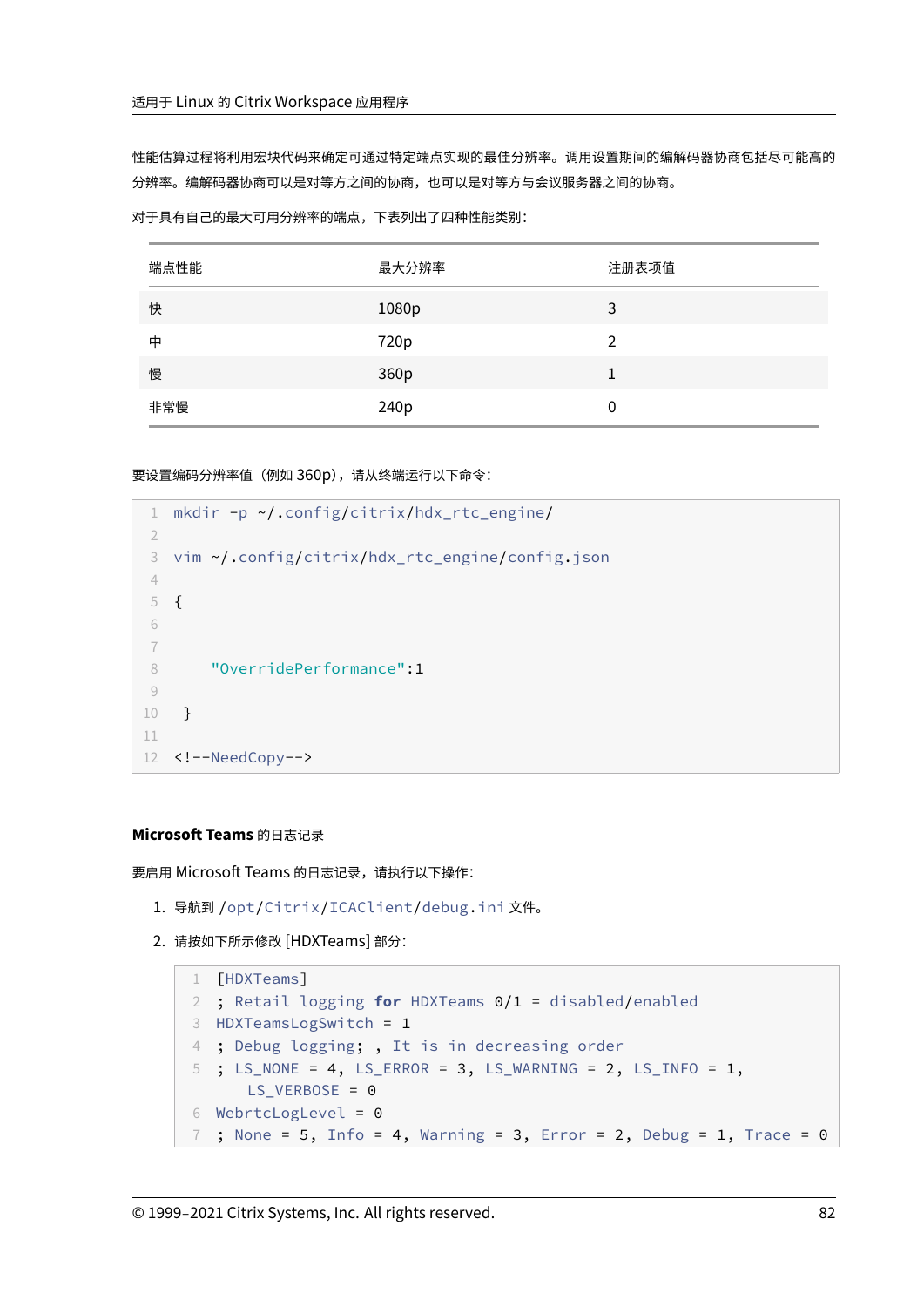```
8 WebrpcLogLevel = 0
9
10 <!--NeedCopy-->
```
# 支持 **NetScaler** 应用程序体验 **(NSAP)** 虚拟通道

NetScaler 应用程序体验 (NetScaler App Experience, NSAP) 虚拟通道功能以前作为实验性功能提供,现已完全受 支持。所有 HDX Insight 数据完全来自 NSAP 虚拟通道并以未压缩方式发送。此方法提高了会话的可扩展性和性能。 NSAP 虚拟通道默认处于启用状态。要将其禁用,请在 module.ini 文件中切换 VDNSAP 标志 VDNSAP=Off。

有关详细信息,请参阅 Linux Virtual Delivery Agent 文档中的 HDX Insight 和 Citrix Application Delivery Management 服务文档中的 HDX Insight。

### 多显示器布局持久性

此功能保留了端点之间的会话显示器布局信息。会话将在所配置的显示器上显示。

必备条件:

此功能的要求如下:

- StoreFront v3.15 或更高版本。
- 如果.ICAClient 已存在于当前用户的主文件夹中:

删除 All\_Regions.ini 文件

或

要保留 AllRegions.ini 文件,请在 [Client Engine\Application Launching] 部分的结尾处添加以下行:

SubscriptionUrl=

PreferredWindowsBounds=

PreferredMonitors=

PreferredWindowState=

SaveMultiMonitorPref=

如果.ICAClient 文件夹不存在,则指示 Citrix Workspace 应用程序的全新安装。在这种情况下,将保留功能的默认设 置。

用例

• 在任意显示器上在窗口模式下启动一个会话并保存设置。 重新启动该会话时,该会话将在相同的模式下在相同显示器上的相同位置显示。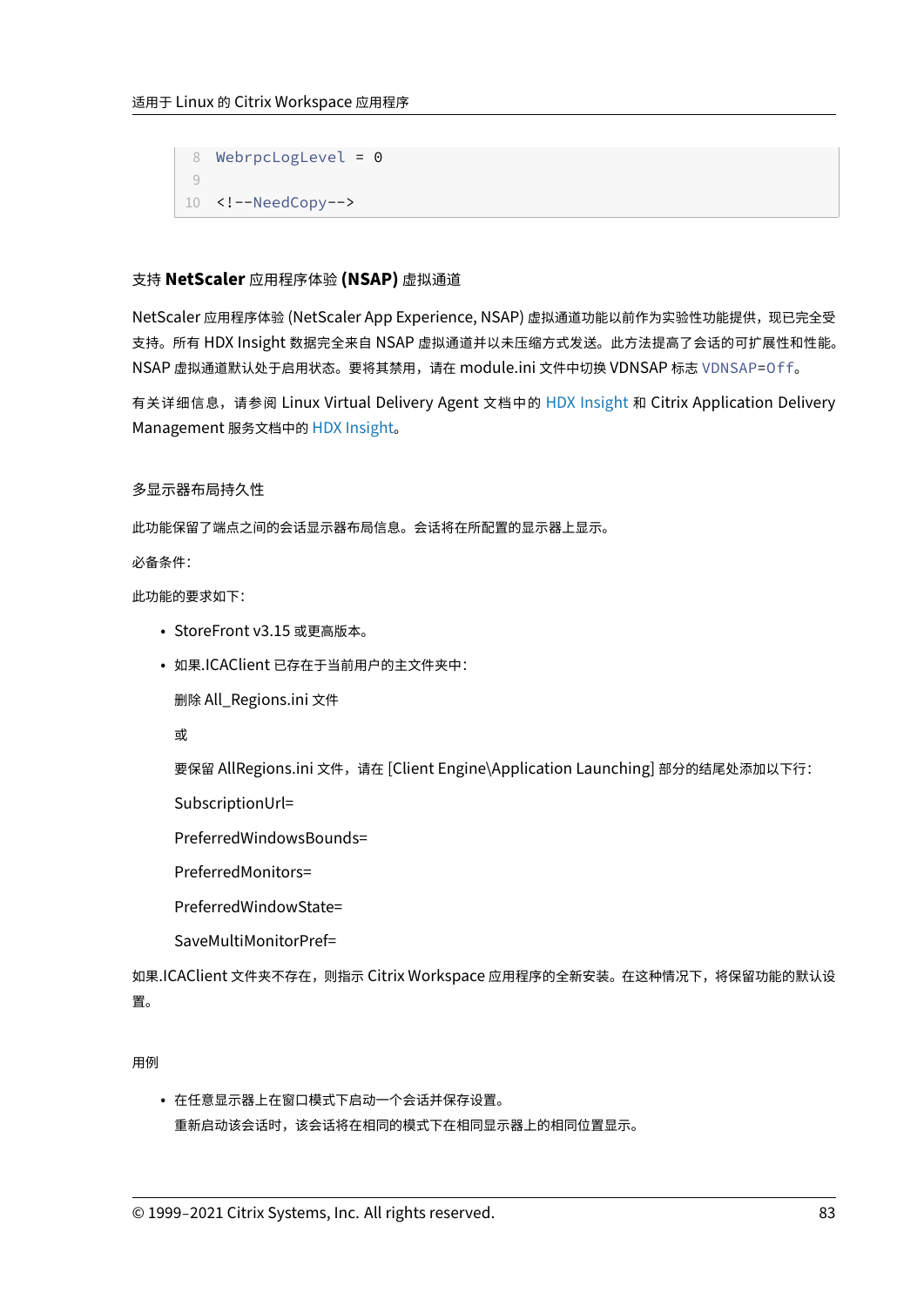- 在任意显示器上在全屏模式下启动一个会话并保存设置。 重新启动该会话时,该会话将在相同的显示器上在全屏模式下显示。
- 在窗口模式下拉伸某个会话并跨多个显示器显示该会话,然后切换到全屏模式。该会话将继续在全屏模式下跨所 有显示器显示。重新启动该会话时,该会话将在全屏模式下跨所有显示器显示。

注意:

每次保存时都将覆盖布局,并且布局仅保存在活动的 StoreFront 上。

如果您在不同的显示器上从相同的 StoreFront 启动多个桌面会话,则将布局保存在一个会话中将保存所有会话 的布局信息。

### 保存布局

要启用保存布局功能,请执行以下操作:

- 1. 在兼容的 Delivery Controller (DDC) 上安装 StoreFront 3.15 或更高版本(等于或高于 v3.15.0.12)。
- 2. 从下载页面下载适用于 Linux 的 Citrix Workspace 应用程序 1808 或更高版本的内部版本,然后将其安装在 您的 Linux 计算机上。
- 3. 将 ICAROOT 环境变量设置为安装位置。
- 4. 检[查](https://www.citrix.com/downloads/) **All\_Regions.ini** 文件是否存在于 **.ICAClient** 文件夹中。如果存在,请将其删除。
- 5. 在 **\$ICAROOT/config/All\_Regions.ini** 文件中查找字段 **SaveMultiMonitorPref**。默认情况下,此字段 的值为 "true"(表示此功能处于打开状态)。要关闭此功能,请将此字段设置为 false。 如 果 您 对 **SaveMultiMonitorPref** 的 值 做 了 任 何 更 改, 则 必 须 删 除 **.ICAClient** 文 件 夹 中 存 在 的 **All\_Regions.ini** 文件,以防止值不匹配以及可能存在的配置文件锁定问题。在启动会话之前设置或取消设置 **SaveMultiMonitorPref** 标志。
- 6. 启动新桌面会话。
- 7. 在 Desktop Viewer 工具栏中单击保存布局以保存当前的会话布局。屏幕右下角将显示一条通知,指示成功。 单击 "保存布局" 时,图标将变为灰色。这表示正在保存。保存布局后,图标将显示正常。 但是,如果图标长时间显示为灰色,请参阅知识中心文章 CTX235895 以获取故障排除信息。
- 8. 断开连接或从会话中注销。

重新启动会话。会话将在相同的模式下在相同显示器上的相同位置显示。

局限性与不受支持的场景:

- 由于 Linux 显示管理器存在局限性,因此,不支持跨多个显示器保存窗口模式会话的布局。
- 跨多个具有不同分辨率的显示器保存会话信息在本版本中不受支持,并且可能会导致出现不可预测的行为。
- 包含多个 StoreFront 的客户部署

### 在双监视器上使用 **Citrix Virtual Desktops**

- 1. 选择 Desktop Viewer 并单击下箭头。
- 2. 选择窗口。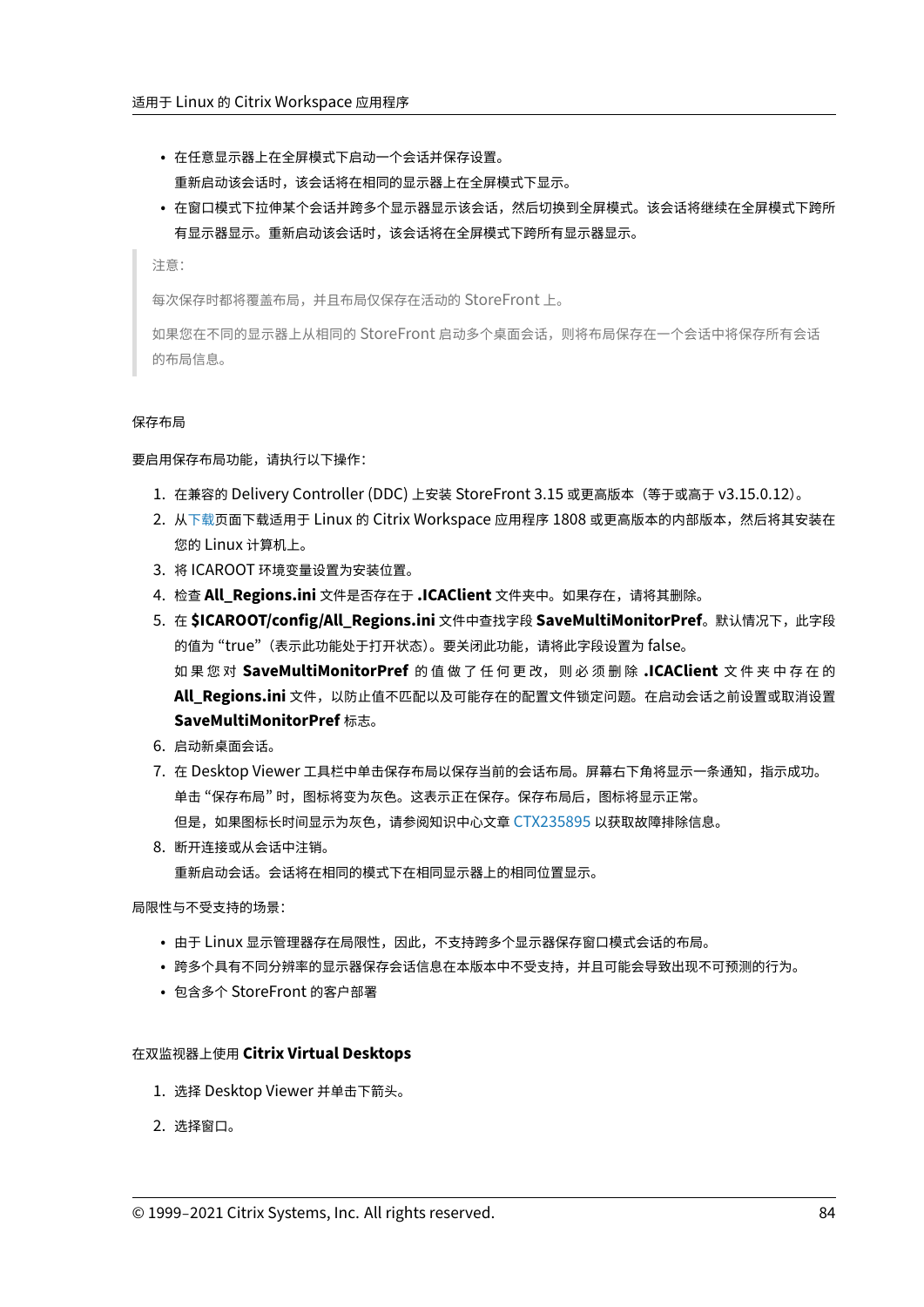- 3. 在两个显示器之间拖动 Citrix Virtual Desktops 屏幕。确保每个显示器中大约显示一半屏幕。
- 4. 在 Citrix Virtual Desktop 工具栏中,选择全屏。

屏幕将扩展到两个监视器。

### **Workspace** 启动器

Citrix 引入了 Workspace 启动器 (WebHelper) 以启动已发布的桌面和应用程序。

以前,随适用于 Linux 的 Citrix Workspace 应用程序提供的浏览器插件允许用户根据 NPAPI 启动已发布的桌面和应 用程序。

作为解决方案,Citrix 引入了 Workspace 启动器 (WebHelper)。要启用此功能,请将 StoreFront 配置为向 Workspace 启动器发送请求,以检测 Citrix Workspace 应用程序安装。

自版本 1901 起,Citrix Workspace 启动器适用于与 StoreFront 和 Citrix Gateway 的直接连接。此功能可帮助自 动启动 ICA 文件并检测 Citrix Workspace 应用程序安装。

作为解决方案,Citrix 引入了 Workspace 启动器 (WebHelper)。要启用此功能,请将 StoreFront 配置为向 Workspace 启动器发送请求,以检测 Citrix Workspace 应用程序安装。

有关配置 StoreFront 的信息,请参阅知识中心文章 CTX237727 中的 **Solution ‑ 2**(解决方案 ‑ 2)> **a) Adminis‑ trator configuration**(a) 管理员配置)。

注意:

Citrix Workspace 启动器当前仅适用于与 Stor[eFront](https://support.citrix.com/article/CTX237727) 的直接连接。在其他情况下(例如,通过 Citrix Gateway 的连接)不支持该启动器。

#### 禁用新的 **Workspace Web UI** 模式

使用第三方瘦客户端供应商提供的自助可执行文件启动适用于 Linux 的 Citrix Workspace 应用程序时,该应用程序 可能会因 CPU 使用率达到 100% 而变得无响应。

### 解决方法:切换回旧的 UI 模式:

- 1. 使用以下命令删除缓存的文件:
	- rm -r ~/.ICAClient
- 2. 转到 \$ICAROOT/config/AuthManconfig.xml 文件。
- 3. 将 CWACapableEnabled 注册表项值更改为 false。
- 4. 启动适用于 Linux 的 Citrix Workspace 应用程序。将看到自助可执行文件加载旧的 UI。

#### 键盘布局同步

使用 Windows 或 Linux VDA 时,客户端与 VDA 之间的键盘布局同步允许您在客户端设备上的首选键盘布局之间切 换。默认情况下,此功能处于禁用状态。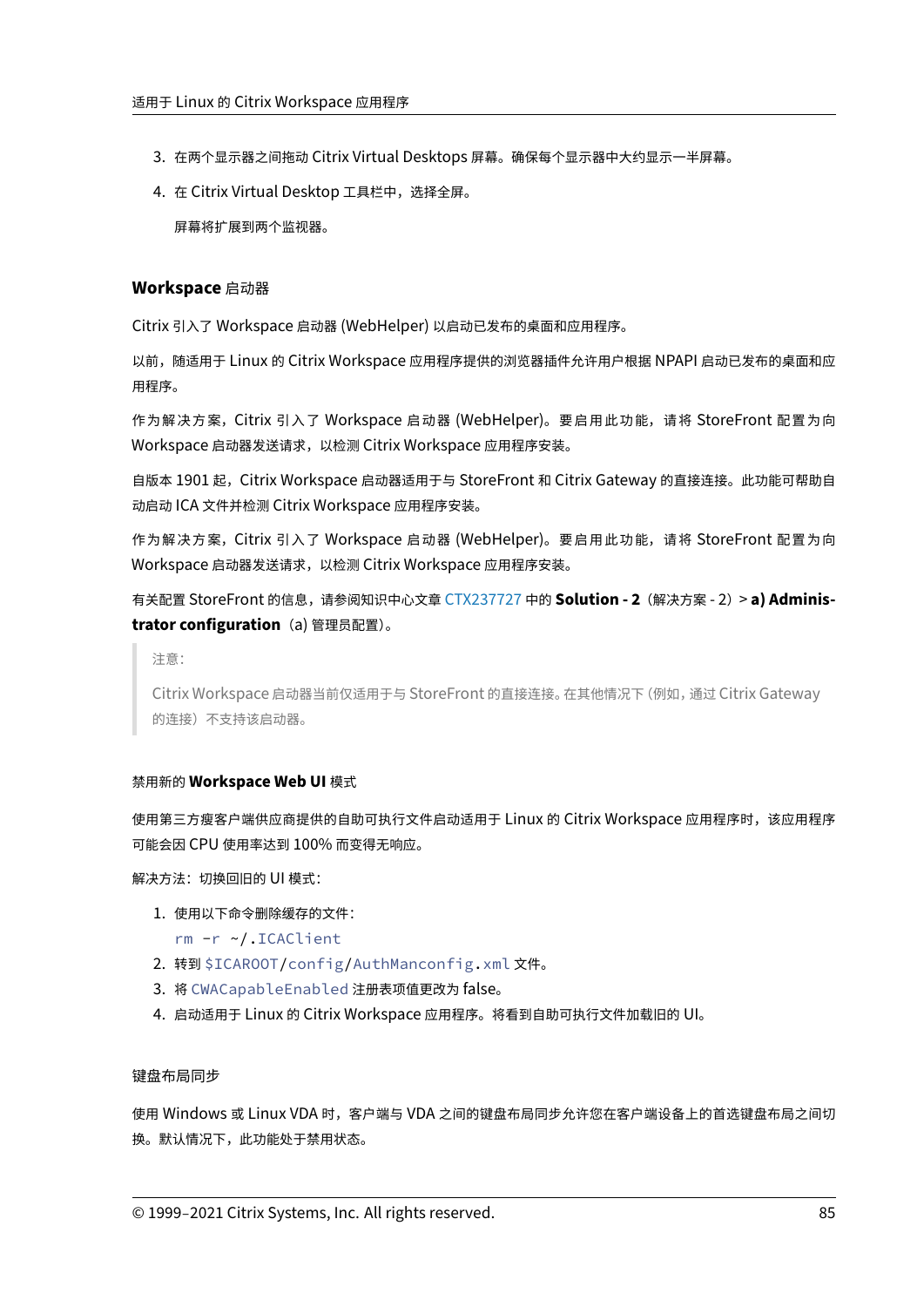必备条件:

- 在 Windows VDA 上启用 Unicode 键盘布局映射功能。有关详细信息,请参阅知识中心文章 CTX226335。
- 在 Linux VDA 上启用动态键盘布局同步功能。有关详细信息,请参阅动态键盘布局同步
- 键盘布局同步依赖于 XKB lib,允许在 VDA 和客户端设备之间自动同步键盘布局。
- 使 用 Windows Server 2016 或 Windows Server 2019 时[, 请 在 注 册 表 编](https://docs.citrix.com/zh-cn/linux-virtual-delivery-agent/current-release/configuration/dynamic-keyboard-layout-synchronization.html) 辑 器 中 导 航 到 路 径 HKEY\_LOCAL\_MACHINE\Software\Citrix\ICA\IcaIme,添加带注册表项名称 DisableKeyboardSync 的新 DWORD 值,然后将该值设置为 0。

要启用此功能,请将以下行添加到 module.ini 文件中:

 $[ICA 3.0]$ 

KeyboardSync=On

[KeyboardSync]

DriverName = VDIME.DLL

当您在 module.ini 文件中设置 **KeyboardSync=On** 并在 **wfclient.ini** 文件中设置 **KeyboardLayout=(User Profile)** 时,vdime 虚拟驱动程序将检测客户端上的活动键盘布局,并将该信息发送至 VDA。当键盘布局在客户端会 话中发生变化时,vdime 可以识别并立即向 VDA 发送新布局。

要禁用此功能,请在 module.ini 文件中设置 **KeyboardSync=Off**,以还原到早期版本的行为。在早期版本的行为 中,将从 **\$HOME/.ICAClient/wfclient.ini** 文件读取键盘布局,并在会话启动时将其与其他客户端信息一起发送至 VDA。

使用情况

启用此功能后,如果会话过程中客户端设备上的键盘布局发生变化,会话的键盘布局也将相应地发生变化。

# 针对 **Windows VDA** 和 **Linux VDA** 的键盘布局支持

注意:

下表中所有引用的 Linux 键盘区域设置是一个连字符。

|            | Linux 键盘/Linux           | Windows 区域设 |               |              |
|------------|--------------------------|-------------|---------------|--------------|
| Linux 键盘布局 | VDA 布局                   | 置           | Windows 键盘 ID | Linux VDA 布局 |
| ara        | $\overline{\phantom{a}}$ | ar-SA       | 00000401      | ara          |
| ara        | azerty                   | ar-DZ       | 00020401      | ara          |
| at         | $\overline{\phantom{a}}$ | de-AT       | 00000407      | at           |
| 要          | iso-alternate            | $fr-BE$     | 0000080c      | 要            |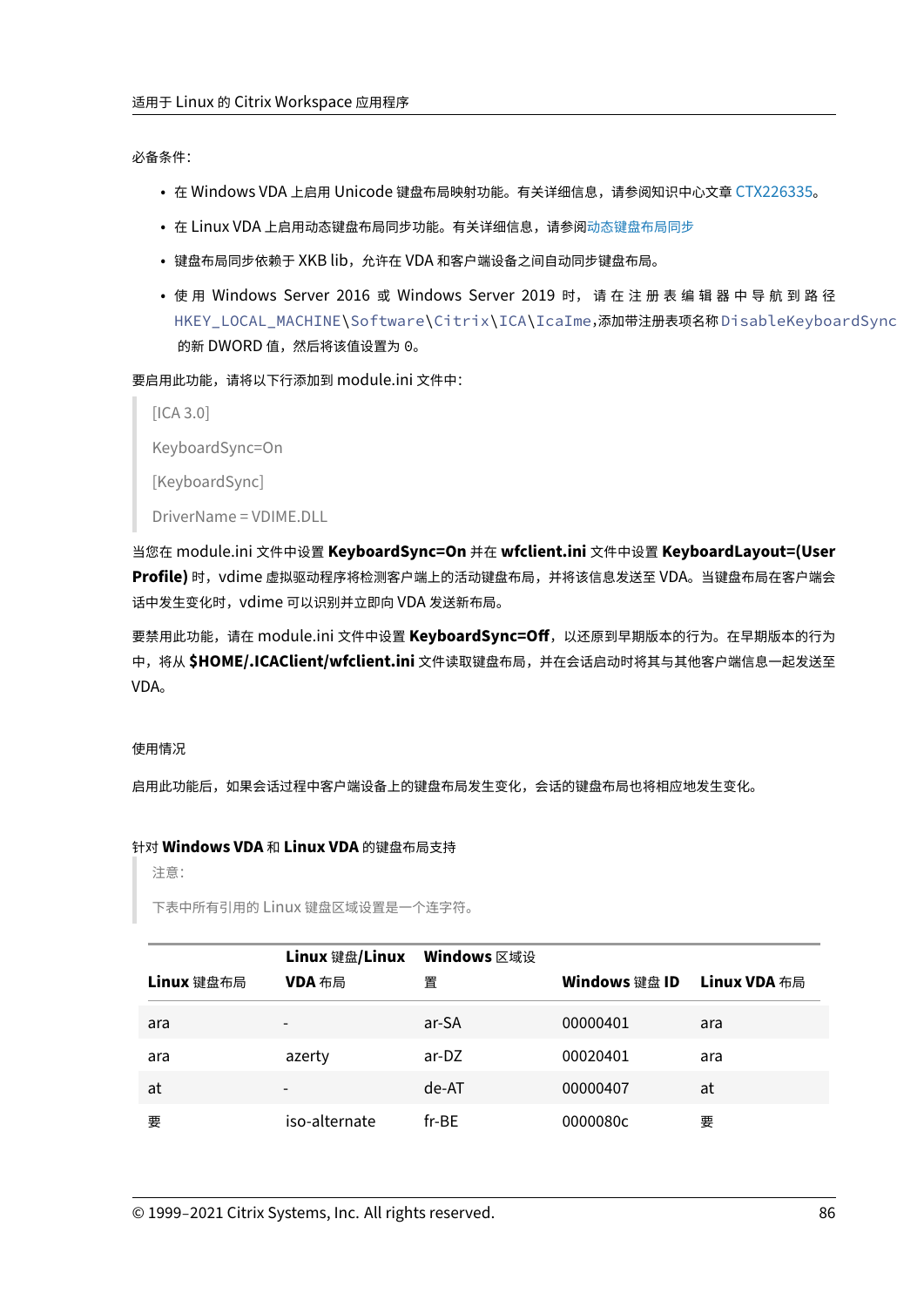| Linux 键盘布局 | Linux 键盘/Linux<br>VDA 布局 | Windows 区域设<br>置 | Windows 键盘 ID | Linux VDA 布局 |
|------------|--------------------------|------------------|---------------|--------------|
| 要          |                          | nl-BE            | 00000813      | 要            |
| bg         |                          | bg-BG            | 00030402      | bg           |
| bg         | phonetic                 | bg-BG            | 00040402      | bg           |
| bg         | bas_phonetic             | bg-BG            | 00020402      | bg           |
| br         |                          | pt-BR            | 00000416      | br           |
| 方法是使用      |                          | be-BY            | 00000423      | 方法是使用        |
| ca         | eng                      | en-CA            | 00000409      | ca           |
| ca         | multix                   | fr-CA            | 00011009      | ca           |
| ca         | fr-legacy                | fr-CA            | 00000c0c      | ca           |
| ca         |                          | fr-CA            | 00001009      | ca           |
| ch         | fr                       | fr-CH            | 0000100c      | ch           |
| ch         |                          | de-CH            | 00000807      | ch           |
| cn         |                          | en-US            | 00000409      | us           |
| ${\sf cz}$ |                          | $cs$ -CZ         | 00000405      | CZ           |
| <b>CZ</b>  | qwerty                   | $cs$ -CZ         | 00010405      | ${\sf CZ}$   |
| de         |                          | de-DE            | 00000407      | de           |
| de         | mac                      | de-DE            | 00000407      | de           |
| dk         |                          | da-DK            | 00000406      | dk           |
| ee         |                          | et-EE            | 00000425      | ee           |
| es         |                          | es-ES            | 0000040a      | es           |
| es         | mac                      | es-ES            | 0000040a      | es           |
| fi         |                          | $fi-Fl$          | 0000040b      | fi           |
| fr         |                          | $fr-FR$          | 0000040c      | fr           |
| fr         | mac                      | $fr-FR$          | 0000040c      | fr           |
| gb         |                          | $en-GB$          | 00000809      | gb           |
| gb         | mac                      | $en-GB$          | 00000809      | gb           |
| gb         | extd                     | $en-GB$          | 00000452      | gb           |
| gr         |                          | $el$ -GR         | 00000408      | gr           |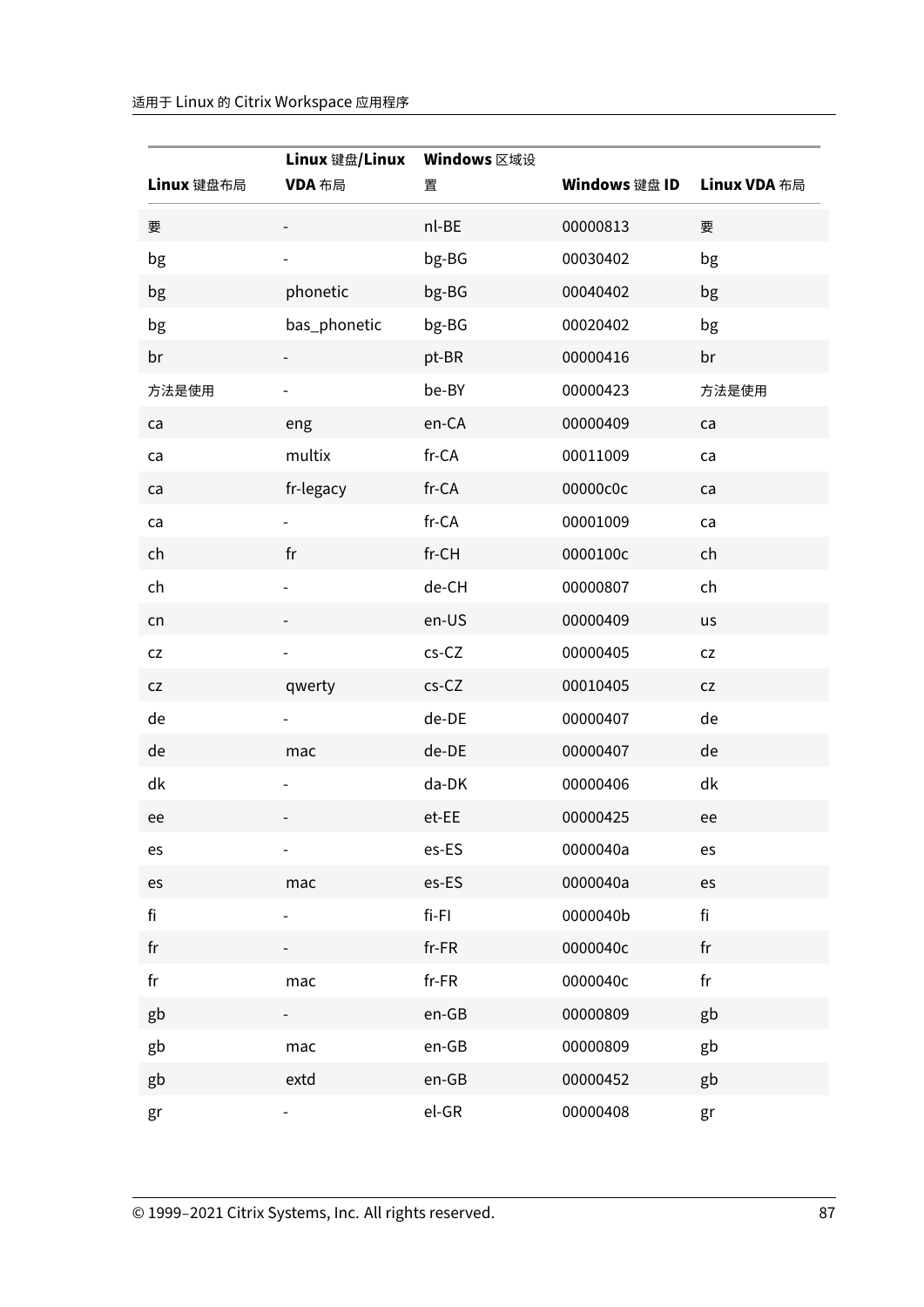| Linux 键盘布局             | Linux 键盘/Linux Windows 区域设<br>VDA 布局 | 置           | Windows 键盘 ID | Linux VDA 布局 |
|------------------------|--------------------------------------|-------------|---------------|--------------|
| hr                     |                                      | hr-HR       | 0000041a      | hr           |
| hu                     |                                      | hu-HU       | 0000040e      | hu           |
| ie                     |                                      | en-IE       | 00001809      | ie           |
| il                     |                                      | he-IL       | 0002040d      | il           |
| 输入                     | eng                                  | en-IN       | 00004009      | 输入           |
| iq                     |                                      | ar-IQ       | 00000401      | iq           |
| 为                      |                                      | is-IS       | 0000040f      | 为            |
| it                     |                                      | $it-IT$     | 00000410      | it           |
| jp                     |                                      | en-US       | 00000409      | us           |
| jp                     | mac                                  | en-US       | 00000409      | us           |
| kr                     |                                      | en-US       | 00000409      | us           |
| latam                  |                                      | es-MX       | 0000080a      | latam        |
| lt                     |                                      | $lt$ -LT    | 00010427      | lt           |
| lt                     | ibm                                  | $lt$ - $LT$ | 00000427      | lt           |
| lt                     | std                                  | $lt$ - $LT$ | 00020427      | lt           |
| lv                     |                                      | lv-LV       | 00020426      | lv           |
| 否                      |                                      | nb-NO       | 00000414      | 否            |
| pl                     |                                      | pl-PL       | 00000415      | pl           |
| pl                     | qwertz                               | pl-PL       | 00010415      | pl           |
| pt                     |                                      | pt-PT       | 00000816      | pt           |
| pt                     | mac                                  | pt-PT       | 00000816      | pt           |
| ro                     | std                                  | ro-RO       | 00010418      | ro           |
| $\mathsf{r}\mathsf{s}$ |                                      | sr-Cyrl-RS  | 00000c1a      | rs           |
| $\mathsf{r}\mathsf{s}$ | latin                                | sr-Latn-RS  | 0000081a      | rs           |
| ru                     |                                      | ru-RU       | 00000419      | ru           |
| ru                     | typewriter                           | ru-RU       | 00010419      | ru           |
| ru                     | mac                                  | ru-RU       | 00000419      | ru           |
| se                     |                                      | sv-SE       | 0000041d      | se           |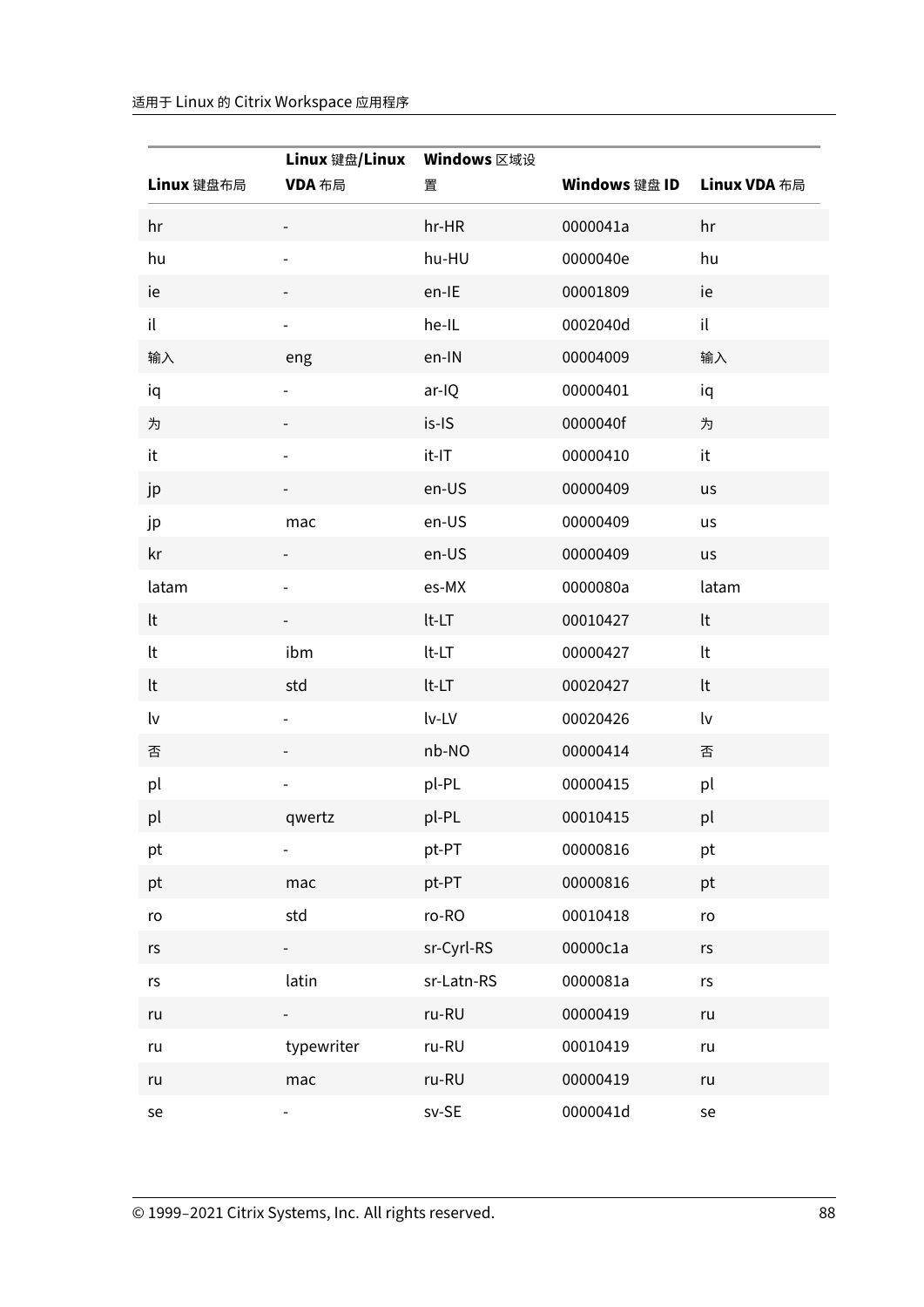| Linux 键盘布局 | Linux 键盘/Linux Windows 区域设<br>VDA 布局 | 置          | Windows 键盘 ID | Linux VDA 布局 |
|------------|--------------------------------------|------------|---------------|--------------|
| se         | mac                                  | sv-SE      | 0000041d      | se           |
| si         |                                      | sl-SI      | 00000424      | si           |
| sk         |                                      | sk-SK      | 0000041b      | sk           |
| sk         | qwerty                               | sk-SK      | 0001041b      | sk           |
| th         |                                      | th-TH      | 0000041e      | th           |
| th         | pat                                  | th-TH      | 0001041e      | th           |
| tj         |                                      | tg-Cyrl-TJ | 00000428      | tj           |
| tr         |                                      | $tr$ -TR   | 0000041f      | tr           |
| tr         | $\mathsf{f}$                         | $tr$ -TR   | 0001041f      | tr           |
| tw         |                                      | en-US      | 00000409      | us           |
| ua         |                                      | uk-UA      | 00000422      | ua           |
| us         |                                      | en-US      | 00000409      | us           |
| us         | mac                                  | en-US      | 00000409      | us           |
| us         | dvorak                               | en-US      | 00010409      | us           |
| us         | dvorak-l                             | en-US      | 00030409      | us           |
| us         | dvorak-r                             | en-US      | 00040409      | us           |
| <b>us</b>  | intl                                 | nl-NL      | 00020409      | us           |
| vn         |                                      | vi-VN      | 0000042a      | vn           |

# **VDA** 键盘布局

VDA 键盘布局功能可帮助您使用 "VDA" 键盘布局,而无论客户端的键盘布局设置如何。它支持以下类型的键盘:PC/XT 101、102、104、105、106。

要使用服务器端键盘布局,请执行以下操作:

- 1. 启动 wfclient.ini 文件。
- 2. 更改 KeyboardLayout 属性的值,如下所示:

KeyboardLayout=(Server Default)

KeyboardLayout 属性的默认值为 (用户配置文件)。

3. 重新启动会话以使更改生效。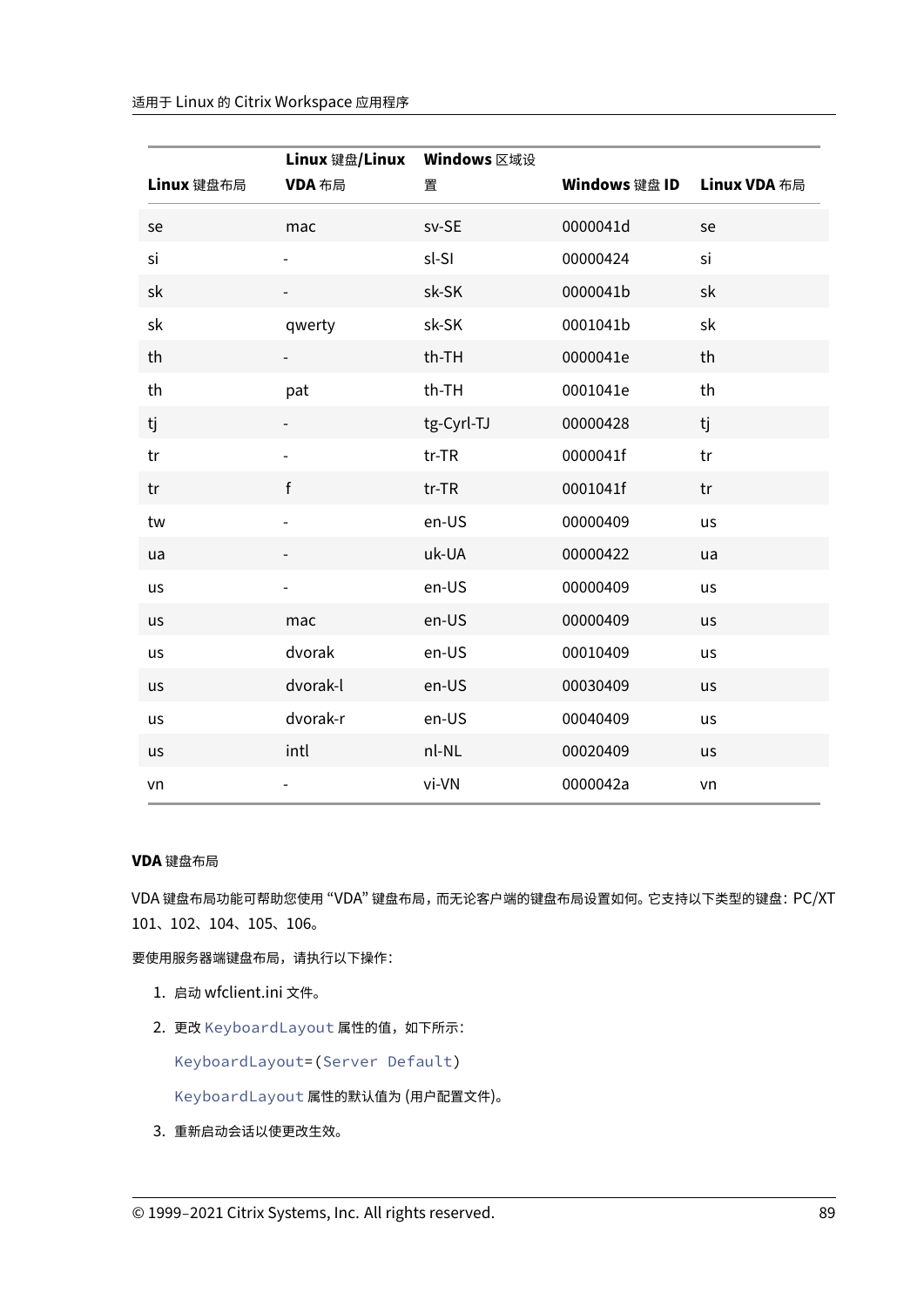# 文件类型关联

Citrix Virtual Apps Services 可能还发布文件,而非发布应用程序或桌面。此过程称为发布内容,并且允许使用 pnabrowse 打开已发布的文件。

适用于 Linux 的 Citrix Workspace 应用程序可以识别的文件类型有限。要使系统能够识别已发布内容的文件类型,并 使用户可以通过 Citrix Workspace 应用程序查看该文件,必须将已发布的应用程序与已发布文件的文件类型相关联。 例如,要使用 Citrix Workspace 应用程序查看已发布的 Adobe PDF 文件,必须发布诸如 Adobe PDF Viewer 之类 的应用程序。除非发布了恰当的应用程序,否则用户将无法查看相应的已发布内容。

要在客户端上启用 FTA,请执行以下操作:

- 1. 确保您要关联的应用程序是收藏夹或已订阅的应用程序。
- 2. 要获取已发布应用程序的列表和服务器 URL,请运行命令:

```
1 ./util/storebrowse -l
\mathcal{L}3 ./util/storebrowse -S <StoreFront URL>
4 <!--NeedCopy-->
```
3. 使用以下语法运行./util/ctx\_app\_bind 命令:

```
./util/ctx_app_bind [-p] example_file|MIME-type published-application [
server|server-URI]
```
例如,

./util/ctx\_app\_bind a.txt BVT\_DB.Notepad\_AWTSVDA-0001 https://awddc1. bvt.local/citrix/store/discovery

- 4. 确保要尝试打开的文件启用了客户端驱动器映射 (CDM)。
- 5. 双击该文件以使用关联的应用程序将其打开。

将已发布的应用程序与文件类型关联

Citrix Workspace 应用程序读取并应用管理员在 Citrix Studio 中配置的设置。

必备条件:

确保连接到配置了 FTA 的应用商店服务器。

要将文件扩展名与适用于 Linux 的 Citrix Workspace 应用程序关联,请执行以下操作:

- 1. 发布应用程序。
- 2. 登录到 Citrix Studio。
- 3. 右键单击应用程序并选择属性。
- 4. 选择位置。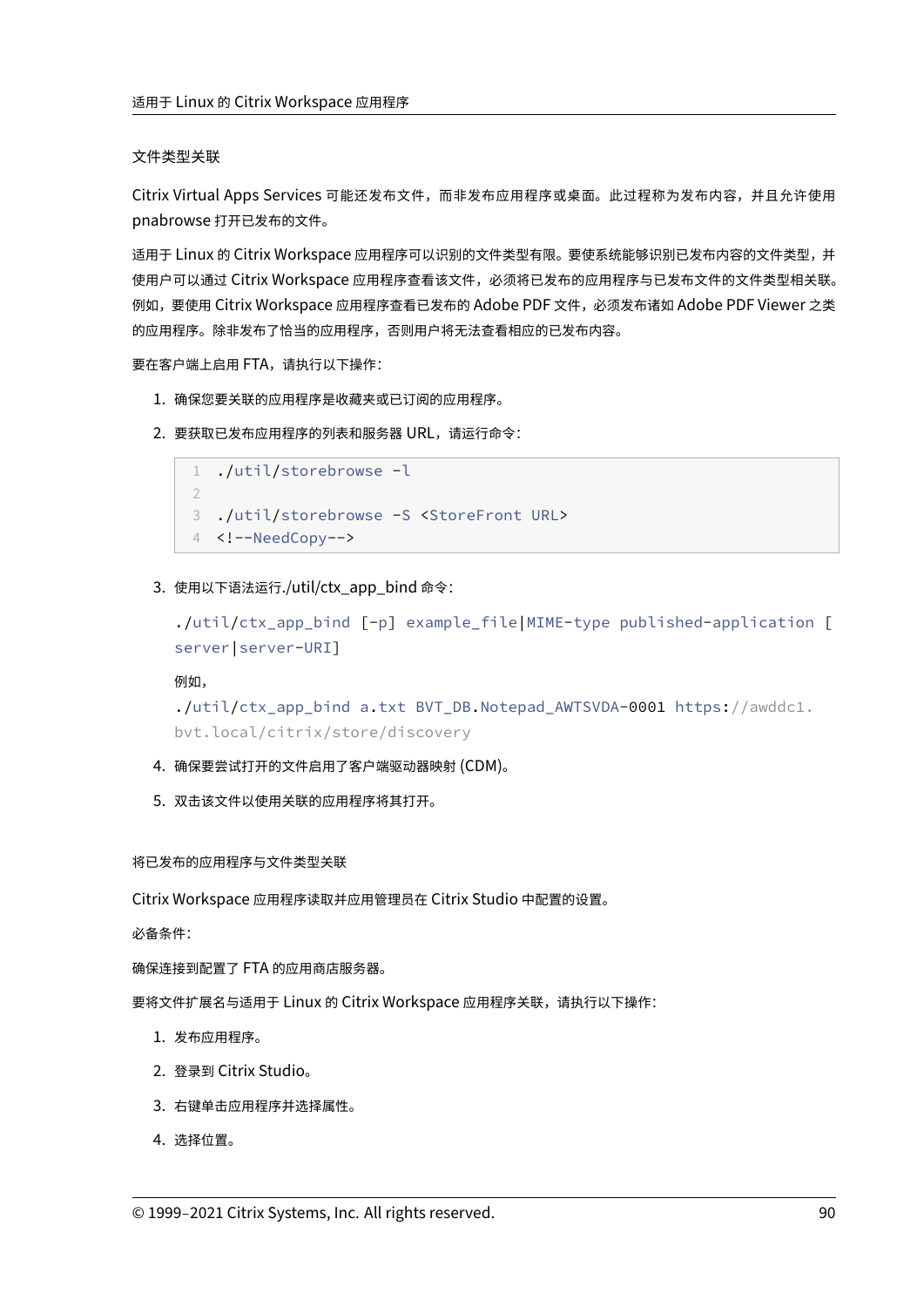- 5. 在"命令行参数 (可选)"字段中添加"%\*\*"以跳过命令行验证,然后单击"确定"。
- 6. 在应用程序上单击鼠标右键并选择属性。
- 7. 选择文件类型关联。
- 8. 选择您希望 Citrix Workspace 应用程序与该应用程序相关联的所有扩展名。
- 9. 单击应用和更新文件类型。
- 10. 请按照文件类型关联中提及的步骤在客户端上启用 FTA。

注意:

确保 Stor[eFront](https://docs.citrix.com/zh-cn/citrix-workspace-app-for-linux/configure-xenapp.html#file-type-association) 文件类型关联处于"开"状态。默认情况下,启用文件类型关联。

# 支持 **Citrix Analytics**

适用于 Linux 的 Citrix Workspace 应用程序已进行插桩,可在该应用程序触发某些事件时安全地将日志传输到 Citrix Analytics。启用后,日志将在 Citrix Analytics 服务器上进行分析和存储。有关 Citrix Analytics 的详细信息,请参 阅 Citrix Analytics。

### 透[明用户界面](https://docs.citrix.com/en-us/citrix-analytics/)

Citrix ICA 协议使用透明用户界面虚拟通道 [TUI VC] 协议在 Citrix Virtual Apps and Desktops 与主机服务器之间 传输数据。TUI 协议传输远程连接的用户界面 [UI] 组件消息。

适用于 Linux 的 Citrix Workspace 应用程序支持 TUI VC 功能。此功能可帮助客户端接收服务器发送的 TUI 数据包, 客户端可以访问 UI 相关组件。此功能可帮助您控制默认叠加屏幕的显示。可以在 module.ini 文件中切换 VDTUI 标志: VDTUI - On/Off

有关虚拟通道的详细信息,请参阅 Citrix Virtual Apps and Desktops 文档中的 Citrix ICA 虚拟通道。

身份验证

September 21, 2021

为了提供更好的体验,自 Citrix Workspace 应用程序 2012 起,我们将在 Citrix Workspace 应用程序中显示身份验 证对话框,并在登录屏幕上显示应用商店详细信息。我们会加密和存储身份验证令牌,以便您在系统或会话重新启动时 不需要重新输入凭据。

注意:

此身份验证增强功能仅在云部署中适用。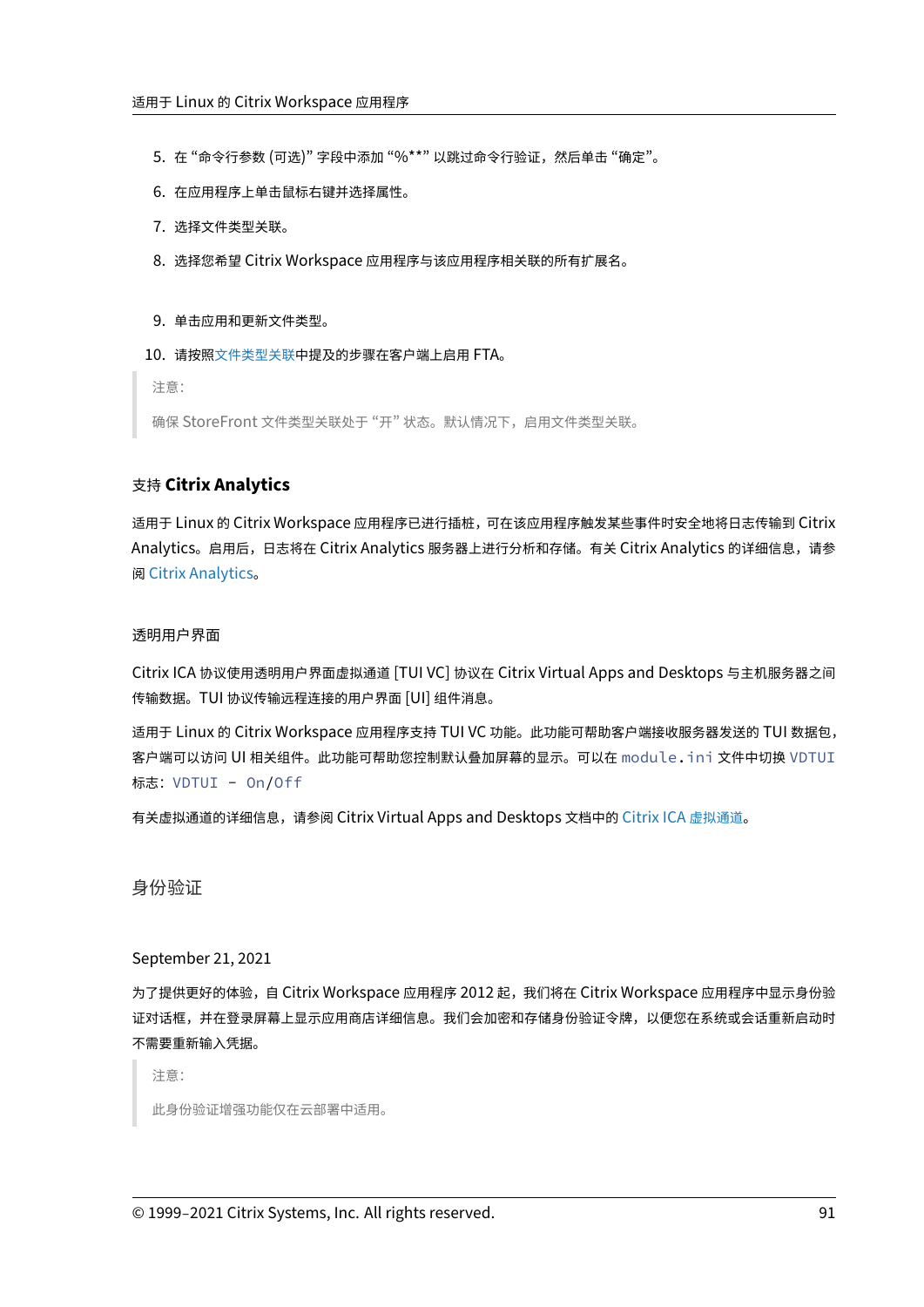必备条件:

必须安装 libsecret 库。

默认情况下,此功能处于禁用状态。

要启用此增强功能,请执行以下操作:

- 1. 找到配置文件: \$ICAROOT/config/AuthManConfig.xml。
- 2. 将 AuthManLiteEnabled 的值设置为 **true**。

智能卡

要在适用于 Linux 的 Citrix Workspace 应用程序中配置智能卡支持,必须通过 StoreFront 控制台配置 StoreFront 服务器。

Citrix Workspace 应用程序支持与 PCSC‑Lite 和 PKCS#11 驱动程序相应兼容的智能卡读卡器。默认情况下,Citrix Workspace 应用程序现在在其中一个标准位置查找 opensc-pkcs11.so。

Citrix Workspace 应用程序可以在非标准位置或其他 PKCS\##11 驱动程序中找到 opensc-pkcs11.so。可以 使用以下过程存储各自的位置:

- 1. 找到配置文件: \$ICAROOT/config/AuthManConfig.xml。
- 2. 找到行 <key>PKCS11module</key>,将驱动程序位置添加到紧跟该行的 <value> 元素中。

注意:

如果您输入了驱动程序位置的文件名,Citrix Workspace 应用程序将导航到 \$ICAROOT/PKCS\ ##11 目录中的相应文件。或者,可以使用以 "/" 开头的绝对路径。

删除智能卡后,请按照以下步骤更新配置文件中的 SmartCardRemovalAction,以配置 Citrix Workspace 应 用程序的行为:

- 1. 找到配置文件: \$ICAROOT/config/AuthManConfig.xml。
- 2. 找到行 <key>SmartCardRemovalAction</key>, 并将 noaction 或 forcelogoff 添加到紧跟该行 的 <value> 元素中。

默认行为为 noaction。不执行任何用于清除存储的凭据以及在删除智能卡时生成的令牌的操作。

forcelogoff 操作将在删除智能卡时清除 StoreFront 中的所有凭据和令牌。

启用智能卡支持

如果在服务器和 Citrix Workspace 应用程序中同时启用了智能卡,Citrix Workspace 应用程序将支持各种智能卡读 卡器。

可以将智能卡用于以下用途:

• 智能卡登录身份验证 ‑ 对 Citrix Virtual Apps 服务器进行身份验证。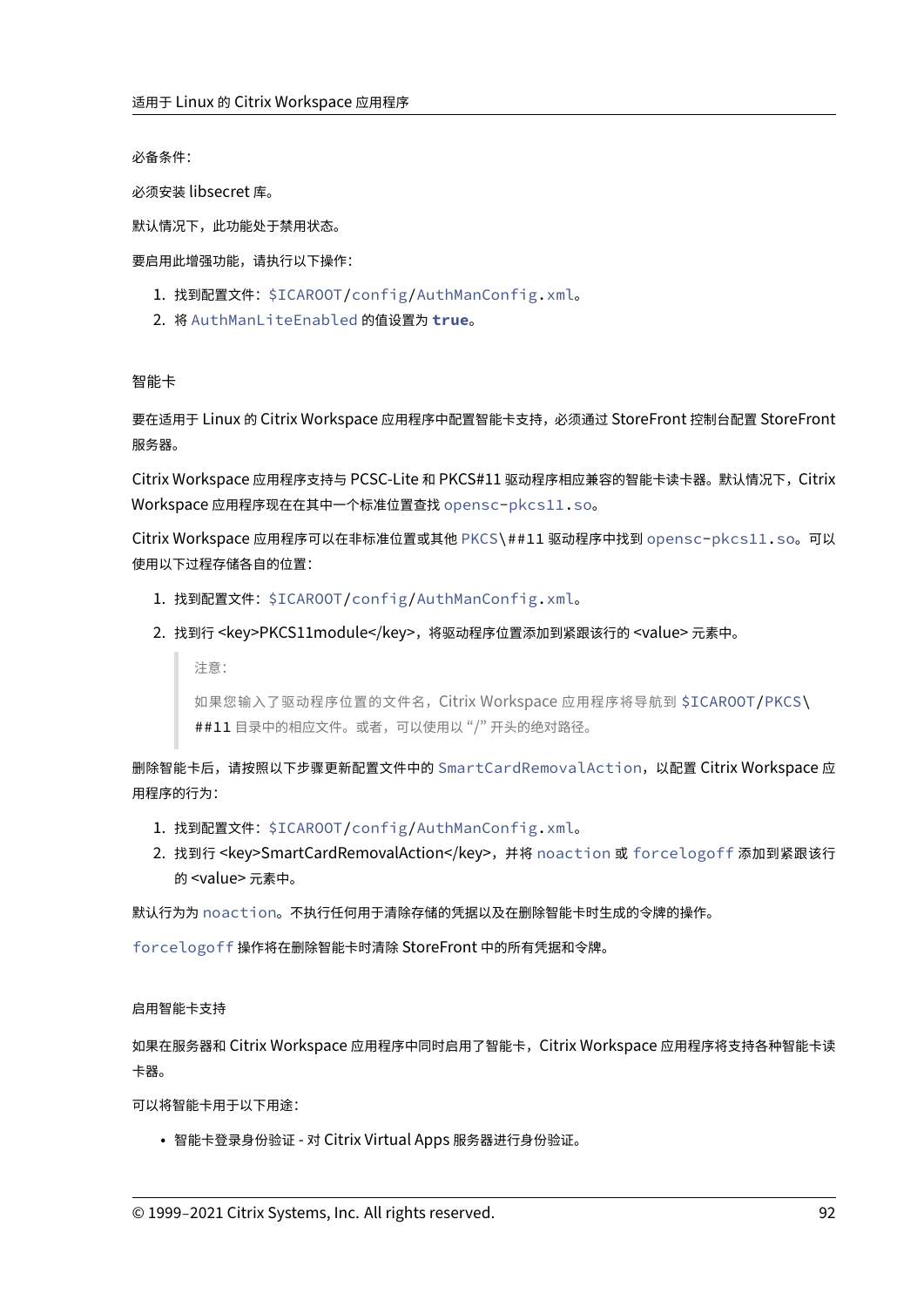• 智能卡应用程序支持 - 允许支持智能卡的已发布应用程序访问本地智能卡设备。

智能卡数据对安全性非常敏感,必须通过采用安全身份验证的通道(例如 TLS)进行传输。

要实现智能卡支持,必须具备以下条件:

- 智能卡读卡器和已发布的应用程序必须符合 PC/SC 工业标准。
- 安装适用于您的智能卡的驱动程序。
- 安装 PC/SC Lite 软件包。
- 安装并运行 pcscd 守护程序,该程序提供使用 PC/SC 访问智能卡的中间件。
- 在 64 位系统中, 64 位和 32 位版本的 libpscslite1 软件包必须存在。

有关在服务器上配置智能卡支持的详细信息,请参阅 Citrix Virtual Apps and Desktops 文档中的智能卡。

# 支持多重 **(nFactor)** 身份验证

多重身份验证要求用户提供多个身份证明以获得访问权限,从而增强了应用程序的安全性。多重身份验证使得身份验证 步骤和关联的凭据收集表单可由管理员配置。

本机 Citrix Workspace 应用程序通过在已针对 StoreFront 实现的表单登录支持的基础上构建来支持此协议。Citrix Gateway 的 Web 登录页面和流量管理器虚拟服务器也使用此协议。

有关详细信息,请参阅 Citrix ADC 文档中的 SAML 身份验证和多重 (nFactor) 身份验证。

安全

August 20, 2021

要确保您的站点与 Citrix Workspace 应用程序之间的通信安全,可以使用 Citrix Gateway 等安全技术集成 Citrix Workspace 应用程序连接。

注意**:**

Citrix 建议在 StoreFront 服务器与用户设备之间使用 Citrix Gateway。

- 防火墙:网络防火墙可以根据目标地址和端口允许或阻止数据包通过。在使用 Citrix Workspace 应用程序时, 如果要经过将服务器内部网络 IP 地址映射到外部 Internet 地址(即网络地址转换,或 NAT)的网络防火墙,则 应配置外部地址。
- 可信的服务器。
- 仅适用于 Citrix Virtual Apps 部署(不适用于 XenDesktop 7):SOCKS 代理服务器或安全代理服务器(也 称为安全性代理服务器、HTTPS 代理服务器或 TLS 通道代理服务器)。可以使用代理服务器来限制网络的入 站和出站访问,并处理 Citrix Workspace 应用程序与服务器之间的连接。Citrix Workspace 应用程序支持 SOCKS 和安全代理协议。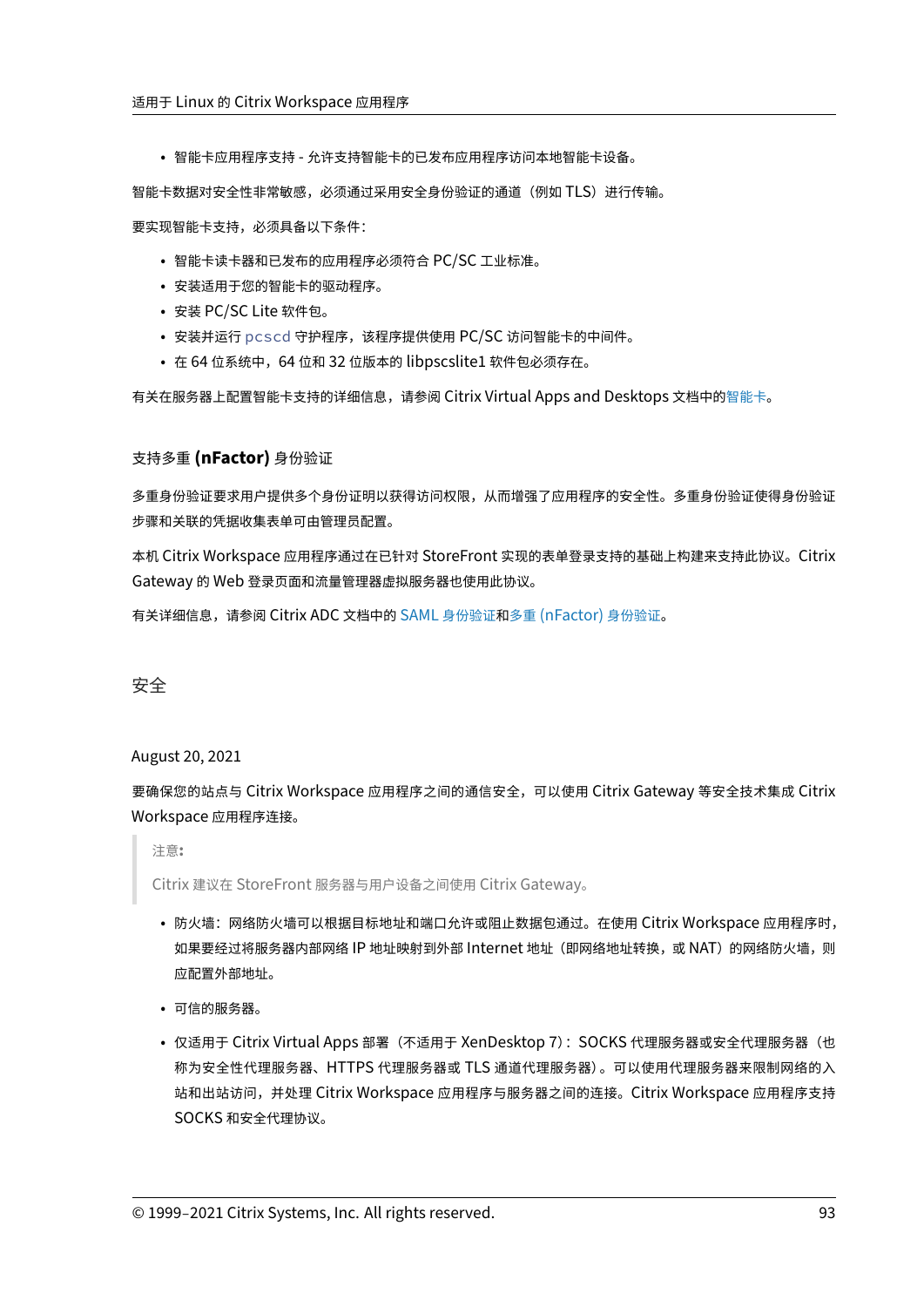• 仅限 Citrix Virtual Apps 部署:使用传输层安全性 (TLS) 协议的 Citrix Secure Web Gateway 或 SSL Relay 解决方案。支持 TLS 1.0 到 1.2。

# **Citrix Gateway**

Citrix Gateway (以前称为 Access Gateway) 可确保与 StoreFront 应用商店的连接安全,并允许管理员详细地控 制用户对桌面和应用程序的访问。

要通过 Citrix Gateway 连接桌面和应用程序,请执行以下操作:

- 1. 指定管理员提供的 Citrix Gateway URL。可以通过以下方式之一执行此操作:
	- 首次使用自助服务式用户界面时,系统会提示您在添加帐户对话框中输入 URL。
	- 以后使用自助服务式用户界面时,可以通过单击首选项 > 帐户 > 添加来输入 URL
	- 如果要通过 storebrowse 命令建立连接,请在命令行中输入 URL

该 URL 指定网关和特定应用商店(选择性指定):

- 要连接到 Citrix Workspace 应用程序找到的第一个应用商店,请使用以下格式的 URL,例如: https: //gateway.company.com。
- 要 连 接 到 特 定 应 用 商 店, 请 使 用 以 下 格 式 的 URL, 例 如:https://gateway.company. com?<storename>。 此 动 态 URL 的 格 式 为 非 标 准 格 式; 请 勿 在 该 URL 中 包 含 =([等 号 字](https://gateway.company.com) [符\)。如果要通过](https://gateway.company.com) storebrowse 连接到特定应用商店,可能需要在 storebrowse 命令中用双引号引起 URL。
- 2. 系统[提示时,](https://gateway.company.com)使用您的用户名、密码和安全令牌连接到该应用商店(通过网关)。有关此步骤的详细信息,请参阅 Citrix Gateway 文档。

身份验证完成后,将显示您的桌面和应用程序。

# 代理服务器

代理服务器用于限制网络的入站和出站访问,并处理 Citrix Workspace 应用程序与 Citrix Virtual Apps and Desktops 部署之间的连接。Citrix Workspace 应用程序支持 SOCKS 协议(随附于 Citrix Secure Web Gateway 和 Citrix SSL Relay)、安全代理协议和 Windows NT 质询/响应 (NTLM) 身份验证。

支持的代理类型列表被 Trusted\_Regions.ini 和 Untrusted\_Regions.ini 限制为 "Auto"(自动)、"None"(无)和 "Wpad"类型。如果使用"SOCKS"、"Secure"(安全)或"Script"(脚本)类型,请编辑这些文件以向允许列表中 添加其他类型。

注意**:** 要确保实现安全连接,请启用 TLS。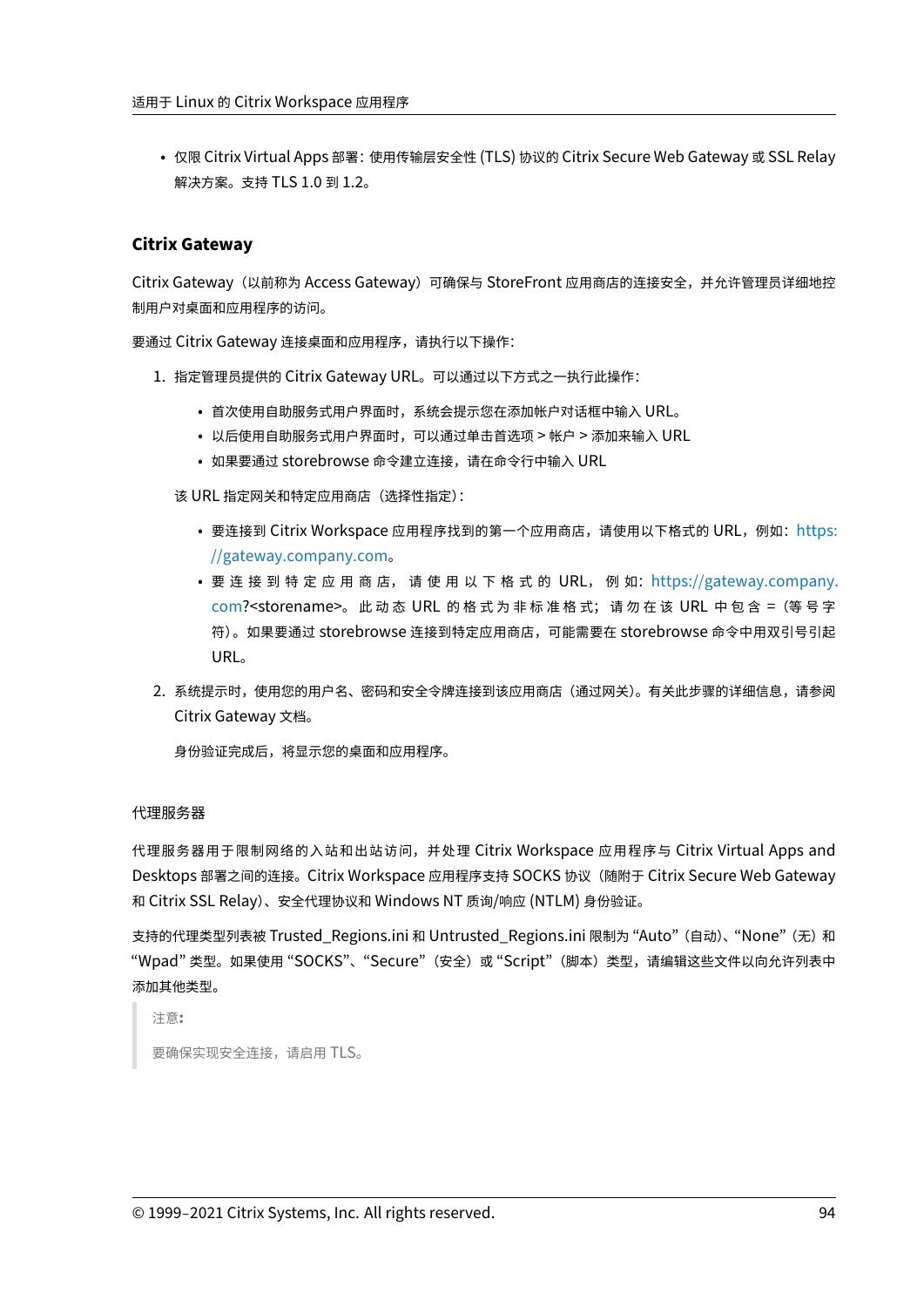### 安全代理服务器

将连接配置为使用安全代理协议时,意味着同时启用了对 Windows NT 质询/响应 (NTLM) 身份验证的支持。如果此 协议可用,则无需任何其他配置即可在运行时检测和使用此协议。

重要:

NTLM 支持需要 OpenSSL 1.1.1d 和 libcrypto.so 库。在用户设备上安装这些库。这些库通常包含在 Linux 发 行版中。也可以从 http://www.openssl.org/ 进行下载。

# **Secure Web Gat[eway](http://www.openssl.org/)** 和 **SSL**

可以将 Citrix Workspace 应用程序与 Citrix Secure Web Gateway 或安全套接字层 (SSL) 中继服务集成在一起。 Citrix Workspace 应用程序支持 TLS 协议。TLS(传输层安全性)是 SSL 协议的最新标准化版本。互联网工程工作小 组 (IETF) 在接管 SSL 开放式标准的开发任务后,将 SSL 更名为 TLS。TLS 通过提供服务器身份验证、数据流加密和 消息完整性检查,来保障数据通信的安全。有些组织(包括美国政府组织)要求使用 TLS 来保障数据通信的安全。这些 组织可能还要求使用验证的加密,例如 FIPS 140(联邦信息处理标准)。FIPS 140 是一个加密标准。

### **Secure Web Gateway**

可以在普通模式或中继模式下使用 Citrix Secure Web Gateway,来为 Citrix Workspace 应用程序与服务器之间的 通信提供安全通道。如果在普通模式下使用 Citrix Secure Web Gateway,则不需要配置 Citrix Workspace 应用程 序。

如果安全网络中的服务器上安装了 Citrix Secure Web Gateway 代理, 则可以在中继模式下使用 Citrix Secure Web Gateway 代理。有关详细信息,请参阅 Citrix Virtual Apps (Citrix Secure Web Gateway) 文档。

如果使用中继模式,Citrix Secure Web Gateway 服务器将相当于一个代理,并且必须配置 Citrix Workspace 应用 程序才能使用:

- Citrix Secure Web Gateway 服务器[的完全限定的域名](https://docs.citrix.com/zh-cn/xenapp-and-xendesktop/xenapp-6-5/xenapp65-w2k8-wrapper/sg-presentation-server-v2.html) (FQDN)。
- Citrix Secure Web Gateway 服务器的端口号。Citrix Secure Web Gateway 版本 2.0 不支持中继模式。

FQDN 必须按顺序列出以下三个组成部分:

- 主机名
- 中间域
- 顶级域

例如:my\_computer.my\_company.com 是一个 FQDN,因为它依次列出主机名 (my\_computer)、中间域 (my\_company) 和顶级域 (com)。中间域和顶级域的组合 (my\_company.com) 称为域名。

# **SSL Relay**

默认情况下,Citrix SSL Relay 使用 Citrix Virtual Apps 服务器上的 TCP 端口 443 进行 TLS 安全通信。SSL Relay 收到 TLS 连接时,先解密数据再将其重定向到服务器。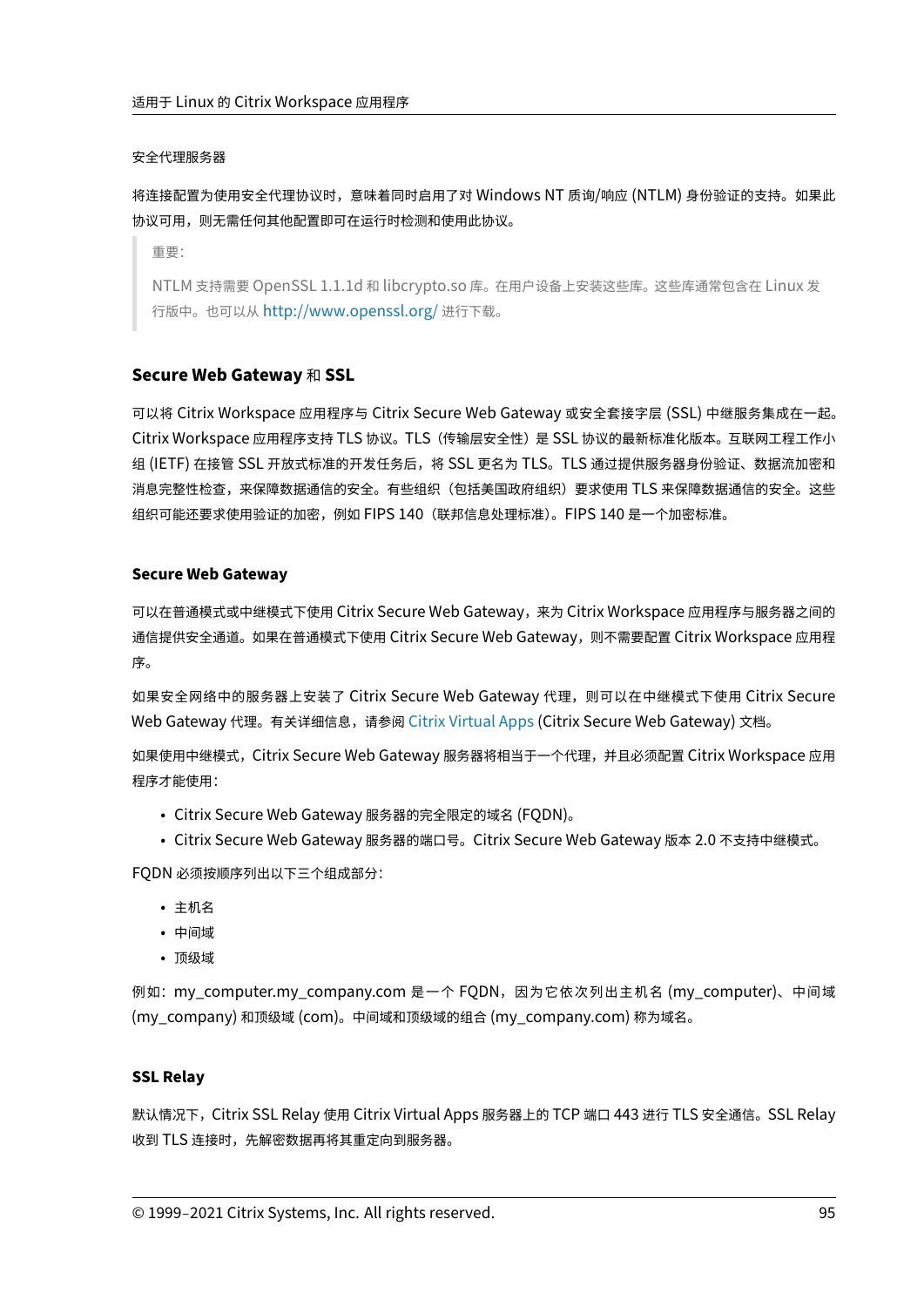如果将 SSL Relay 配置为侦听 443 以外的其他端口, 则必须将该非标准侦听端口号指定给 Citrix Workspace 应用程 序。

可以使用 Citrix SSL Relay 来保障以下情况下的通信安全:

• 在启用了 TLS 的用户设备与服务器之间

有关配置和使用 SSL Relay 来确保安装安全的信息,请参阅 Citrix Virtual Apps 文档。

# **TLS**

可以通过在 [WFClient] 部分中添加以下配置选项来控制能够协商的 TLS 协议的版本:

- MinimumTLS=1.2
- MaximumTLS=1.2

### 这些值是默认值,在代码中实现。请根据需要调整这些值。

注意**:**

- 无论何时启动程序,都会读取这些值。如果您在启动 selfservice 或 storebrowse 后更改了这些值,请键 入 **killall AuthManagerDaemon ServiceRecord selfservice storebrowse**。
- 适用于 Linux 的 Citrix Workspace 应用程序不允许使用 SSLv3 协议。

# 要选择密码套件集,请在 [WFClient] 部分中添加以下配置选项:

• SSLCiphers=GOV

此值为默认值。其他可识别的值为 COM 和 ALL。

注意**:**

与 TLS 版本配置一样,如果您在启动 selfservice 或 storebrowse 后更改了此值,则必须键入:

**killall AuthManagerDaemon ServiceRecord selfservice storebrowse**

### 加密更新

此功能是安全通信协议的重要变更。前缀为 TLS\_RSA\_ 的密码套件不提供向前保密,并且被视为弱密码套件。

TLS RSA 密码套件已被完全删除。相反,本版本支持高级 TLS ECDHE RSA 密码套件。如果您的环境未配置 TLS\_ECDHE\_RSA\_ 密码套件,则由于密码较弱,客户端启动将不受支持。对于客户端身份验证,支持 1536 位 RSA 密钥。

支持以下高级密码套件:

- TLS ECDHE\_RSA\_WITH\_AES\_256\_GCM\_SHA384 (0xc030)
- TLS ECDHE\_RSA\_WITH\_AES\_256\_CBC\_SHA384 (0xc028)
- TLS\_ECDHE\_RSA\_WITH\_AES\_128\_CBC\_SHA (0xc013)

DTLS v1.0 支持以下密码套件: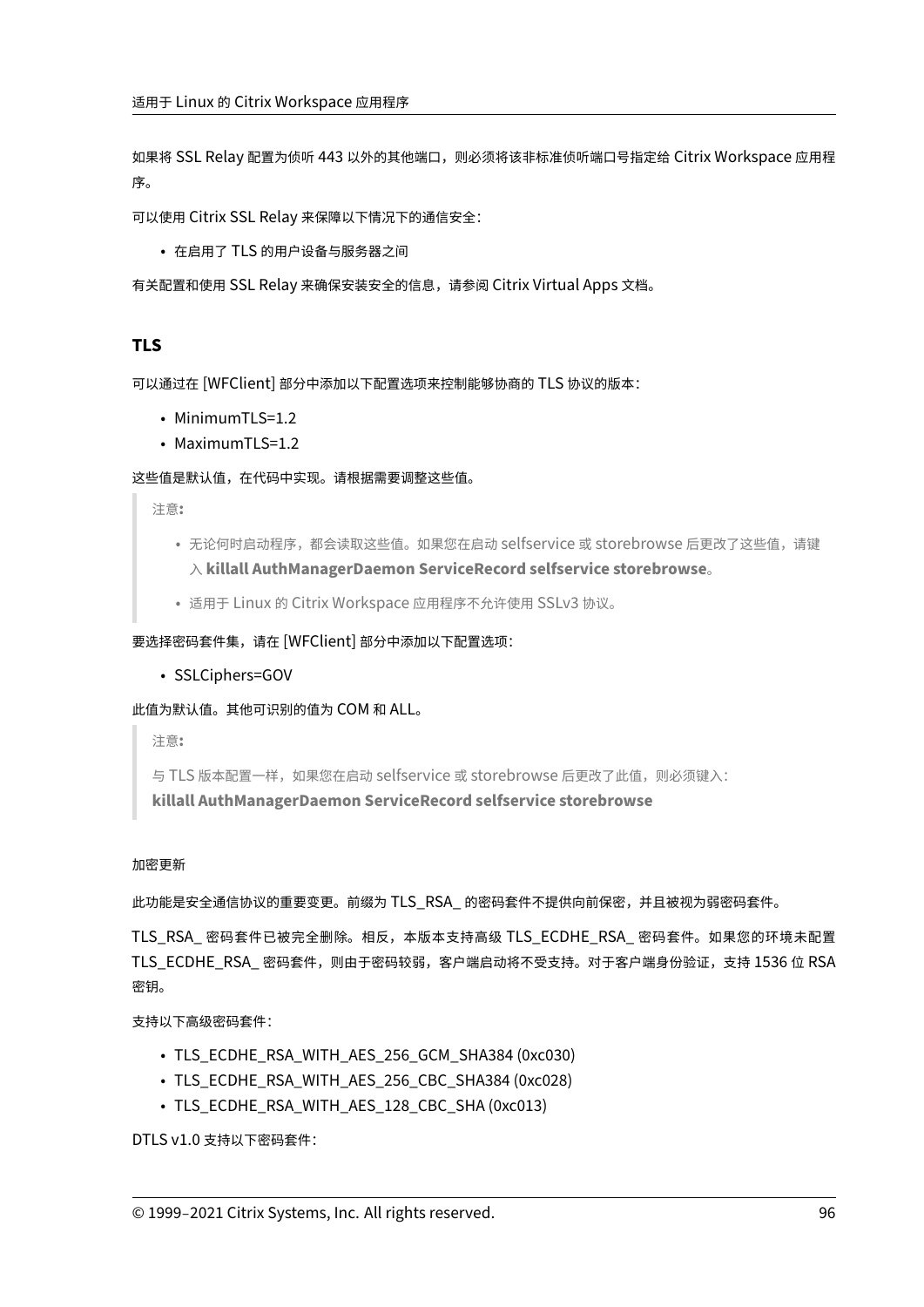- TLS\_ECDHE\_RSA\_WITH\_AES\_128\_CBC\_SHA
- TLS\_EMPTY\_RENEGOTIATION\_INFO\_SCSV

DTLS v1.2 支持以下密码套件:

- TLS ECDHE\_RSA\_WITH\_AES\_256\_GCM\_SHA384
- TLS ECDHE\_RSA\_WITH\_AES\_256\_CBC\_SHA384
- TLS\_ECDHE\_RSA\_WITH\_AES\_128\_CBC\_SHA
- TLS\_EMPTY\_RENEGOTIATION\_INFO\_SCSV

注意**:**

自版本 1903 及更高版本起,Citrix Gateway 12.1 及更高版本支持 DTLS。有关 Citrix Gateway 的 DTLS 支 持的密码套件的信息,请参阅支持 DTLS 协议

#### 密码套件

要启用不同的密码套件,请将参数 SSLCiphers 的值更改为 ALL、COM 或 GOV。默认情况下,该选项在 \$ICAROOT /config 目录下的 All\_Regions.ini 文件中设置为 ALL。

下面几组密码套件分别由 ALL、GOV 和 COM 提供:

- $\bullet$  ALL
	- **–** 支持全部 3 个密码。
- GOV
	- **–** TLS\_ECDHE\_RSA\_WITH\_AES\_256\_GCM\_SHA384 (0xc030)
	- **–** TLS\_ECDHE\_RSA\_WITH\_AES\_256\_CBC\_SHA384 (0xc028)
- COM
	- **–** TLS\_ECDHE\_RSA\_WITH\_AES\_128\_CBC\_SHA (0xc013)

有关故障排除信息,请参阅密码套件。

前缀为 TLS\_RSA\_ 的密码套件不提供向前保密。这些密码套件现在通常已被行业弃用。但是,为支持与早期版本的 Citrix Virtual Apps and [Desktop](https://docs.citrix.com/zh-cn/citrix-workspace-app-for-linux/troubleshooting.html#cipher-suites)s 向后兼容,适用于 Linux 的 Citrix Workspace 应用程序具有用于启用这些密码 套件的选项。

为获得更高的安全性,请将标志 Enable\\\_TLS\\\_RSA\\\_ 设置为 False。

下面是已弃用的密码套件列表:

- TLS RSA AES256 GCM SHA384
- TLS RSA AES128 GCM SHA256
- TLS RSA AES256 CBC SHA256
- TLS RSA AES256 CBC SHA
- TLS RSA AES128 CBC SHA
- TLS RSA 3DES CBC EDE SHA
- TLS RSA WITH RC4 128 MD5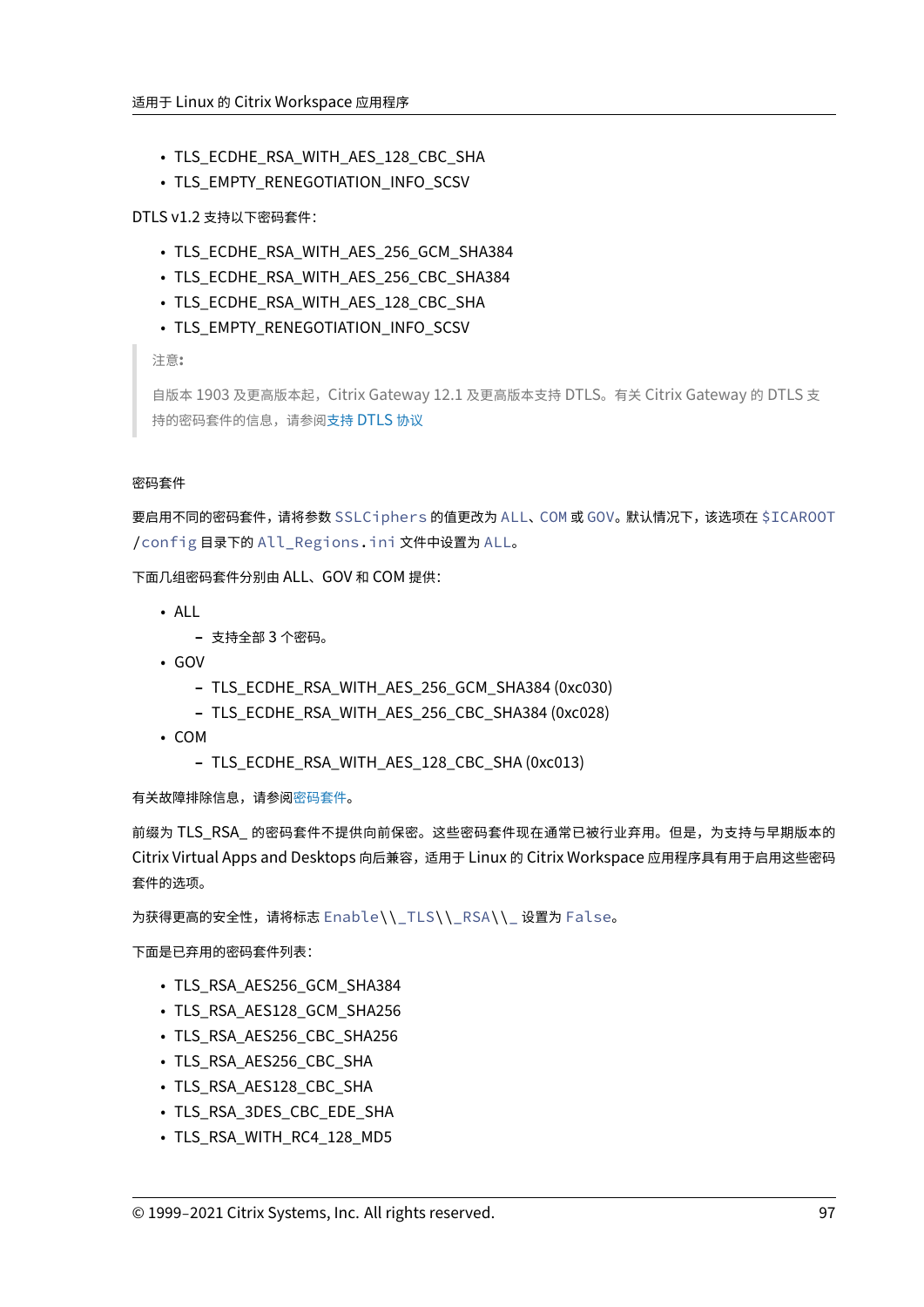#### • TLS\_RSA\_WITH\_RC4\_128\_SHA

注意**:**

最 后 两 个 密 码 套 件 使 用 RC4 算 法, 并 且 已 弃 用, 因 为 这 两 个 套 件 不 安 全。 还 可 以 考 虑 弃 用 TLS\_RSA\_3DES\_CBC\_EDE\_SHA 密码套件。可以使用标志来强制执行所有这些弃用。

有关配置 DTLS v1.2 的详细信息,请参阅 Citrix Virtual Apps and Desktops 文档中的自适应传输部分。

必备条件:

如果您使用的是版本 1901 及更早版本,请执行以下步骤:

如果.ICAClient 已存在于当前用户的主目录中:

• 删除 All\\\_Regions.ini 文件

或

- 要保留 AllRegions.ini 文件,请在 [Network\SSL] 部分的结尾处添加以下行:
	- **–** Enable\_RC4‑MD5=
	- **–** Enable\_RC4\_128\_SHA=
	- **–** Enable\_TLS\_RSA\_=

如果当前用户的主文件夹中不存在.ICAClient 文件夹,则指示 Citrix Workspace 应用程序的全新安装。在这种情况 下,将保留这些功能的默认设置。

下表列出了每组中的密码套件:

#### 表 1 ‑ 密码套件支持列表

注意**:**

上文中的所有密码套件都遵从 FIPS‑ 和 SP800‑52‑ 规则。前两个密码套件仅允许用于 (D)TLS1.2 连接。请参阅 表 **1 –** 密码套件支持列表,了解密码套件可支持性的综合表征。

# **Storebrowse**

September 18, 2021

Storebrowse 是一款在客户端与服务器之间进行交互的轻型命令行实用程序。通过使用 storebrowse 实用程序,管 理员可以自动执行以下日常操作:

- 添加应用商店。
- 列出已配置的应用商店中的已发布应用程序和桌面。
- 从已配置的应用商店订阅和取消订阅应用程序和桌面。
- 启用和禁用已发布的应用程序和桌面的快捷方式。
- 启动已发布的应用程序。
- 重新连接到断开连接的会话。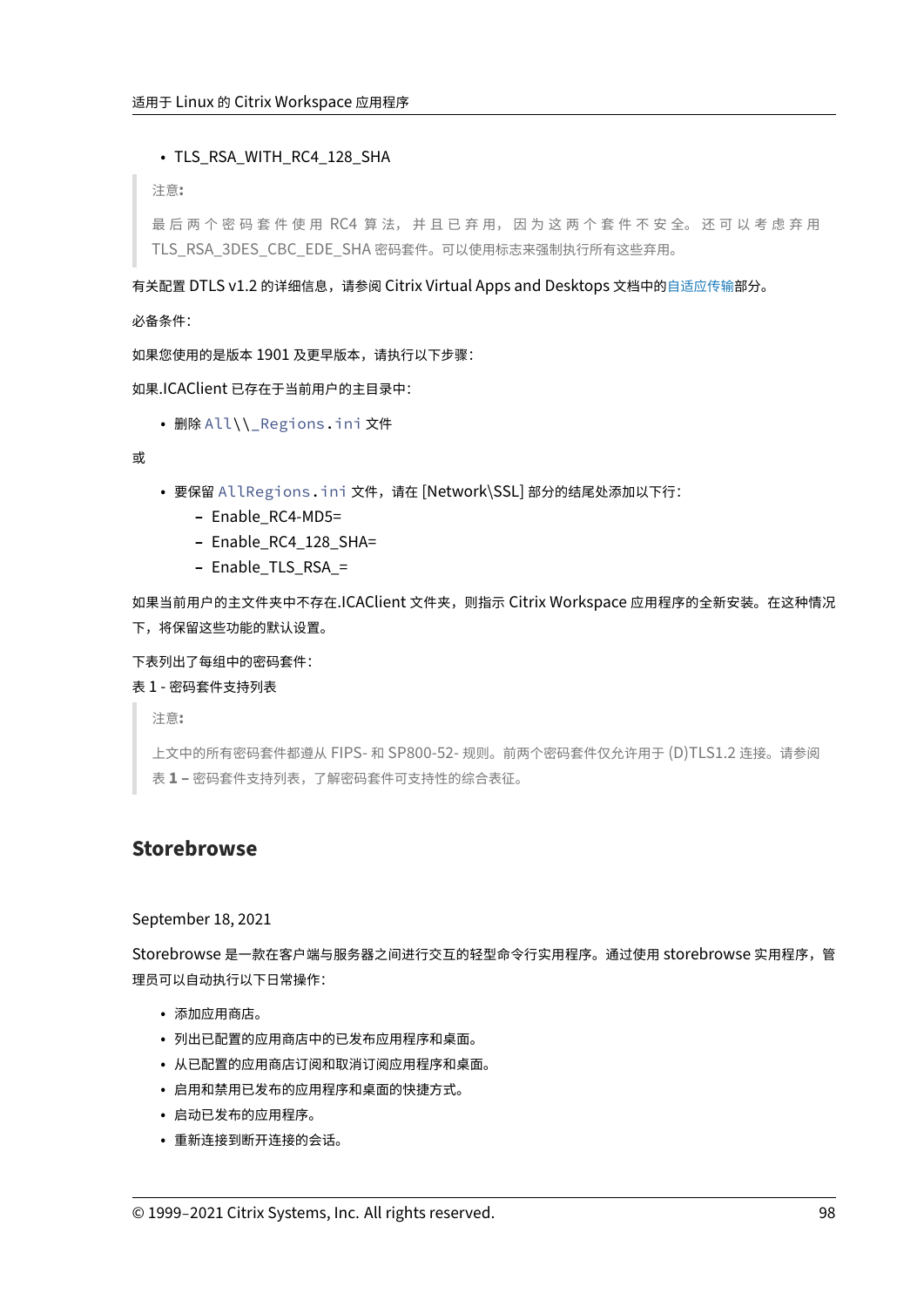storebrowse 实用程序通常在 /util 文件夹中提供。您可以在安装位置下找到该文件。例如,/opt/Citrix/ ICAClient/util。

# 必备条件

storebrowse 实用程序需要 **libxml2** 库软件包。

启动已发布的桌面和应用程序

有两种方法可以启动资源:

- 可以使用命令行和 storebrowse 命令
- 可以使用 UI 启动资源。

本文探讨 storebrowse 命令。

命令用法

以下部分详细介绍了您可以从 storebrowse 实用程序中使用的 storebrowse 命令。

# 添加新应用商店

```
-a, --addstore
```
说明:

添加包含网关和信标详细信息的新应用商店以及 ServiceRecord 守护程序进程。此命令返回应用商店的完整 URL。如 果添加应用商店失败,则将出现错误。

StoreFront 上的命令示例:

命令:

./storebrowse -a \*URL of StoreFront or a PNAStore\*

示例:

./storebrowse -a https://my.firstexamplestore.net

注意:

可以使用 storebrowse 实用程序添加多个应用商店。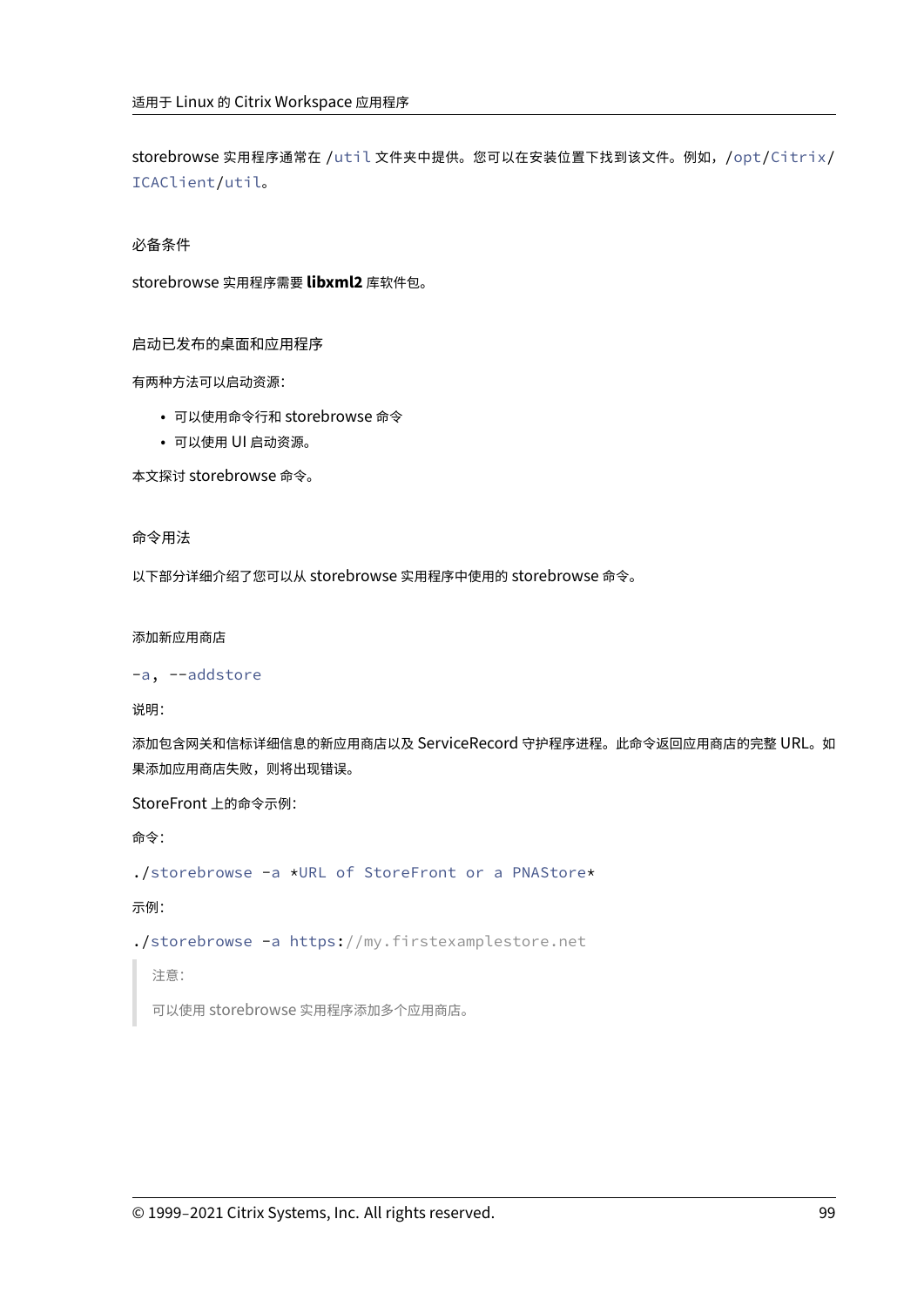帮助

-?, -h, --help

说明:

提供有关 storebrowse 实用程序用法的详细信息

#### 列出应用商店

-l --liststore

说明:

列出您已添加的应用商店。

StoreFront 上的命令示例:

./storebrowse -l

#### 枚举

-E --enumerate

说明:

列出可用资源。默认情况下将显示以下值:

- 资源名称
- 显示名称
- 资源文件夹

要查看详细信息,请将 -M --details 命令附加到 -E 命令。

注意:

运行 **‑E** 命令时,如果您之前未提供凭据,则会显示身份验证窗口。

# 输入 **‑liststore** 报告的整个应用商店 URL。

# StoreFront 上的命令示例:

- ./storebrowse.exe -E https://my.firstexamplestore.net/Citrix/Store/ discovery
- ./storebrowse.exe -E -M https://my.firstexamplestore.net/Citrix/Store/ discovery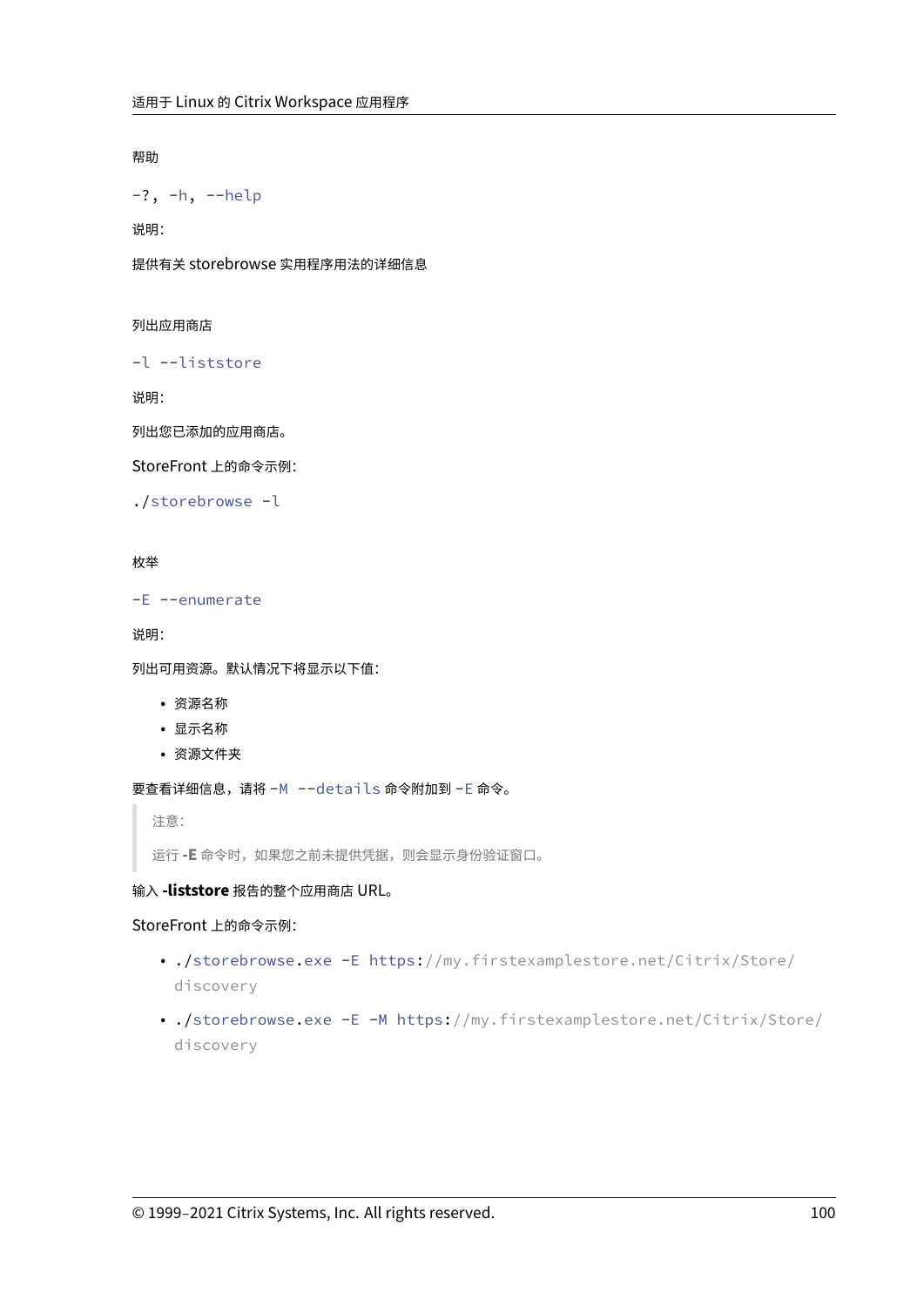已订阅

-S --subscribed

说明:

列出订阅的资源。默认情况下将显示以下值:

- 资源名称
- 显示名称
- 资源文件夹

要查看详细信息,请将 -M --details 命令附加到 -E 命令。

StoreFront 上的命令示例:

- ./storebrowse.exe -S https://my.firstexamplestore.net/Citrix/Store/ discovery
- ./storebrowse.exe -S -M https://my.firstexamplestore.net/Citrix/Store/ discovery

#### 详细信息

```
-M --details
```
说明:

此命令返回已发布的应用程序的几个属性。此命令通常与 **‑E** 和 **‑S** 命令一起使用。此命令采用的一个参数是与所需详细 信息对应的数字之和:

- Publisher(0x1)
- VideoType(0x2)
- SoundType(0x4)
- AppInStartMenu(0x8)
- AppOnDesktop(0x10)
- AppIsDesktop(0x20)
- AppIsDisabled(0x40)
- WindowType(0x80)
- WindowScale(0x100)
- DisplayName(0x200)
- AppIsMandatory(0x10000)
- CreateShortcuts(0x100000)
- RemoveShortcuts(0x200000)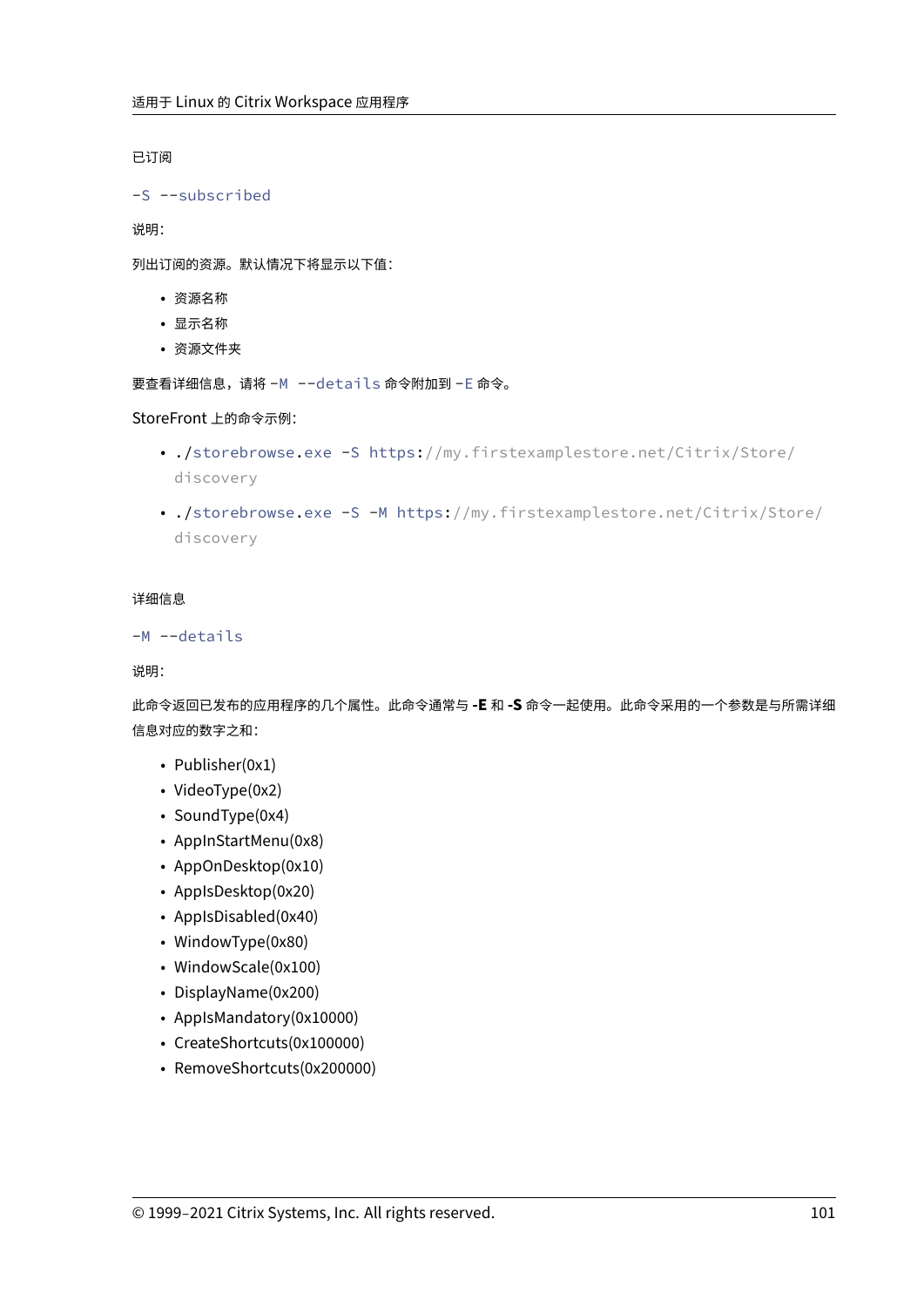备注:

- 要为已订阅的应用程序创建菜单条目,请将 CreateShortcuts(0x100000) 参数与 **‑S**、**‑s** 和 **‑u** 命令一起 使用。
- 要删除所有菜单条目,请将 RemoveShortcuts(0x200000) 与 **‑S** 命令一起使用。

StoreFront 上的命令示例:

./storebrowse.exe -S -M 0x264 https://my.firstexamplestore.net/Citrix/Store /discovery

其中,0x264 为 DisplayName(0x200)、AppIsDisabled(0x40)、AppIsDesktop(0x20) 和 SoundType(0x4) 的 组合。输出将列出已订阅的资源以及详细信息。

可以使用 **‑M** 命令列出具有所需详细信息的资源:

./storebrowse.exe -E -M 0x264 https://my.firstexamplestore.net/Citrix/Store /discovery

备注:

- 可以使用十进制或十六进制格式表示这些值。例如,512 表示 0x200。
- 如果某些详细信息无法通过 storebrowse 提供,则输出值为零。

订阅

-s --subscribe

说明:

订阅指定应用商店中的指定资源。

StoreFront 上的命令示例:

./storebrowse -s <Resource\_Name> https://my.firstexamplestore.net/Citrix/ Store/discovery

### 取消订阅

-u --unsubscribe

说明:

从指定应用商店中取消订阅指定的资源。

StoreFront 上的命令示例:

./storebrowse -u <Resource\_Name> https://my.firstexamplestore.net/Citrix/ Store/discovery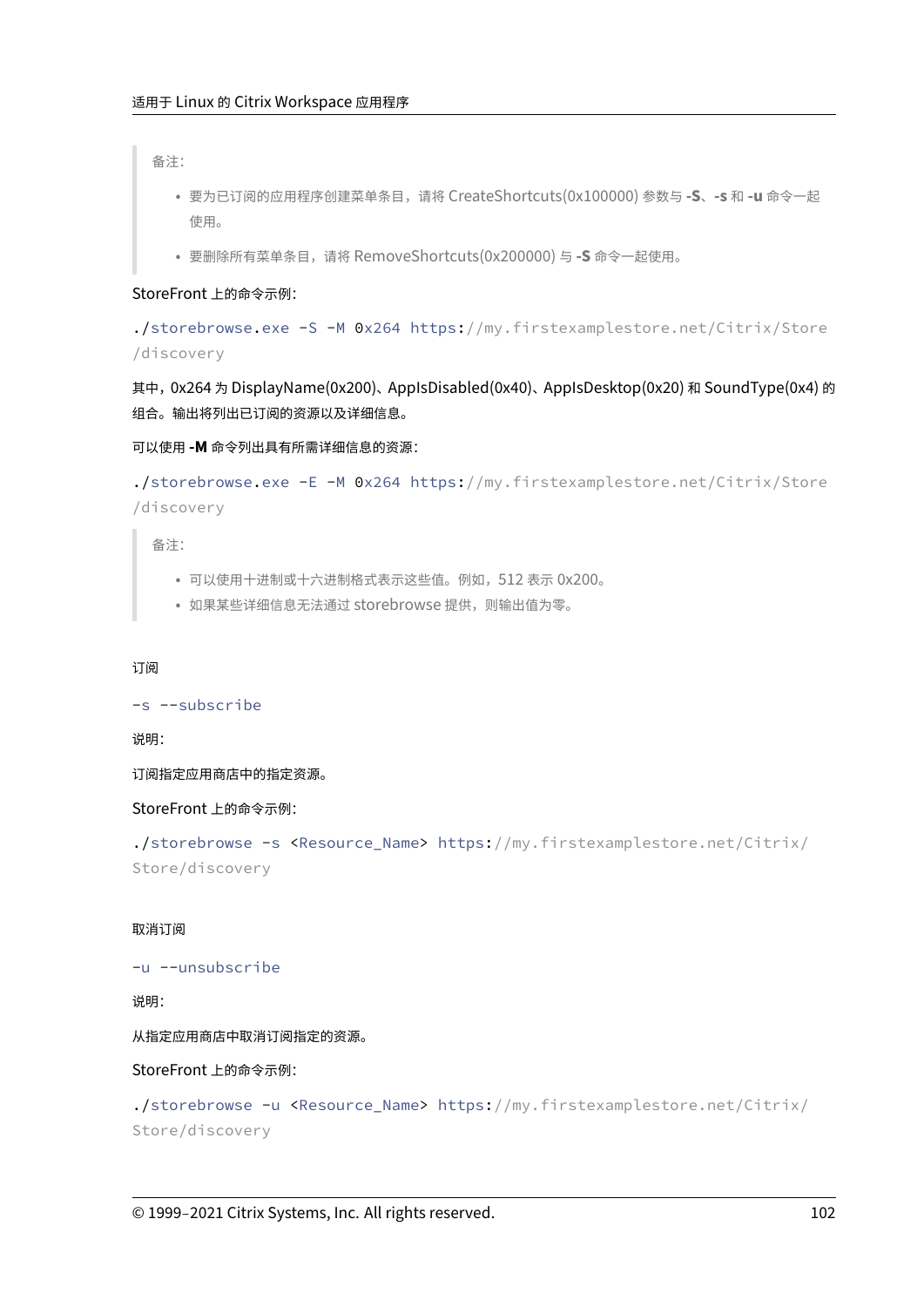### 启动

```
-L --launch
```
#### 说明:

启动与已发布资源的连接。实用程序随后将自动终止,退出已成功连接的会话。

StoreFront 上的命令示例:

```
./storebrowse -L <Resource_Name> https://my.firstexamplestore.net/Citrix/
Store/discovery
```
#### 图标

-i --icons

#### 说明:

此命令以 PNG 格式提取桌面和应用程序图标。此命令与 **‑E** 或 **‑S** 命令一起使用。

要获取所需大小和深度的图标,请使用 best 参数或 size 参数方法。

#### **best** 参数

使用 best 参数方法,您可以获取服务器上提供的最佳大小的图标。可以稍后将图标转换为所需大小。best 参数方法是 存储、应用带宽和简化脚本编写的最有效的方法。文件以 <resource name>.png 格式保存。

# **size** 参数

要获取指定大小和深度的图标,请使用 size 参数方法。如果服务器无法获取给定大小或深度的图标,则会出现错误。 size 参数采用 WxB 格式,其中:

- **W** 为图标的宽度。所有图标都是正方形的,因此只需要一个值即可指定大小。
- **B** 为颜色深度。也就是说,每像素的位数。

注意:

值 **W** 是必需的。值 **B** 是可选的。

如果未指定这些值,则会显示所有可用图像深度的图标。这些文件以 <resource name>\_WxWxB.png 格式保存。

对于 **‑E** 或 **‑S** 命令返回的每个资源,这两种方法都以 **.png** 格式保存图标。

图标存储在 **.ICAClient/cache/icons** 文件夹中。

StoreFront 上的命令示例:

• ./storebrowse -E -i best https://my.firstexamplestore.net/Citrix/Store/ discovery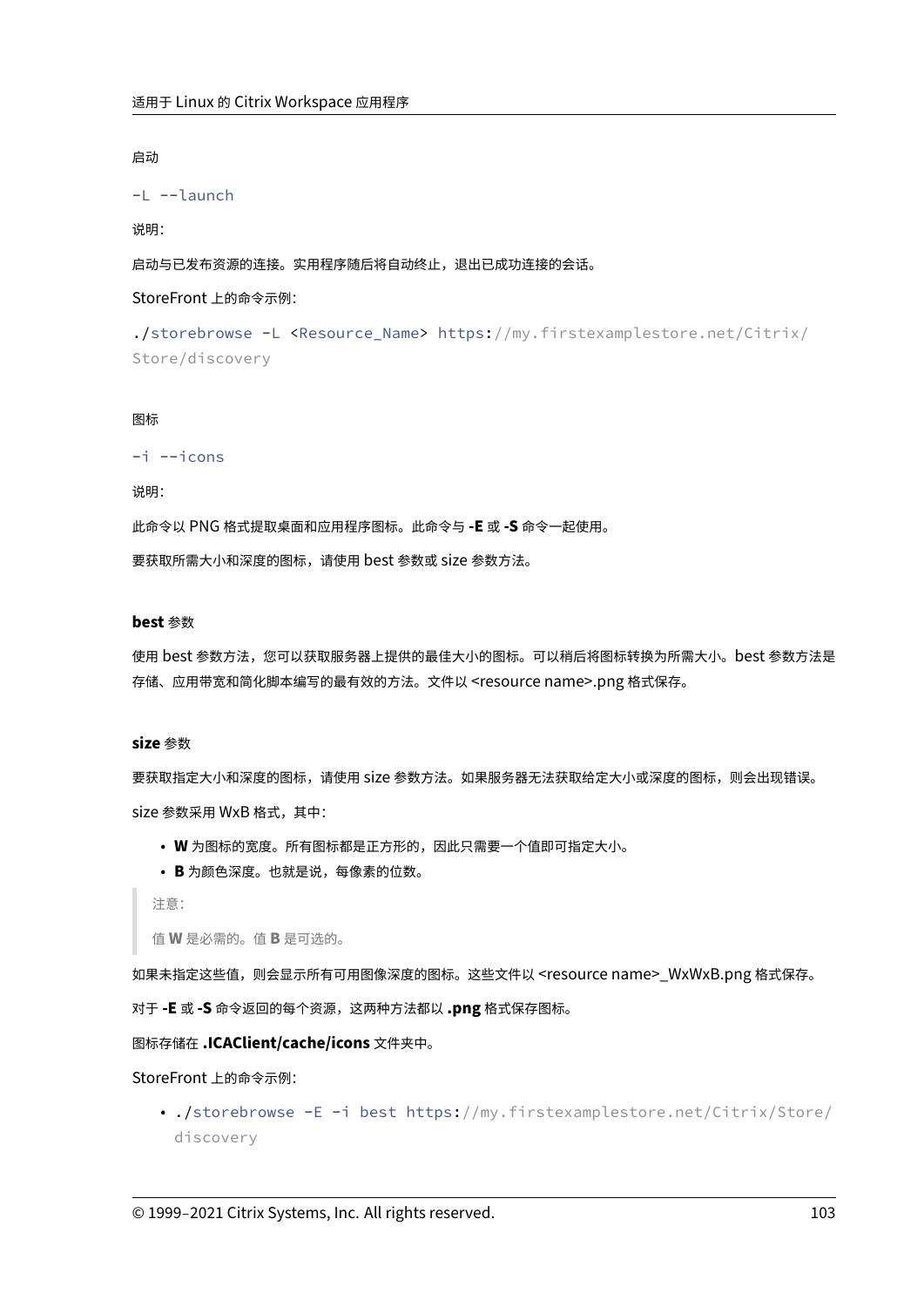• ./storebrowse -S -i 16x16 https://my.firstexamplestore.net/Citrix/Store /discovery

### 重新连接会话

```
-W [r|R] --reconnect [r|R]
```
说明:

重新连接指定应用商店的处于活动状态但已断开连接的会话。[r] 选项将重新连接所有断开连接的会话。[r] 选项将重新 连接所有活动会话和断开连接的会话。

StoreFront 上的命令示例:

- ./storebrowse -Wr https://my.firstexamplestore.net/Citrix/Store/discovery
- ./storebrowse -WR https://my.firstexamplestore.net/Citrix/Store/discovery

#### 断开会话连接

-WD --disconnect

说明:

断开指定应用商店的所有会话的连接。

StoreFront 上的命令示例:

./storebrowse -WD https://my.firstexamplestore.net/Citrix/Store/discovery

终止会话

-WT --terminate

说明:

终止指定应用商店的所有会话。

StoreFront 上的命令示例:

./storebrowse -WT https://my.firstexamplestore.net/Citrix/Store/discovery

### 版本

```
-v --version
```
说明: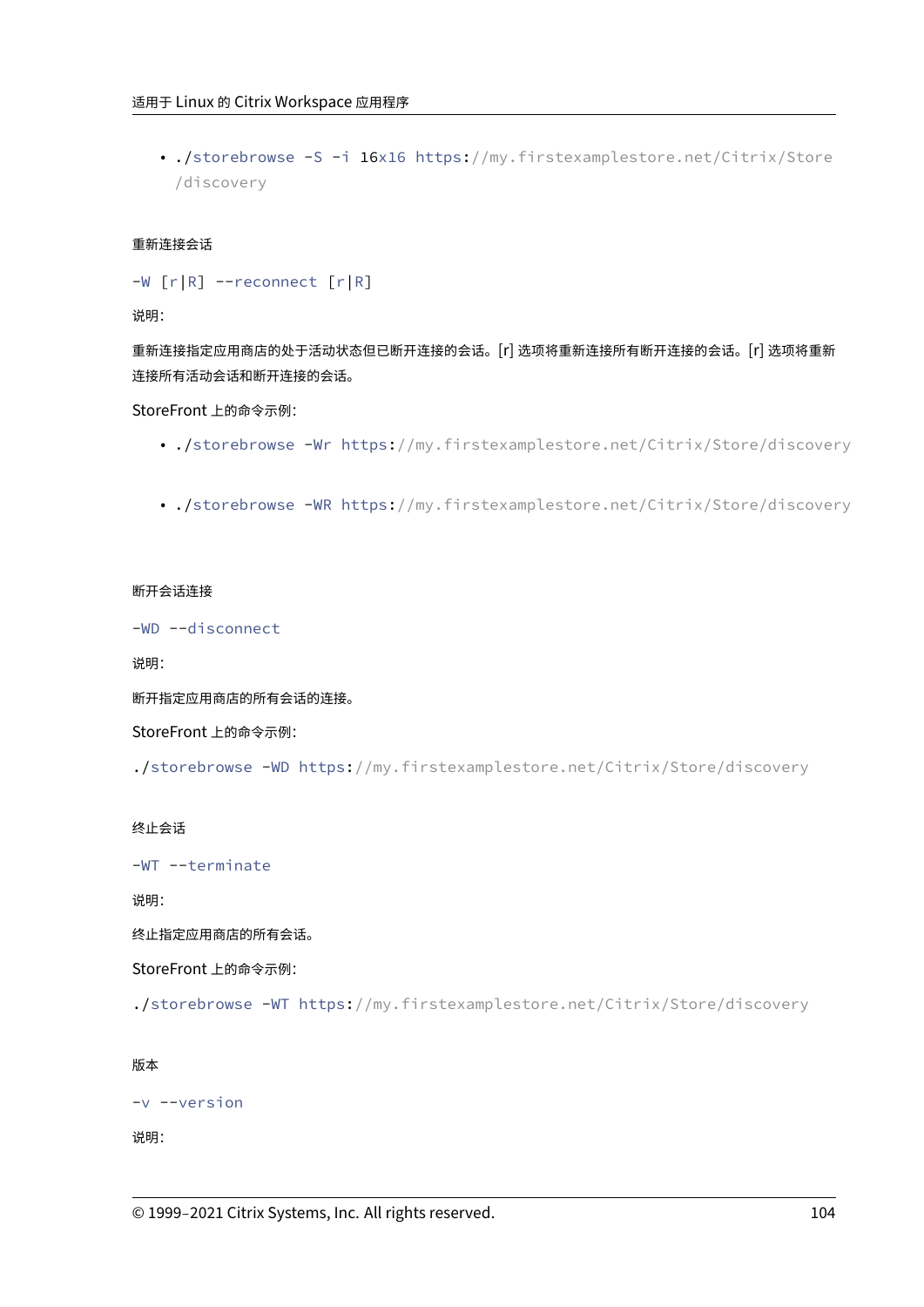显示 storebrowse 实用程序的版本。

StoreFront 上的命令示例:

./storebrowse -v

#### 根目录

```
-r --icaroot
```
说明:

指定安装了适用于 Linux 的 Citrix Workspace 应用程序的根目录。如果未指定,则在运行时确定根目录。

StoreFront 上的命令示例:

./storebrowse -r /opt/Citrix/ICAClient

用户名、密码、域

-U --username, -P --password, -D --domain

说明:

将用户名、密码和域详细信息传递给服务器。此方法仅适用于 PNA 应用商店。StoreFront 应用商店忽略此命令。详细 信息不会被缓存。必须通过每个命令输入详细信息。

### StoreFront 上的命令示例:

```
./storebrowse -E https://my.firstexamplestore.net/Citrix/Store/discovery -U
user1 -P password -D domain-name
```
### 删除应用商店

-d --deletestore

说明:

取消在 ServiceRecord 后台程序中注册应用商店。

StoreFront 上的命令示例:

./storebrowse -d https://my.firstexamplestore.net/Citrix/Store/discovery

#### 配置自助服务

```
-c --configselfservice
```
## 说明: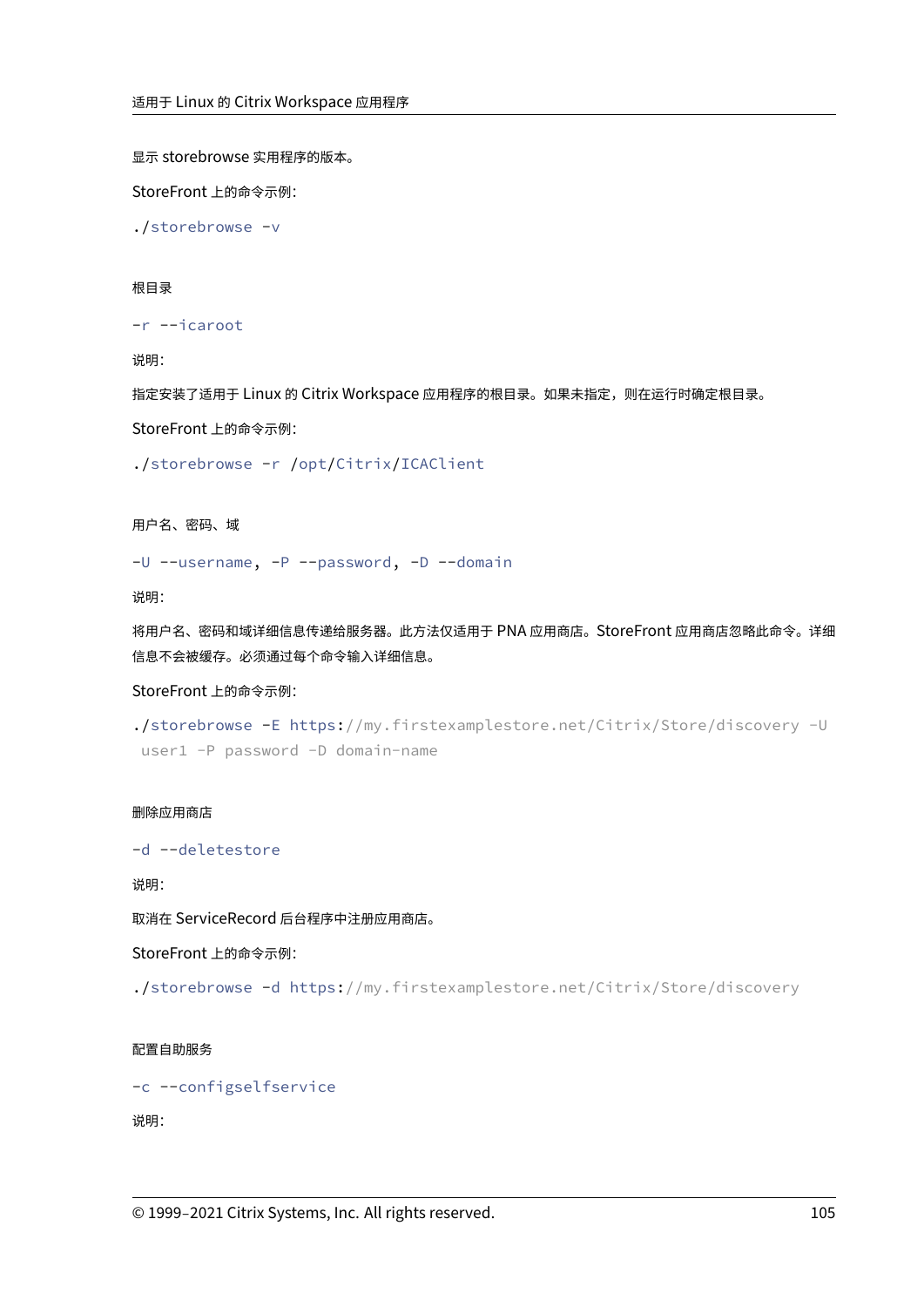获取并配置在 StoreCache.ctx 中存储的自助服务式 UI 设置。采用的参数格式为 <entry[=value]>。如果仅存在条 目,则会输出设置的当前值。但是,如果存在某个值,则会使用该值配置设置。

StoreFront 上的命令示例:

./storebrowse -c SharedUserMode=True

添加 **CR** 文件

-C --addcr

说明:

读取提供的 Citrix Receiver (CR) 文件, 并提示您添加每个应用商店。输出与 -a 命令相同, 但有多个应用商店, 由换 行符分隔。

StoreFront 上的命令示例:

./storebrowse -C <path to CR file>

关闭 **storebrowse** 守护程序

-K --killdaemon

说明:

终止 storebrowse 后台程序。因此,将清除所有凭据和令牌。

StoreFront 上的命令示例:

./storebrowse -K

列出错误代码

-e --listerrorcodes

说明:

列出注册的错误代码。

StoreFront 上的命令示例:

./storebrowse -e

### 应用商店网关

```
-g --storegateway
```
说明: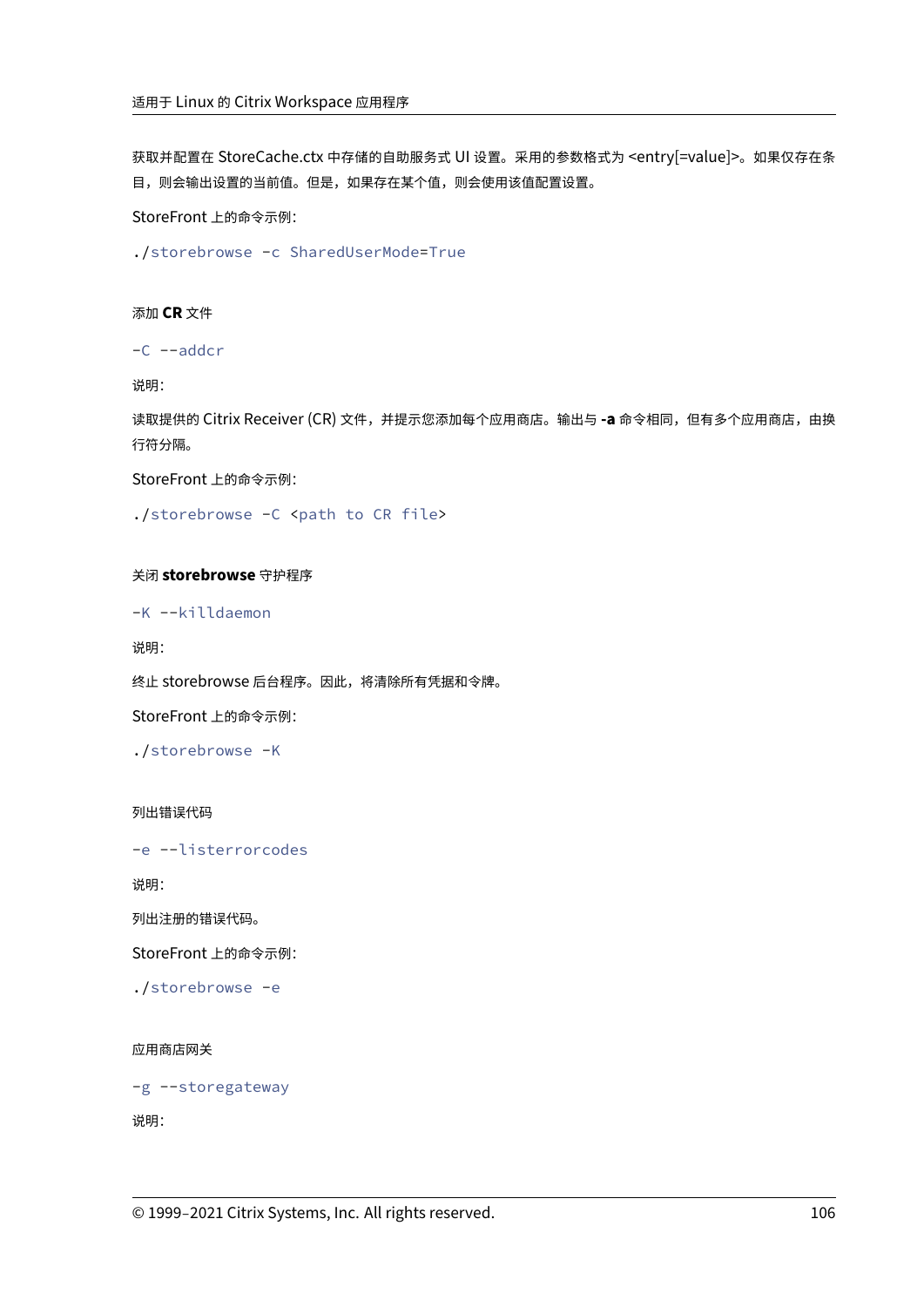### 为已在 ServiceRecord 后台程序中注册的应用商店设置默认网关。

#### StoreFront 上的命令示例:

```
./storebrowse -g "<unique gateway name>" https://my.firstexamplestore.net/
Citrix/Store/discovery
```
注意:

唯一网关名称必须在指定应用商店的网关列表中。

### 快速启动

-q, --quicklaunch

### 说明:

使用直接 URL 启动应用程序。此命令仅适用于 StoreFront 应用商店。

#### StoreFront 上的命令示例:

.\storebrowse.exe -q <https://my.firstexamplestore.net/Citrix/Store/resources /v2/Q2hJkOlmNoPQrSTV9y/launch/ica> <https://my.firstexamplestore.net/Citrix /Store/discovery>

### 守护程序

-n --nosingleshot

说明:

始终守护 storebrowse 进程。

StoreFront 上的命令示例:

./storebrowse -n

### 文件参数

-F --fileparam

说明:

使用指定的文件路径和资源启动文件。

StoreFront 上的命令示例:

./storebrowse -F "<path to file>" -L <Resource Name> <https://my.firstexamplestore .net/Citrix/Store/discovery>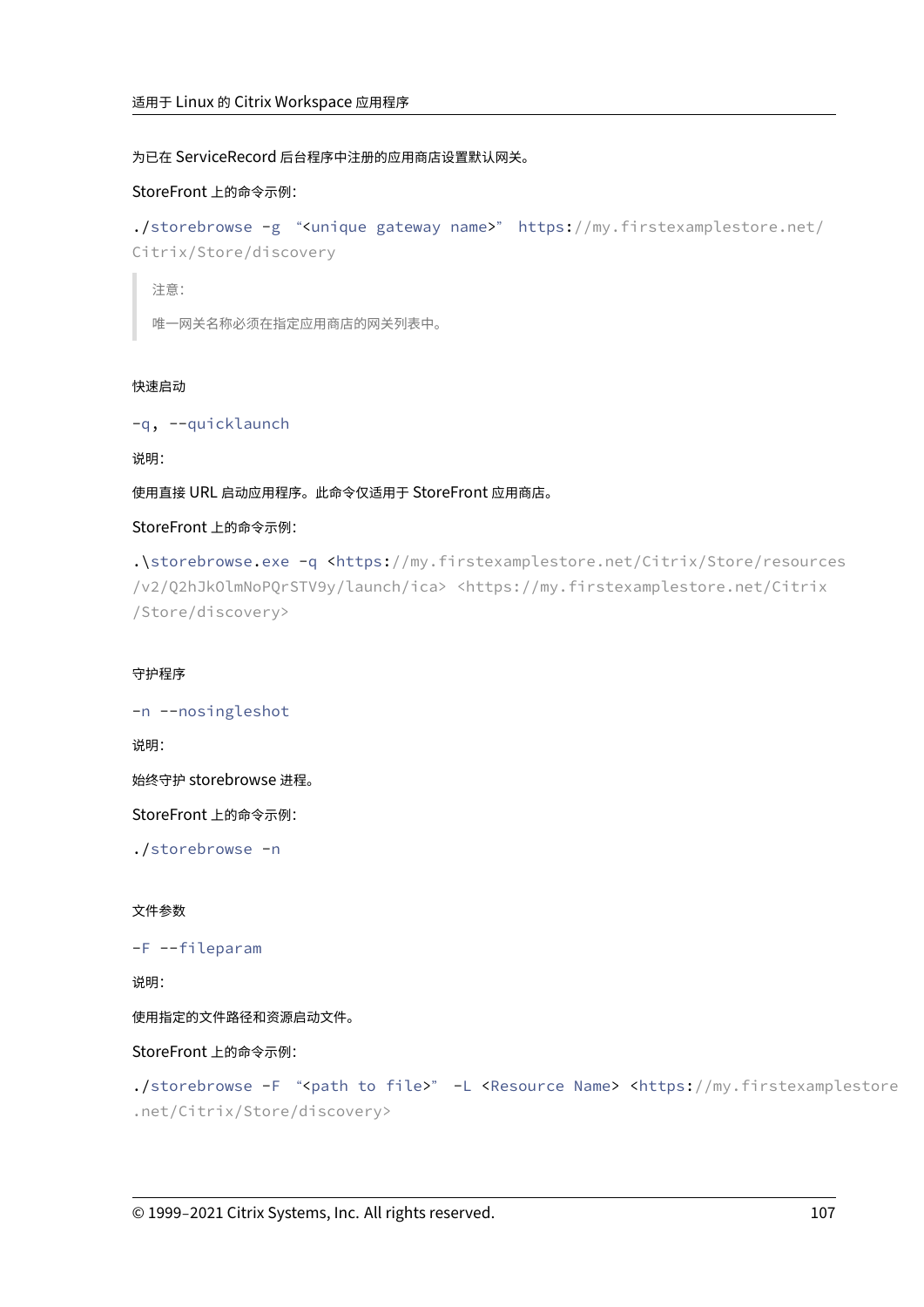### 工作流

本文演示了如何使用 storebrowse 命令启动应用程序的简单工作流:

1. ./storebrowse -a https://my.firstexamplestore.net

添加应用商店并提供应用商店的完整 URL。记下完整的 URL,因为在后面的命令中会使用该 URL。

2. ./storebrowse.exe -E https://my.firstexamplestore.net/Citrix/Store/ discovery

列出所有已发布的应用程序和桌面。使用针对已注册的应用商店显示的弹出窗口输入您的凭据。

3. ./storebrowse -L <Resource\_Name> https://my.firstexamplestore.net/ Citrix/Store/discovery

启动资源。从上一个命令的输出中获取资源名称。

4. ./storebrowse -K

此命令将清除之前输入的凭据并关闭 storebrowse 守护程序。如果未明确提及此命令, storebrowse 进程将 在一小时后退出。

# 故障排除

September 10, 2021

本文中包含的信息可帮助管理员解决适用于 Linux 的 Citrix Workspace 应用程序的任何问题。

### 连接

您可能会遇到以下连接问题。

# **ICA** 启动 **Fedora 29/30**

ICA 启动可能会在 Fedora 29/30 上失败。解决方法:按照以下步骤进行操作:

1. 使用命令安装 openssl10。

sudo yum install compat-openssl10.x86\_64

2. 在 ~/.bashrc 中设置环境变量以便为每个会话进行加载。此操作指向较旧的 libcrypto 库。

```
export LD_PRELOAD=/lib64/libcrypto.so.1.0.2o
```
注意:

与 Wayland 合成器相比,该应用程序在 X.Org 服务器中工作运行。对于将 Wayland 作为默认图形协议的发行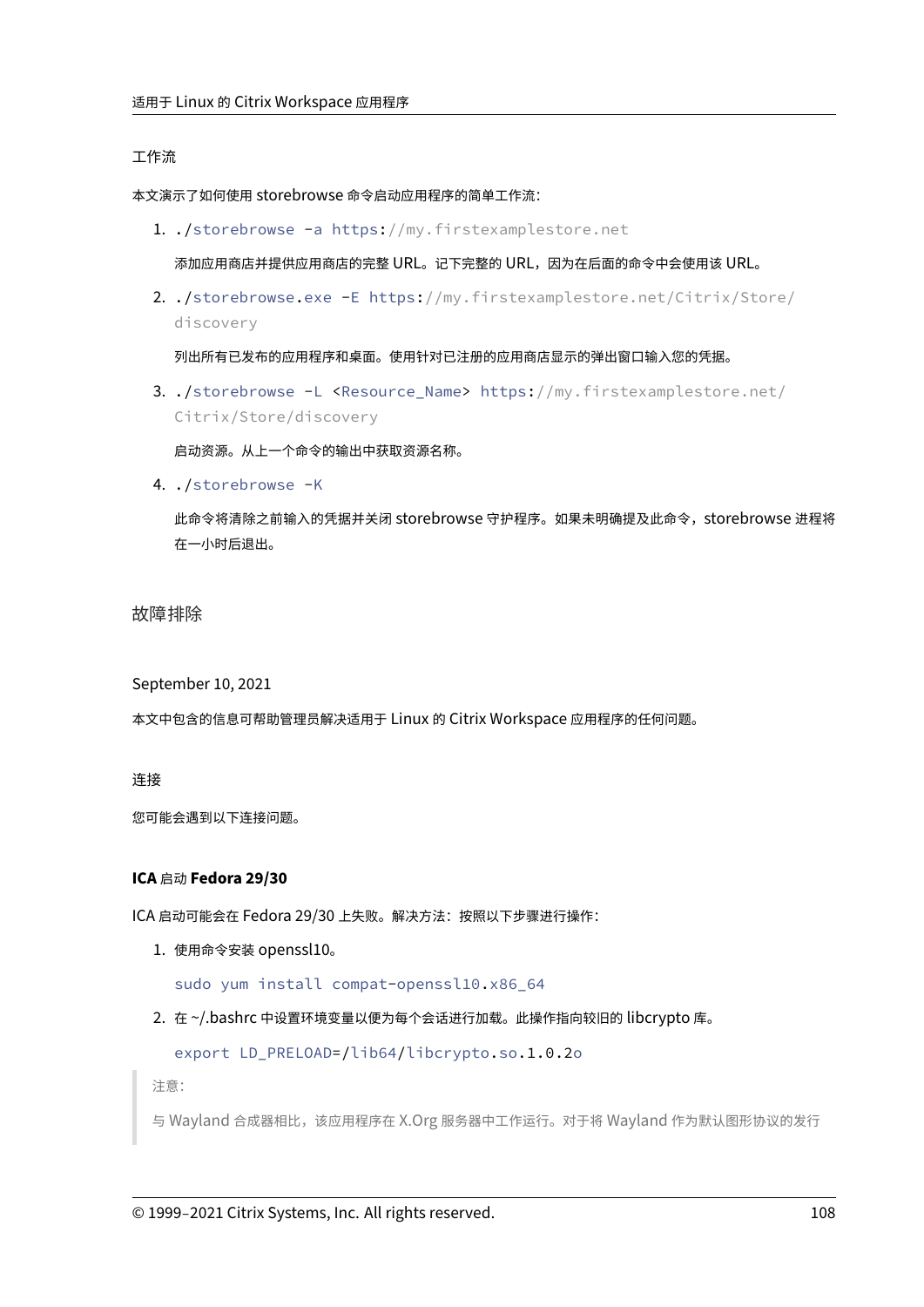版,请取消注释以下任一项:

WylandEnable=**false** in /etc/gdm/custom.conf 或 /et/gdm3/custome.conf

注销并登录以指向 X.Org 服务器。

#### 已发布的资源或桌面会话

与 Windows 服务器建立连接时,如果显示带有 "正在连接到服务器..." 消息的对话框,但不显示后续的连接窗口,则 可能需要为服务器配置客户端访问许可证 (Client Access License, CAL)。有关许可的详细信息,请参阅许可。

#### 会话重新连接

如果会话的颜色深度高于 Citrix Workspace 应用程序请求的深度,则重新连接该会话有时会失败。此故障是由于服务 器上可用内存不足所导致的。如果重新连接失败,Citrix Workspace 应用程序将尝试使用初始颜色深度。否则,服务 器将尝试以所请求的颜色深度启动一个新会话,而将初始会话保持在断开连接状态。但是,如果服务器上的可用内存仍 然不足,则第二个连接也可能会失败。

#### 完整 **Internet** 名称

Citrix 建议您在网络中配置 DNS(域名服务器),以允许您解析要连接到的服务器名称。如果不配置 DNS,则可能无法 将服务器名称解析为 IP 地址。或者,也可以按 IP 地址(而非名称)指定服务器。TLS 连接要求完全限定的域名,而非 IP 地址。

#### 代理检测失败

如果将连接配置为使用自动代理检测,但在尝试建立连接时显示 "代理检测失败: Javascript 错误" 错误消息,请将 wpad.dat 文件复制到 \$ICAROOT/util 中。运行以下命令,其中主机名为尝试连接到的服务器主机名:

```
cat wpad.dat | ./pacexec pac.js FindProxyForURL <http://hostname>
hostname 2\>&1 | grep "undeclared variable"
```
如果未显示命令输出,说明服务器上的 wpad.dat 文件存在严重问题,需要进行调查。但如果显示 "赋值给未声明的 变量..." 等命令输出,则可以解决该问题。打开 pac . j s,为输出中列出的每个变量按以下格式在文件顶部添加一行, 其中 "…" 为变量名。

var ...;

#### 会话速度缓慢

如果某个会话在您移动鼠标后才启动,Linux 内核中的随机数字生成功能可能存在问题。解决方法:运行一个熵生成的 后台程序, 例如 rngd(基于硬件)或 haveged(来自 Magic Software)。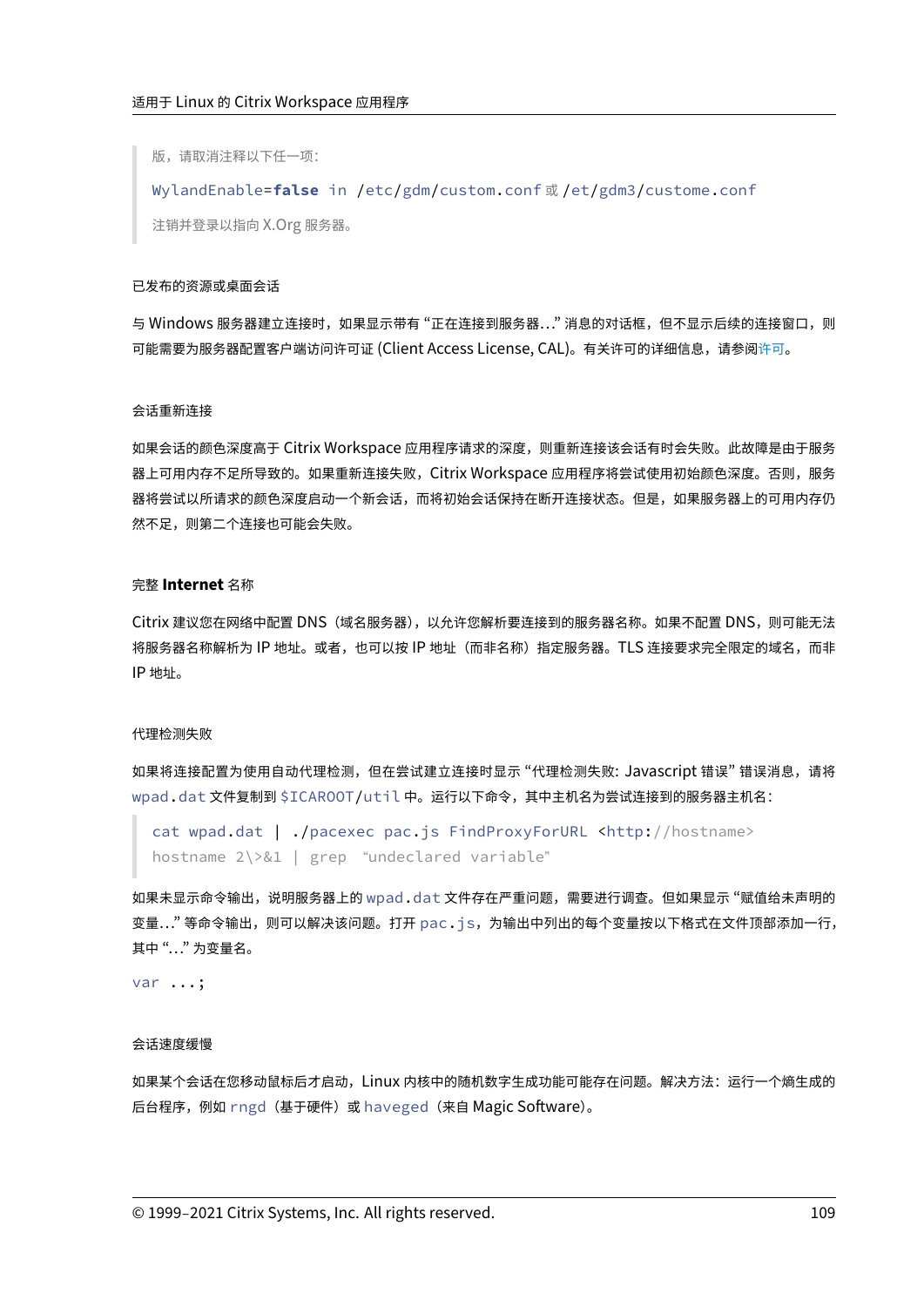## 密码套件

如果连接失败,并提供新的加密支持:

- 1. 可以使用各种工具来检查服务器支持的密码套件,包括:
	- Ssllabs.com(要求服务器具有 Internet 访问权限)
	- sslyze (https://github.com/nabla-c0d3/sslyze)
- 2. 在 Linux 客户端 WireShark 中,使用过滤器 (ip.addr == VDAIPAddress) 查找数据包 (Client Hello, Server Hello) 以查找 SSL 部分。结果包含由客户端发送并由服务器接受的密码套件。

# **Citrix** 优化 **SDK** 不正确

Citrix Optimization SDK 软件包中包含不正确的 UIDialogLibWebKit.so 版本。解决方法:执行以下步骤:

- 1. 从下载页面下载 Citrix Optimization SDK 软件包版本 18.10。
	- a) 转到路径 CitrixPluginSDK/UIDialogLib/GTK:

[c](https://www.citrix.co.in/downloads/workspace-app/legacy-workspace-app-for-linux/workspace-app-for-linux-1810.html)d CitrixPluginSDK/UIDialogLib/GTK

- b) 删除所有对象文件:
	- rm -rf \*.o
- c) 转到 WebKit 文件夹:
	- cd ../WebKit
- d) 删除现有 UIDialogLibWebKit.so 包:
	- rm -rf UIDialogLibWebKit.so
- e) 在 WebKit 目录中使用以下命令:
	- make all

生成新的 UIDialogLibWebKit.so。

f) 将新库复制到 **\$ICAROOT/lib** 目录中。

适用于 **SSL** 连接的弱密码套件

建立 TLS 连接时,适用于 Linux 的 Citrix Workspace 应用程序默认情况下将提供更加新式、更加严格的密码套件集。 如果要连接到需要较旧的密码套件的服务器,请在配置文件的 [WFClient] 部分中设置配置选项 SSLCiphers=ALL。

支持以下高级密码套件:

- TLS\_ECDHE\_RSA\_WITH\_AES\_256\_GCM\_SHA384 (0xc030)、ALL、GOV
- TLS\_ECDHE\_RSA\_WITH\_AES\_256\_CBC\_SHA384 (0xc028)、ALL、GOV
- TLS\_ECDHE\_RSA\_WITH\_AES\_128\_CBC\_SHA (0xc013)、ALL、COM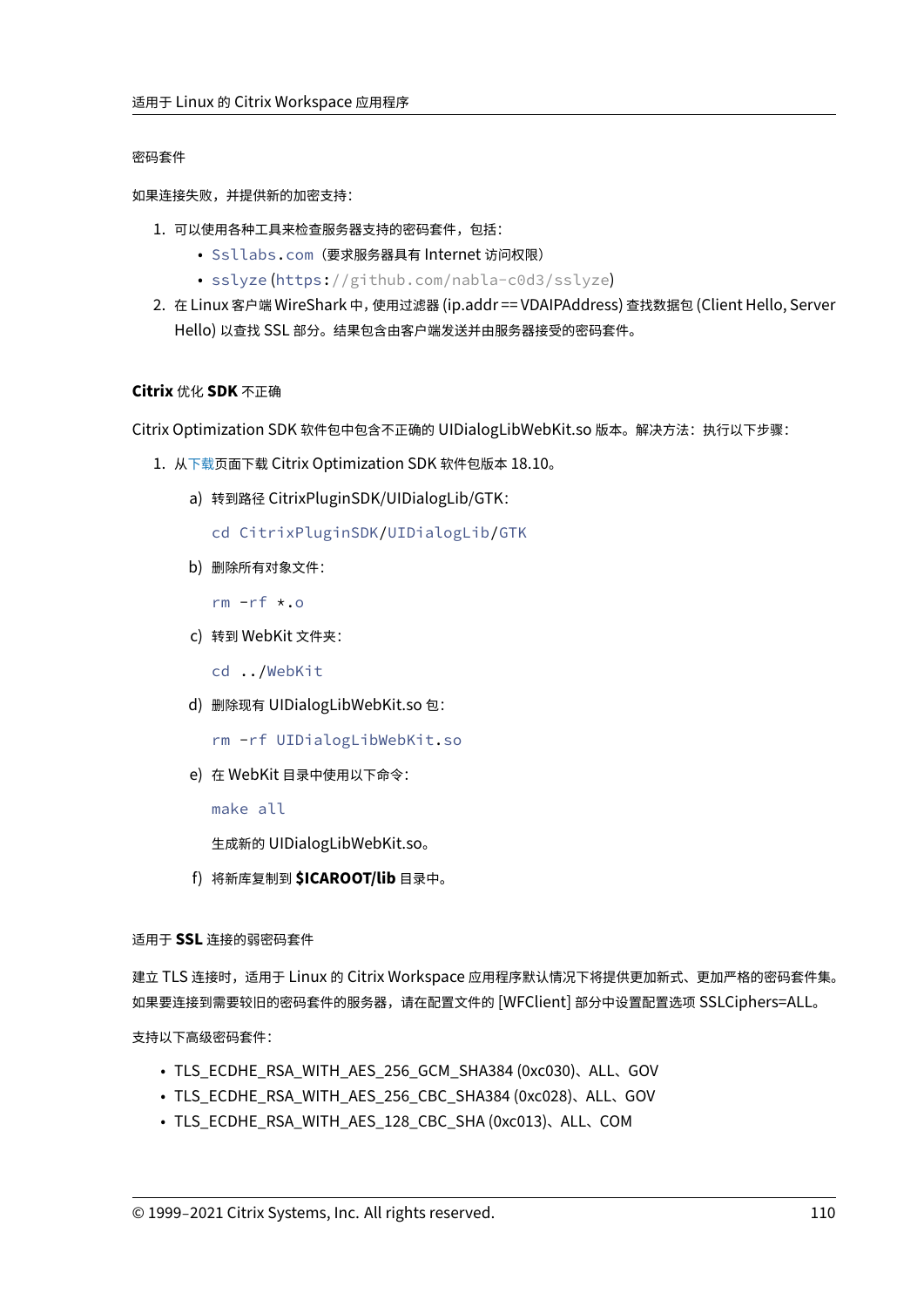#### 连接中断

使用 EDT 协议时,您可能会看到以下错误消息: 与 "..." 的连接已断开。 如果连接是通过适用于 EDT 的最大传输单位小 于默认值 1500 字节的路由器建立的,则会出现此问题。请执行以下操作:

• 在配置文件中设置 edtMSS=1000。

#### 连接错误

连接错误可能会产生各种不同的错误对话框。示例如下:

- 连接出错: 与身份验证服务通信时出现协议错误
- 无法联系身份验证服务
- 无法使用此服务器地址添加您的帐户

某些问题可能会导致出现此类错误,包括:

- 本地计算机和远程计算机无法协商通用 TLS 协议时。有关详细信息,请参阅 TLS。
- 远程计算机需要对 TLS 连接使用较旧的密码套件时。在这种情况下,您可以在配置文件的 \ [WFClient\] 部 分中设置配置选项 SSLCiphers=ALL,然后在重新启动连接之前运行 killall AuthManagerDaemon ServiceRecord selfservice storebrowse。
- 远程计算机不恰当地请求客户端证书时。IIS 仅应接受或要求提供 Citrix、Authentication 和 Certificate 的 证书。
- 其他问题。

#### 低带宽连接

Citrix 建议您在服务器上使用最新版本的 Citrix Virtual Apps and Desktops,在用户设备上使用 Citrix Workspace 应用程序。

如果使用低带宽连接,则可以更改 Citrix Workspace 应用程序的配置以及 Citrix Workspace 应用程序的使用方法 以提高性能。

- 配置 **Citrix Workspace** 应用程序连接 ‑ 配置 Citrix Workspace 应用程序连接可以降低 ICA 所需的带宽并提 高性能
- 更改 **Citrix Workspace** 应用程序的使用方式 ‑ 更改 Citrix Workspace 应用程序的使用方式还可以降低实现 高性能连接所需的带宽
- 启用 **UDP** 音频 ‑ 此功能可以在阻塞的网络上保持 IP 语音 (VoIP) 连接中延迟的一致性
- 使用最新版本的 **Citrix Virtual Apps** 和适用于 **Linux** 的 **Citrix Workspace** 应用程序 ‑ Citrix 不断地增强 和提升每个版本的性能,许多性能功能需要最新的 Citrix Workspace 应用程序和服务器软件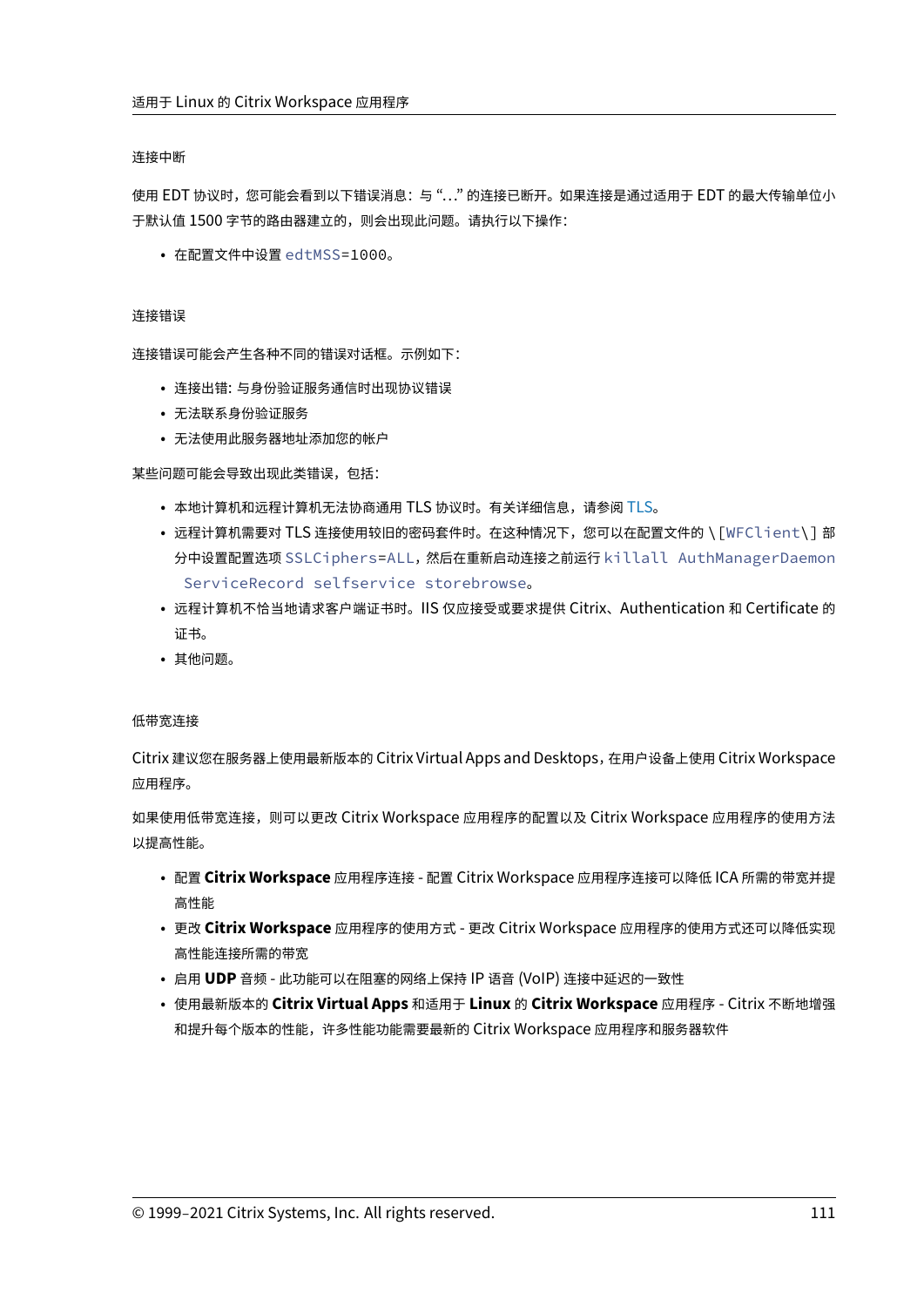## 显示

## 屏幕撕裂

在水平块中,两个(或多个)不同的帧的几个部分同时出现在屏幕上时会出现屏幕撕裂的情况。在桌面上内容更改频率 非常快的大型区域中此问题最常见。尽管在 VDA 中数据是通过避免撕裂的方式捕获的,并且数据通过不引入撕裂的方式 传递到客户端,X11 (Linux/Unix 图形子系统)仍然不提供通过阻止撕裂的方式一致地绘制到屏幕的方法。

为防止屏幕撕裂,Citrix 建议您使用将应用程序绘制与屏幕绘制同步的标准方法。即,等待 vsvnc 启动下一帧的绘制。 使用 Linux 时可选择某些选项,具体取决于您在客户端上使用的图形硬件以及您使用的窗口管理器。这些选项分为两组 解决方案:

- X11 GPU 设置
- 使用组合管理器

## **X11 GPU** 配置

对于 Intel 高清图形,请在名为 **20‑intel.conf** 的 xorg.conf.d 中创建一个包含以下内容的文件:

Section "Device"

| Identifier | "Intel Graphics"    |
|------------|---------------------|
| 2 Driver   | "intel"             |
| 3 Option   | "AccelMethod" "sna" |
| 4 Option   | "TearFree" "true"   |

# EndSection

对于 NVIDIA 图形,请在 xorg.conf.d 文件夹中找到包含您的配置的 "MetaModes" 选项的文件。对于所使用的每个 以逗号分隔的 MetaMode,请添加以下内容:

```
{ForceFullCompositionPipeline = On}
```
例如:

Option "MetaModes" "DFP‑0: 1920x1200 +0+0 {ForceFullCompositionPipeline = On}"

注意:

不同的 Linux 分发包使用不同的 xorg.conf.d 路径,例如 /etc/X11/xorg.conf.d 或 /user/share/X11/xorg.conf.d。

## 组合管理器

使用以下命令:

• Compiz(嵌入到 Ubuntu Unity 中)。安装 "CompizConfig Settings Manager"。

运行 "CompizConfig Settings Manager"。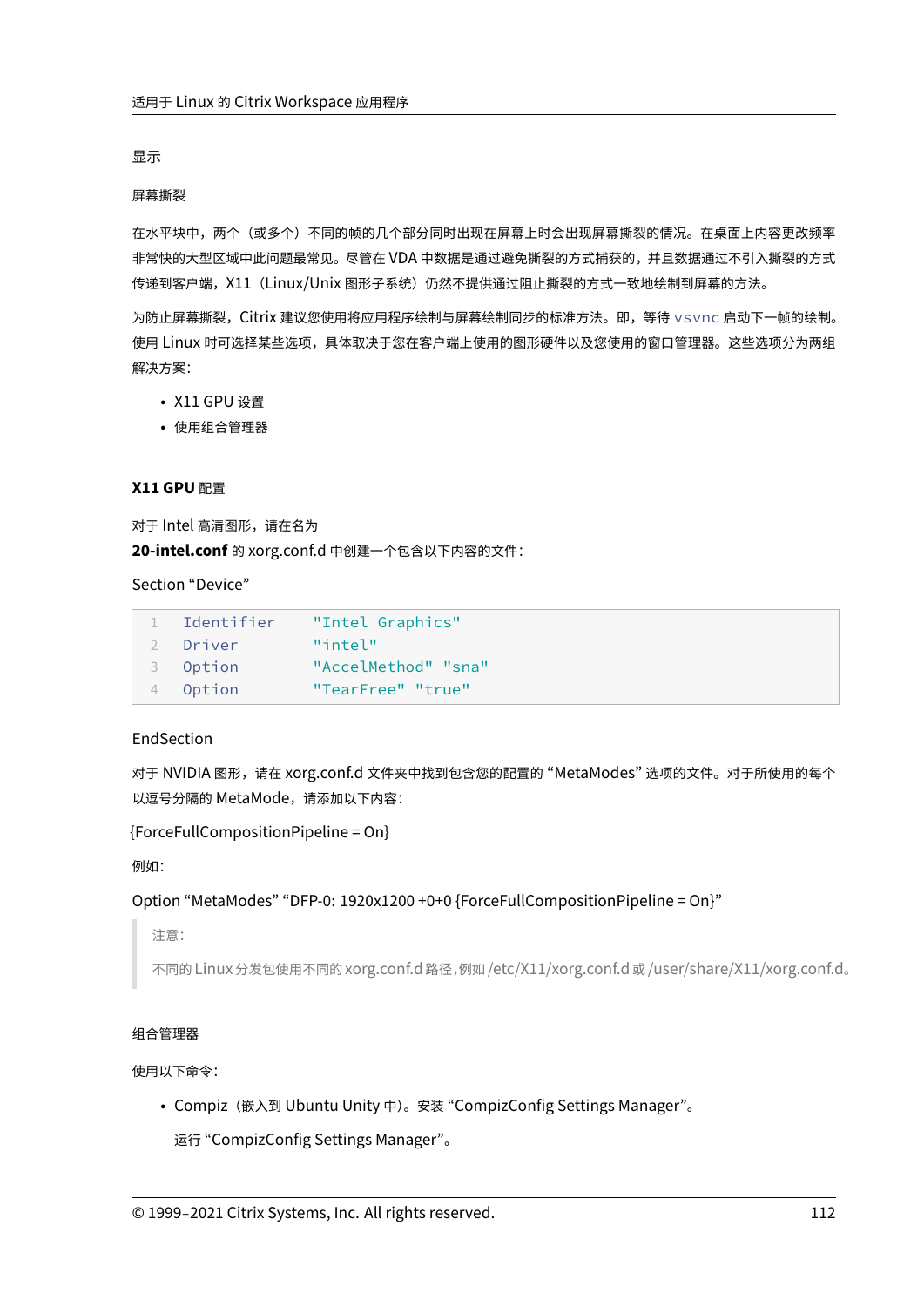#### 在"常规 -> 撰写"下,取消选中"取消重定向全屏窗口"。

注意:

使用"CompizConfig Settings Manager"时应谨慎,因为错误地更改值会阻止系统启动。

• Compton (加载项实用程序)。有关完整的详细信息,请参阅 Compton 的人工操作页面/文档。例如,请运行 以下命令:

compton --vsync opengl --vsync -aggressive

#### 击键不正确

如果使用的是非英文键盘,屏幕显示与键盘输入可能不匹配。在这种情况下,应指定所使用的键盘类型和布局。有关指 定键盘的详细信息,请参阅 Control keyboard behavior(控制键盘行为)。

#### 过度重绘

移动无缝窗口时,某些窗口管理器会不断报告新的窗口位置,导致过度重绘。要解决此问题,请将窗口管理器切换到在 移动窗口时仅绘制窗口轮廓的模式。

#### 图标兼容性

适用于 Linux 的 Citrix Workspace 应用程序将创建与大多数窗口管理器兼容的窗口图标,但这些图标并不与 X 客户 端间通信约定完全兼容。

#### 完全图标兼容性

要提供完全图标兼容性,请执行以下操作:

- 1. 打开 wfclient.ini 配置文件。
- 2. 在 [WFClient] 部分中编辑以下行:UseIconWindow=True
- 3. 保存并关闭文件。

#### 光标颜色

如果光标的颜色与背景色相同或相似,则可能难以看到光标。可以将光标区域的颜色强制设置为黑色或白色来修复此问 题。

#### 更改光标颜色

- 1. 打开 wfclient.ini 配置文件。
- 2. 在 [WFClient] 部分添加以下行之一:

CursorStipple=ffff,ffff(将光标设置为黑色)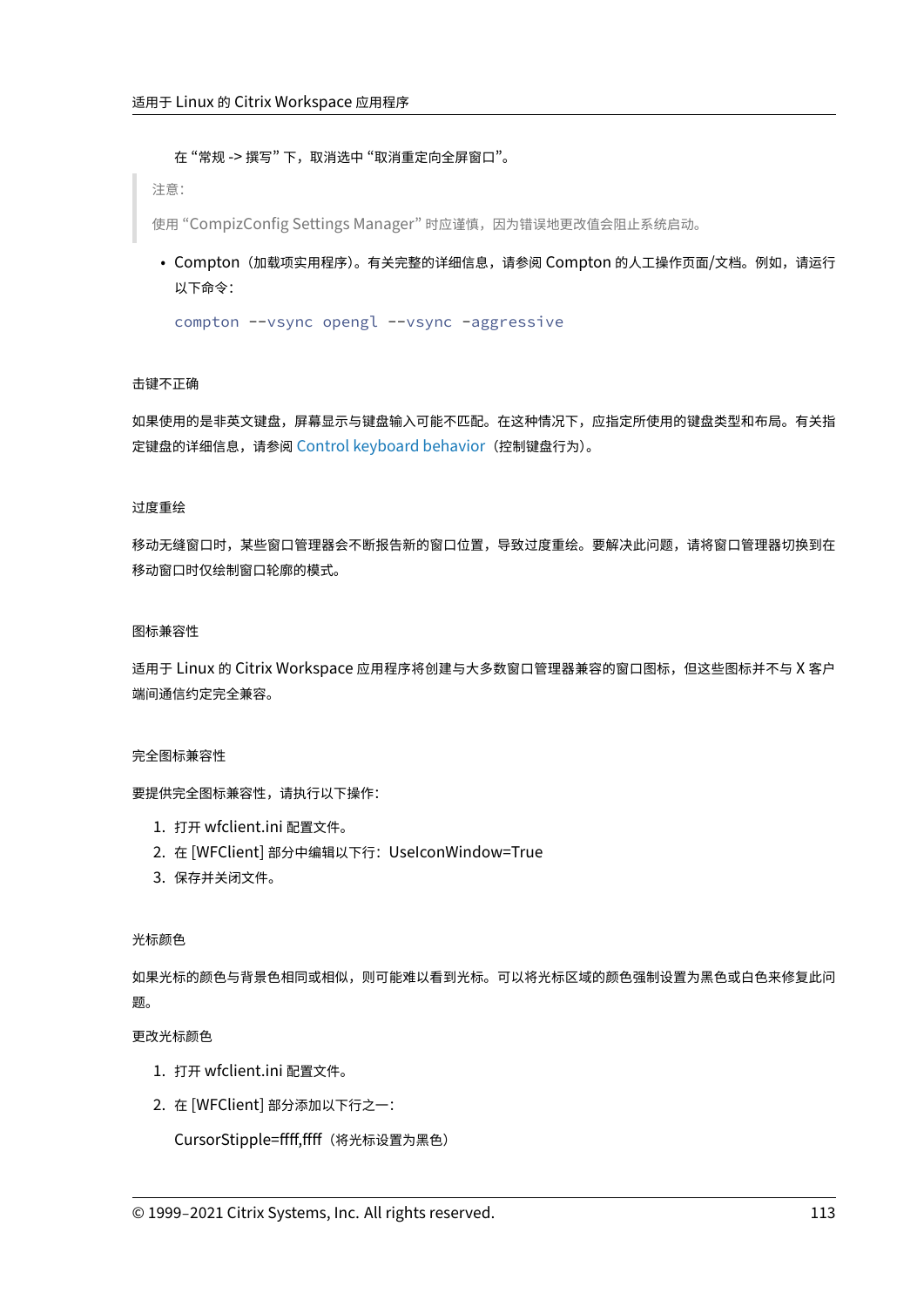CursorStipple=0,0 (将光标设置为白色)

3. 保存并关闭文件。

#### 彩色闪光

将鼠标移入或移出连接窗口时,非焦点窗口中的颜色开始闪烁。此问题是将 X Windows 系统与伪彩色显示结合使用时 的已知限制。如有可能,请为受影响的连接使用更高的颜色深度。

#### 使用真彩色显示器的颜色变化

连接到服务器时,用户可以选择使用 256 色模式。此选项假定视频硬件支持调色板,使应用程序能够更改调色板颜色, 以产生动画显示效果。

真彩色显示没有相应的机制来模拟通过快速更改调色板来产生动画效果的功能。从时间和网络流量角度来说,通过软件 模拟此机制的代价非常高。为降低此项成本,Citrix Workspace 应用程序将缓冲快速的调色板更改操作,并每隔几秒 钟更新一次实时调色板。

#### 显示错误

Citrix Workspace 应用程序对日语字符使用 EUC‑JP 或 UTF‑8 字符编码,而服务器则使用 SJIS 字符编码。Citrix Workspace 应用程序无法在这些字符集之间进行转换。在本地查看服务器上保存的文件或者在服务器上查看本地保存 的文件时,此问题会导致出现文件显示问题。此问题还会影响在扩展参数传递中所用的参数中的日语字符。

#### 会话宽幅显示

全屏会话默认跨多个显示器,但还可以使用命令行多显示器显示控制选项 ‑span。通过该选项,可以将全屏会话跨多个 显示器显示。

通过 Desktop Viewer 工具栏功能,您可以在窗口化会话窗口与全屏会话窗口之间切换,包括对相交显示器的多显示 器支持。

重要:

对于采用无缝或标准窗口的会话(包括已最大化的窗口中的会话),宽幅显示不起作用。

‑ span 选项采用以下格式:

‑span [h][o][a|mon1[,mon2[,mon3, mon4]]]

如果指定了 h,则将在 stdout 中输出显示器列表。如果 h 是完整的选项值, wfica 将退出。

## 如果指定了 o, 则会话窗口将带有覆盖重定向属性。

小心:

建议不要使用此选项值。只有在使用不兼容的窗口管理器时,才能使用此值。会话窗口对该窗口管理器不可见,没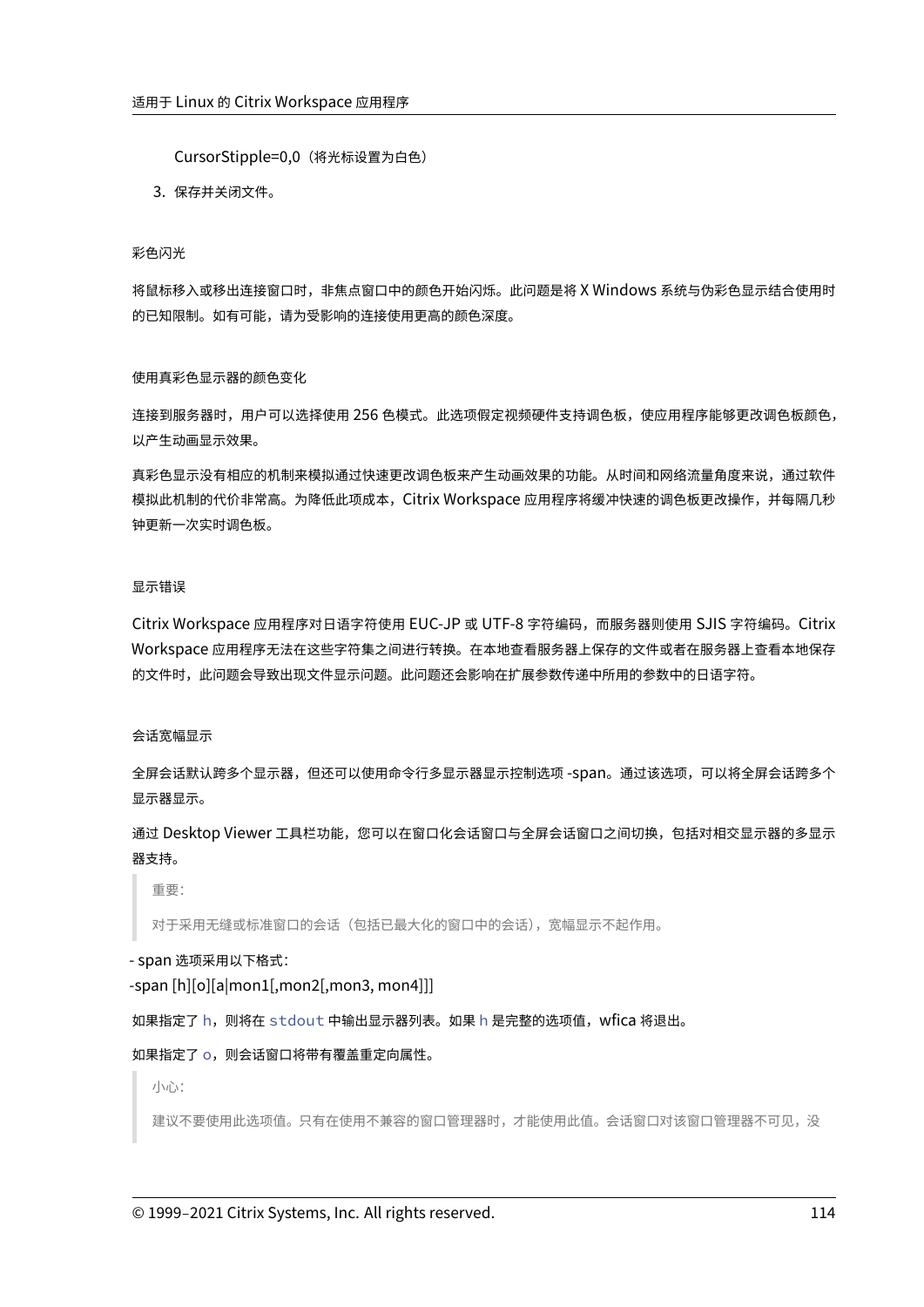有图标,也无法重新创建堆栈。只能通过结束会话来删除此值。

如果指定了 a,Citrix Workspace 应用程序将尝试创建一个在所有显示器中显示的会话。

Citrix Workspace 应用程序假定其余的 ‑span 选项值为显示器编号的列表。使用单个值可选择特定的显示器,使用两 个值可选择所需区域左上角和右下角的显示器,使用四个值可指定区域上、下、左、右边缘的显示器。

如果未指定 o, wfica 将使用 NET\_WM\_FULLSCREEN\_MONITORS 消息从窗口管理器中请求相应的窗口布局(如 果支持该功能)。否则,将使用尺寸和位置提示来请求所需的布局。

可以使用以下命令来测试窗口管理器是否支持该功能:

xprop -root | grep \\\_NET\\\_WM\\\_FULLSCREEN\\\_MONITORS

如果没有输出,说明不支持该功能。如果不支持,可能需要一个覆盖重定向窗口。可以使用 -span o 设置覆盖重定向 窗口。

从命令行设置跨多个显示器的会话:

1. 在命令提示窗口中,键入:

/opt/Citrix/ICAClient/wfica -span h

用户设备当前所连接地显示器编号列表将输出到 stdout 中,然后退出 wfica。

- 2. 请记下这些显示器编号。
- 3. 在命令提示窗口中,键入:

/opt/Citrix/ICAClient/wfica -span \[w\[,x\[,y,z\]\]\]

其中 w、x、y 和 z 是在步骤 1 中获得的显示器编号,使用单个值 w 时,将指定一个特定的显示器;使用两个值 w 和 x 时,将指定所需区域左上角和右下角的显示器;使用四个值 w、x、y 和 z 时,将指定区域上、下、左、右 边缘的显示器。

重要:

在通过浏览器启动自助服务之前,定义 WFICA\_OPTS 变量。为此,请编辑配置文件(通常位于 \$HOME/.bash\_profile 或 \$HOME/.profile), 在其中添加一行来定义 WFICA\_OPTS 变量。例如:

export WFICA\_OPTS="-span a"

此更改影响 Citrix Virtual Apps and Desktops 会话。

如果已启动 selfservice 或 storebrowse,请删除其启动的进程,以便新环境变量能够生效。请通过以下命令 删除进程:

killall AuthManagerDaemon ServiceRecord storebrowse

## 本地应用程序

您可能无法从全屏会话转义以使用本地应用程序或其他会话,因为客户端系统 UI 处于隐藏状态,并且 "键盘透明度" 功 能禁用常用的键盘命令。例如,Alt+Tab,将命令改为发送到服务器。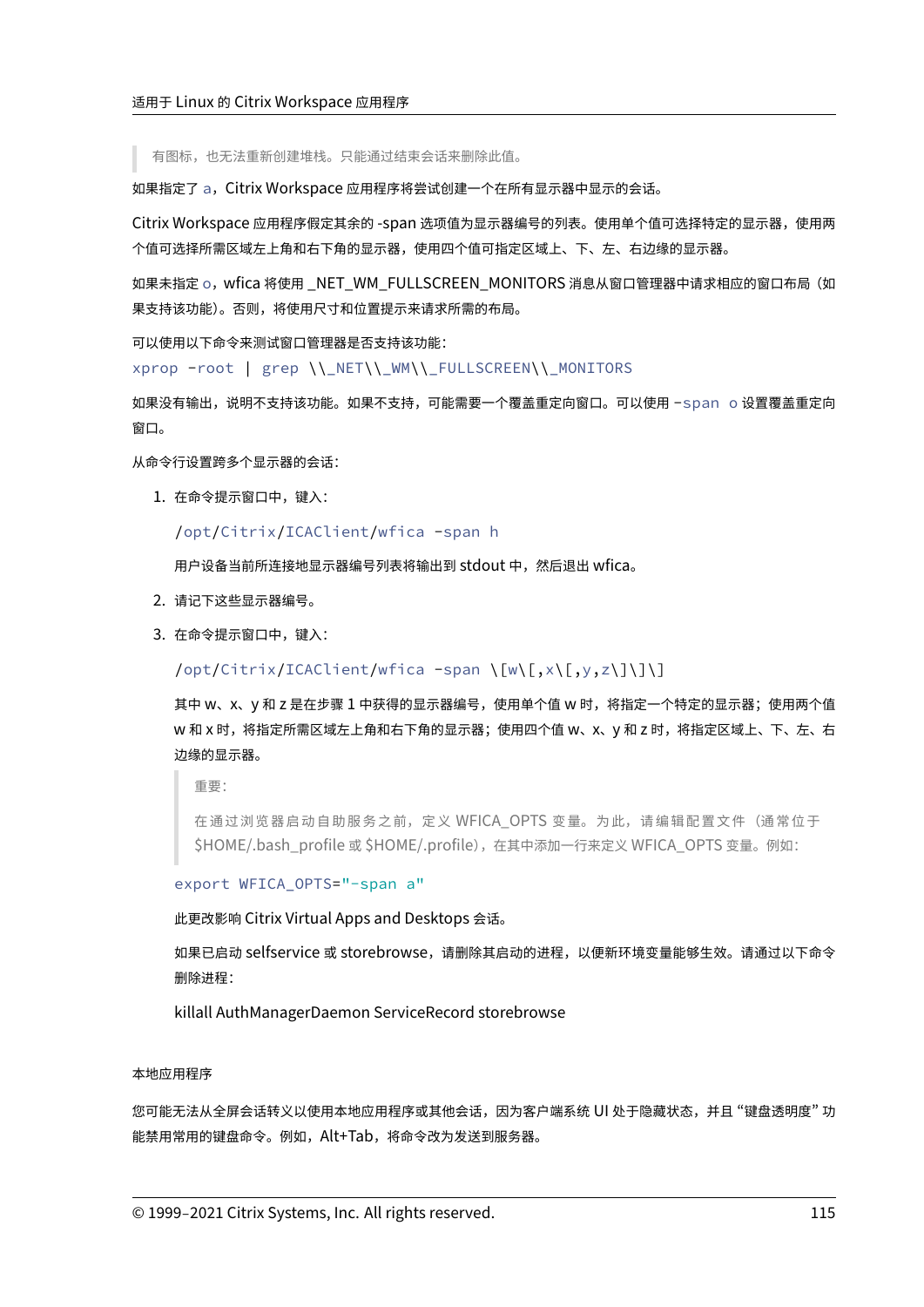解决方法:使用 Ctrl+F2 暂时关闭键盘透明度功能,直至焦点下次返回会话窗口。备选解决方法为在 \$ICAROOT/config/module.ini 中将 TransparentKeyPassthrough 设置为 No。这将禁用键盘透明度功能。但是,您可能需要通 过在 All\_regions.ini 文件中添加此设置来覆盖 ICA 文件。

#### 浏览器

#### 本地浏览器

在 Windows 会话中单击某个链接时,链接内容将显示在本地浏览器中。wfclient.ini 中启用了服务器到客户端内容重 定向功能。这将导致本地应用程序运行。要禁用服务器‑客户端内容重定向,请参阅服务器‑客户端内容重定向。

#### 访问已发布的资源

访问已发布的资源时,您的浏览器会提示保存文件。除 Firefox 和 Chrome 外,可能需要对其他浏览器进行配置才能 连接到已发布的资源。但在尝试通过单击该页面上的图标访问资源时,浏览器将提示您保存 ICA 文件。

#### 特定浏览器

如果使用特定 Web 浏览器时遇到问题,请在运行 setupwfc 前,设置环境变量 BROWSER,以指定所需浏览器的本地 路径和名称。

## **Firefox** 浏览器

在 Firefox 中启动桌面或应用程序时,如果页面没有响应,请尝试启用 ICA 插件。

## **Firefox** 中的 **ICA** 插件

在 Firefox 中启用了 ICA 插件时,桌面和应用程序会话可能未启动。在这种情况下,请尝试禁用 ICA 插件。

#### 配置错误

如果某个连接条目配置不正确,可能会出现以下错误。

**E\_MISSING\_INI\_SECTION ‑** 验证配置文件**:"…"**。配置文件中的 **"…"** 部分丢失。

配置文件存在编辑错误或已损坏。

**E\_MISSING\_INI\_ENTRY ‑** 验证配置文件**:"…"**。**"…"** 部分中必须包含条目 **"…"**。

配置文件存在编辑错误或已损坏。

**E\_INI\_VENDOR\_RANGE ‑** 验证配置文件**:"…"**。配置文件中的 **X** 服务器供应商范围 **"…"** 无效。

配置文件中的 X 服务器供应商信息已损坏。请与 Citrix 联系。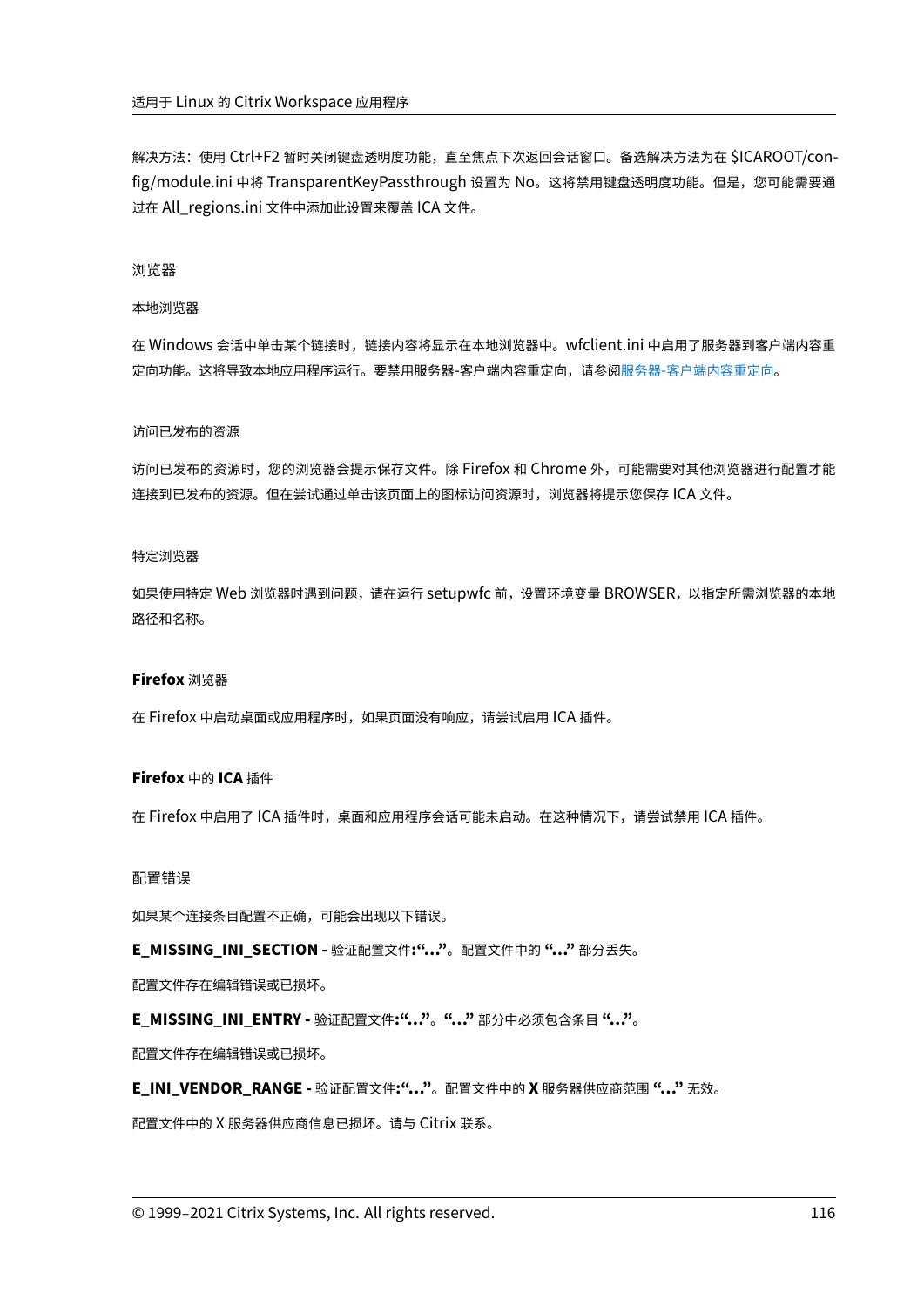## **wfclient.ini** 配置错误

如果未正确编辑 wfclient.ini, 则可能会出现以下错误。

E\_CANNOT\_WRITE\_FILE ‑ 无法写入文件:"…"

保存连接数据库时出错;例如无磁盘空间。

E\_CANNOT\_WRITE\_FILE ‑ 无法创建文件: …

创建连接数据库时出错。

**E\_PNAGENT\_FILE\_UNREADABLE ‑** 无法读取 **Citrix Virtual Apps** 文件 **"…":** 无此类文件或目录。

 $-\n$ 或 $-$ 

无法读取 **Citrix Virtual Apps** 文件 **"…":** 权限被拒绝。

您尝试通过桌面项或菜单访问资源,但该资源对应的 Citrix Virtual Apps 文件不可用。请在查看菜单中选择应用程序 刷新以刷新已发布的资源列表,然后重新尝试访问该资源。如果该错误仍然存在,请检查桌面图标或菜单项的属性,以 及该图标或菜单项所引用的 Citrix Virtual Apps 文件。

#### **PAC** 文件错误

如果您的部署使用代理自动配置 (PAC) 文件指定代理配置,则会发生以下错误。

代理检测失败**:** 自动配置 **URL** 不正确。

在浏览器中指定的地址属于无效 URL 类型。有效类型为 http:// 和 https://,不支持其他类型。请将地址更改为有效 的 URL 类型并重试。

代理检测失败**: .PAC** 脚本 **HTTP** 下载失败**:** 连接失败。

检查是否输入了错误的名称或地址。如果是,请更正地址[并重试。](http://)如[果不是,可](https://)以关闭服务器。稍后重试。

代理检测失败**: .PAC** 脚本 **HTTP** 下载失败**:** 找不到路径。

服务器上不存在所请求的 PAC 文件。请在服务器上更改 PAC 文件,或者重新配置浏览器。

代理检测失败**: .PAC** 脚本 **HTTP** 下载失败。

下载 PAC 文件时连接失败。请重新连接并重试。

代理检测失败**:** 自动配置脚本为空。

PAC 文件为空。请在服务器上更改 PAC 文件,或者重新配置浏览器。

代理检测失败**:** 不支持 **JavaScript**。

缺少 PAC 可执行文件或 pac.js 文本文件。重新安装 Citrix Workspace 应用程序。

#### 代理检测失败**: JavaScript** 错误。

PAC 文件中包含无效的 JavaScript。请在服务器上修复 PAC 文件。另请参阅连接。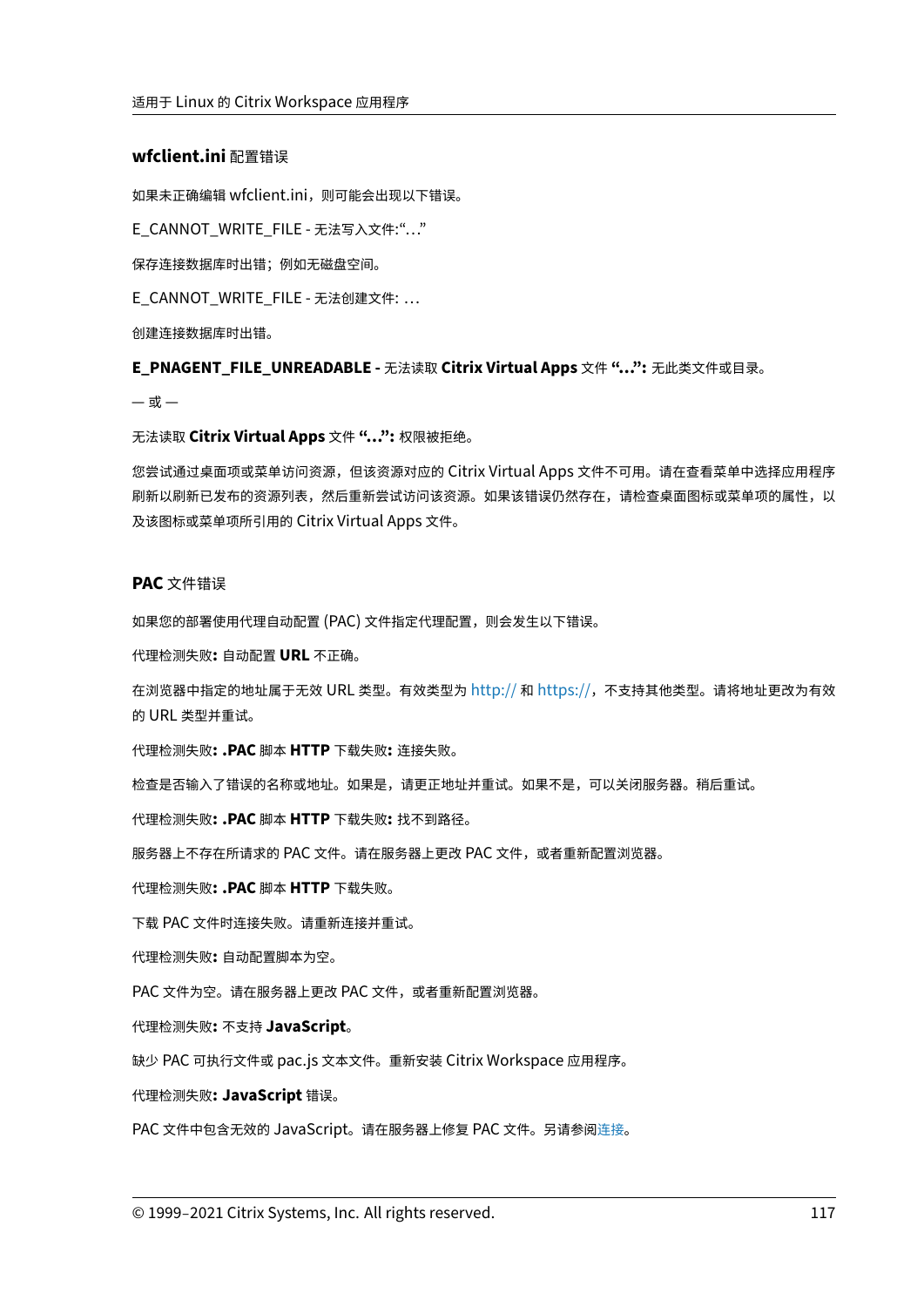代理检测失败**:** 代理自动配置脚本结果不正确。

从服务器接收到的响应格式不正确。请在服务器上修复响应的格式,或者重新配置浏览器。

证书

当您使用具有 SAML 身份验证的应用商店(使用 AUTHv3 协议)时, 将显示以下错误消息: "Unacceptable TLS Certificate"(不可接受的 TLS 证书)。

当您使用适用于 Linux 的 Citrix Workspace 应用程序 1906 及更高版本时会出现此问题。有关故障排除说明,请参阅 知识中心文章 CTX260336。

如果 StoreFront 服务器无法提供与所使用的证书匹配的中间证书,或者要安装中间证书以支持智能卡用户,请先执行 以下步骤,然后再添加 StoreFront 应用商店:

1. 单独获[取一个或多个](https://support.citrix.com/article/CTX260336) PEM 格式的中间证书。

提示:

如果找不到 PEM 格式的证书,请使用 openssl 实用程序将 CRT 格式的证书转换为.pem 文件。

- 2. 以用户身份(通常为 root)安装软件包:
	- a) 将一个或多个文件复制到 \$ICAROOT/keystore/intcerts。
	- b) 以安装软件包的用户身份运行以下命令:

\$ICAROOT/util/ctx\_rehash

如果要对证书颁发机构颁发的尚不受用户设备信任的服务器证书进行身份验证,请先按以下说明进行操作,然后再添加 StoreFront 应用商店:

1. 获取 PEM 格式的根证书。

提示:如果找不到此格式的证书,请使用 openssl 实用程序将 CRT 格式的证书转换为.pem 文件。

- 2. 以安装软件包的用户身份(通常为 root)执行以下操作:
	- a) 将该文件复制到 \$ICAROOT/keystore/cacerts。
	- b) 运行以下命令:

\$ICAROOT/util/ctx\_rehash

其他

连接问题

您可能还会遇到以下问题。

关闭会话

如果您想知道服务器是否已指示 Citrix Workspace 应用程序关闭会话,可以使用 *wfica* 程序在收到从服务器终止会话 的命令时进行记录。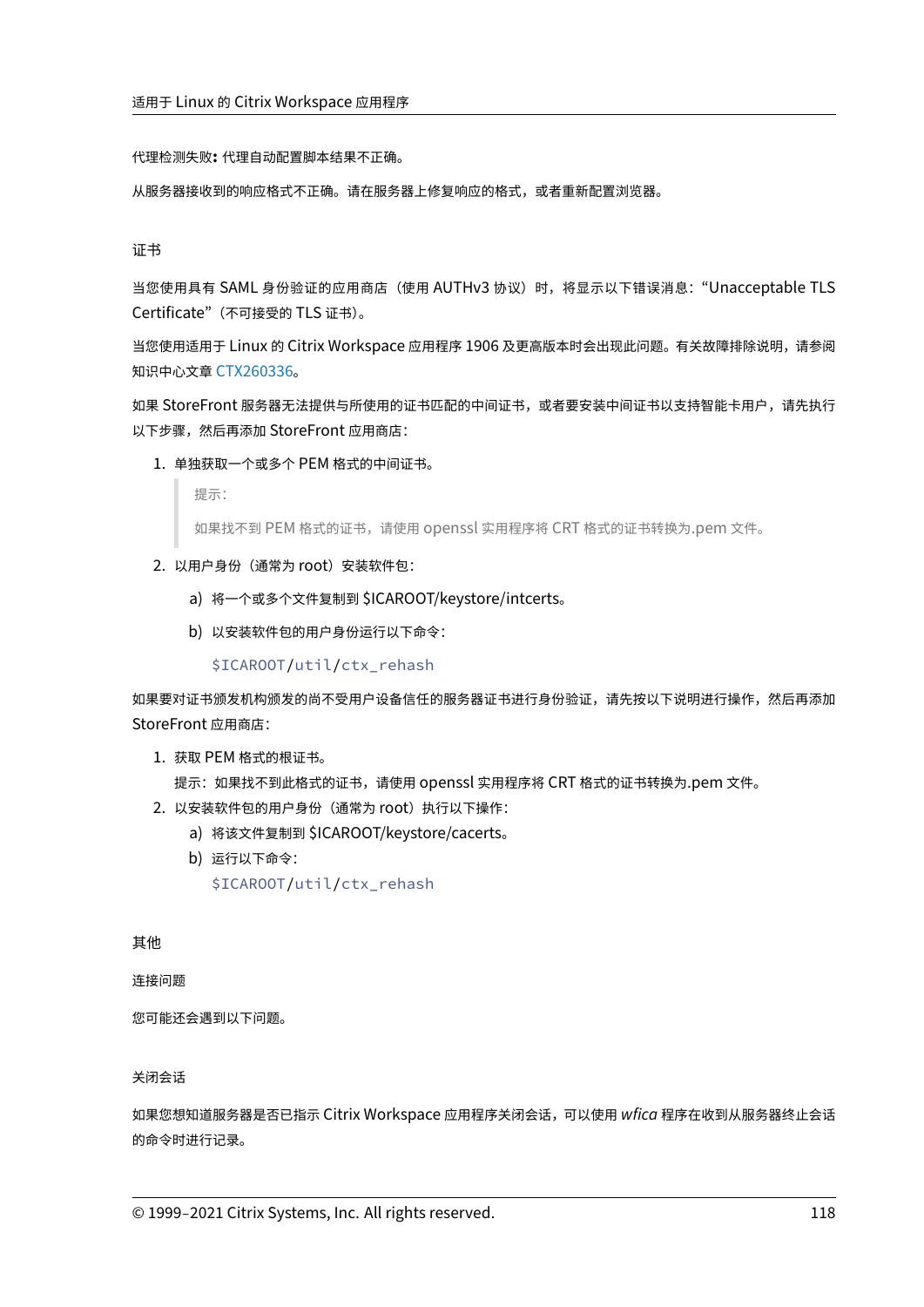要通过 syslog 系统记录此信息,请将值为 6 的 *SyslogThreshold* 添加到配置文件的 [WFClient] 部分中。这将启用 优先级为 LOG\_INFO 或更高的消息日志记录功能。*SyslogThreshold* 的默认值为 4 (=LOG\_WARNING)。

同样,要使 *wfica,* 将消息发送到标准错误,请将值为 6 的 *PrintLogThreshold* 添加到 [WFClient] 部分。*PrintLogTh‑ reshold* 的默认值为 0 (=LOG\_EMERG)。

有关日志记录的详细信息,请参阅日志记录,有关 syslog 配置的详细信息,请参阅 syslog 配置。

## 配置文件设置

wfclient.ini 中的每个条目都必须在 All\_Regions.ini 中有对应的条目,这样该设置才能生效。此外,wfclient.ini 文 件的 [Thinwire3.0]、[ClientDrive] 和 [TCP/IP] 部分中的每个条目都必须在 canonicalization.ini 中有对应的条 目,该设置才能生效。 有关详细信息,请参阅 \$ICAROOT/config 目录中的 All\_Regions.ini 和 canonicalization.ini 文件。

## 已发布的应用程序

如果运行访问串行端口的已发布的应用程序时遇到问题,则当该端口被其他应用程序锁定时,该应用程序可能会失败 (是否显示错误消息取决于应用程序本身)。在这种情况下,请检查是否有其他应用程序临时锁定了该串行端口,或者是 否有锁定该串行端口的应用程序在退出时未释放该端口。

要解决此问题,请停止阻止串行端口的应用程序。对于 UUCP 样式的锁定,应用程序退出后可能会在后面遗留一个锁定 文件。这些锁定文件所在的位置取决于使用的操作系统。

# 启动 **Citrix Workspace** 应用程序

如果 Citrix Workspace 应用程序未启动,并显示 "找不到应用程序默认文件或该文件已过期" 消息。原因可能是未正 确定义环境变量 ICAROOT 如果将 Citrix Workspace 应用程序安装到非默认位置,则必须设置该变量。要解决此问 题,Citrix 建议执行以下操作之一:

• 将 ICAROOT 定义为安装目录。

要检查是否正确定义了 ICAROOT 环境变量,请尝试从终端会话启动 Citrix Workspace 应用程序。如果仍显 示该错误消息,则可能未正确定义 ICAROOT 环境变量。

• 将 Citrix Workspace 应用程序重新安装到默认位置。有关安装 Citrix Workspace 应用程序的详细信息,请 参阅安装和设置。

如果先前将 Citrix Workspace 应用程序安装到默认位置,请在重新安装前删除 /opt/Citrix/ICAClient 或 \$[HOME/ICA](https://docs.citrix.com/zh-cn/citrix-workspace-app-for-linux/install.html)Client/platform 目录。

# **Citrix CryptoKit**(以前称为 **SSLSDK**)

要查找您正在运行的 Citrix CryptoKit(以前称为 SSLSDK)或 OpenSSL 的版本号,可以使用以下命令: strings libctxssl.so | grep "Citrix SSLSDK"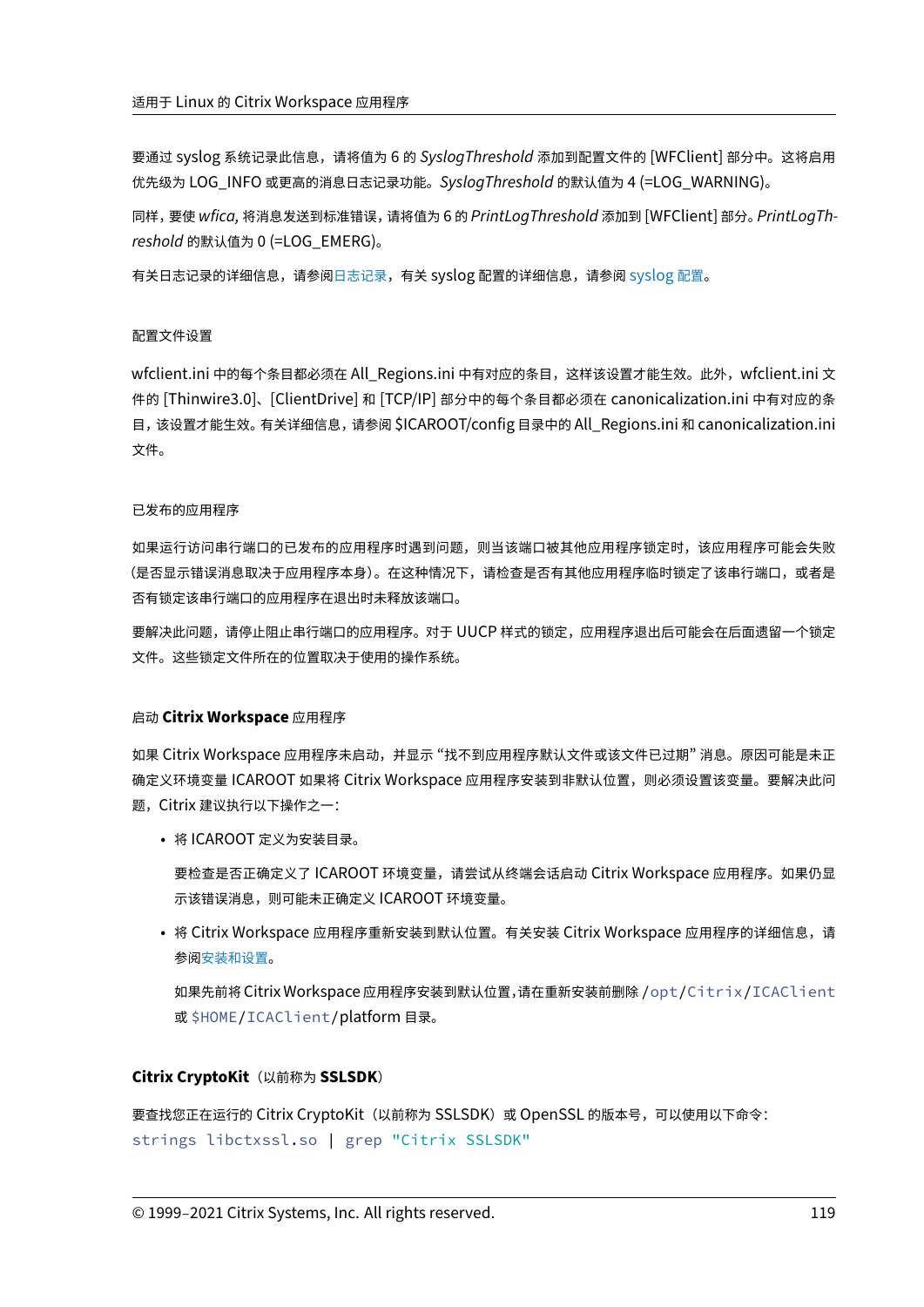还可以在 AuthManagerDaemon 或 PrimaryAuthManager 上运行此命令

# 键盘快捷方式

如果窗口管理器使用相同的键组合提供本机功能,您的键组合可能不起作用。例如,KDE 窗口管理器使用 Ctrl+Shift+F1 到 Ctrl+Shift+F4 的键组合在桌面 13 到 16 之间切换。如果遇到此问题,请尝试以下解决方案:

- 键盘上的转换模式将一组本地键组合映射到服务器端键组合。例如,在转换模式下,默认将 Ctrl+Shift+F1 映射 到服务器端键组合 Alt+F1。要将此映射重新配置为备用本地键组合,请更新 \$HOME/.ICAClient/wfclient.ini 的 [WFClient] 部分中的以下条目:此操作会将本地键组合 Alt+Ctrl+F1 映射到 Alt+F1:
	- **–** 将 Hotkey1Shift=Ctrl+Shift 更改为 Hotkey1Shift=Alt+Ctrl。
- 键盘上的直接模式将所有键组合直接发送到服务器。这些键组合不在本地处理。要配置直接模式,请在 \$HOME/.ICAClient/wfclient.ini 的 [WFClient] 部分中, 将 TransparentKeyPassthrough 设置为 Remote。
- 重新配置窗口管理器,使其阻止使用默认键盘组合。

# 远程 **Croatian** 键盘

以下过程可确保将 ASCII 字符正确发送到具有 Croatian 键盘布局的远程虚拟机。

- 1. 在相应配置文件的 WFClient 部分中,将 UseEUKSforASCII 设置为 True。
- 2. 将 UseEUKS 设置为 2。

# 日语键盘

要配置对日语键盘的使用,请更新 wfclient.ini 配置文件中的以下条目:

KeyboardLayout=Japanese (JIS)

# **ABNT2** 键盘

要配置对 ABNT2 键盘的使用,请更新 wfclient.ini 配置文件中的以下条目:

KeyboardLayout=Brazilian (ABNT2)

## 本地键盘

如果本地键盘上的某些键未按预期运行,请从 \$ICAROOT/config/module.ini 的列表中选择最相配的服务器布局。

# **Windows Media Player**

Citrix Workspace 应用程序可能没有 GStreamer 插件,无法处理请求的格式。这通常会导致服务器请求其他格式。 有时首次检查适用的插件会错误地指出已存在一个插件。这通常会被检测到,并且会导致服务器上显示一个错误对话框,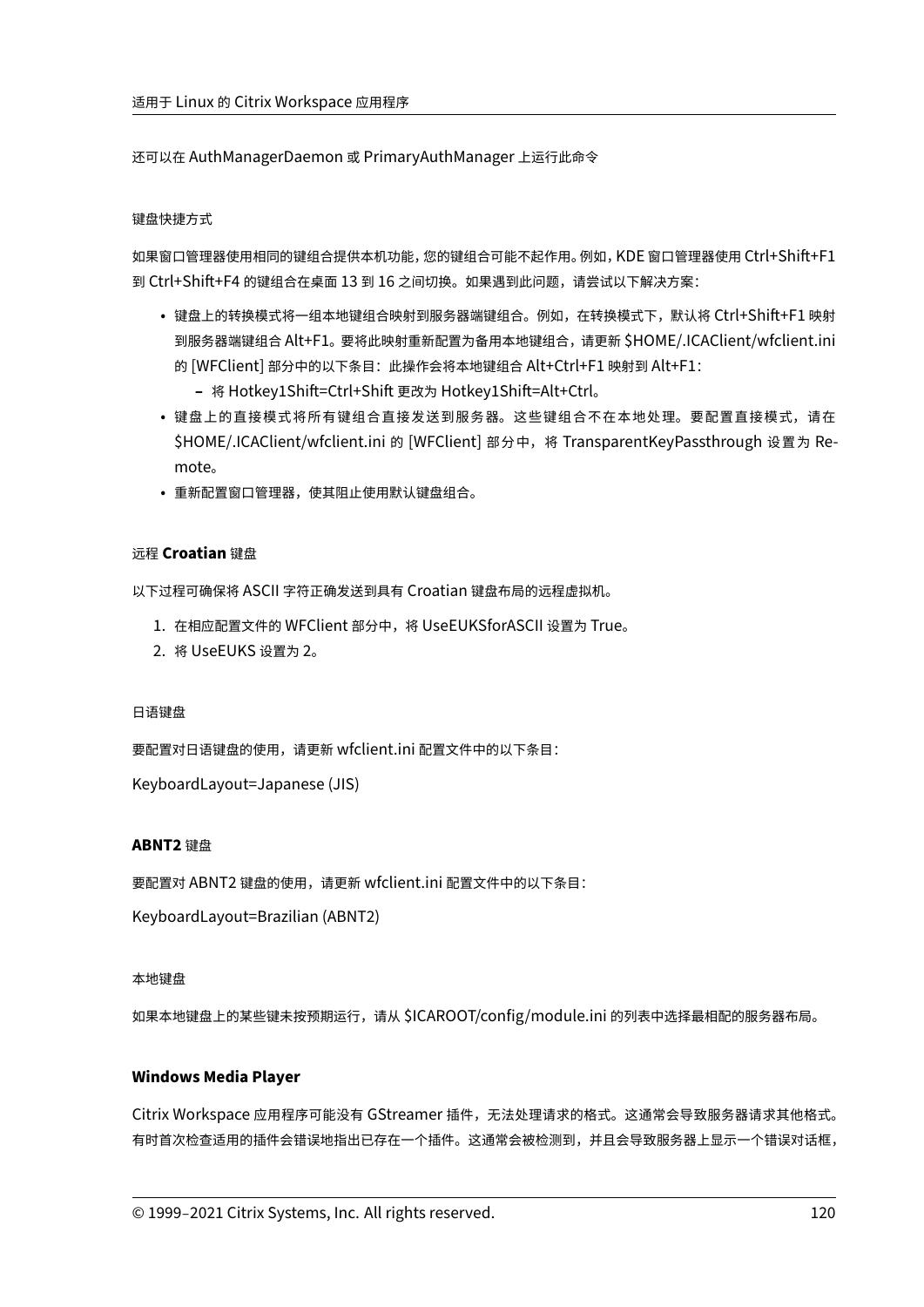指出 Windows Media Player 在播放文件时遇到问题。在会话中尝试播放该文件通常能够成功,因为格式被 Citrix Workspace 应用程序拒绝。因此,服务器会请求其他格式或呈现媒体本身。

在少数情况下,尽管进度指示器在 Windows Media Player 中按预期移动,但实际上检测不到恰当的插件,并且无法 正确播放文件。

要避免显示此错误对话框,或者避免在将来的会话中播放失败,请执行以下操作:

- 1. 临时将配置选项"SpeedScreenMMAVerbose=On"添加到 \$Home/.ICAClient/wfclient.ini(举例)的 [WFClient] 部分。
- 2. 通过已从终端启动的自助服务重新启动 wfica。
- 3. 播放导致出现此错误的视频。
- 4. 记录(在跟踪输出中)与缺失插件跟踪关联的 MIME 类型,或者记录应受支持但不播放的 MIME 类型(例如 "video/x‑h264..")。
- 5. 编辑 \$ICAROOT/config/MediaStreamingConfig.tbl。在包含记录的 MIME 类型的行中, 在":" 与 MIME 类型之间插入 "?"。这样将禁用该格式。
- 6. 对引发此错误情况的其他媒体格式重复(上述)步骤 2 ‑ 5。
- 7. 将修改后的 MediaStreamingConfig.tbl 分发到安装了相同的一组 GStreamer 插件的其他计算机。

注意:

也可以在识别 MIME 类型后安装 GStreamer 插件进行解码。

#### 串行端口设置

要配置一个串行端口,请在 \$ICAROOT/config/module.ini 配置文件中添加以下条目:

LastComPortNum=1

ComPort1=device

要配置两个或多个串行端口,请在 \$ICAROOT/config/module.ini 配置文件中添加以下条目:

LastComPortNum=2

ComPort1=device1

ComPort2=device2

## 错误

本主题列出了在使用 Citrix Workspace 应用程序时可能出现的其他常见错误消息。

出现错误。错误代码为 **11 (E\_MISSING\_INI\_SECTION)**。请参阅相关文档。正在退出。

从命令行运行 Citrix Workspace 应用程序时,此消息通常意味着在 appsrv.ini 文件中未找到命令行中指定的说明。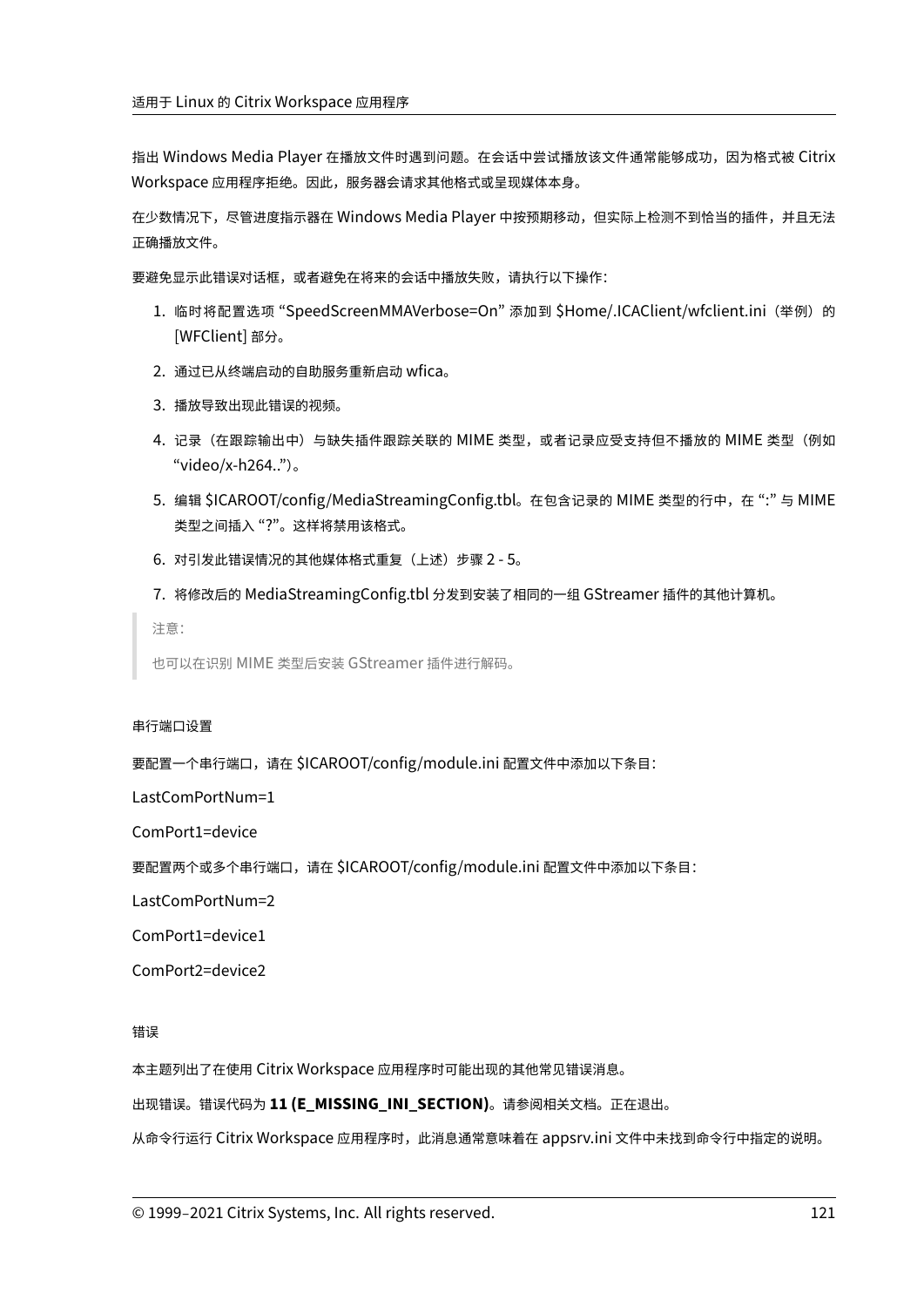## **E\_BAD\_OPTION ‑** 选项 **"…"** 无效。

选项 "…" 缺少参数。

**E\_BAD\_ARG ‑** 选项 **"…"** 具有无效参数**: …**。

为选项 "…" 指定了无效参数。

**E\_INI\_KEY\_SYNTAX ‑** 密钥 **"…"(**在配置文件 **"…"** 中**)** 无效。

配置文件中的 X 服务器供应商信息已损坏。请创建一个配置文件。

**E\_INI\_KEY\_SYNTAX ‑** 值 **"…"(**在配置文件 **"…"** 中**)** 无效。

配置文件中的 X 服务器供应商信息已损坏。请创建一个配置文件。

**E\_SERVER\_NAMELOOKUP\_FAILURE ‑** 无法连接到服务器 **"…"**。

无法解析服务器名称。

无法写入一个或多个文件**: …**。请更正任何磁盘满载问题或权限问题并重试。

检查是否存在磁盘已满问题或权限问题。如果发现问题,请予以更正,并重试提示此错误消息的操作。

服务器连接已断开。请重新连接并重试。以下文件可能丢失数据**: …**。

重新连接并重试提示此错误消息的操作。

诊断信息

如果在使用 Citrix Workspace 应用程序时遇到问题,可能需要向技术支持部门提供诊断信息。此信息可帮助此团队尝 试诊断问题并提供帮助来修复该问题。

获取与 Citrix Workspace 应用程序有关的诊断信息

- 1. 在安装目录中,键入 util/lurdump。建议您在会话处于打开状态时以及(如有可能)出现问题时执行此操作。 此时将生成一个包含详细诊断信息的文件,其中包括版本详细信息、Citrix Workspace 应用程序的配置文件内 容以及各系统变量的值。
- 2. 将该文件发送给 Citrix 技术支持部门之前,请检查文件中是否包含机密信息。

对与资源的连接进行故障排除

用户可以使用连接中心管理其活动的连接。此功能是一个非常有用的生产力促进工具,通过该工具,用户和管理员可以 对速度缓慢或有问题的连接进行故障诊断并解决出现问题。在连接中心中,用户可以通过以下方法管理连接:

- 关闭应用程序。
- 注销会话。此步骤将结束会话并关闭任何打开的应用程序。
- 从会话中断开会话。此步骤将在不关闭任何打开的应用程序的情况下断开与服务器的选定连接(除非服务器配置 为在断开连接时关闭应用程序)。
- 查看连接传输统计数据。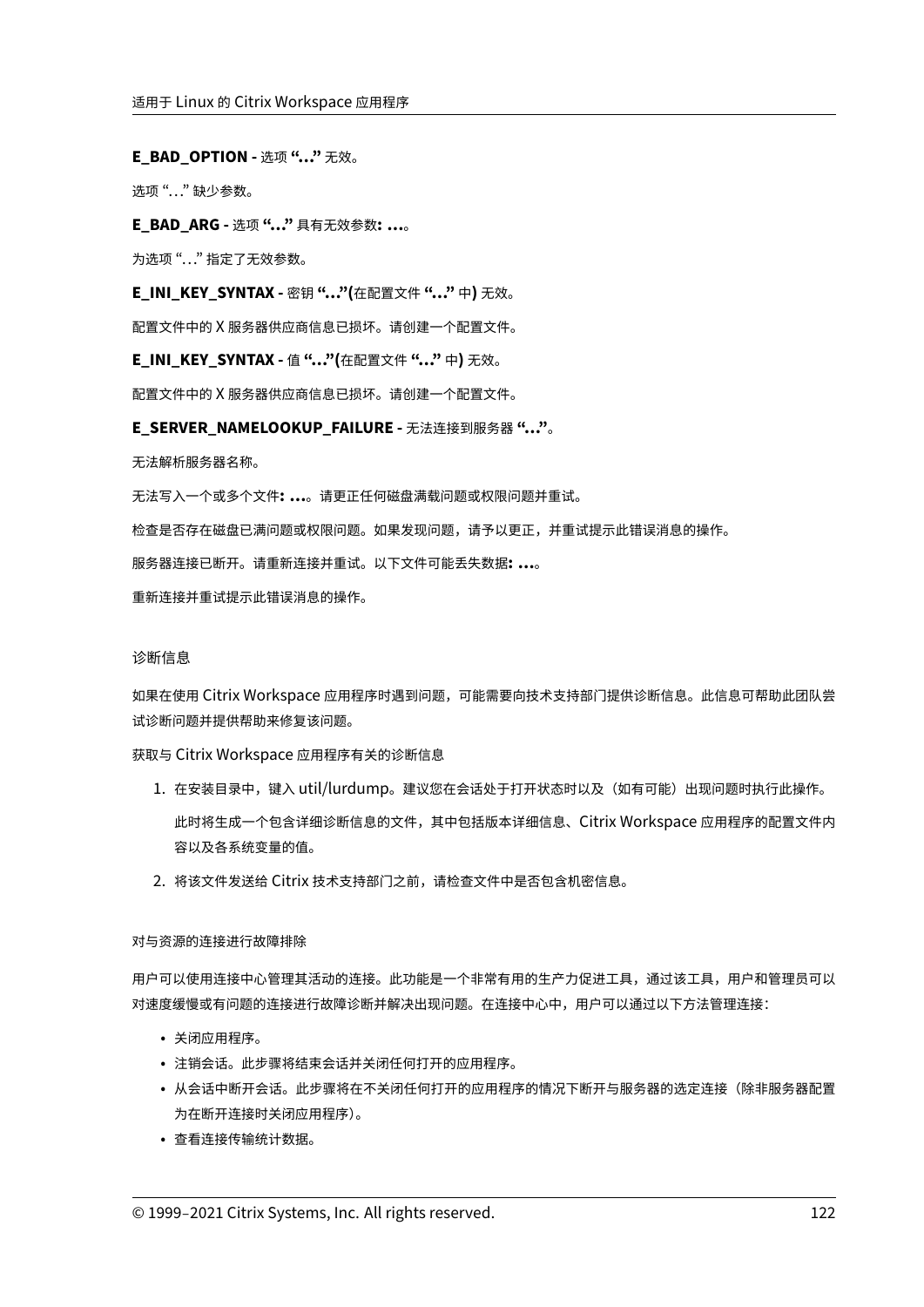# **SDK** 和 **API**

July 6, 2020

## **Citrix** 虚拟通道 **SDK**

Citrix 虚拟通道软件开发工具包 (SDK) 为使用 ICA 协议的其他虚拟通道提供编写服务器端应用程序和客户端驱动程序 的支持。服务器端虚拟通道应用程序位于 Citrix Virtual Apps and Desktops 服务器上。如果要为其他客户端平台编 写虚拟驱动程序,请联系 Citrix 技术支持。

虚拟通道 SDK 提供:

- 在 Citrix 服务器 API SDK (WFAPI SDK) 中与虚拟通道功能结合使用以创建新虚拟通道的 Citrix 虚拟驱动程序 应用程序编程接口 (Virtual Driver Application Programming Interface, VDAPI)。VDAPI 提供的虚拟通 道支持简化了编写虚拟通道的过程。
- 用来演示编程技术的多个虚拟通道示例程序的有效源代码。
- 虚拟通道 SDK 需要 WFAPI SDK 才能编写虚拟通道的服务器端。

有关详细信息,请参阅面向适用于 Linux 的 Citrix Workspace 应用程序的 Citrix 虚拟通道 SDK。

#### 命令行引用

有关命令行参考和参数的信息,请参阅 适用于 Linux 的 Citrix Workspace 应用程序命令参考。

## 平台优化 **SDK**

作为面向适用于 Linux 的 Citrix Workspace 应用程序的 HDX SoC 项目的一部分,我们提出了 "平台优化 SDK" 用 于实现具有创新性外观设置的低成本、低电量、高性能设备的生态系统。

开发人员可以使用平台优化 SDK 来提高基于 Linux 的设备的性能,方法是允许开发人员为适用于 Linux 的 Citrix Workspace 应用程序的 ICA 引擎组件 (wfica) 创建插件扩展。构建的插件用作 wfica 动态加载的可共享库。这些插件 可以通过启用以下功能来帮助您优化 Linux 设备的性能:

- 提供对用于绘制会话图像的 JPEG 和 H.264 数据的加速解码
- 控制用于绘制会话图像的内存的分配
- 通过控制会话图像的低级别绘制来提高性能
- 为不支持 X11 的操作系统环境提供图形输出和用户输入服务

有关信息,请参阅 适用于 Linux 的 Citrix Workspace 应用程序 ‑ 平台优化 SDK。